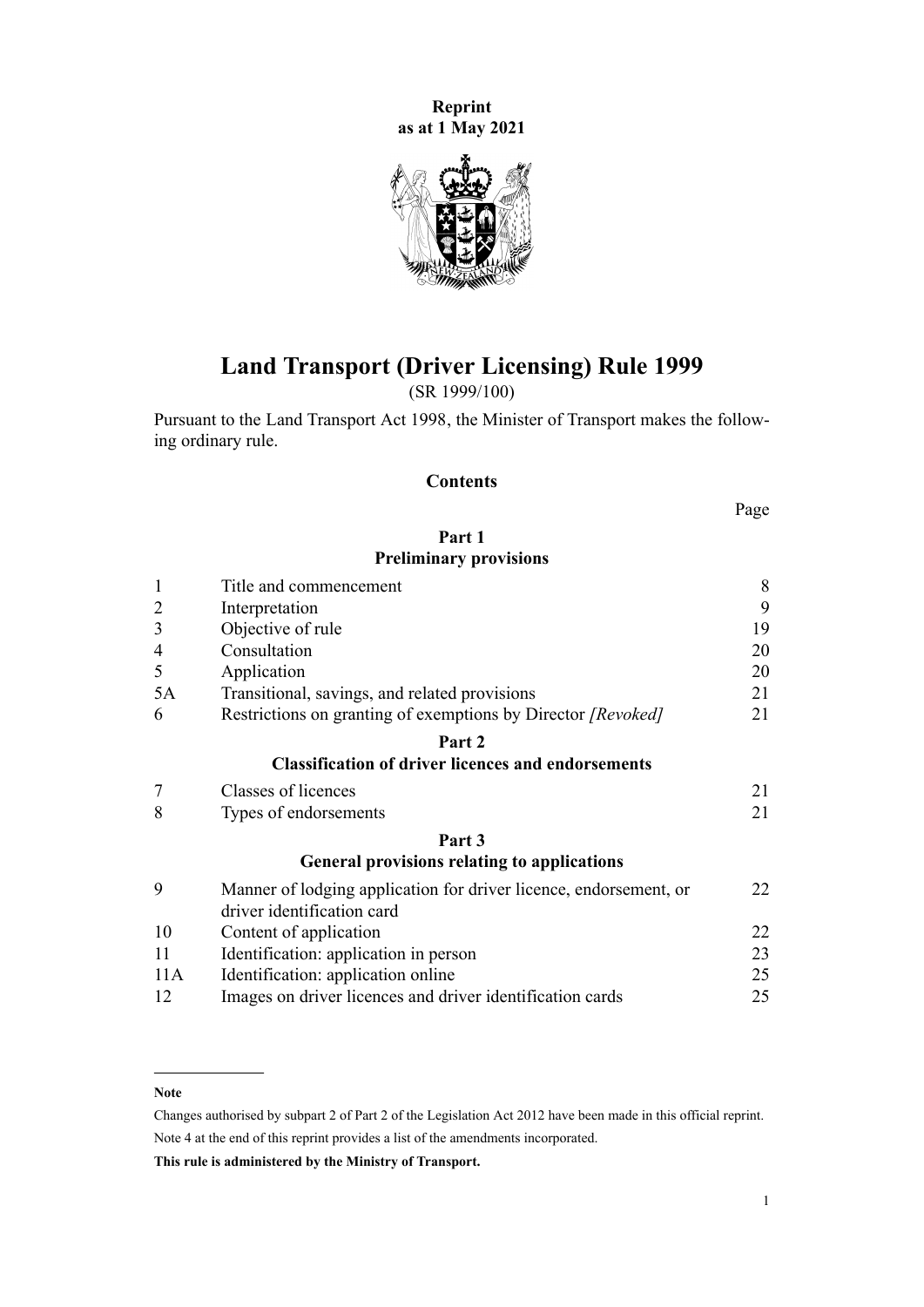|                 | <b>Land Transport (Driver Licensing) Rule 1999</b>           | Reprinted as at<br>1 May 2021 |
|-----------------|--------------------------------------------------------------|-------------------------------|
| 12A             | Statements in applications made online                       | 26                            |
| 13              | Eyesight test                                                | 26                            |
| 14              | Fees                                                         | 26                            |
|                 | Part 4                                                       |                               |
|                 | Learner licences, restricted licences, and full licences     |                               |
|                 | Learner licences                                             |                               |
| 15              | Obtaining learner licence                                    | 27                            |
| 16              | Conditions of learner licence                                | 28                            |
|                 | Restricted licences                                          |                               |
| 17              | Obtaining restricted licence                                 | 29                            |
| 18              | Conditions of restricted licence                             | 30                            |
|                 | <b>Full licences</b>                                         |                               |
| 19              | Obtaining full licence                                       | 31                            |
|                 | Part 4A                                                      |                               |
|                 | <b>Accelerated licensing process</b>                         |                               |
| 19A             | Interpretation                                               | 34                            |
| 19 <sub>B</sub> | Accelerated licensing process: who may apply                 | 35                            |
| 19C             | Form of application                                          | 35                            |
| 19 <sub>D</sub> | Approval to take part in accelerated licensing process       | 36                            |
| 19E             | Revocation of approval                                       | 36                            |
|                 | Stage 1: Preliminary assessment                              |                               |
| 19F             | Notice of approval to commence stage 1                       | 36                            |
| 19G             | Stage 1: preliminary assessment                              | 37                            |
|                 | Stage 2: Supervised driving with conditions and assessment   |                               |
| 19H             | Stage 2: supervised driving with conditions                  | 37                            |
| 19I             | Application to undertake stage 2 assessment                  | 38                            |
| 19J             | Stage 2 assessment                                           | 39                            |
|                 | Stage 3: Unsupervised driving with conditions and assessment |                               |
| 19K             | Stage 3: unsupervised driving with conditions                | 39                            |
|                 | Exit assessment and obtaining Class 4 or Class 5 licence     |                               |
| 19L             | Application to undertake exit assessment                     | 40                            |
| 19M             | Exit assessment                                              | 41                            |
| 19N             | Obtaining Class 4 or Class 5 licence                         | 41                            |
|                 | Part 5                                                       |                               |
|                 | <b>Endorsements</b>                                          |                               |
|                 | Dangerous goods (D) endorsement                              |                               |
| 20<br>21        | When dangerous goods endorsement required                    | 41<br>41                      |
|                 | Obtaining dangerous goods endorsement                        |                               |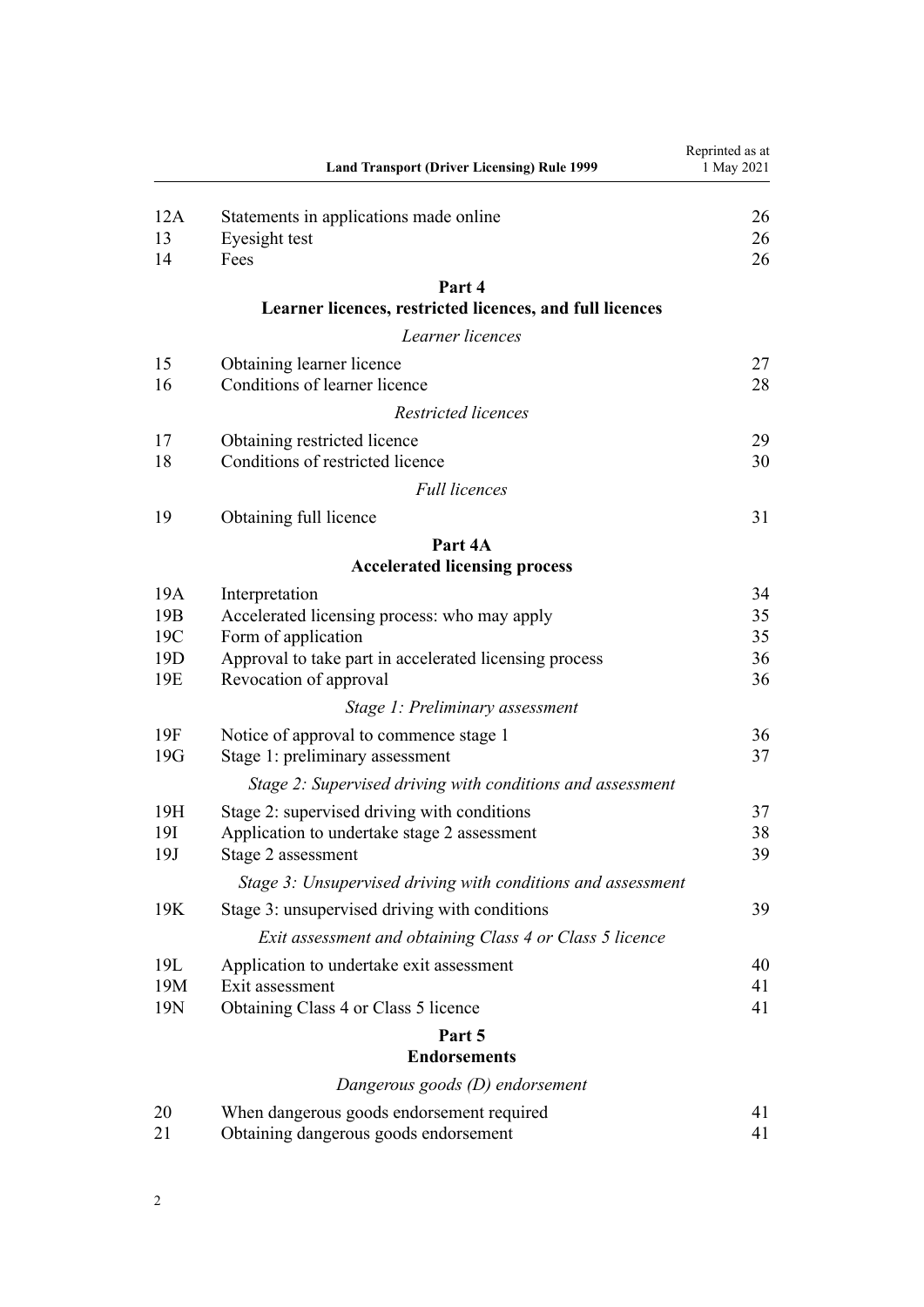| Reprinted as at<br>1 May 2021 | <b>Land Transport (Driver Licensing) Rule 1999</b>                                                                                              |    |
|-------------------------------|-------------------------------------------------------------------------------------------------------------------------------------------------|----|
|                               | Driving instructor $(I)$ endorsement                                                                                                            |    |
| 22                            | When driving instructor endorsement required                                                                                                    | 42 |
| 23                            | Obtaining driving instructor endorsement                                                                                                        | 42 |
| 24                            | Vehicles in which driving instructor endorsement authorises<br>instruction                                                                      | 43 |
| 25                            | Holder of driving instructor endorsement must retain records of<br>instruction provided and comply with requirements arising out of<br>audits   | 43 |
|                               | Passenger (P) endorsement                                                                                                                       |    |
| 26                            | When passenger endorsement required                                                                                                             | 43 |
| 27                            | Obtaining passenger endorsement                                                                                                                 | 45 |
|                               | Forklift, roller, tracks, and wheels (special-type vehicle F, R, T and<br>W) endorsements                                                       |    |
| 28                            | When special-type vehicle endorsement required                                                                                                  | 46 |
| 29                            | Obtaining special-type endorsement                                                                                                              | 46 |
|                               | Testing officer (O) endorsement                                                                                                                 |    |
| 30                            | When testing officer endorsement required                                                                                                       | 47 |
| 31                            | Obtaining testing officer endorsement                                                                                                           | 47 |
| 32                            | Holder of testing officer endorsement must retain records of driver<br>testing undertaken and comply with requirements arising out of<br>audits | 47 |
|                               | Vehicle recovery $(V)$ endorsement                                                                                                              |    |
| 33                            | When vehicle recovery endorsement required                                                                                                      | 48 |
| 34                            | Obtaining vehicle recovery endorsement                                                                                                          | 48 |
| 35                            | Criteria and procedure in relation to fit and proper person test                                                                                | 49 |
|                               | Part 6                                                                                                                                          |    |
|                               | Driver identification cards                                                                                                                     |    |
| 36                            | Application for driver identification card                                                                                                      | 50 |
|                               | Driver identification card property of Agency                                                                                                   |    |
| 37                            | Driver identification card property of Agency                                                                                                   | 50 |
|                               | Part 7                                                                                                                                          |    |
|                               | <b>Medical fitness</b>                                                                                                                          |    |
| 38                            | Eyesight testing                                                                                                                                | 51 |
| 39                            | Medical declaration                                                                                                                             | 52 |
| 40                            | Special medical examination                                                                                                                     | 53 |
| 41                            | Requirements of medical examination                                                                                                             | 53 |
| 42                            | Powers of Director                                                                                                                              | 54 |
| 43                            | Advice of right to appeal                                                                                                                       | 54 |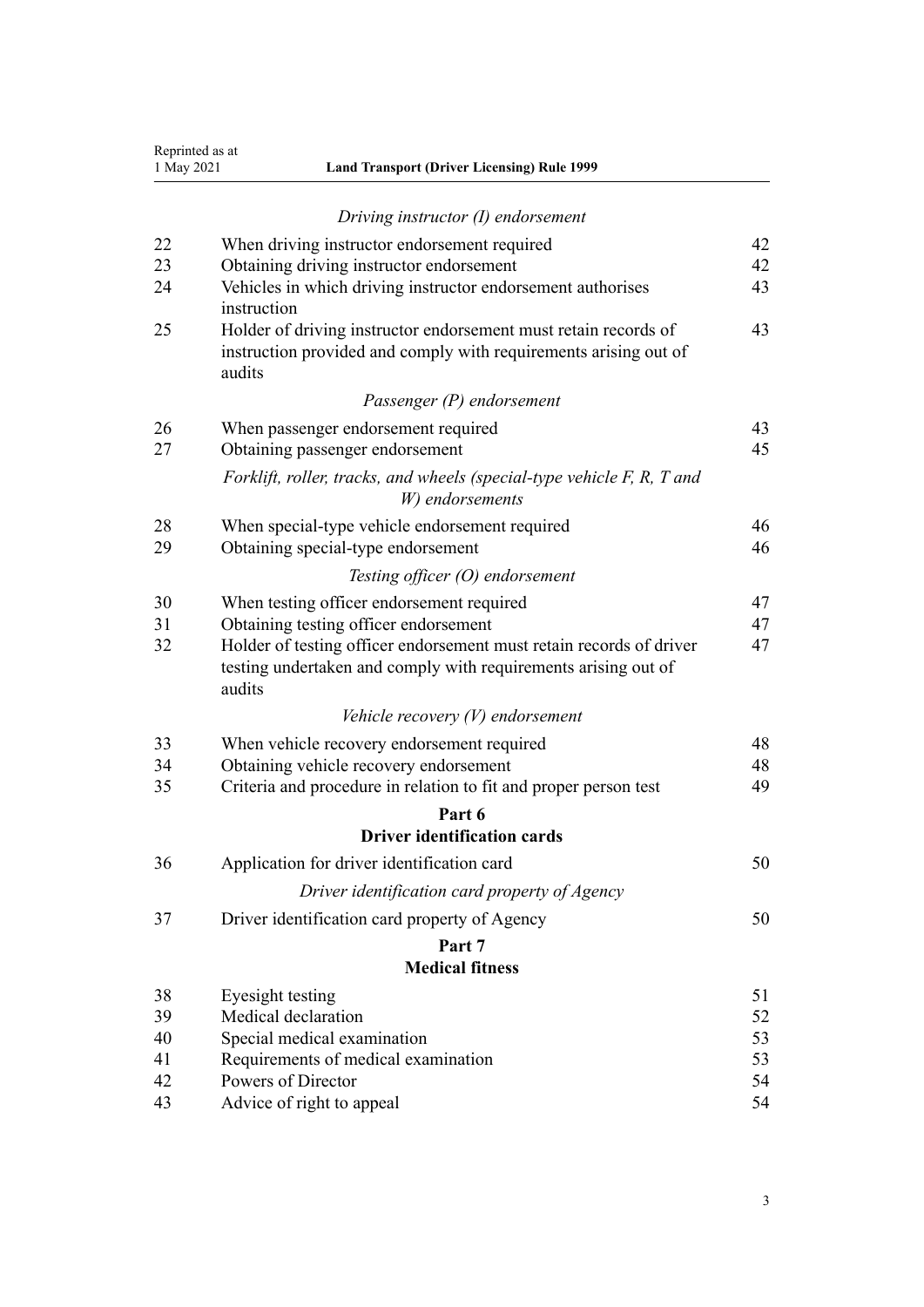|     | <b>Land Transport (Driver Licensing) Rule 1999</b>                                     | Reprinted as at<br>1 May 2021 |
|-----|----------------------------------------------------------------------------------------|-------------------------------|
|     | General provision about medical certificates                                           |                               |
|     | [Revoked]                                                                              |                               |
| 44  | Medical certificates                                                                   | 55                            |
| 44A | Obligations of person who issues medical certificate                                   | 56                            |
| 44B | Applicants may be referred for on-road safety test                                     | 56                            |
|     | Part 8                                                                                 |                               |
|     | Theory and practical tests for driver licences                                         |                               |
|     | Theory tests                                                                           |                               |
| 45  | Theory tests required                                                                  | 57                            |
| 46  | Standard for passing theory test                                                       | 57                            |
| 47  | Theory test to be conducted by licensing agent or testing officer                      | 57                            |
|     | Practical driving tests                                                                |                               |
| 48  | Practical skills tests required                                                        | 58                            |
| 49  | On-road safety test                                                                    | 58                            |
| 49A | Transitional provision for applicants 80 years and over applying<br>for driver licence | 58                            |
| 50  | Practical driving test not to be completed using certain vehicles                      | 59                            |
| 51  | Standard for passing practical test                                                    | 59                            |
| 52  | Persons who may conduct practical driving tests                                        | 59                            |
| 52A | Practical driving test may be terminated                                               | 60                            |
|     | Applicant for more than 1 class of licence                                             |                               |
| 53  | Applicant for more than 1 class of licence                                             | 60                            |
|     | Certification test for testing officer                                                 |                               |
| 54  | Certification test for testing officer                                                 | 61                            |
|     | Person taking test must produce identification                                         |                               |
| 55  | Person taking test must produce identification                                         | 61                            |
|     | Part 9                                                                                 |                               |
|     | <b>Conditions relating to driver licences and endorsements</b>                         |                               |
| 56  | Conditions relating to physical disability                                             | 61                            |
| 57  | Condition imposed on Class 1R licence in relation to driving motor                     | 62                            |
| 57A | vehicle with automatic transmission                                                    | 62                            |
|     | Transitional provision for condition relating to automatic<br>transmission vehicle     |                               |
| 58  | Removal of condition relating to automatic transmission                                | 63                            |
| 59  | Condition relating to automatic transmission not to apply in certain<br>circumstances  | 63                            |
|     | Part 10                                                                                |                               |
|     | Period of validity of driver licences and endorsements                                 |                               |
| 60  | Period of validity of driver licence                                                   | 63                            |
| 61  | Period of validity of endorsement                                                      | 65                            |
|     |                                                                                        |                               |

4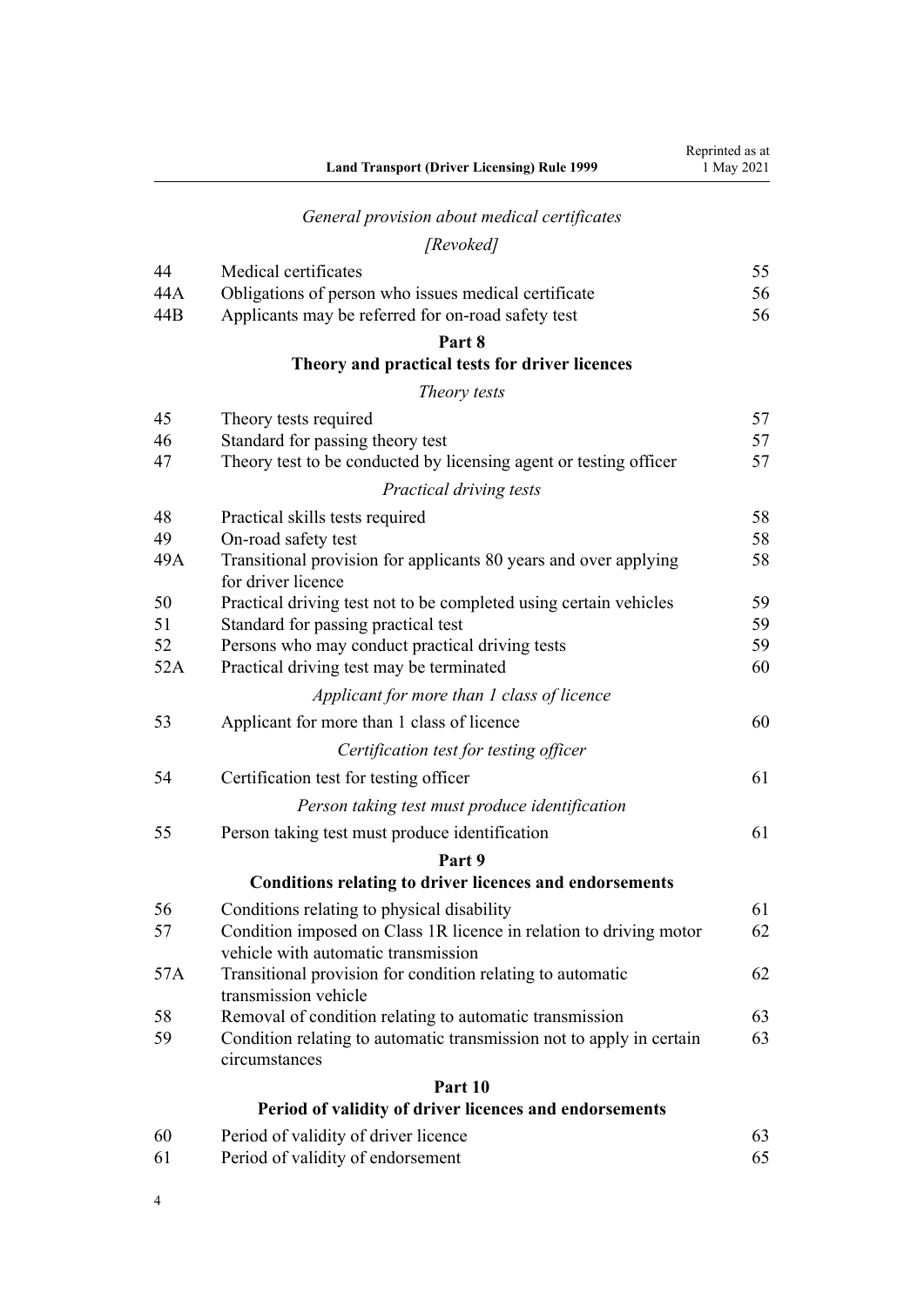# **[Part 11](#page-65-0)**

# **[Format of driver licences, driver identification cards, and](#page-65-0)** "**[L](#page-65-0)**" **[\(learner\) plates](#page-65-0)**

| -62 | Features to verify and protect licence integrity | 66. |
|-----|--------------------------------------------------|-----|
| -63 | Form of driver licence                           | 67  |
| -64 | Form of temporary driver licence                 | 69  |
| -65 | Form of driver identification card               | 69  |
| -66 | Form of "L" plate                                | 70  |

# **[Part 12](#page-70-0)**

# **[Renewal, replacement, and reinstatement of driver licences](#page-70-0) [and endorsements](#page-70-0)**

# *[Renewal of driver licence](#page-70-0)*

| 67  | Renewal of driver licence                                                                                                | 71 |  |  |  |  |  |
|-----|--------------------------------------------------------------------------------------------------------------------------|----|--|--|--|--|--|
| 67A | Reinstatement of driver licence with respect to those who have<br>been disqualified for more than 12 months after end of | 73 |  |  |  |  |  |
|     | disqualification                                                                                                         |    |  |  |  |  |  |
| 67B | Reinstatement of driver licence after end of suspension for any                                                          | 75 |  |  |  |  |  |
|     | period (other than under section 95 of Act) or disqualification for a<br>period of not more than 12 months               |    |  |  |  |  |  |
| 67C | Reinstatement of driver licence when there is no alcohol interlock                                                       | 75 |  |  |  |  |  |
|     | licence or zero alcohol licence in force                                                                                 |    |  |  |  |  |  |
| 68  | Special provision relating to person who is overseas, or in prison<br>or hospital [Revoked]                              |    |  |  |  |  |  |
|     | Renewal of endorsement                                                                                                   |    |  |  |  |  |  |
| 69  | Renewal of endorsement                                                                                                   | 76 |  |  |  |  |  |
| 70  | Renewal of passenger, vehicle recovery, driving instructor, testing                                                      | 77 |  |  |  |  |  |
|     | officer, or dangerous goods endorsement                                                                                  |    |  |  |  |  |  |
| 71  | Renewal of special-type endorsement                                                                                      | 78 |  |  |  |  |  |
| 72  | Special provision relating to person overseas, or in prison or<br>hospital [Revoked]                                     | 78 |  |  |  |  |  |
| 73  | Renewal of driver identification card                                                                                    | 79 |  |  |  |  |  |
|     | Replacement of driver licence or driver identification card                                                              |    |  |  |  |  |  |
| 74  | Replacement of driver licence or driver identification card if lost,<br>stolen, etc                                      | 79 |  |  |  |  |  |
| 75  | Replacement of driver licence or driver identification card if<br>surrendered                                            | 80 |  |  |  |  |  |
| 76  | Discovery of replaced licence or driver identification card                                                              | 80 |  |  |  |  |  |
|     | Part 13                                                                                                                  |    |  |  |  |  |  |
|     | Suspension, revocation, and surrender of driver licences or<br>endorsements                                              |    |  |  |  |  |  |
| 77  | Requirements for tests, medical examinations, and approved<br>courses                                                    | 81 |  |  |  |  |  |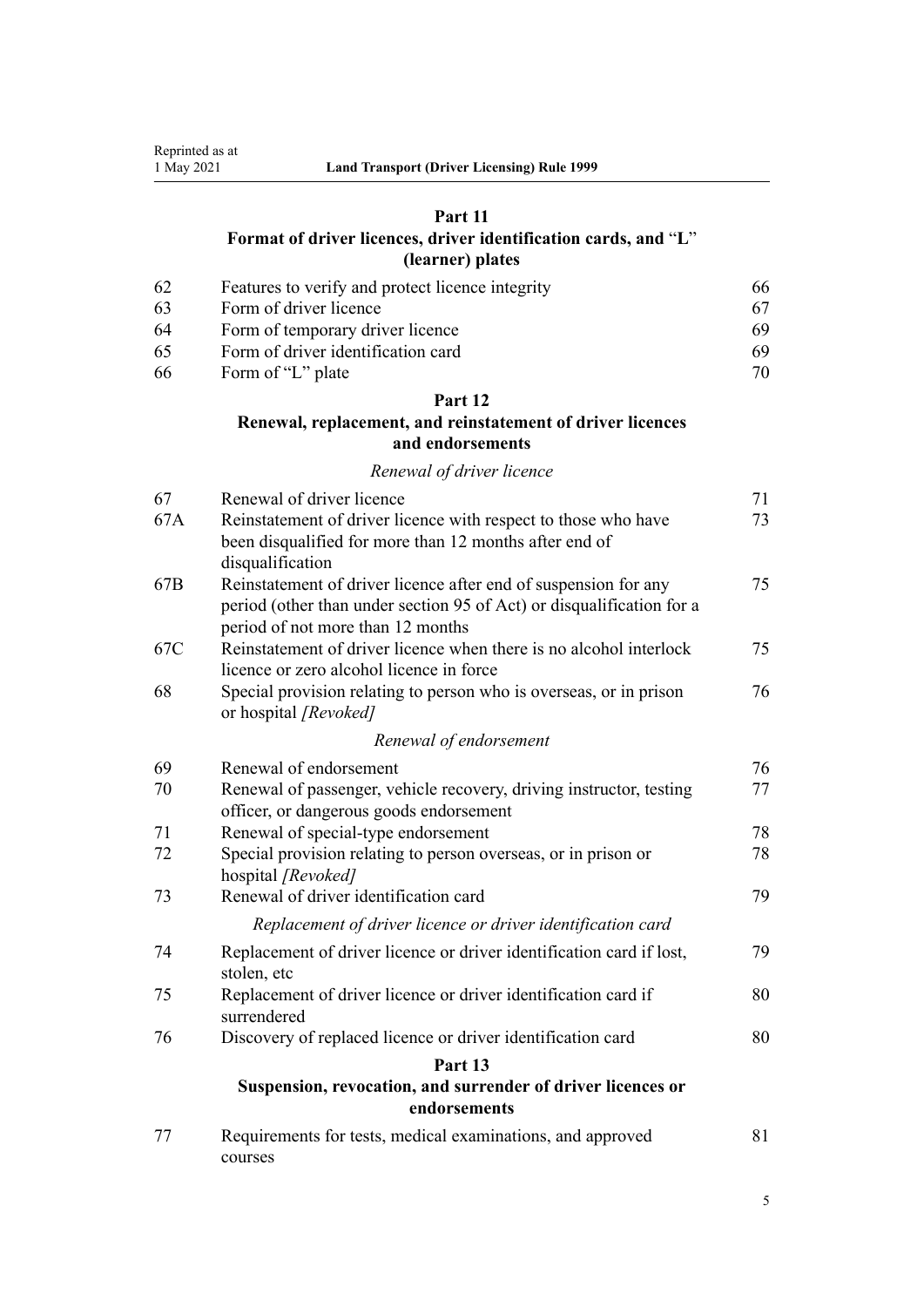| Requirement to be in notice<br>78<br>79<br>Obligations on person required to undertake test or medical<br>examination, or complete approved course<br>Suspension of driver licences and endorsements<br>80<br>Suspending driver licence for medical reasons | 82<br>83<br>84<br>84<br>85 |
|-------------------------------------------------------------------------------------------------------------------------------------------------------------------------------------------------------------------------------------------------------------|----------------------------|
|                                                                                                                                                                                                                                                             |                            |
|                                                                                                                                                                                                                                                             |                            |
|                                                                                                                                                                                                                                                             |                            |
| Suspension of endorsements<br>81                                                                                                                                                                                                                            |                            |
| Revocation of driver licences and endorsements                                                                                                                                                                                                              |                            |
| Revocation of driver licence or endorsement<br>82                                                                                                                                                                                                           |                            |
| Suspension and revocation of endorsements<br>83                                                                                                                                                                                                             | 86                         |
| Surrender of certain documents                                                                                                                                                                                                                              |                            |
| Surrender of driver identification card that has been suspended or<br>84<br>revoked                                                                                                                                                                         | 87                         |
| 85<br>Voluntary surrender of driver licence or endorsement                                                                                                                                                                                                  | 87                         |
| Reinstatement of surrendered driver licence or endorsement<br>85A                                                                                                                                                                                           | 87                         |
| Replacement driver licence or endorsement                                                                                                                                                                                                                   |                            |
| Replacement of driver licence or endorsement revoked on medical<br>86<br>grounds                                                                                                                                                                            | 89                         |
| 87<br>Licence may not be renewed while licence suspended or holder<br>disqualified                                                                                                                                                                          | 90                         |
| Part 14                                                                                                                                                                                                                                                     |                            |
| Recognition of overseas licences and licensing of drivers from<br>overseas                                                                                                                                                                                  |                            |
| 88<br>Recognition of overseas driver licence or permit                                                                                                                                                                                                      | 90                         |
| Recognition of overseas agricultural motor vehicle licence or<br>88A<br>permit                                                                                                                                                                              | 92                         |
| Overseas driver licence conversion                                                                                                                                                                                                                          |                            |
| 89<br>Obtaining New Zealand driver licence                                                                                                                                                                                                                  | 94                         |
| 89A<br>Requirements not applying to overseas drivers                                                                                                                                                                                                        | 95                         |
| New Zealand driver licence may be subject to learner or restricted<br>90<br>conditions                                                                                                                                                                      | 96                         |
| Requirements for diplomatic and consular personnel<br>91                                                                                                                                                                                                    | 96                         |
| 92<br><b>Obtaining International Driving Permit</b>                                                                                                                                                                                                         | 97                         |
| Part 15                                                                                                                                                                                                                                                     |                            |
| Approval of courses and course providers                                                                                                                                                                                                                    |                            |
| Approval of courses                                                                                                                                                                                                                                         |                            |
| 93<br>Director may approve courses                                                                                                                                                                                                                          | 98                         |
| Requirements for approval of course<br>94<br>95                                                                                                                                                                                                             | 99                         |
| Application for approval of course<br>96<br>Approval of course                                                                                                                                                                                              | 100<br>101                 |
| 97<br>Director may consent to modification of course                                                                                                                                                                                                        | 101                        |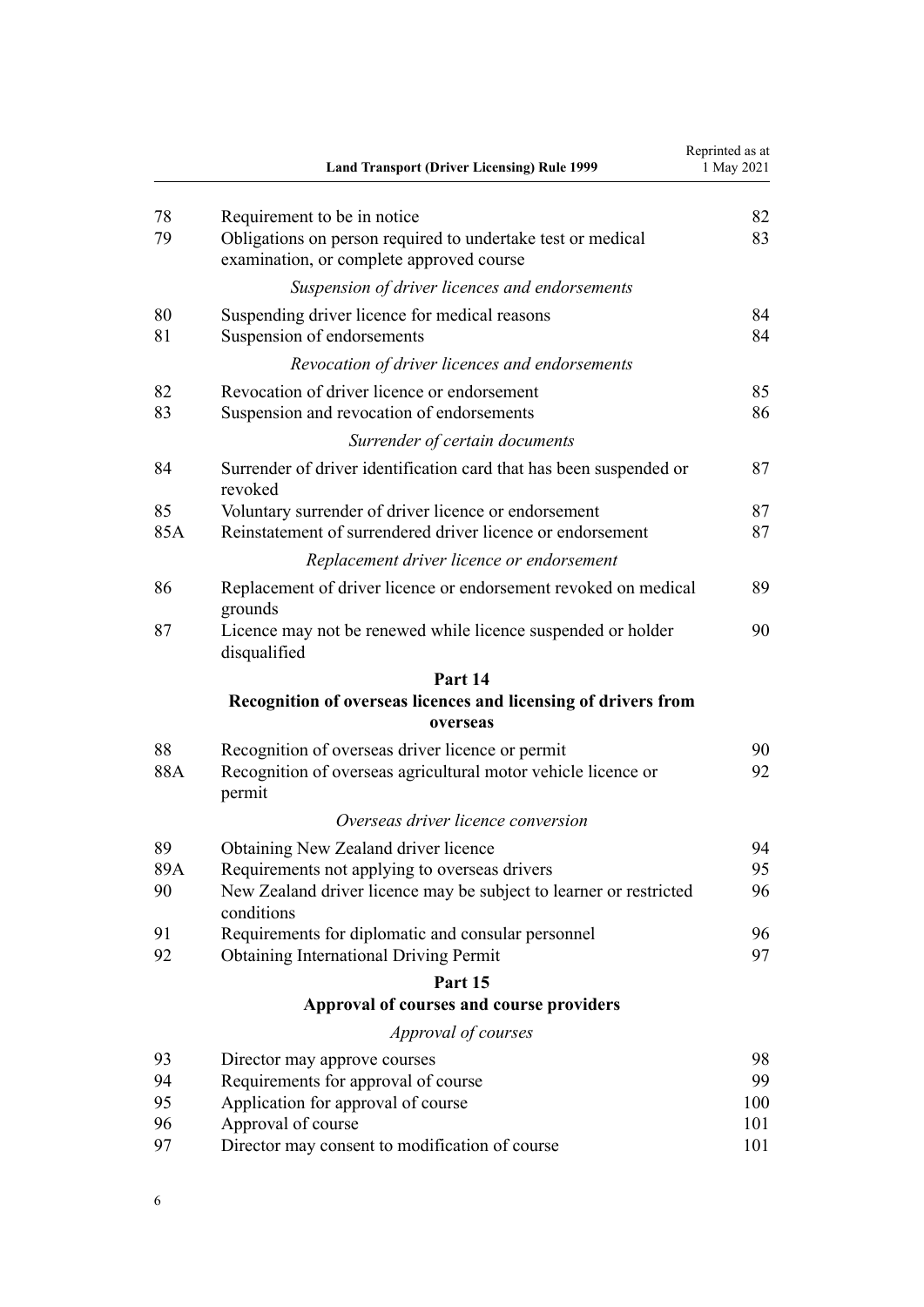| Reprinted as at<br>1 May 2021 | <b>Land Transport (Driver Licensing) Rule 1999</b>                                                                            |     |  |  |  |  |  |  |  |
|-------------------------------|-------------------------------------------------------------------------------------------------------------------------------|-----|--|--|--|--|--|--|--|
|                               |                                                                                                                               |     |  |  |  |  |  |  |  |
| 98                            | Director may revoke course approval                                                                                           | 102 |  |  |  |  |  |  |  |
|                               | Approval of course providers                                                                                                  |     |  |  |  |  |  |  |  |
| 99                            | Director may approve course providers                                                                                         | 102 |  |  |  |  |  |  |  |
| 100                           | Requirements for approval as course provider<br>102                                                                           |     |  |  |  |  |  |  |  |
| 101                           | Application for approval as course provider                                                                                   | 103 |  |  |  |  |  |  |  |
| 102                           | Approval as course provider                                                                                                   | 103 |  |  |  |  |  |  |  |
| 103                           | Director may revoke or suspend approval of course provider                                                                    | 104 |  |  |  |  |  |  |  |
|                               | Part 16                                                                                                                       |     |  |  |  |  |  |  |  |
|                               | Miscellaneous provisions relating to responsibilities of drivers                                                              |     |  |  |  |  |  |  |  |
| 104                           | Prohibition on display of "L" plate except in appropriate<br>circumstances                                                    | 105 |  |  |  |  |  |  |  |
| 105                           | Prohibition on defacing, etc, driver licence or driver identification<br>card                                                 | 105 |  |  |  |  |  |  |  |
|                               | Part 17                                                                                                                       |     |  |  |  |  |  |  |  |
|                               | <b>Transitional provisions</b>                                                                                                |     |  |  |  |  |  |  |  |
|                               | Driver licences continued in force by section $23(4)$ of Act                                                                  |     |  |  |  |  |  |  |  |
| 106                           | Equivalent class or type of driver licences and endorsements                                                                  | 105 |  |  |  |  |  |  |  |
| 107                           | Holder of certificate of approval or provisional certificate of<br>approval as driving instructor                             | 106 |  |  |  |  |  |  |  |
| 108                           | Holder of approval as testing officer<br>106                                                                                  |     |  |  |  |  |  |  |  |
| 109                           | Holder of hazardous substances endorsement<br>106                                                                             |     |  |  |  |  |  |  |  |
| 110                           | Forklift drivers                                                                                                              | 106 |  |  |  |  |  |  |  |
| 111                           | Conditions continue in force<br>107                                                                                           |     |  |  |  |  |  |  |  |
| 112                           | Expiry of driver licences, etc                                                                                                | 107 |  |  |  |  |  |  |  |
| 113                           | Obtaining new driver licence<br>108                                                                                           |     |  |  |  |  |  |  |  |
| 114                           | Additional requirements relating to issue of passenger<br>endorsements                                                        | 108 |  |  |  |  |  |  |  |
| 115                           | Additional requirements relating to issue of vehicle recovery<br>endorsement                                                  | 109 |  |  |  |  |  |  |  |
| 116                           | Person holding more than 1 class of licence                                                                                   | 109 |  |  |  |  |  |  |  |
| 117                           | Person issued with learner or restricted licence                                                                              | 110 |  |  |  |  |  |  |  |
| 118                           | Provision relating to time for which licence held                                                                             | 110 |  |  |  |  |  |  |  |
|                               | Period of validity of licences and endorsements issued under this<br>Part                                                     |     |  |  |  |  |  |  |  |
| 119                           | Period of validity of licences issued under this Part [Revoked]                                                               | 110 |  |  |  |  |  |  |  |
| 120                           | Period of validity of endorsements issued under this Part                                                                     | 110 |  |  |  |  |  |  |  |
|                               | Transitional provision relating to driver licences expired,<br>suspended, etc, when rule comes into force                     |     |  |  |  |  |  |  |  |
| 121                           | Person disqualified or holding expired or suspended driver licence<br>not required to have held learner or restricted licence | 111 |  |  |  |  |  |  |  |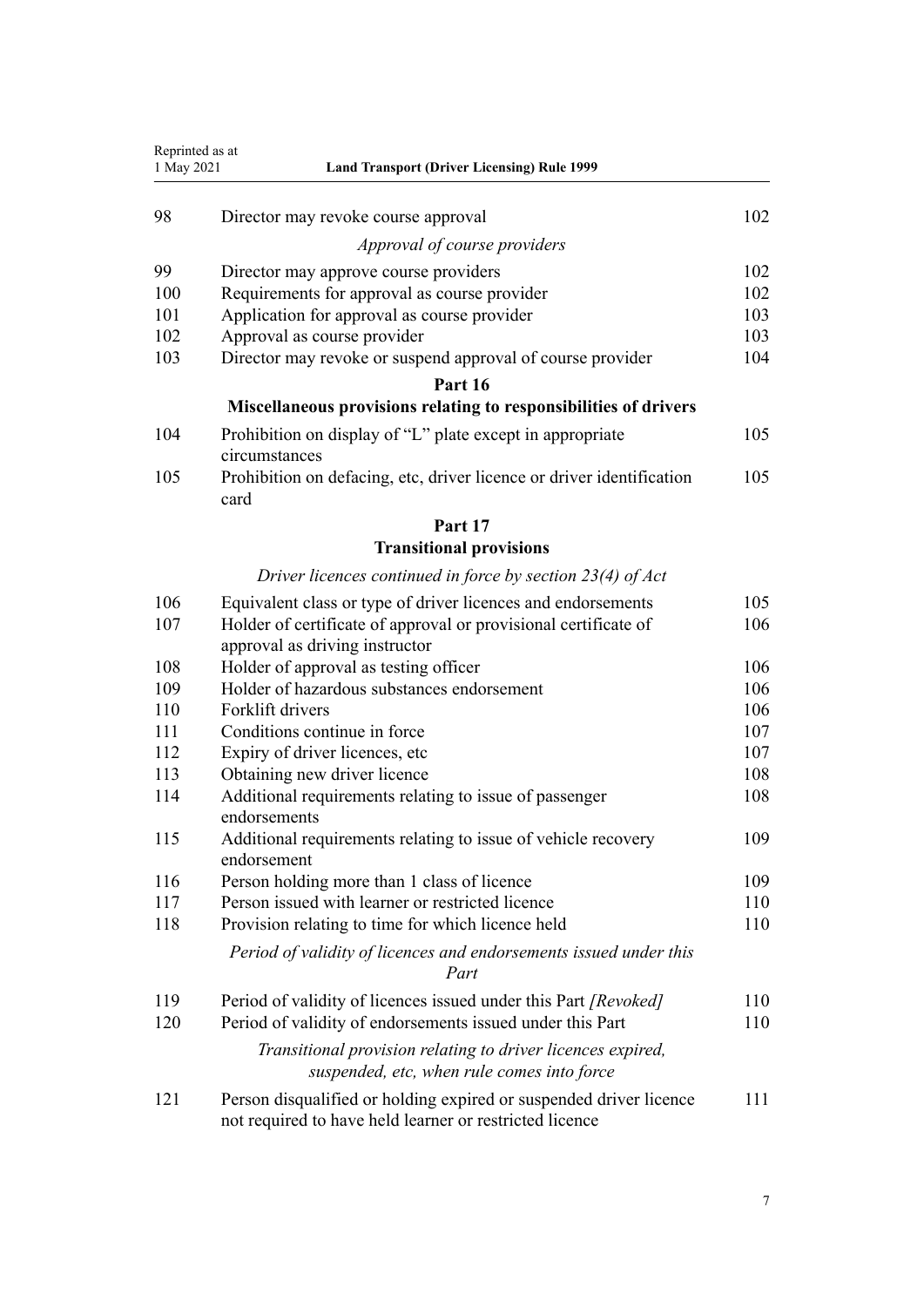<span id="page-7-0"></span>

| Part $1 r 1$ | <b>Land Transport (Driver Licensing) Rule 1999</b>                                                                                         | Reprinted as at<br>1 May 2021 |  |
|--------------|--------------------------------------------------------------------------------------------------------------------------------------------|-------------------------------|--|
|              | Transitional provision relating to renewal of $P$ , $I$ , $O$ , and $V$<br>endorsement                                                     |                               |  |
| 122          | P, I, O, and V endorsements may be re-issued for 12 months                                                                                 | 111                           |  |
|              | <b>Schedule 1</b><br>Objective of the rule                                                                                                 | 112                           |  |
|              | <b>Schedule 2</b><br>Consultation carried out under section 161(2) of the Act                                                              | 113                           |  |
|              | <b>Schedule 2A</b><br><b>Transitional, savings, and related provisions</b>                                                                 | 115                           |  |
|              | <b>Schedule 3</b><br><b>Classes of driver licence</b>                                                                                      | 116                           |  |
|              | <b>Schedule 4</b><br><b>Types of licence endorsement</b>                                                                                   | 119                           |  |
|              | <b>Schedule 5</b><br><b>Theory tests</b>                                                                                                   | 119                           |  |
|              | [Revoked]                                                                                                                                  |                               |  |
|              | <b>Schedule 6</b><br><b>Practical driving tests</b>                                                                                        | 119                           |  |
|              | [Revoked]                                                                                                                                  |                               |  |
|              | <b>Schedule 7</b><br><b>Certification test for testing officer</b>                                                                         | 119                           |  |
|              | [Revoked]                                                                                                                                  |                               |  |
|              | <b>Schedule 7A</b><br>Countries from which holders of driver licence or permit not<br>required to sit theory test for Class 1 or 6 licence | 120                           |  |
|              | <b>Schedule 8</b><br>Countries from which holders of driver licence or permit not<br>required to sit practical driving test                | 121                           |  |
|              | <b>Schedule 9</b><br><b>Evidence of identity</b>                                                                                           | 123                           |  |

# **Rule**

# **Part 1 Preliminary provisions**

# **1 Title and commencement**

(1) This rule may be cited as the Land Transport (Driver Licensing) Rule 1999.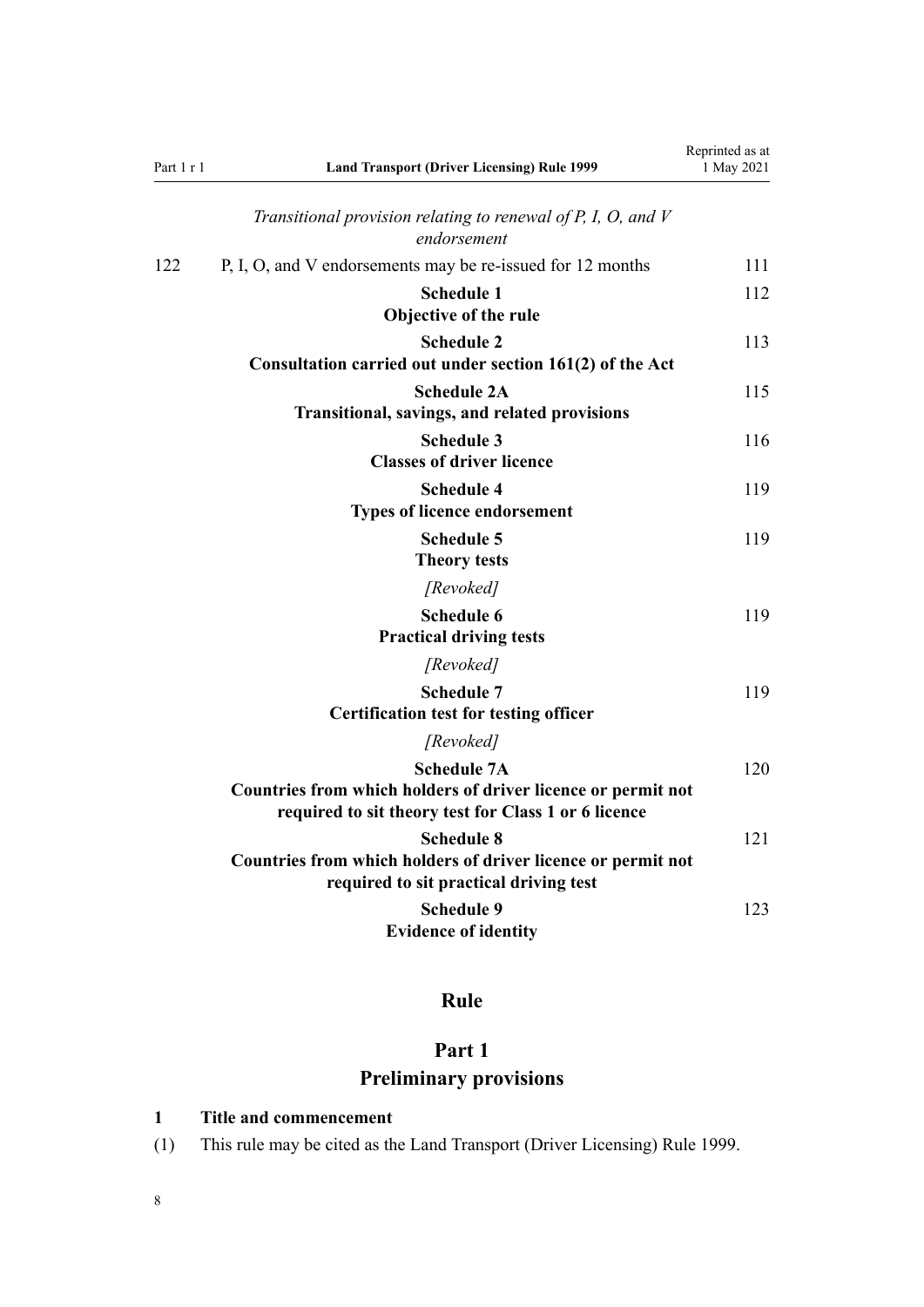- (2) This rule is the Land Transport Rule 91001.
- (3) This rule comes into force on 3 May 1999.

## **2 Interpretation**

<span id="page-8-0"></span>Reprinted as at

(1) In this rule, unless the context otherwise requires,—

**accurate English translation**, in relation to a valid driver licence or permit issued overseas, means a translation prepared by—

- (a) a diplomatic representative at a high commission, embassy, or consulate; or
- (b) the overseas issuing authority; or
- (c) a translation service acceptable to the Director

**Act** means the [Land Transport Act 1998](http://legislation.govt.nz/pdflink.aspx?id=DLM433612)

**Agency** means the New Zealand Transport Agency established under [section](http://legislation.govt.nz/pdflink.aspx?id=DLM228044) [93](http://legislation.govt.nz/pdflink.aspx?id=DLM228044) of the Land Transport Management Act 2003

### **agricultural motor vehicle**—

- (a) means a vehicle that is designed, constructed, or adapted for agricultural purposes; and
- (b) includes—
	- (i) an agricultural tractor; and
	- (ii) an agricultural trailer; but
- (c) does not include any vehicle that is—
	- (i) of a class specified in Table A of Part 2 of the Land Transport Rule: Vehicle Standards Compliance 2002; and
	- (ii) designed or constructed for general road use

#### **agricultural purpose**—

- (a) includes—
	- (i) land cultivation:
	- (ii) growing and harvesting crops (including horticulture and viticulture):
	- (iii) rearing livestock:
	- (iv) any land management operation undertaken in connection with—
		- (A) the operation or management of a farm; or
		- (B) a purpose described in subparagraphs (i) to (iii); but
- (b) does not include forestry, or any land management operation not referred to in paragraph  $(a)(iv)$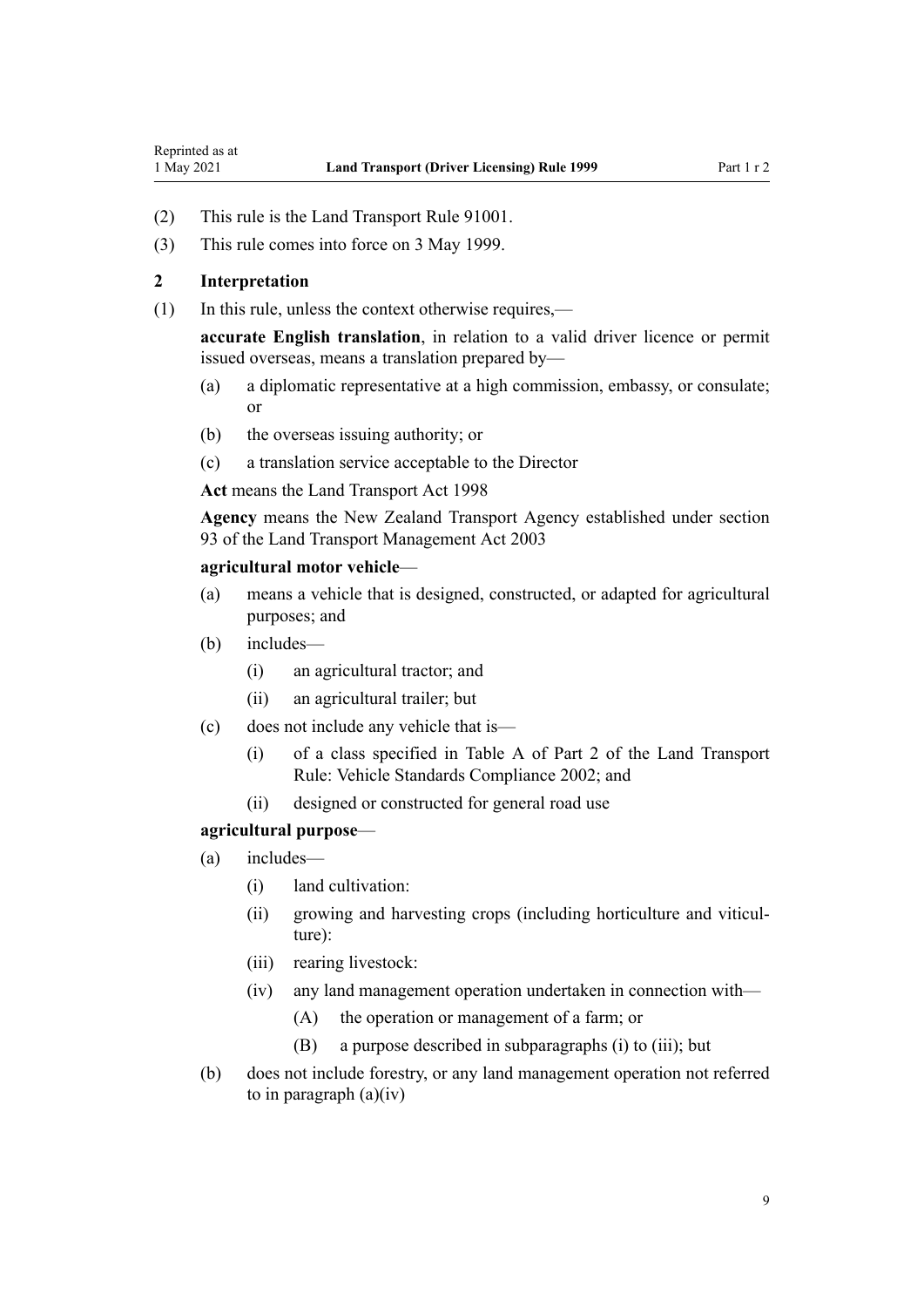**agricultural tractor** means a vehicle that is designed and constructed principally for the purposes of—

- (a) towing an agricultural trailer; or
- (b) drawing, or powering, an implement ordinarily used for an agricultural purpose

## **agricultural trailer**—

- (a) means a trailer that is used principally for agricultural purposes; and
- (b) includes a wheeled agricultural implement, the wheels of which are in contact with the road when the implement is being towed; but
- (c) does not include—
	- (i) a trailer that is—
		- (A) designed principally for the carriage of goods; and
		- (B) operated at a speed exceeding 40 kph; or
	- (ii) a logging trailer

**all-terrain vehicle** means a vehicle (with or without motorcycle controls and equipment) that—

- (a) is principally designed for off-road use; and
- (b) has 3 or more wheels; and
- (c) has an engine capacity exceeding 50 ml; and
- (d) has a gross weight of less than 1 000 kg

ambulance means a motor vehicle designed and used principally for the carriage of sick or injured persons

**approved course** means a course approved under [clause 96](#page-100-0)

**approved motorcycle** means the make and model of any motorcycle that—

- (a) has an engine capacity of 250 cc or less, unless the Director has prohibited the use of that make and model of motorcycle by notice published on the Agency's Internet site; or
- (b) has an engine capacity of more than 250 cc but not more than 660 cc and a power-to-weight ratio of not more than 150 kilowatts per tonne and is approved for use by the Director by notice published on the Agency's Internet site; or
- (c) is powered by motive power wholly derived from an external source of electricity and is approved for use by the Director by notice published on the Agency's Internet site

**articulated bus** means a bus consisting of 2 or more rigid sections that—

- (a) articulate relative to each other; and
- (b) have interconnecting passenger compartments that allow passengers to move freely between them; and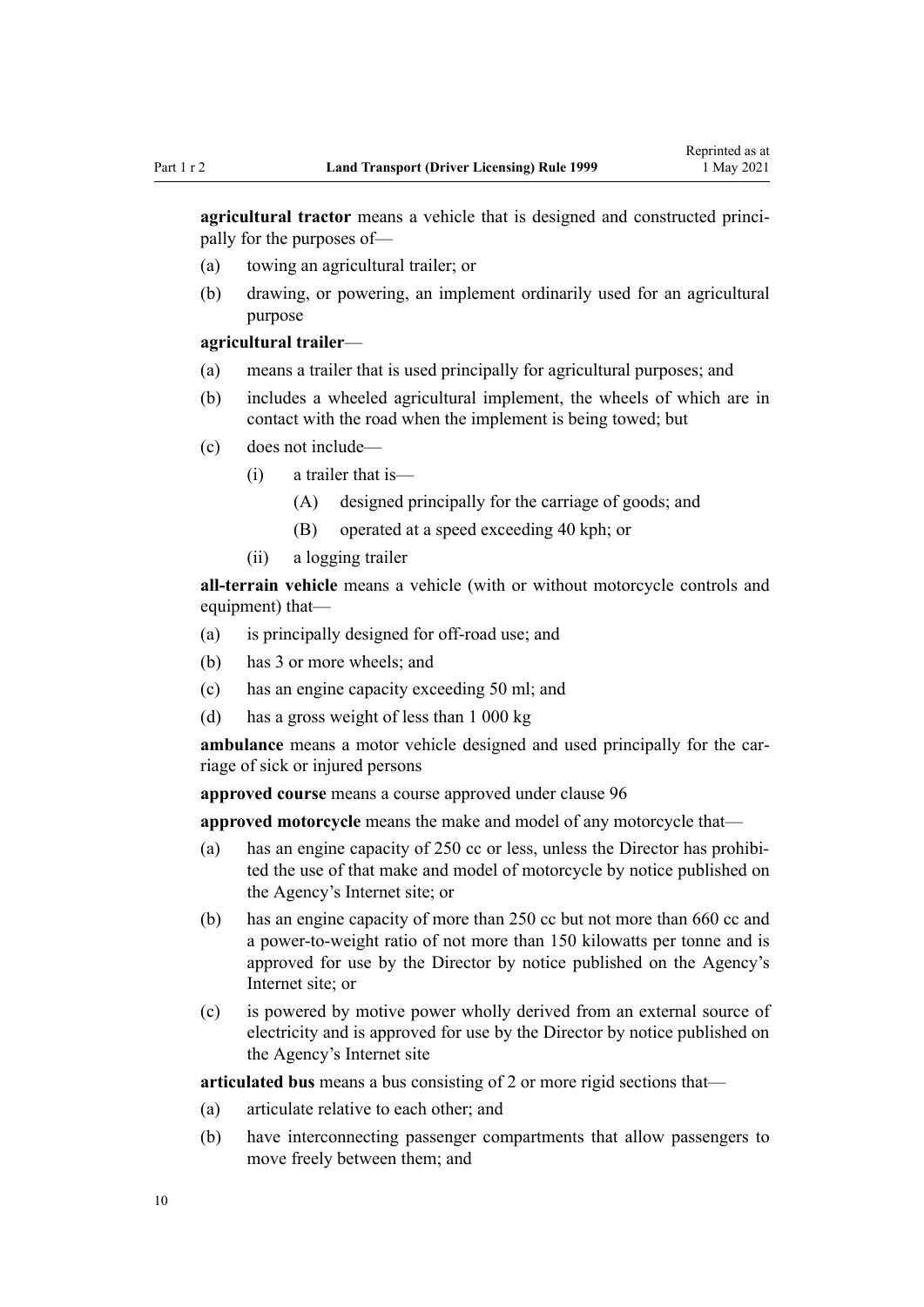(c) are not easily detachable from each other without specialist equipment

**Authority** means the Agency established by [section 66](http://legislation.govt.nz/pdflink.aspx?id=DLM227581) of the Land Transport Management Act 2003

**class**, in relation to a driver licence, means a class of licence specified in [Schedule 3](#page-115-0)

**combination vehicle** means a towing vehicle in combination with 1 or more trailers or other motor vehicles that are being towed

**correcting lenses** includes glasses, contact lenses, and other aids to vision worn by a person

**country** includes a State, territory, province, or other part of a country

**course provider** means an individual or an organisation approved under this rule to provide a course that has been approved under this rule

**dangerous goods** means goods declared to be dangerous goods in Land Trans‐ port Rule: Dangerous Goods 2005

**dependant** means—

- (a) a child who ordinarily resides with a licence holder or a licence holder's spouse or partner and—
	- (i) whose care is primarily the responsibility of the licence holder or the licence holder's spouse or partner; and
	- (ii) who is being maintained as a member of the licence holder's fam‐ ily; and
	- (iii) who is financially dependent on the licence holder or the licence holder's spouse or partner; and
	- (iv) who is not a person in respect of whom payments are being made under [section 363](http://legislation.govt.nz/pdflink.aspx?id=DLM154316) of the Oranga Tamariki Act 1989; or
- (b) a relative of the licence holder (other than a child to whom paragraph (a) applies or the spouse or partner of the licence holder) by blood, marriage, civil union, or adoption who ordinarily resides with the licence holder, and who receives a social security benefit under the Social Secur[ity Act 2018;](http://legislation.govt.nz/pdflink.aspx?id=DLM6783102) or
- (c) any other person not covered by paragraphs (a) or (b) for whom the licence holder is the primary caregiver

**Director** means the Director of Land Transport appointed under [section 104A](http://legislation.govt.nz/pdflink.aspx?id=LMS475458) of the Land Transport Management Act 2003

**driver identification card** means a card issued under the regulations or the rules made under the Act

**endorsement** means an endorsement specified in [Schedule 4](#page-118-0)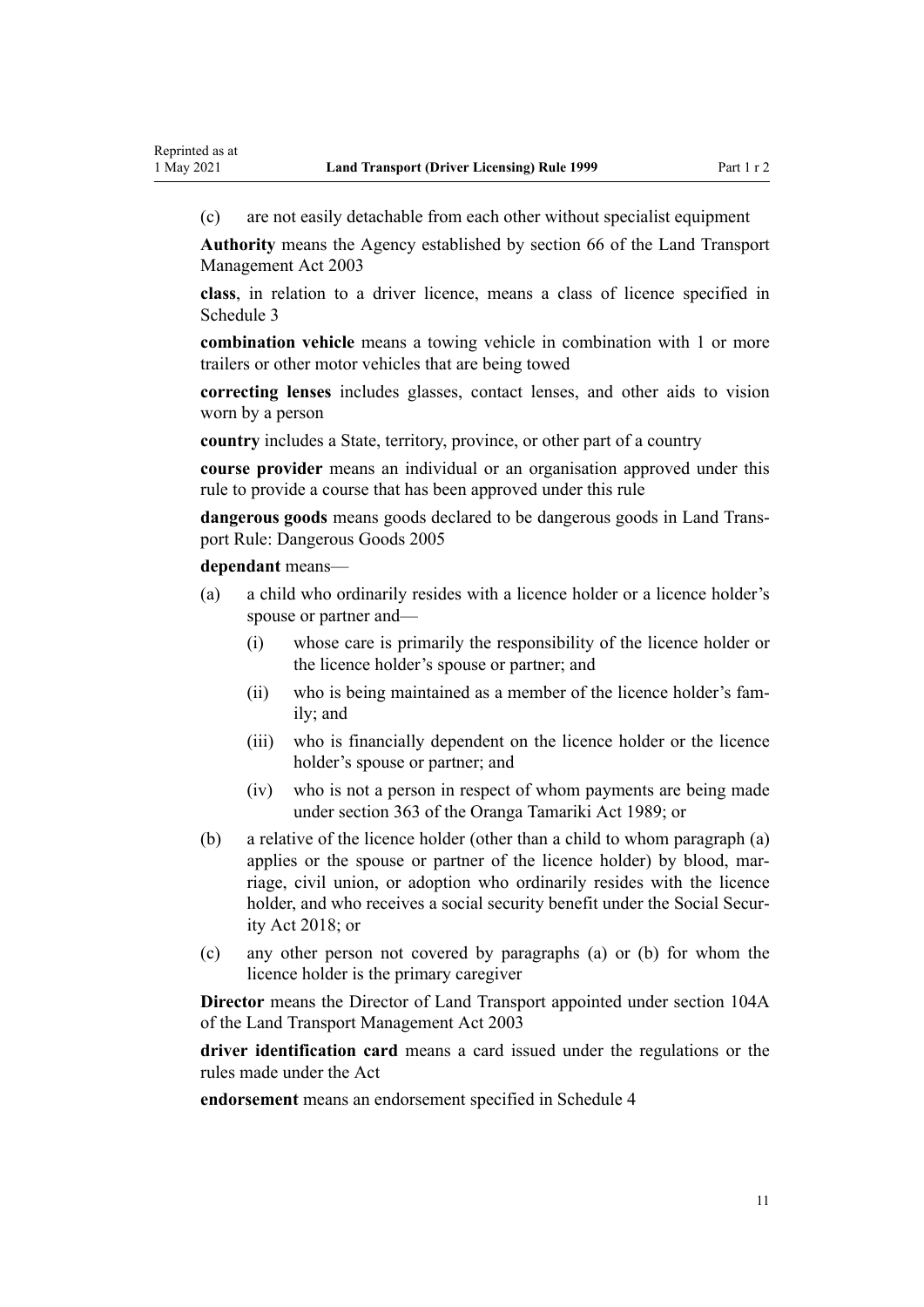**forklift** means a motor vehicle (not being fitted with self-laying tracks) designed principally to lift, carry, or stack goods by means of 1 or more tines, platens, clamps, or other similar attachments

full licence means a driver licence of any class that is not subject to the conditions of a learner licence or a restricted licence

**gross combined weight** means the aggregate of the gross laden weights of the vehicles that make up a combination vehicle

**gross laden weight**, in relation to a motor vehicle, means—

- (a) the greatest of the following weights:
	- (i) a weight specified (subsequent to the latest modification specified, if any) as the gross laden weight of the vehicle by the manufac‐ turer of the vehicle:
	- (ii) a weight specified as the gross laden weight of the vehicle, or of a vehicle of that kind, by or under regulations or rules made under the Act:
	- (iii) the weight of the vehicle, together with the load that the vehicle is for the time being carrying, including equipment and accessories:
- (b) if evidence is adduced in respect of any but not all of the 3 weights referred to in paragraph (a), the greater of the weights, or (as the case may be) the only weight, in respect of which evidence is adduced:
- (c) if evidence is not adduced in respect of any of the weights referred to in paragraph (a), the total of the unladen weight of the vehicle and the weight of the maximum load that the vehicle may safely carry

**guardian** has the same meaning as in [section 15](http://legislation.govt.nz/pdflink.aspx?id=DLM317411) of the Care of Children Act 2004

**highest class**, in relation to a driver licence, means the licence class with the highest number, other than Class 6, as set out in [Schedule 3](#page-115-0)

**L**, when following a licence class number, is an abbreviation for a learner licence

large passenger service vehicle has the same meaning as in the Land Trans[port Act 1998](http://legislation.govt.nz/pdflink.aspx?id=DLM433612)

**learner licence** means a learner driver licence issued under [Part 4](#page-26-0)

**licensing agent** means the Director or a person to whom the Director has dele‐ gated functions and powers under [section 73\(1\)](http://legislation.govt.nz/pdflink.aspx?id=DLM330308) of the Crown Entities Act 2004 in relation to the issuing, renewal, and replacement of driver licences

**light trailer** means a trailer whose gross laden weight does not exceed 3 500 kg

**mobility device** means—

(a) a vehicle that—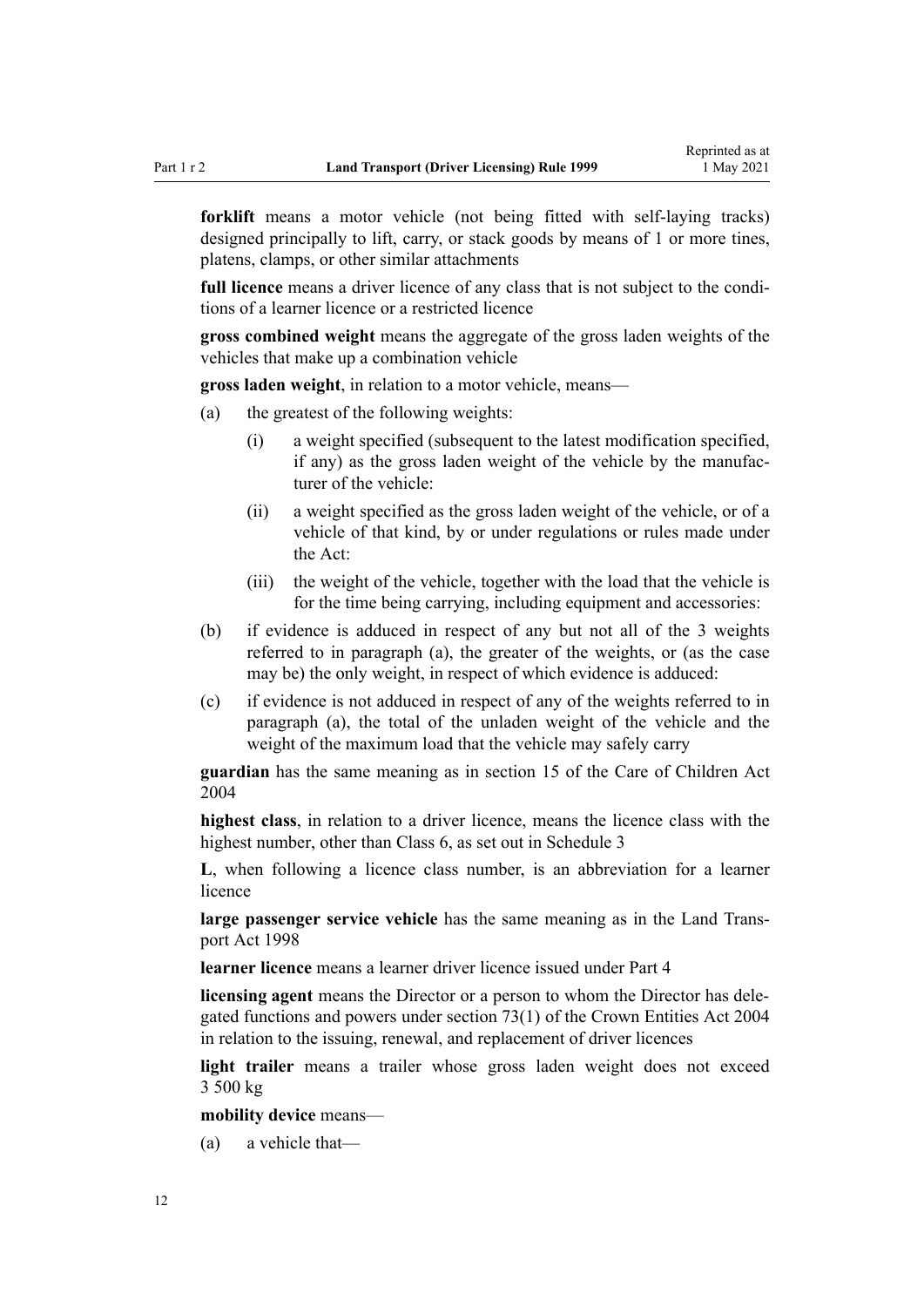- (i) is designed and constructed (not merely adapted) for use by per‐ sons who require mobility assistance due to a physical or neurological impairment; and
- (ii) is powered solely by a motor that has a maximum power output not exceeding 1 500 W; or
- (b) a vehicle that the Agency has declared under [section 168A\(1\)](http://legislation.govt.nz/pdflink.aspx?id=DLM435415) of the Land Transport Act 1998 to be a mobility device

**moped** has the same meaning as in [section 2\(1\)](http://legislation.govt.nz/pdflink.aspx?id=DLM433619) of the Land Transport Act 1998

# **motor vehicle**—

- (a) means a vehicle drawn or propelled by mechanical power; and
- (b) includes a trailer; but
- (c) does not include—
	- (i) a vehicle running on rails; or
	- (ii) *[Revoked]*
	- (iii) a trailer (other than a trailer designed solely for the carriage of goods) that is designed and used exclusively as part of the armament of the New Zealand Defence Force; or
	- (iv) a trailer running on 1 wheel and designed exclusively as a speed measuring device or for testing the wear of vehicle tyres; or
	- (v) a vehicle designed for amusement purposes and used exclusively within a place of recreation, amusement, or entertainment to which the public does not have access with motor vehicles; or
	- (vi) a pedestrian-controlled machine; or
	- (vii) a vehicle that the Agency has declared is not a motor vehicle under [section 168A](http://legislation.govt.nz/pdflink.aspx?id=DLM435415) of the Land Transport Act 1998; or
	- (viii) a mobility device

#### **motorcycle**—

- (a) means a motor vehicle running on 2 wheels, or not more than 3 wheels when fitted with a sidecar; and
- (b) includes a vehicle with motorcycle controls that is approved as a motor‐ cycle by the Director; but
- (c) does not include a moped

**national register of driver licences** means the register maintained by the Authority under [section 199](http://legislation.govt.nz/pdflink.aspx?id=DLM435603) of the Act

**on-road safety test** means the test specified in [clause 49](#page-57-0)

**parent** has the same meaning as in [section 2\(1\)](http://legislation.govt.nz/pdflink.aspx?id=DLM147094) of the Oranga Tamariki Act 1989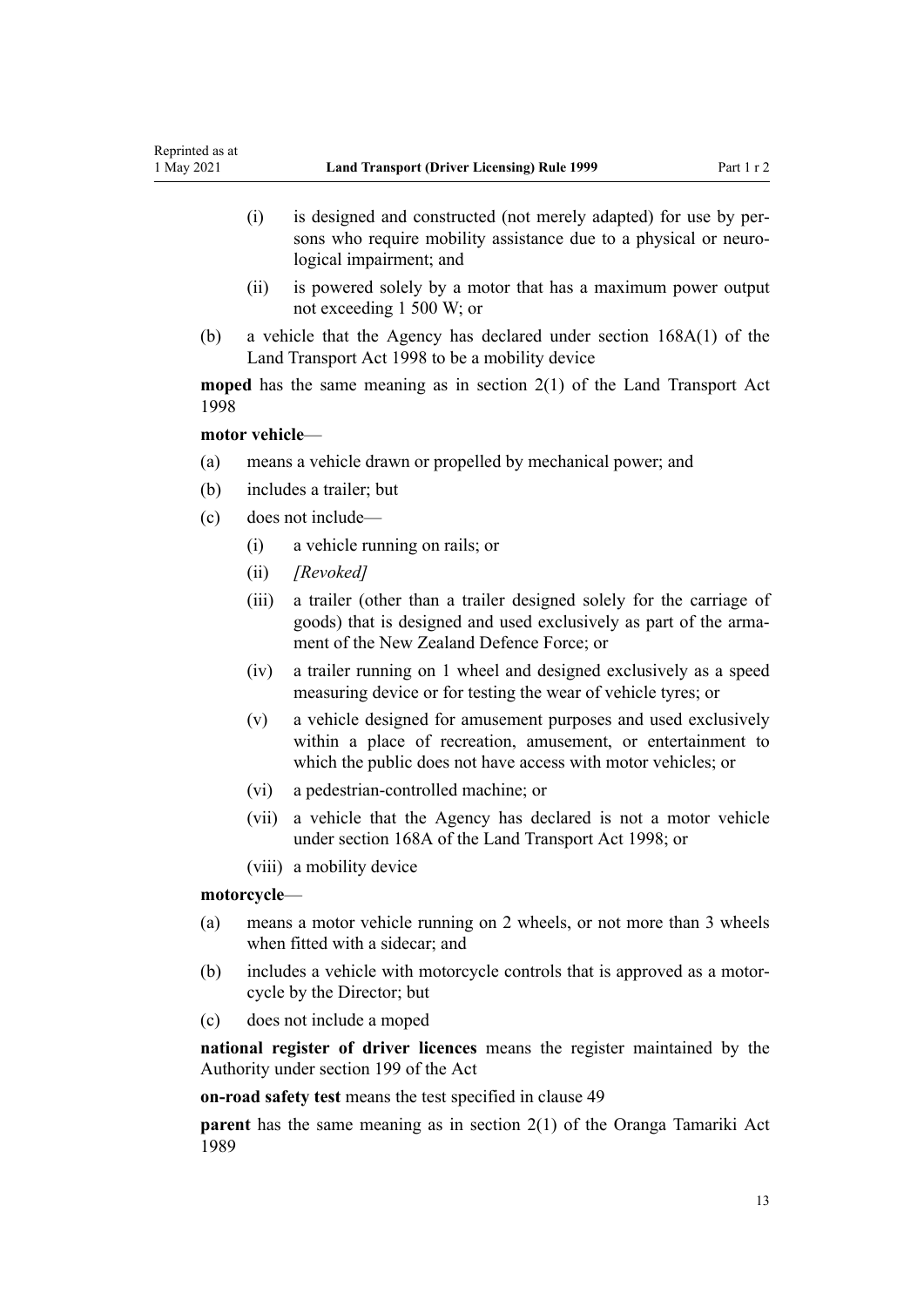**partner**, in the phrase "spouse or partner" and in related contexts, means a civil union partner or a de facto partner

**passenger service** has the same meaning as in the [Land Transport Act 1998](http://legislation.govt.nz/pdflink.aspx?id=DLM433612)

**passenger service vehicle** means a vehicle used or available for use in a passenger service for the carriage of passengers; but does not include a vehicle specified as an exempt vehicle in the Act or in regulations or rules made under the Act

**pivot steer vehicle** means a vehicle with a chassis that is split into 2 dependent parts connected by a permanent steering pivot

**R**, when following a licence class number, is an abbreviation for a restricted licence

**registered health professional** means a health practitioner who is, or is deemed to be, registered with an authority established or continued by [section](http://legislation.govt.nz/pdflink.aspx?id=DLM204329) [114](http://legislation.govt.nz/pdflink.aspx?id=DLM204329) of the Health Practitioners Competence Assurance Act 2003 as a practi‐ tioner of a particular health profession

**restricted licence** means a restricted driver licence issued under [Part 4](#page-26-0)

**rigid vehicle** means a vehicle that does not have any pivot points to allow any part of the chassis of the vehicle to move or rotate in relation to any other part of the chassis of the vehicle; and includes an articulated bus and a pivot steer vehicle

**road** includes—

- (a) a street; and
- (b) a motorway; and
- (c) a beach; and
- (d) a place to which the public have access, whether as of right or not; and
- (e) all bridges, culverts, ferries, and fords forming part of a road or street or motorway, or a place referred to in paragraph (d); and
- (f) all sites at which vehicles may be weighed for the purposes of the Act or any other enactment

**small passenger service vehicle** has the same meaning as in [section 2\(1\)](http://legislation.govt.nz/pdflink.aspx?id=DLM433619) of the Land Transport Act 1998

**special-type vehicle** means any motor vehicle that—

- (a) is a forklift; or
- (b) runs on rollers; or
- (c) runs on—
	- (i) self-laying tracks; or
	- (ii) wheels, but is not a passenger vehicle, a trade vehicle, a tractor, a fire engine, or a vehicle recovery service vehicle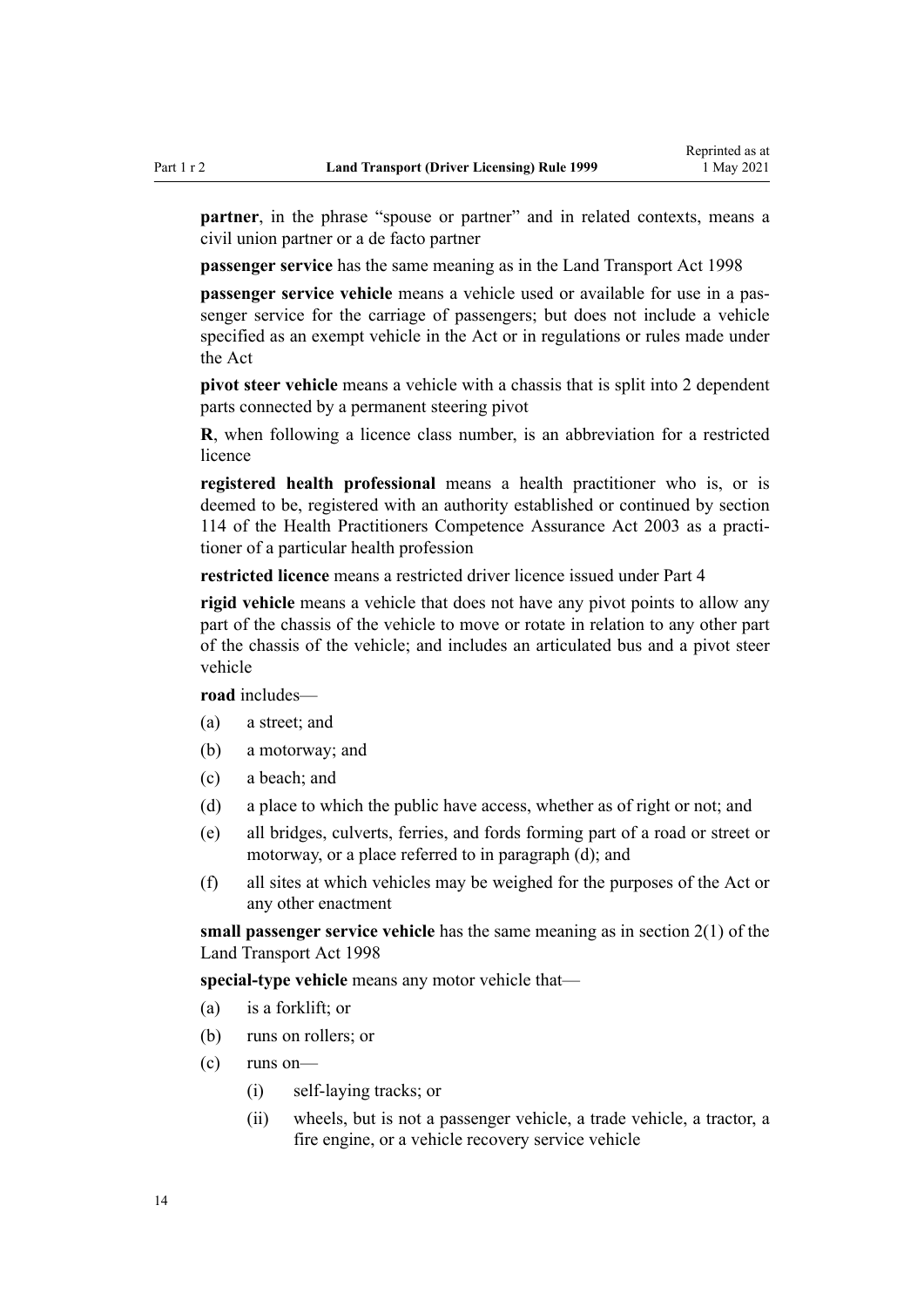**testing officer** means a person who is the holder of a testing officer endorsement

**Testing Officer's Manual** means the Driver Testing Officer's Manual pro‐ duced by the Authority setting out the requirements for administering theory tests and practical driving tests for the purposes of this rule

**towing vehicle** means a rigid vehicle that tows a trailer or other motor vehicle

**trade vehicle** means a motor vehicle designed exclusively or principally for the carriage of goods; and—

- (a) includes—
	- (i) a motor vehicle that has been adapted by the permanent attach‐ ment of machinery or other similar apparatus; and
	- (ii) a motorised mobile home or self-propelled caravan; but
- (b) does not include—
	- (i) a moped or motorcycle:
	- (ii) a motor vehicle fitted with self-laying tracks:
	- (iii) a forklift vehicle:
	- (iv) a vehicle recovery service vehicle while the vehicle is being used to tow or carry any other vehicle:
	- (v) a fire engine:
	- (vi) an ambulance

**tradesperson's vehicle** means a motor vehicle whose body is designed or adapted for use principally by tradespersons to carry special purpose trade equipment or trade goods (excluding general freight)

**trailer** means a vehicle without power that is capable of being drawn or pro‐ pelled by a motor vehicle from which it is readily detachable; but does not include—

- (a) a sidecar attached to a motorcycle; or
- (b) a vehicle normally propelled by mechanical power while it is being temporarily towed without the use of its own power

### **vehicle**—

- (a) means a contrivance equipped with wheels, tracks, or revolving runners on which it moves or is moved; and
- (b) includes a hovercraft, a skateboard, in-line skates, and roller skates; but
- (c) does not include—
	- (i) a perambulator or pushchair:
	- (ii) a shopping or sporting trundler not propelled by mechanical power:
	- (iii) a wheelbarrow or hand-trolley: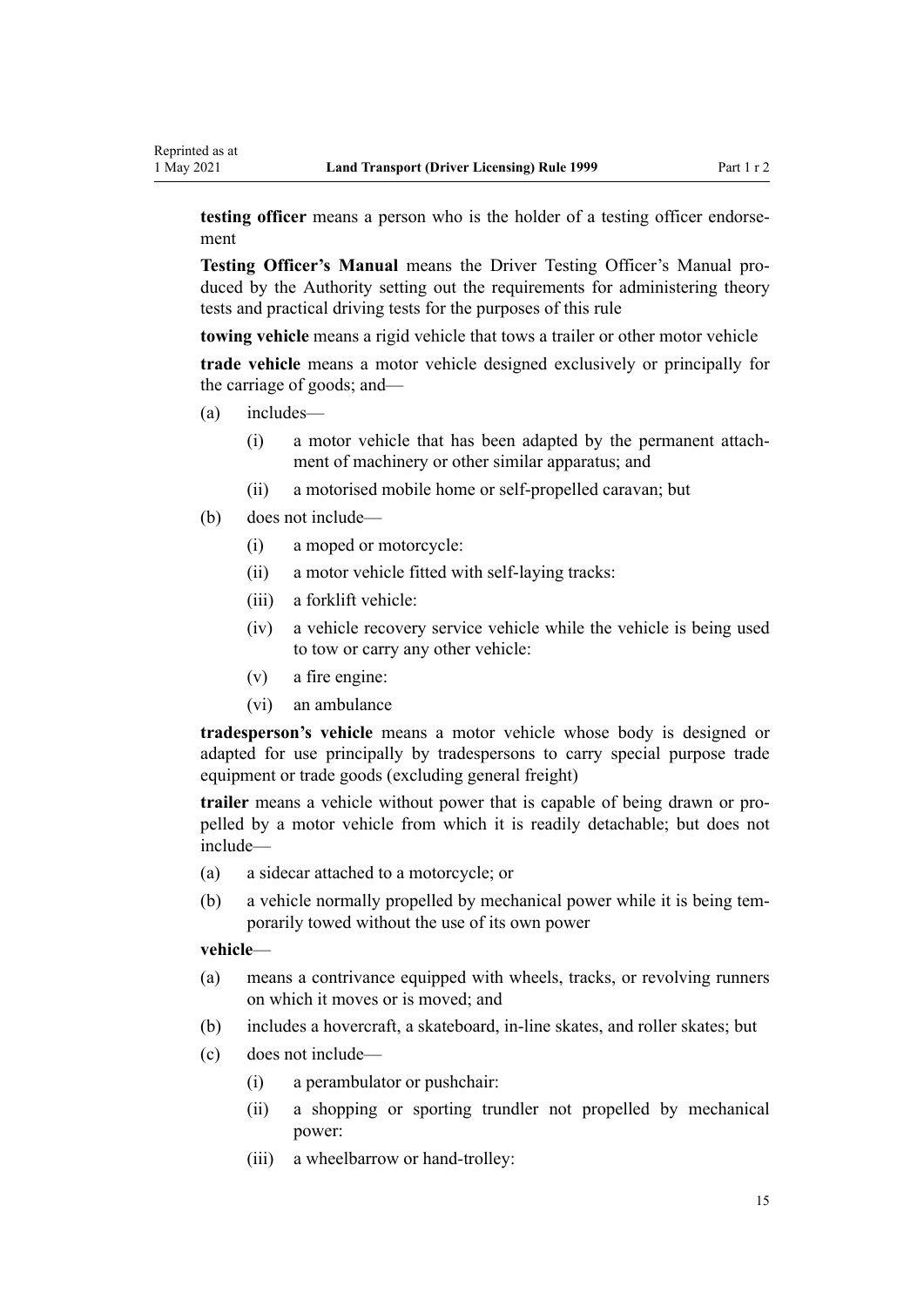- (iv) *[Revoked]*
- (v) a pedestrian-controlled lawnmower:
- (vi) a pedestrian-controlled agricultural machine not propelled by mechanical power:
- (vii) an article of furniture:
- (viii) an invalid wheelchair not propelled by mechanical power:
- (ix) any other contrivance specified by any other rule made under the Act not to be a vehicle for the purposes of this definition

**vehicle recovery service** means the towing or carrying on any road of a motor vehicle, irrespective of the size or design of the towing or carrying vehicle, and whether or not the towing or carrying of the vehicle is carried out by a person intending to carry out repairs on the vehicle; but does not include—

- (a) the towing or carrying of any motorcycle or moped; or
- (b) the towing or carrying of one motor vehicle by another where—
	- (i) the towing or carrying is not carried out directly or indirectly for reward; and
	- (ii) the towing or carrying vehicle is not designed or adapted for the purpose of towing or carrying motor vehicles; or
- (c) the towing or carrying of a vehicle by a person who owns the vehicle; or
- (d) any service where the Director has, in writing, notified the operator that the nature of the service is such that the carriage of vehicles should be treated as the carriage of goods; or
- (e) any service specified as an exempt service in the Act or in the regula‐ tions or rules made under the Act

**vehicle recovery service vehicle** means a vehicle used in a vehicle recovery service for towing or carrying on a road any motor vehicle; but does not include a vehicle that is not designed or adapted for the purpose of towing or carrying motor vehicles.

- (2) For the purposes of this rule, in a year that is not a leap year, birthdays and other dates that would otherwise occur on 29 February are deemed to occur on 28 February.
- (3) Unless the context otherwise requires, terms and expressions that are used but not defined in this rule but that are defined in the Act have the same meaning as in the Act.

Clause 2(1) **accurate English translation**: inserted, on 1 October 2011, by [clause 6\(3\)](http://legislation.govt.nz/pdflink.aspx?id=DLM3956501) of the Land Transport (Driver Licensing) Amendment Rule 2011 (SR 2011/306).

Clause 2(1) **accurate English translation** paragraph (c): amended, on 1 April 2021, by [section](http://legislation.govt.nz/pdflink.aspx?id=LMS286883) [175\(2\)](http://legislation.govt.nz/pdflink.aspx?id=LMS286883) of the Land Transport (NZTA) Legislation Amendment Act 2020 (2020 No 48).

Clause 2(1) **Agency**: inserted, on 1 August 2008, by [section 50\(2\)](http://legislation.govt.nz/pdflink.aspx?id=DLM1313622) of the Land Transport Management Amendment Act 2008 (2008 No 47).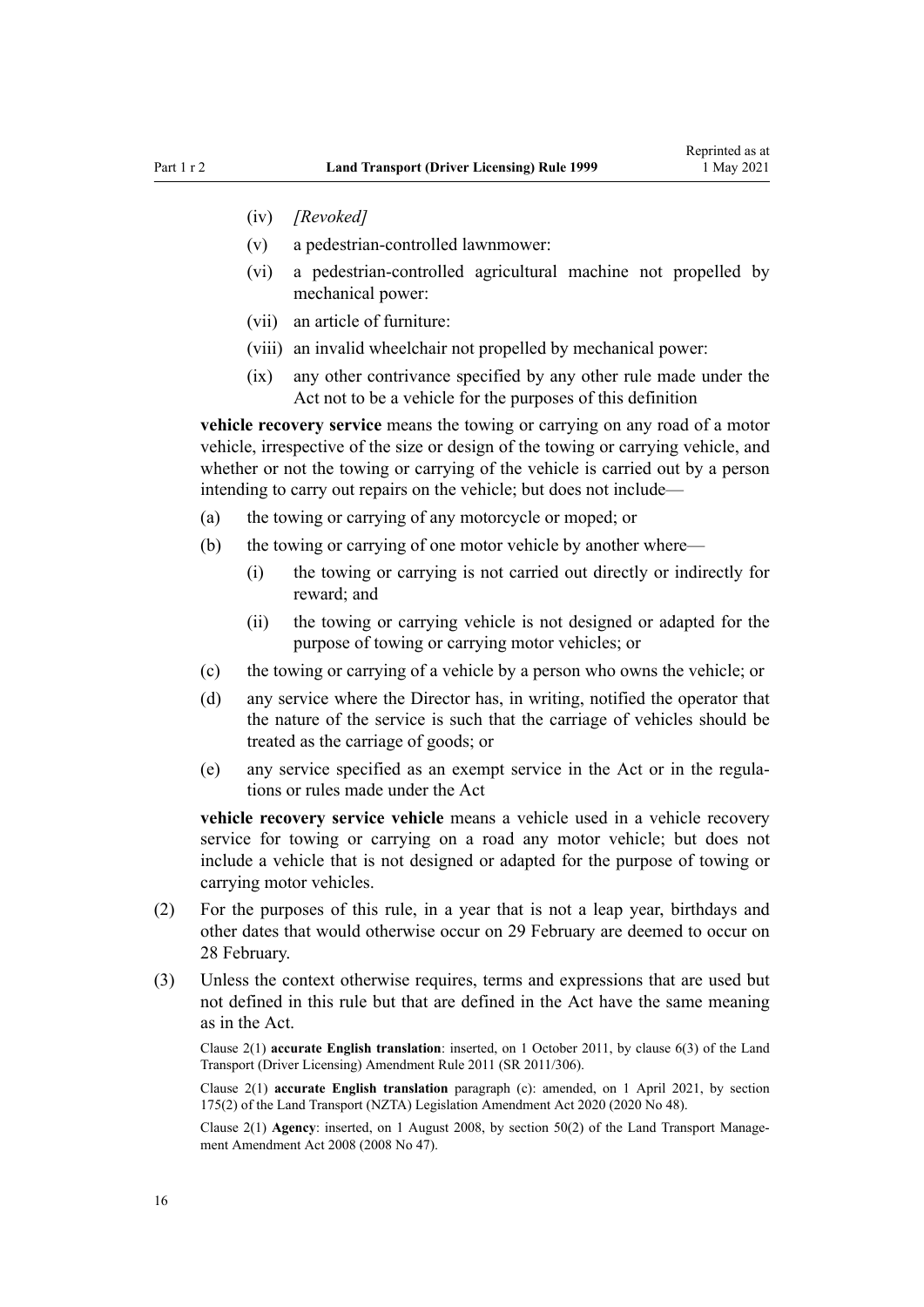Clause 2(1) **agricultural motor vehicle**: inserted, on 1 June 2013, by [clause 6\(1\)](http://legislation.govt.nz/pdflink.aspx?id=DLM5102233) of the Land Trans‐ port (Driver Licensing) Amendment Rule 2013 (SR 2013/100).

Clause 2(1) **agricultural purpose**: inserted, on 1 June 2013, by [clause 6\(1\)](http://legislation.govt.nz/pdflink.aspx?id=DLM5102233) of the Land Transport (Driver Licensing) Amendment Rule 2013 (SR 2013/100).

Clause 2(1) **agricultural tractor**: inserted, on 1 June 2013, by [clause 6\(1\)](http://legislation.govt.nz/pdflink.aspx?id=DLM5102233) of the Land Transport (Driver Licensing) Amendment Rule 2013 (SR 2013/100).

Clause 2(1) **agricultural trailer**: inserted, on 1 June 2013, by [clause 6\(1\)](http://legislation.govt.nz/pdflink.aspx?id=DLM5102233) of the Land Transport (Driver Licensing) Amendment Rule 2013 (SR 2013/100).

Clause 2(1) **all-terrain vehicle**: amended, on 1 June 2013, by [clause 6\(2\)](http://legislation.govt.nz/pdflink.aspx?id=DLM5102233) of the Land Transport (Driver Licensing) Amendment Rule 2013 (SR 2013/100).

Clause 2(1) **ambulance**: inserted, on 1 June 2006, by [clause 3\(1\)](http://legislation.govt.nz/pdflink.aspx?id=DLM375678) of the Land Transport (Driver Licensing) Amendment Rule 2006 (SR 2006/84).

Clause 2(1) **approved motorcycle**: inserted, on 1 October 2012, by [clause 6\(3\)](http://legislation.govt.nz/pdflink.aspx?id=DLM3956501) of the Land Transport (Driver Licensing) Amendment Rule 2011 (SR 2011/306).

Clause 2(1) **approved motorcycle** paragraph (a): amended, on 1 April 2021, by [section 175\(2\)](http://legislation.govt.nz/pdflink.aspx?id=LMS286883) of the Land Transport (NZTA) Legislation Amendment Act 2020 (2020 No 48).

Clause 2(1) **approved motorcycle** paragraph (b): amended, on 1 April 2021, by [section 175\(2\)](http://legislation.govt.nz/pdflink.aspx?id=LMS286883) of the Land Transport (NZTA) Legislation Amendment Act 2020 (2020 No 48).

Clause 2(1) **approved motorcycle** paragraph (c): inserted, on 1 June 2019, by [clause 6\(1\)](http://legislation.govt.nz/pdflink.aspx?id=LMS136011) of the Land Transport (Driver Licensing) Amendment Rule 2019 (LI 2019/82).

Clause 2(1) **approved motorcycle** paragraph (c): amended, on 1 April 2021, by [section 175\(2\)](http://legislation.govt.nz/pdflink.aspx?id=LMS286883) of the Land Transport (NZTA) Legislation Amendment Act 2020 (2020 No 48).

Clause 2(1) **Authority**: substituted, on 1 December 2004, by [section 19\(2\)](http://legislation.govt.nz/pdflink.aspx?id=DLM321838) of the Land Transport Management Amendment Act 2004 (2004 No 97).

Clause 2(1) **Authority**: amended, on 1 August 2008, by [section 50\(2\)](http://legislation.govt.nz/pdflink.aspx?id=DLM1313622) of the Land Transport Management Amendment Act 2008 (2008 No 47).

Clause 2(1) **combination vehicle**: replaced, on 1 May 2021, by [clause 6\(1\)](http://legislation.govt.nz/pdflink.aspx?id=LMS453277) of the Land Transport (Driver Licensing) Amendment Rule 2021 (LI 2021/92).

Clause 2(1) **country**: inserted, on 1 July 2013, by [clause 6](http://legislation.govt.nz/pdflink.aspx?id=DLM5159809) of the Land Transport (Driver Licensing) Amendment Rule (No 2) 2013 (SR 2013/131).

Clause 2(1) **dangerous goods**: amended, on 1 October 2011, by [clause 6\(1\)](http://legislation.govt.nz/pdflink.aspx?id=DLM3956501) of the Land Transport (Driver Licensing) Amendment Rule 2011 (SR 2011/306).

Clause 2(1) **dependant** paragraph (a): amended, on 26 April 2005, by [section 12](http://legislation.govt.nz/pdflink.aspx?id=DLM334004) of the Relationships (Statutory References) Act 2005 (2005 No 3).

Clause 2(1) **dependant** paragraph (a)(i): amended, on 26 April 2005, by [section 12](http://legislation.govt.nz/pdflink.aspx?id=DLM334004) of the Relation‐ ships (Statutory References) Act 2005 (2005 No 3).

Clause 2(1) **dependant** paragraph (a)(iii): amended, on 26 April 2005, by [section 12](http://legislation.govt.nz/pdflink.aspx?id=DLM334004) of the Relation‐ ships (Statutory References) Act 2005 (2005 No 3).

Clause 2(1) **dependant** paragraph (a)(iv): amended, on 14 July 2017, by [section 149](http://legislation.govt.nz/pdflink.aspx?id=DLM7287401) of the Children, Young Persons, and Their Families (Oranga Tamariki) Legislation Act 2017 (2017 No 31).

Clause 2(1) **dependant** paragraph (b): amended, on 26 November 2018, by [section 459](http://legislation.govt.nz/pdflink.aspx?id=DLM6784038) of the Social Security Act 2018 (2018 No 32).

Clause 2(1) **dependant** paragraph (b): amended, on 26 April 2005, by [section 12](http://legislation.govt.nz/pdflink.aspx?id=DLM334004) of the Relationships (Statutory References) Act 2005 (2005 No 3).

Clause 2(1) **Director**: inserted, on 1 April 2021, by [section 175\(2\)](http://legislation.govt.nz/pdflink.aspx?id=LMS286883) of the Land Transport (NZTA) Legislation Amendment Act 2020 (2020 No 48).

Clause 2(1) **driver identification card**: substituted, on 1 October 2007, by [section 95\(11\)](http://legislation.govt.nz/pdflink.aspx?id=DLM353501) of the Land Transport Amendment Act 2005 (2005 No 77).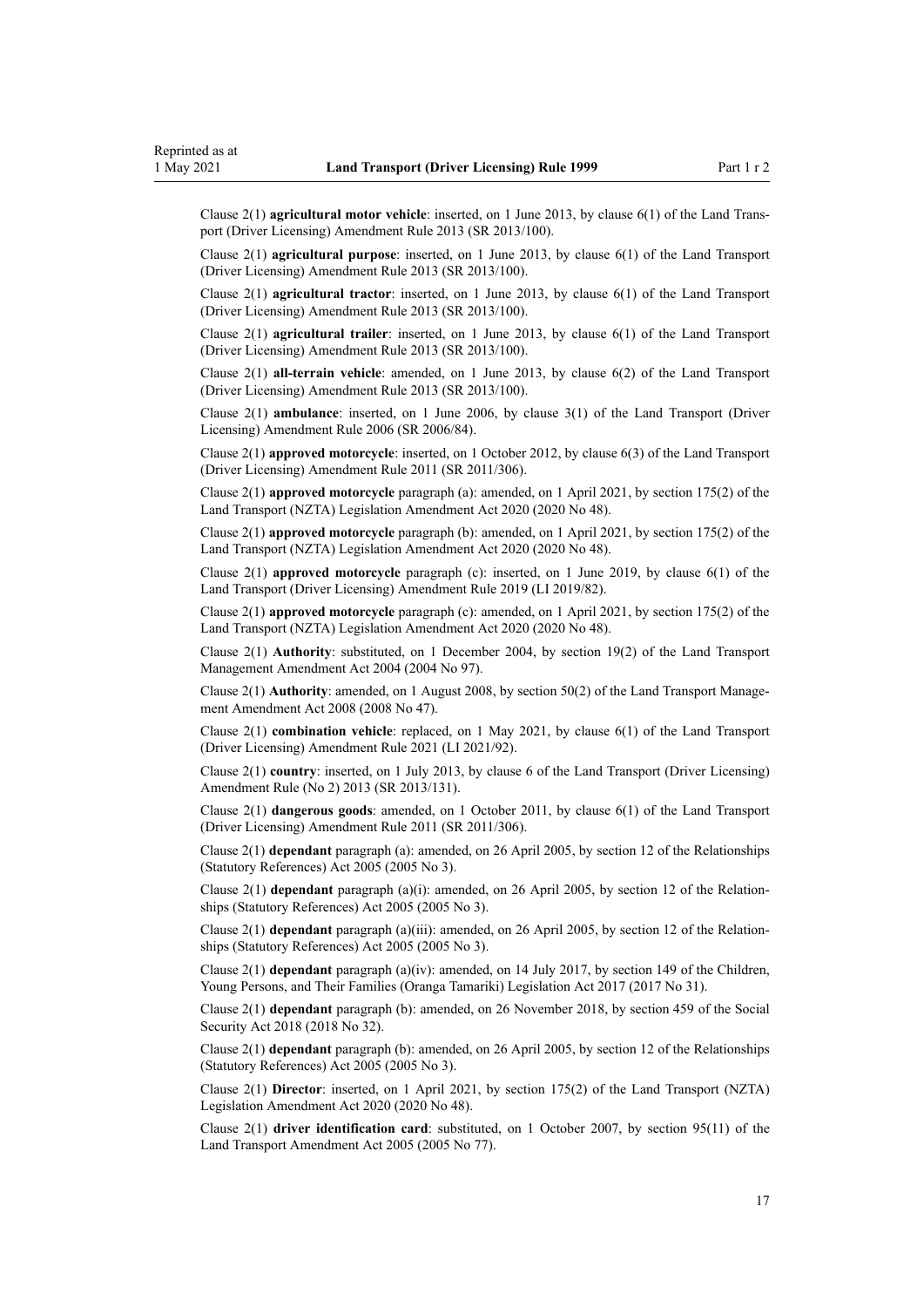Clause 2(1) **guardian**: inserted, on 1 October 2011, by [clause 6\(3\)](http://legislation.govt.nz/pdflink.aspx?id=DLM3956501) of the Land Transport (Driver Licensing) Amendment Rule 2011 (SR 2011/306).

Clause 2(1) **highest class**: amended, on 1 June 2006, by [clause 3\(2\)](http://legislation.govt.nz/pdflink.aspx?id=DLM375678) of the Land Transport (Driver Licensing) Amendment Rule 2006 (SR 2006/84).

Clause 2(1) **large passenger service vehicle**: replaced, on 1 October 2017, by [section 110\(8\)](http://legislation.govt.nz/pdflink.aspx?id=DLM6960929) of the Land Transport Amendment Act 2017 (2017 No 34).

Clause 2(1) **licensing agent**: amended, on 1 April 2021, by [section 175\(2\)](http://legislation.govt.nz/pdflink.aspx?id=LMS286883) of the Land Transport (NZTA) Legislation Amendment Act 2020 (2020 No 48).

Clause 2(1) **licensing agent**: amended, on 1 October 2011, by [clause 6\(2\)](http://legislation.govt.nz/pdflink.aspx?id=DLM3956501) of the Land Transport (Driver Licensing) Amendment Rule 2011 (SR 2011/306).

Clause 2(1) **light trailer**: inserted, on 1 June 2006, by [clause 3\(1\)](http://legislation.govt.nz/pdflink.aspx?id=DLM375678) of the Land Transport (Driver Licensing) Amendment Rule 2006 (SR 2006/84).

Clause 2(1) **medical practitioner**: revoked, on 1 June 2019, by [clause 6\(2\)](http://legislation.govt.nz/pdflink.aspx?id=LMS136011) of the Land Transport (Driver Licensing) Amendment Rule 2019 (LI 2019/82).

Clause 2(1) **mobility device**: inserted, on 22 June 2005, by [section 95\(10\)](http://legislation.govt.nz/pdflink.aspx?id=DLM353501) of the Land Transport Amendment Act 2005 (2005 No 77).

Clause 2(1) **mobility device** paragraph (b): amended, on 1 August 2008, by [section 50\(2\)](http://legislation.govt.nz/pdflink.aspx?id=DLM1313622) of the Land Transport Management Amendment Act 2008 (2008 No 47).

Clause 2(1) **moped**: substituted, on 1 May 2011, by [section 35\(6\)](http://legislation.govt.nz/pdflink.aspx?id=DLM2015063) of the Land Transport Amendment Act 2009 (2009 No 17).

Clause 2(1) **moped**: amended, on 1 November 2012, by [clause 6](http://legislation.govt.nz/pdflink.aspx?id=DLM4773435) of the Land Transport (Driver Licensing) Amendment Rule 2012 (SR 2012/302).

Clause 2(1) **motor vehicle** paragraph (c)(ii): revoked, on 22 June 2005, by [section 95\(10\)](http://legislation.govt.nz/pdflink.aspx?id=DLM353501) of the Land Transport Amendment Act 2005 (2005 No 77).

Clause 2(1) **motor vehicle** paragraph (c)(vi): amended, on 22 June 2005, by [section 95\(10\)](http://legislation.govt.nz/pdflink.aspx?id=DLM353501) of the Land Transport Amendment Act 2005 (2005 No 77).

Clause 2(1) **motor vehicle** paragraph (c)(vii): added, on 22 June 2005, by [section 95\(10\)](http://legislation.govt.nz/pdflink.aspx?id=DLM353501) of the Land Transport Amendment Act 2005 (2005 No 77).

Clause 2(1) **motor vehicle** paragraph (c)(vii): amended, on 1 August 2008, by [section 50\(2\)](http://legislation.govt.nz/pdflink.aspx?id=DLM1313622) of the Land Transport Management Amendment Act 2008 (2008 No 47).

Clause 2(1) **motor vehicle** paragraph (c)(viii): added, on 22 June 2005, by [section 95\(10\)](http://legislation.govt.nz/pdflink.aspx?id=DLM353501) of the Land Transport Amendment Act 2005 (2005 No 77).

Clause 2(1) **motorcycle**: substituted, on 10 May 2011, by [section 100\(3\)](http://legislation.govt.nz/pdflink.aspx?id=DLM3231293) of the Land Transport (Road Safety and Other Matters) Amendment Act 2011 (2011 No 13).

Clause 2(1) **motorcycle** paragraph (b): amended, on 1 April 2021, by [section 175\(2\)](http://legislation.govt.nz/pdflink.aspx?id=LMS286883) of the Land Transport (NZTA) Legislation Amendment Act 2020 (2020 No 48).

Clause 2(1) **occupational therapist**: revoked, on 1 June 2019, by [clause 6\(2\)](http://legislation.govt.nz/pdflink.aspx?id=LMS136011) of the Land Transport (Driver Licensing) Amendment Rule 2019 (LI 2019/82).

Clause 2(1) **older driver test**: revoked, on 4 December 2006, by [clause 6](http://legislation.govt.nz/pdflink.aspx?id=DLM386141) of the Land Transport (Driver Licensing) Amendment Rule (No 2) 2006 (SR 2006/152).

Clause 2(1) **on-road safety test**: inserted, on 4 December 2006, by [clause 6](http://legislation.govt.nz/pdflink.aspx?id=DLM386141) of the Land Transport (Driver Licensing) Amendment Rule (No 2) 2006 (SR 2006/152).

Clause 2(1) **on-road safety test**: amended, on 1 August 2011, by [section 100\(4\)](http://legislation.govt.nz/pdflink.aspx?id=DLM3231293) of the Land Trans‐ port (Road Safety and Other Matters) Amendment Act 2011 (2011 No 13).

Clause 2(1) **optometrist**: revoked, on 1 June 2019, by [clause 6\(2\)](http://legislation.govt.nz/pdflink.aspx?id=LMS136011) of the Land Transport (Driver Licensing) Amendment Rule 2019 (LI 2019/82).

Clause 2(1) **parent**: inserted, on 1 October 2011, by [clause 6\(3\)](http://legislation.govt.nz/pdflink.aspx?id=DLM3956501) of the Land Transport (Driver Licensing) Amendment Rule 2011 (SR 2011/306).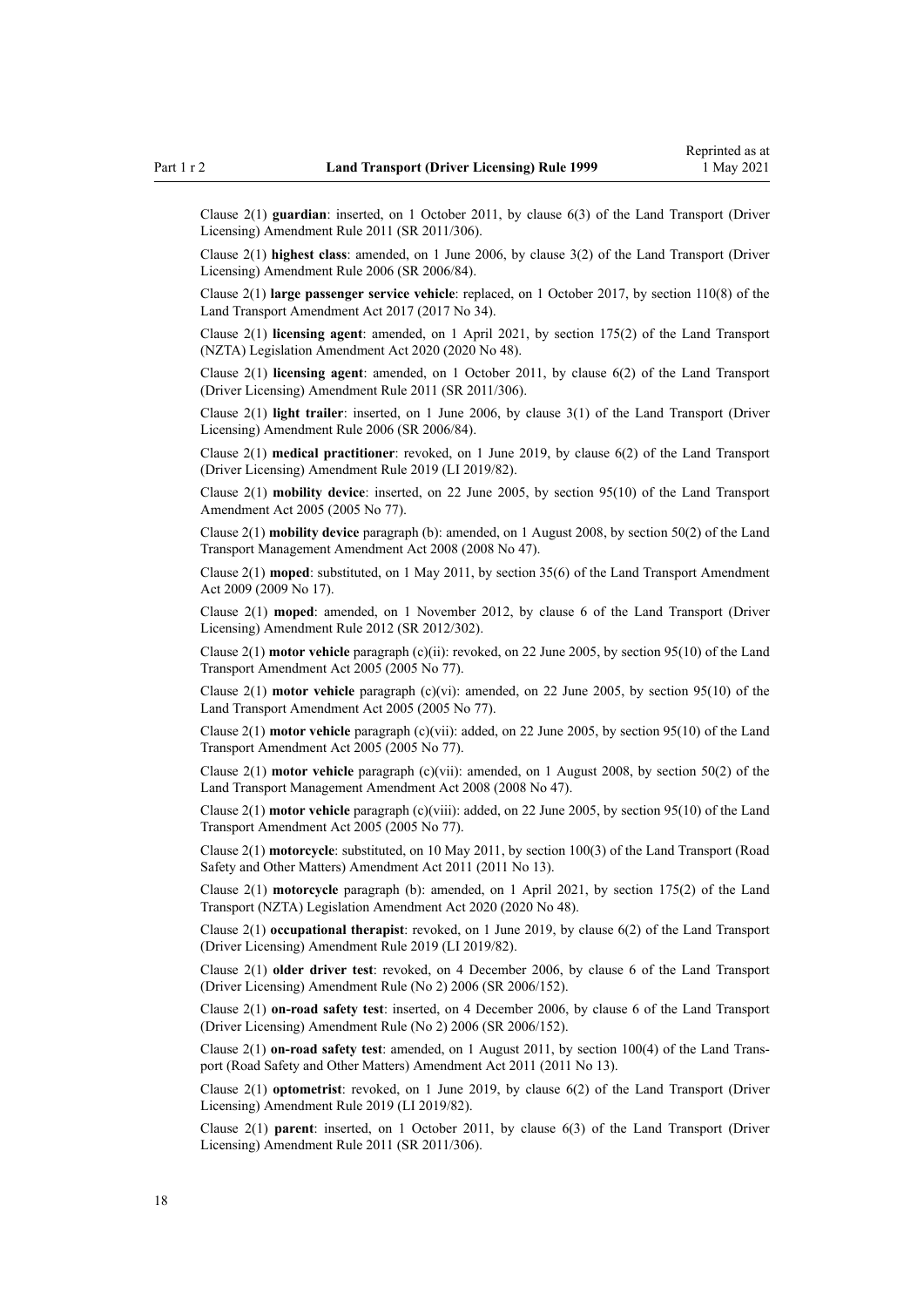<span id="page-18-0"></span>Clause 2(1) **parent**: amended, on 14 July 2017, by [section 149](http://legislation.govt.nz/pdflink.aspx?id=DLM7287401) of the Children, Young Persons, and Their Families (Oranga Tamariki) Legislation Act 2017 (2017 No 31).

Clause 2(1) **partner**: inserted, on 26 April 2005, by [section 12](http://legislation.govt.nz/pdflink.aspx?id=DLM334004) of the Relationships (Statutory Refer‐ ences) Act 2005 (2005 No 3).

Clause 2(1) **passenger service**: replaced, on 1 October 2017, by [section 110\(8\)](http://legislation.govt.nz/pdflink.aspx?id=DLM6960929) of the Land Transport Amendment Act 2017 (2017 No 34).

Clause 2(1) **passenger service vehicle**: amended, on 1 October 2007, by [section 95\(11\)](http://legislation.govt.nz/pdflink.aspx?id=DLM353501) of the Land Transport Amendment Act 2005 (2005 No 77).

Clause 2(1) **pivot steer vehicle**: inserted, on 1 June 2006, by [clause 3\(1\)](http://legislation.govt.nz/pdflink.aspx?id=DLM375678) of the Land Transport (Driver Licensing) Amendment Rule 2006 (SR 2006/84).

Clause 2(1) **registered health professional**: inserted, on 18 September 2004, by [section 175\(3\)](http://legislation.govt.nz/pdflink.aspx?id=DLM205009) of the Health Practitioners Competence Assurance Act 2003 (2003 No 48).

Clause 2(1) **registered medical practitioner**: revoked, on 18 September 2004, by [section 175\(3\)](http://legislation.govt.nz/pdflink.aspx?id=DLM205009) of the Health Practitioners Competence Assurance Act 2003 (2003 No 48).

Clause 2(1) **registered occupational therapist**: revoked, on 18 September 2004, by [section 175\(3\)](http://legislation.govt.nz/pdflink.aspx?id=DLM205009) of the Health Practitioners Competence Assurance Act 2003 (2003 No 48).

Clause 2(1) **registered optometrist**: revoked, on 18 September 2004, by [section 175\(3\)](http://legislation.govt.nz/pdflink.aspx?id=DLM205009) of the Health Practitioners Competence Assurance Act 2003 (2003 No 48).

Clause 2(1) **rigid vehicle**: amended, on 1 June 2006, by [clause 3\(3\)](http://legislation.govt.nz/pdflink.aspx?id=DLM375678) of the Land Transport (Driver Licensing) Amendment Rule 2006 (SR 2006/84).

Clause 2(1) **small passenger service vehicle**: replaced, on 1 October 2017, by [section 110\(8\)](http://legislation.govt.nz/pdflink.aspx?id=DLM6960929) of the Land Transport Amendment Act 2017 (2017 No 34).

Clause 2(1) **special-type vehicle** paragraph (c)(ii): amended, on 4 October 1999, by [clause 2\(2\)](http://legislation.govt.nz/pdflink.aspx?id=DLM293670) of the Land Transport (Driver Licensing) Amendment Rule 1999 (SR 1999/302).

Clause 2(1) **spouse**: revoked, on 26 April 2005, by [section 12](http://legislation.govt.nz/pdflink.aspx?id=DLM334004) of the Relationships (Statutory Refer‐ ences) Act 2005 (2005 No 3).

Clause 2(1) **towing vehicle**: inserted, on 1 May 2021, by [clause 6\(2\)](http://legislation.govt.nz/pdflink.aspx?id=LMS453277) of the Land Transport (Driver Licensing) Amendment Rule 2021 (LI 2021/92).

Clause 2(1) **trade vehicle** paragraph (b)(v): added, on 1 June 2006, by [clause 3\(4\)](http://legislation.govt.nz/pdflink.aspx?id=DLM375678) of the Land Trans‐ port (Driver Licensing) Amendment Rule 2006 (SR 2006/84).

Clause 2(1) **trade vehicle** paragraph (b)(vi): added, on 1 June 2006, by [clause 3\(4\)](http://legislation.govt.nz/pdflink.aspx?id=DLM375678) of the Land Transport (Driver Licensing) Amendment Rule 2006 (SR 2006/84).

Clause 2(1) **tradesperson's vehicle**: inserted, on 1 June 2006, by [clause 3\(1\)](http://legislation.govt.nz/pdflink.aspx?id=DLM375678) of the Land Transport (Driver Licensing) Amendment Rule 2006 (SR 2006/84).

Clause 2(1) **vehicle** paragraph (c)(iv): revoked, on 22 June 2005, by [section 95\(10\)](http://legislation.govt.nz/pdflink.aspx?id=DLM353501) of the Land Transport Amendment Act 2005 (2005 No 77).

Clause 2(1) **vehicle recovery service** paragraph (d): amended, on 1 April 2021, by [section 175\(2\)](http://legislation.govt.nz/pdflink.aspx?id=LMS286883) of the Land Transport (NZTA) Legislation Amendment Act 2020 (2020 No 48).

Clause 2(1) **vehicle recovery service** paragraph (e): substituted, on 1 October 2007, by [section](http://legislation.govt.nz/pdflink.aspx?id=DLM353501) [95\(11\)](http://legislation.govt.nz/pdflink.aspx?id=DLM353501) of the Land Transport Amendment Act 2005 (2005 No 77).

Clause 2(3): added, on 1 October 2011, by [clause 6\(4\)](http://legislation.govt.nz/pdflink.aspx?id=DLM3956501) of the Land Transport (Driver Licensing) Amendment Rule 2011 (SR 2011/306).

## **3 Objective of rule**

A statement of the objective of this rule is set out in [Schedule 1.](#page-111-0)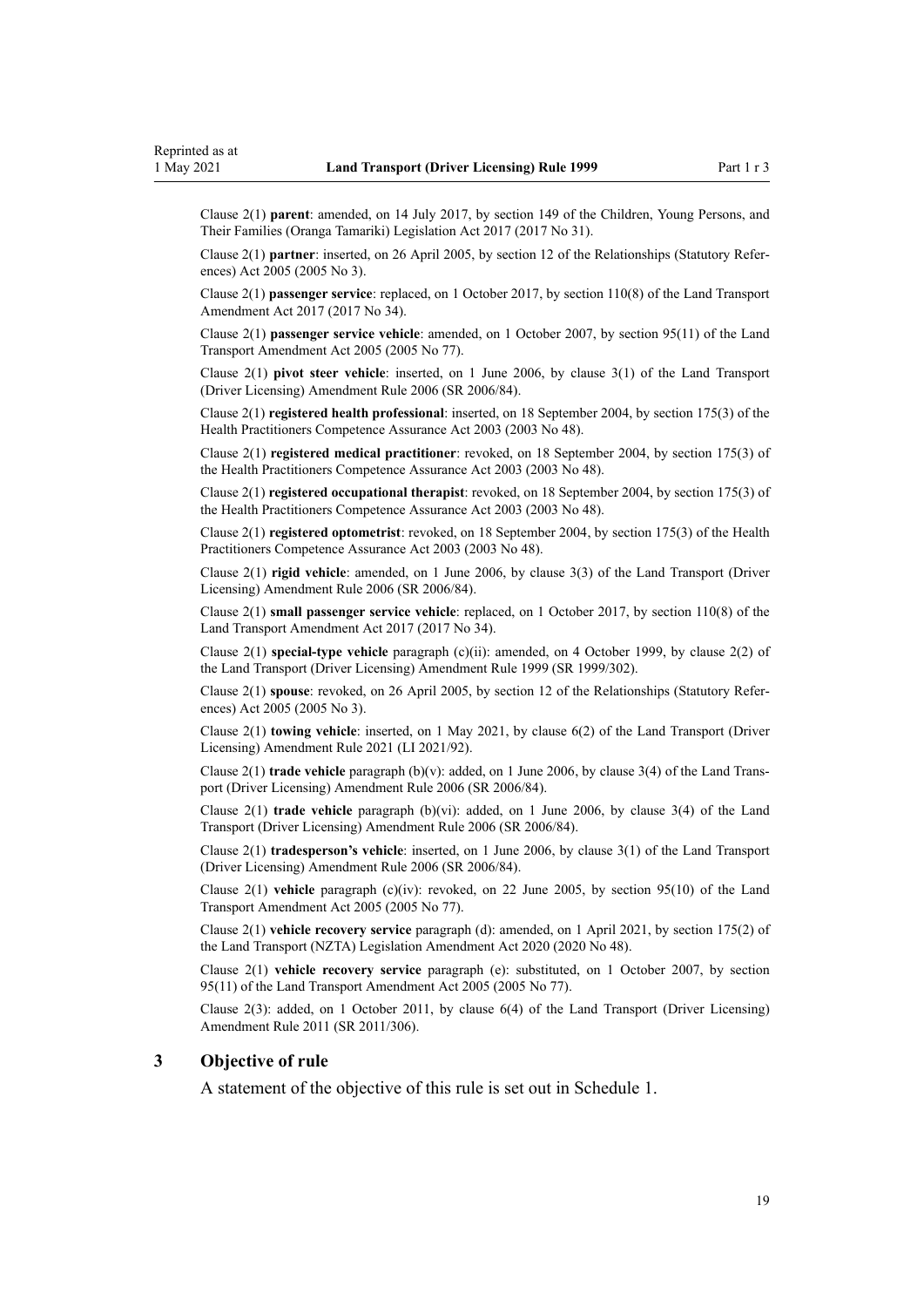### <span id="page-19-0"></span>**4 Consultation**

The statement of the extent of the consultation that has been carried out in relation to this rule under [section 161\(2\)](http://legislation.govt.nz/pdflink.aspx?id=DLM435195) of the Act is set out in [Schedule 2](#page-112-0).

## **5 Application**

- (1) The provisions of this rule set out in subclause (2) do not apply to a member of the New Zealand Defence Force who applies to be issued with a driver licence if that person—
	- (a) is required to drive motor vehicles covered by that class of licence as part of that person's military duties; and
	- (b) has successfully completed a course provided by the New Zealand Defence Force for that purpose and which is approved by the Director; and
	- (c) includes, with the person's application, a letter from the person's com‐ manding officer detailing compliance with paragraphs (a) and (b).
- (2) The provisions referred to in subclause (1) are—
	- (aa) the requirement in [clause 15](#page-26-0) that an applicant for a Class 2L licence must hold, and have held for at least 6 months, a full Class 1 licence:
	- (a) the requirement in [clause 15](#page-26-0) that an applicant for a Class 3L licence must hold, and have held for at least 6 months, a full Class 2 licence:
	- (b) the requirement in [clause 15](#page-26-0) that an applicant for a Class 4L licence must hold, and have held for at least 12 months, a full Class 2 licence:
	- (c) the requirement in [clause 15](#page-26-0) that an applicant for a Class 5L licence must hold, and have held for at least 6 months, a full Class 4 licence:
	- (d) the requirements in [clause 17](#page-28-0) that an applicant for a restricted licence of a particular class must hold, and have held for at least 6 months, a learner licence of that class:
	- (e) the requirements in [clause 19](#page-30-0) that an applicant for a full licence must hold, and have held, an appropriate learner licence or restricted licence for a particular time.
- (3) [Clause 16\(1\)\(b\), \(c\)\(i\), and \(d\)\(i\)](#page-27-0) do not apply to an apprentice, technician, or mechanic in the motor trade when that person is driving, in the course of that person's employment, a motor vehicle that is owned by, or is in the custody of, that person's employer.
- (4) [Clause 16\(1\)\(b\), \(c\)\(i\), and \(d\)\(i\)](#page-27-0) do not apply to a person who is driving a motor vehicle that is clearly marked as being used for driving instruction.

Clause 5(1)(b): amended, on 1 April 2021, by [section 175\(2\)](http://legislation.govt.nz/pdflink.aspx?id=LMS286883) of the Land Transport (NZTA) Legis‐ lation Amendment Act 2020 (2020 No 48).

Clause 5(2)(aa): inserted, on 1 June 2006, by [clause 6](http://legislation.govt.nz/pdflink.aspx?id=DLM375691) of the Land Transport (Driver Licensing) Amendment Rule 2006 (SR 2006/84).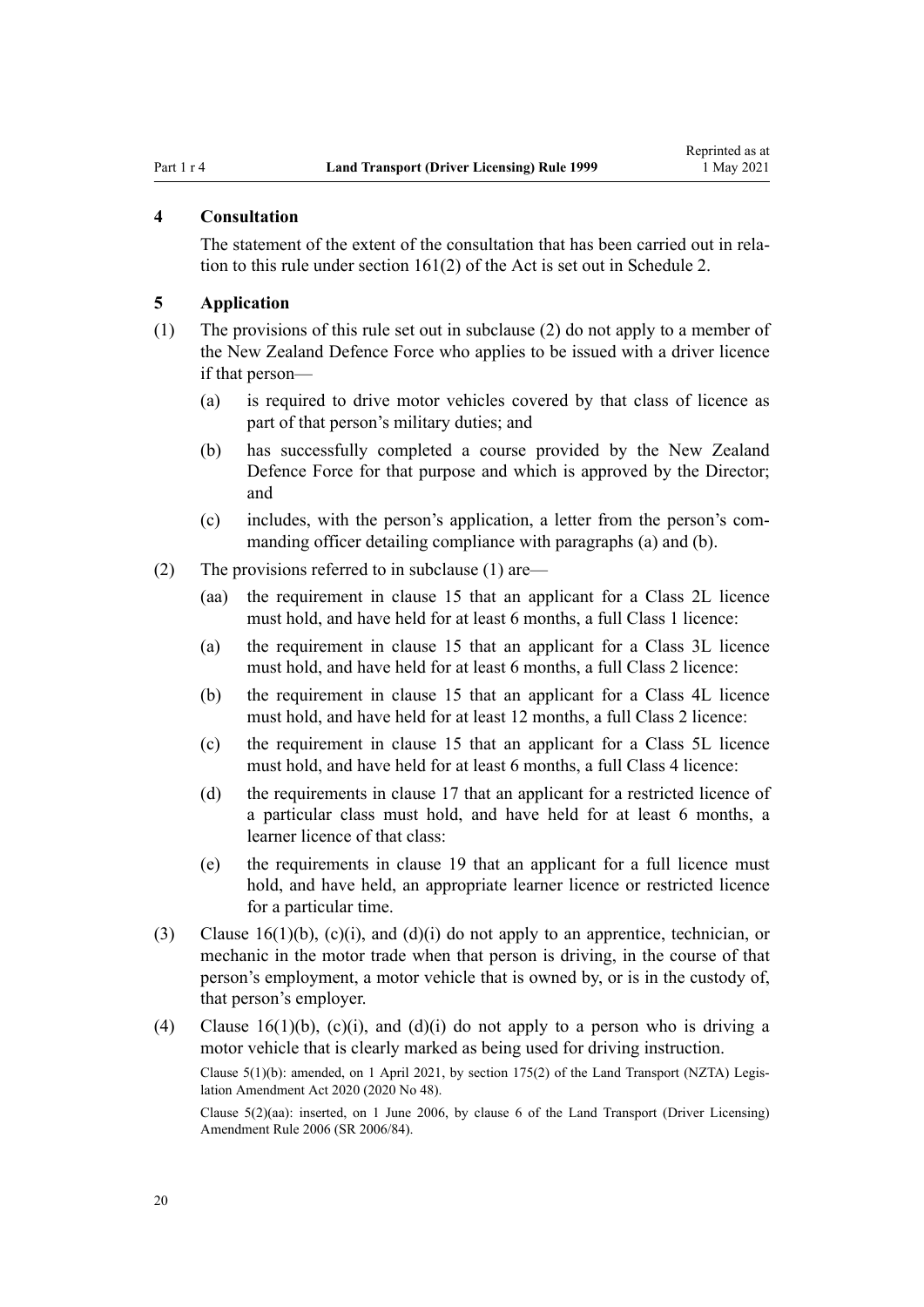<span id="page-20-0"></span>Clause  $5(3)$ : amended, on 16 June 2008, by clause  $6(1)$  of the Land Transport (Driver Licensing) Amendment Rule 2008 (SR 2008/119).

Clause 5(4): amended, on 16 June 2008, by [clause 6\(2\)](http://legislation.govt.nz/pdflink.aspx?id=DLM1317909) of the Land Transport (Driver Licensing) Amendment Rule 2008 (SR 2008/119).

#### **5A Transitional, savings, and related provisions**

The transitional, savings, and related provisions set out in [Schedule 2A](#page-114-0) have effect according to their terms.

Clause 5A: inserted, on 1 December 2014, by [clause 6](http://legislation.govt.nz/pdflink.aspx?id=DLM6216910) of the Land Transport (Driver Licensing) Amendment Rule 2014 (LI 2014/265).

# **6 Restrictions on granting of exemptions by Director**

#### *[Revoked]*

Clause 6: revoked, on 4 October 1999, by [clause 5](http://legislation.govt.nz/pdflink.aspx?id=DLM293673) of the Land Transport (Driver Licensing) Amend‐ ment Rule 1999 (SR 1999/302).

# **Part 2**

# **Classification of driver licences and endorsements**

# **7 Classes of licences**

- (1) The classes of driver licences that may be issued are set out in column 1 of [Schedule 3.](#page-115-0)
- (2) The holder of a licence of a class specified in column 1 of [Schedule 3](#page-115-0) is author‐ ised to drive a vehicle described in relation to that class of licence in column 2 of Schedule 3, and any other vehicle authorised in accordance with subclauses (3) to (6), in accordance with the conditions imposed by or under this rule.
- (3) The holder of a Class 2 licence is authorised to drive a vehicle to which Class 1 relates.
- (4) The holder of a Class 3 licence is authorised to drive a vehicle to which Class 2 or Class 1 relates.
- (5) The holder of a Class 4 licence is authorised to drive a vehicle to which Class 2 or Class 1 relates.
- (6) The holder of a Class 5 licence is authorised to drive a vehicle to which any of Classes 1 to 4 relate.

## **8 Types of endorsements**

The types of endorsements that may be issued are set out in [Schedule 4.](#page-118-0)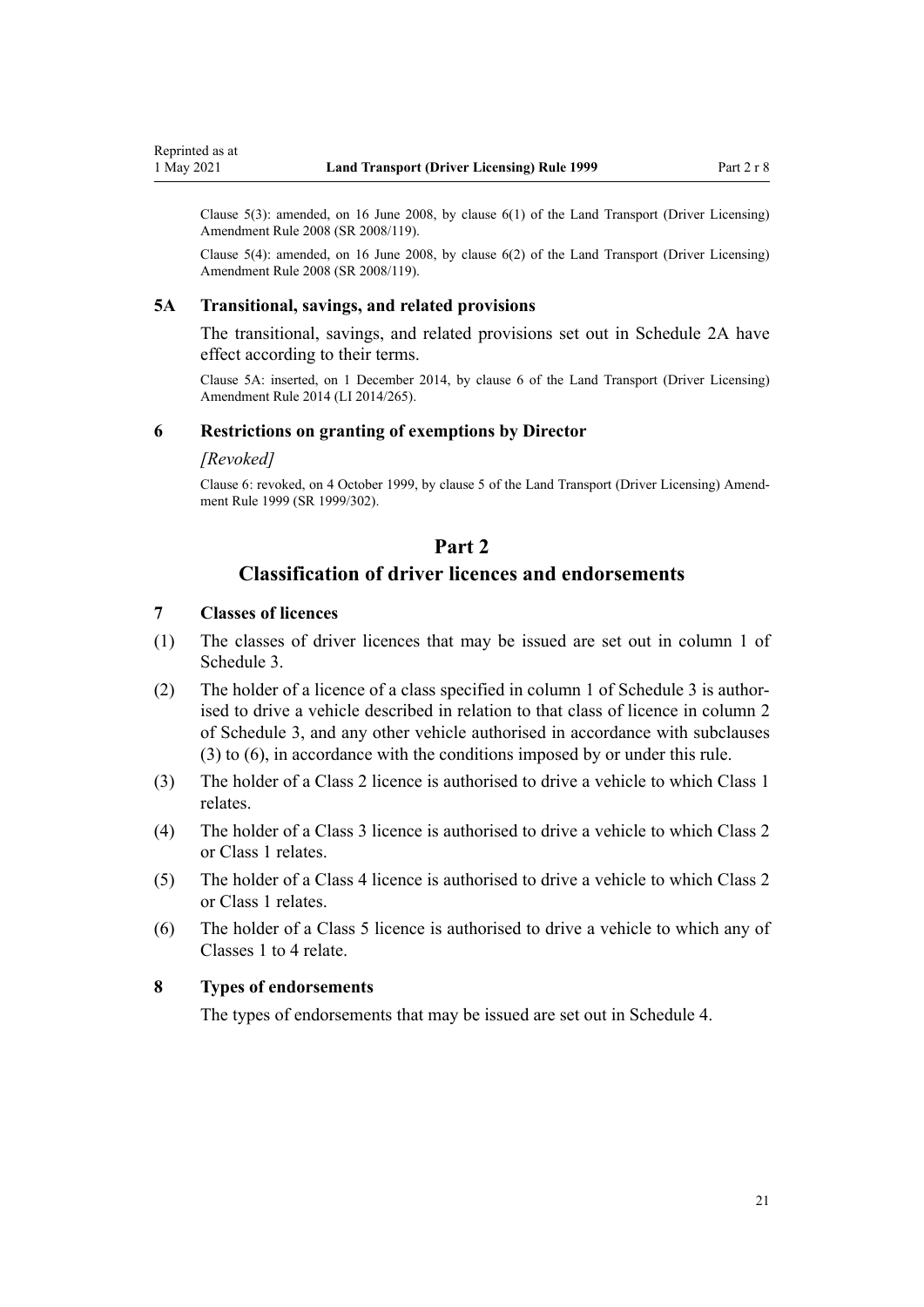# **Part 3**

# **General provisions relating to applications**

# <span id="page-21-0"></span>**9 Manner of lodging application for driver licence, endorsement, or driver identification card**

- (1) An application to obtain, renew, replace, or reinstate a driver licence, an endorsement, or a driver identification card must be lodged with a licensing agent.
- (2) An application under [clause 86\(2\)](#page-88-0) must be made to the Director.
- (3) If the Director provides a system for the lodging online of an application, the application may be lodged in that manner.

Clause 9: replaced, on 1 December 2014, by [clause 7](http://legislation.govt.nz/pdflink.aspx?id=DLM6216912) of the Land Transport (Driver Licensing) Amendment Rule 2014 (LI 2014/265).

Clause 9(2): amended, on 1 April 2021, by [section 175\(2\)](http://legislation.govt.nz/pdflink.aspx?id=LMS286883) of the Land Transport (NZTA) Legislation Amendment Act 2020 (2020 No 48).

Clause 9(3): amended, on 1 April 2021, by [section 175\(2\)](http://legislation.govt.nz/pdflink.aspx?id=LMS286883) of the Land Transport (NZTA) Legislation Amendment Act 2020 (2020 No 48).

#### **10 Content of application**

A person who applies to obtain, renew, replace, or reinstate a driver licence, an endorsement, or a driver identification card must complete an application form that must include—

- (a) the applicant's full name; and
- (b) the applicant's residential and postal addresses; and
- (c) the applicant's date of birth; and
- (d) the applicant's place of birth; and
- (e) the applicant's gender; and
- (f) the medical declaration required by [clause 39](#page-51-0) and, if required by that clause, a medical certificate in accordance with that clause; and
- (g) the class of driver licence or type of endorsement applied for; and
- (h) if the application is for a passenger, vehicle recovery, driving instructor, or testing officer endorsement, whether the applicant is applying for the endorsement to be issued for a period of 1 year or a period of 5 years; and
- (i) whether the applicant agrees to be an organ donor; and
- (j) whether the applicant requests that the applicant's address appear on the driver licence; and
- (k) a signed statement by the applicant that, to the best of the applicant's knowledge and belief, all the information given by the applicant is correct and that the applicant is not disqualified from obtaining or holding a driver licence.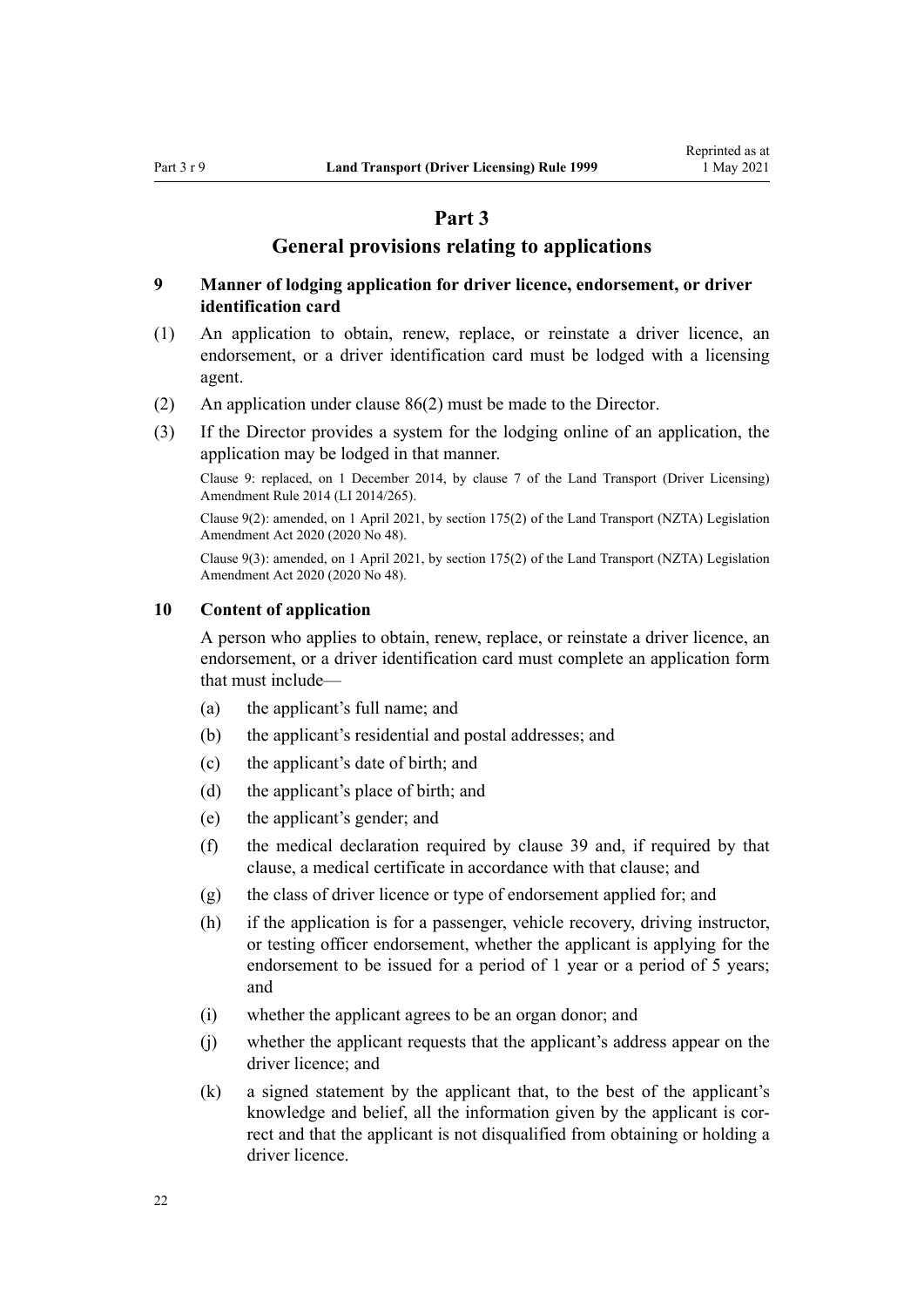<span id="page-22-0"></span>Clause 10: replaced, on 1 December 2014, by [clause 7](http://legislation.govt.nz/pdflink.aspx?id=DLM6216912) of the Land Transport (Driver Licensing) Amendment Rule 2014 (LI 2014/265).

# **11 Identification: application in person**

- (1) This clause applies if an application is made in person.
- (2) An applicant who is applying to obtain the applicant's first New Zealand photographic driver licence must produce the following evidence of identity of the applicant to be sighted by a licensing agent:
	- (a) a current and valid New Zealand passport; or
	- (b) an original and current document specified in [Part 1](#page-122-0) of Schedule 9 and an original and current document specified in [Part 2](#page-122-0) of Schedule 9.
- (3) In any case other than one to which subclause (2) applies, the applicant must produce the following evidence of identity of the applicant to be sighted by a licensing agent:
	- (a) a current New Zealand photographic driver licence; or
	- (b) a current and valid New Zealand passport; or
	- (c) an original and current document specified in [Part 1](#page-122-0) of Schedule 9 and an original and current document specified in [Part 2](#page-122-0) of Schedule 9.
- (4) Despite subclauses (2) and (3), the Director may accept the following documents for up to 2 years after their expiry date:
	- (a) a New Zealand passport, if accompanied by an original and current document specified in [Part 2](#page-122-0) of Schedule 9:
	- (b) a New Zealand photographic driver licence:
	- (c) a passport issued by or on behalf of the government of a country other than New Zealand:
	- (d) a firearms licence issued under the [Arms Act 1983](http://legislation.govt.nz/pdflink.aspx?id=DLM72621) that contains a photograph.
- (5) If an applicant provides a document from [Part 1](#page-122-0) or [2](#page-122-0) of Schedule 9 that does not contain a photographic image of the applicant, the applicant must also provide the Director with—
	- (a) a photographic image of the applicant that has been taken within the pre‐ vious 6 months, and that complies with the requirements of [clause 12\(4\)](#page-24-0) and  $(5)$ ; and
	- (b) a verification statement in relation to that photographic image that has been signed by an identity referee.
- (6) The applicant must provide one of the documents specified in [Part 3](#page-123-0) of Sched‐ ule 9 if the applicant wishes to have the driver licence, endorsement, or driver identification card issued in a name that—
	- (a) is not the same as the applicant's name on a document referred to in [Part](#page-122-0) [1](#page-122-0) or [2](#page-122-0) of Schedule 9; or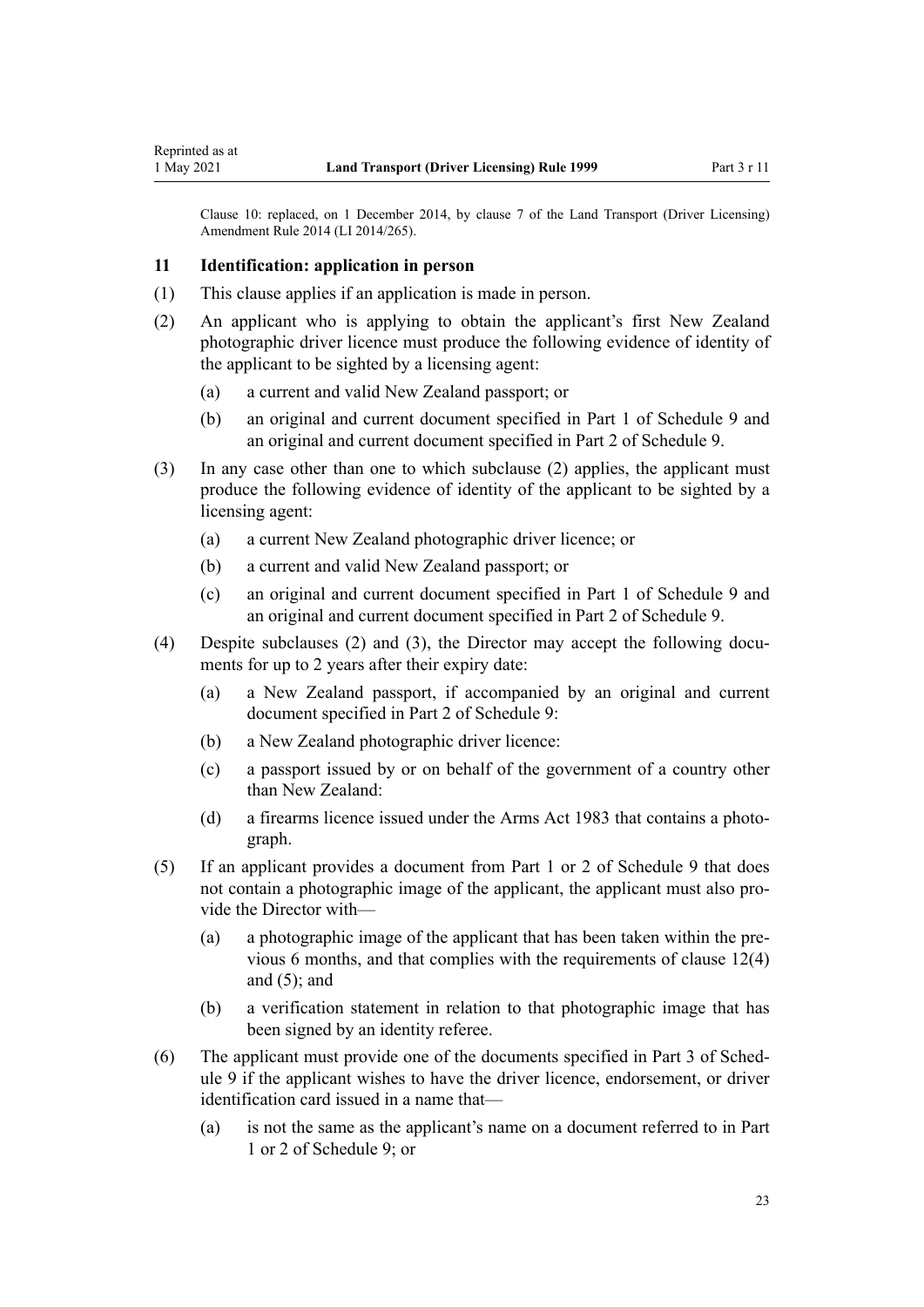- (7) Despite anything in subclauses (2) to  $(6)$ ,—
	- (a) if the Director considers that the information contained in driver licences, passports, or other documents issued by or on behalf of the govern‐ ment of a country other than New Zealand may not be reliable, the Director may issue a direction to all licensing agents prohibiting the acceptance of all or any specified class of documents issued by or on behalf of the government of that country as evidence of the identity of the applicant; and
	- (b) no document to which a direction under paragraph (a) applies may be accepted by a licensing agent as evidence of the identity of the applicant while that direction remains in force.
- (8) The Director may accept any document in substitution for a document of a kind specified in [Schedule 9](#page-122-0) if the Director is satisfied that—
	- (a) the applicant is unable to provide the document of the kind specified in [Schedule 9;](#page-122-0) and
	- (b) the alternative document is of equivalent authenticity and effect.
- (9) In this clause, **identity referee** means a person who—
	- (a) holds a valid and current New Zealand passport or New Zealand driver licence; and
	- (b) has known the applicant for 1 year or more; and
	- (c) is 16 years of age or older; and
	- (d) is not related to the applicant or part of the applicant's extended family; and
	- (e) is not a spouse or partner of the applicant; and
	- (f) does not live at the same address as the applicant.

Clause 11: replaced, on 1 December 2014, by [clause 7](http://legislation.govt.nz/pdflink.aspx?id=DLM6216912) of the Land Transport (Driver Licensing) Amendment Rule 2014 (LI 2014/265).

Clause 11(4): amended, on 1 April 2021, by [section 175\(2\)](http://legislation.govt.nz/pdflink.aspx?id=LMS286883) of the Land Transport (NZTA) Legis‐ lation Amendment Act 2020 (2020 No 48).

Clause 11(5): amended, on 1 April 2021, by [section 175\(2\)](http://legislation.govt.nz/pdflink.aspx?id=LMS286883) of the Land Transport (NZTA) Legis‐ lation Amendment Act 2020 (2020 No 48).

Clause  $11(7)(a)$ : amended, on 1 April 2021, by [section 175\(2\)](http://legislation.govt.nz/pdflink.aspx?id=LMS286883) of the Land Transport (NZTA) Legislation Amendment Act 2020 (2020 No 48).

Clause 11(8): amended, on 1 April 2021, by [section 175\(2\)](http://legislation.govt.nz/pdflink.aspx?id=LMS286883) of the Land Transport (NZTA) Legis‐ lation Amendment Act 2020 (2020 No 48).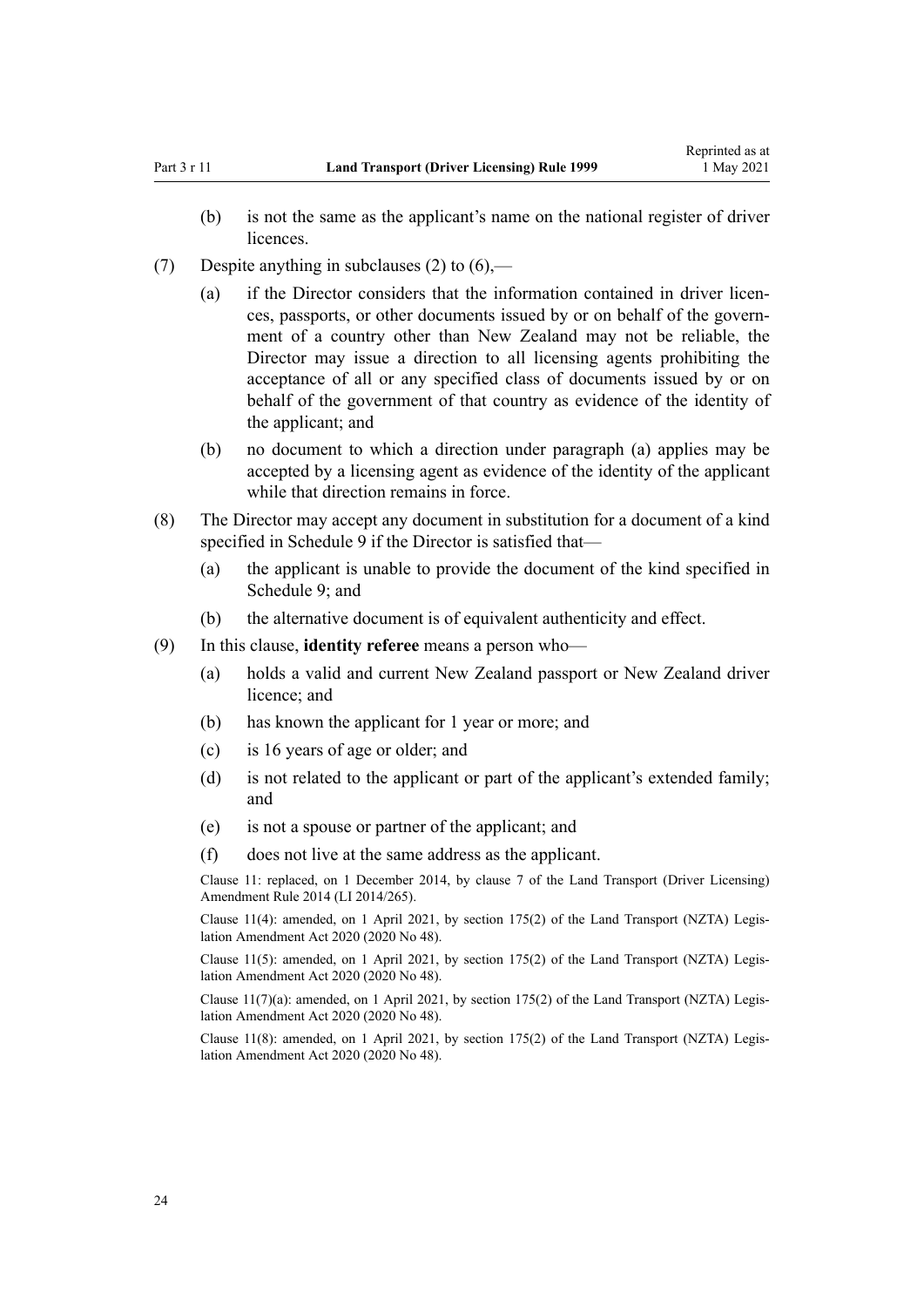# <span id="page-24-0"></span>**11A Identification: application online**

If an application is lodged online, the applicant must, instead of complying with [clause 11](#page-22-0), use identity credentials in terms of the Electronic Identity Veri[fication Act 2012.](http://legislation.govt.nz/pdflink.aspx?id=DLM1777800)

Clause 11A: inserted, on 1 December 2014, by [clause 7](http://legislation.govt.nz/pdflink.aspx?id=DLM6216912) of the Land Transport (Driver Licensing) Amendment Rule 2014 (LI 2014/265).

# **12 Images on driver licences and driver identification cards**

- (1) An applicant who is applying to obtain the applicant's first New Zealand photographic driver licence must allow the licensing agent to take a photographic image of the applicant and an electronic impression of the applicant's signature.
- (2) Subclause (3) applies if a person is applying to-
	- (a) renew or reinstate a driver licence or obtain an additional licence class; or
	- (b) obtain or renew a driver identification card; or
	- (c) replace a driver licence or driver identification card where [clause](#page-78-0)  $74(2)(c)$  applies.
- (3) The applicant must,—
	- (a) if applying in person, allow the licensing agent to take a photographic image of the applicant; or
	- (b) if applying online, provide a photographic image of the applicant that complies with the specified requirements of the Director in relation to electronic format, file size, and any other matter.
- (4) In the photographic image, the applicant must not be wearing sunglasses, a hat, any head coverings, or anything else that obscures the applicant's face or pre‐ vents the photographic image from being a good likeness of the applicant.
- (5) Despite subclause (4), the Director may permit an applicant to wear an item on or near the applicant's face if—
	- (a) the Director is satisfied that the applicant is required to wear the item for religious or medical reasons; and
	- (b) the applicant provides the Director with a signed statement to that effect; and
	- (c) the applicant's facial features from the bottom of the chin to the top of the forehead and both edges of the face are clearly shown; and
	- (d) the Director is satisfied that the item does not prevent the photographic image from being a good likeness of the applicant.
- (6) An applicant for the renewal of a driver licence who is 80 years of age or over is required to comply with subclause (3) only if renewing a licence at 86 years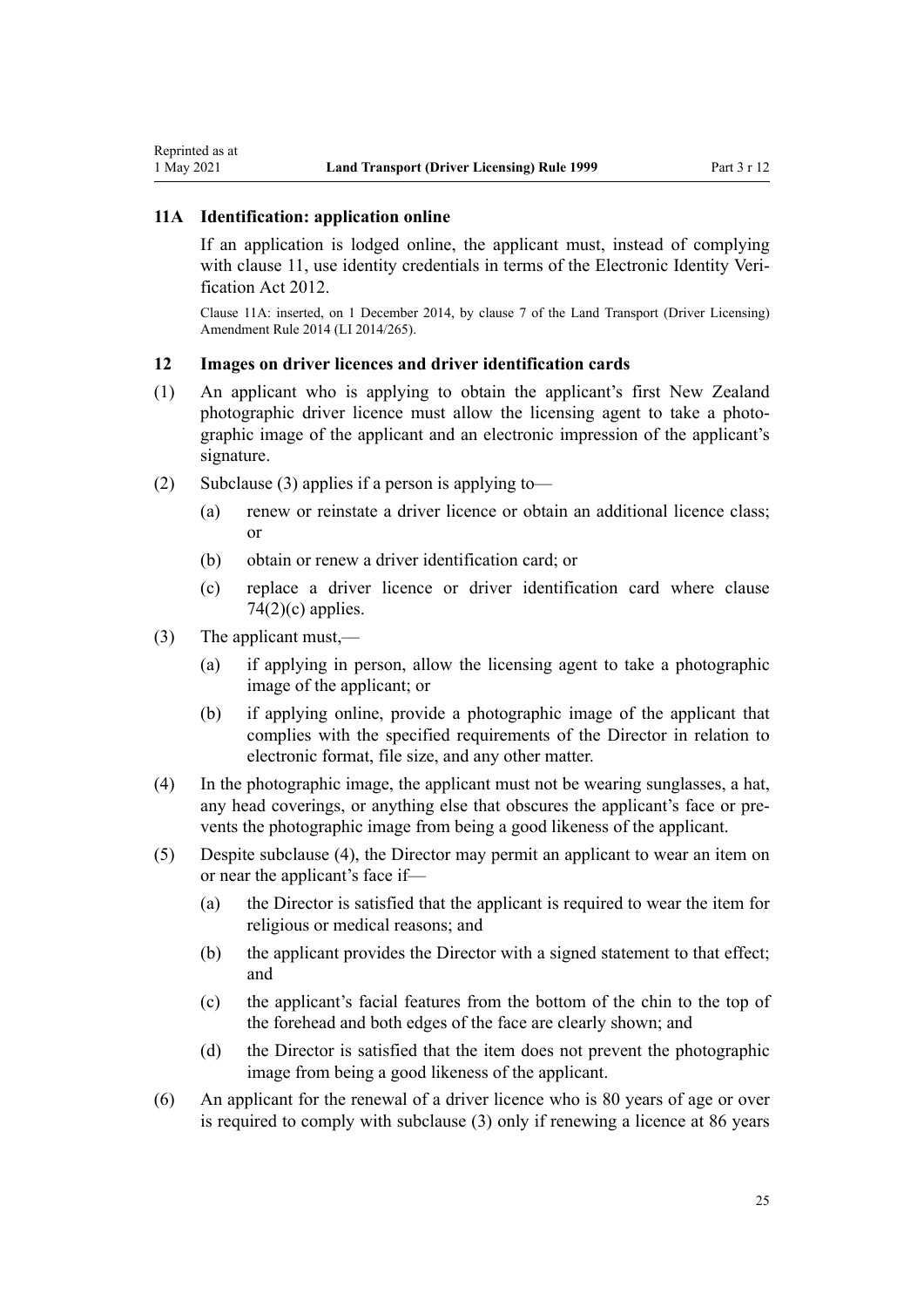<span id="page-25-0"></span>of age or any birthday that is 10 years or a multiple of 10 years after the per‐ son's 86th birthday.

Clause 12: replaced, on 1 December 2014, by [clause 7](http://legislation.govt.nz/pdflink.aspx?id=DLM6216912) of the Land Transport (Driver Licensing) Amendment Rule 2014 (LI 2014/265).

Clause 12(3)(b): amended, on 1 April 2021, by [section 175\(2\)](http://legislation.govt.nz/pdflink.aspx?id=LMS286883) of the Land Transport (NZTA) Legis‐ lation Amendment Act 2020 (2020 No 48).

Clause 12(5): amended, on 1 April 2021, by [section 175\(2\)](http://legislation.govt.nz/pdflink.aspx?id=LMS286883) of the Land Transport (NZTA) Legislation Amendment Act 2020 (2020 No 48).

Clause 12(5)(a): amended, on 1 April 2021, by [section 175\(2\)](http://legislation.govt.nz/pdflink.aspx?id=LMS286883) of the Land Transport (NZTA) Legis‐ lation Amendment Act 2020 (2020 No 48).

Clause 12(5)(b): amended, on 1 April 2021, by [section 175\(2\)](http://legislation.govt.nz/pdflink.aspx?id=LMS286883) of the Land Transport (NZTA) Legis‐ lation Amendment Act 2020 (2020 No 48).

Clause  $12(5)(d)$ : amended, on 1 April 2021, by [section 175\(2\)](http://legislation.govt.nz/pdflink.aspx?id=LMS286883) of the Land Transport (NZTA) Legislation Amendment Act 2020 (2020 No 48).

#### **12A Statements in applications made online**

Where this rule provides that a signed statement must be made by an applicant or other specified person, and the application is made online, the statement must be made, but need not be signed.

Clause 12A: inserted, on 1 December 2014, by [clause 7](http://legislation.govt.nz/pdflink.aspx?id=DLM6216912) of the Land Transport (Driver Licensing) Amendment Rule 2014 (LI 2014/265).

### **13 Eyesight test**

An applicant must pass an eyesight test as specified in [clause 38](#page-50-0) when apply‐ ing—

- (a) to obtain a driver licence or an endorsement; or
- (b) to obtain an additional licence class; or
- (c) to renew a driver licence or an endorsement; or
- (d) to reinstate a licence where the licence will be issued with a new expiry date.

Clause 13: replaced, on 1 December 2014, by [clause 7](http://legislation.govt.nz/pdflink.aspx?id=DLM6216912) of the Land Transport (Driver Licensing) Amendment Rule 2014 (LI 2014/265).

#### **14 Fees**

When applying to obtain, renew, replace, or reinstate a driver licence, an endorsement, or a driver identification card or any application under [Part 4A](#page-33-0) a person must pay the appropriate fee or fees (if any) specified in or assessed in accordance with regulations made under the Act.

Clause 14: amended, on 1 October 2011, by [clause 9](http://legislation.govt.nz/pdflink.aspx?id=DLM3956593) of the Land Transport (Driver Licensing) Amendment Rule 2011 (SR 2011/306).

Clause 14: amended, on 10 May 2011, by [section 100\(3\)](http://legislation.govt.nz/pdflink.aspx?id=DLM3231293) of the Land Transport (Road Safety and Other Matters) Amendment Act 2011 (2011 No 13).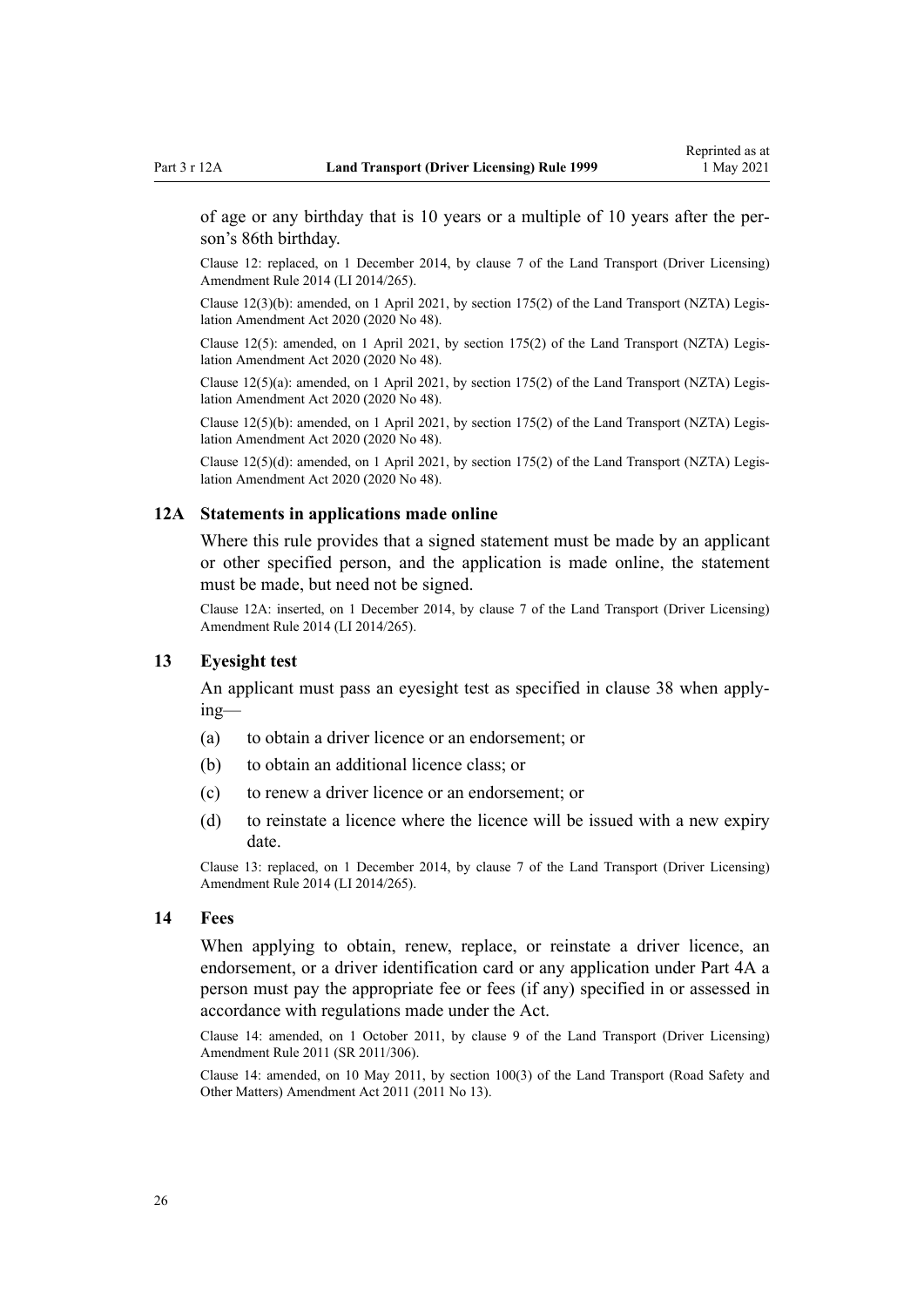# **Part 4**

# <span id="page-26-0"></span>**Learner licences, restricted licences, and full licences**

# *Learner licences*

**15 Obtaining learner licence**

A person is entitled to be issued with a learner licence of the class specified in column 1 of the table to this clause if the person—

- (a) has made an application in accordance with [Part 3;](#page-21-0) and
- (b) has satisfied the requirements set out in column 2 of the table in relation to that class of licence.

# Table to clause 15

#### **Class of licence Requirements to be satisfied by applicant**

| Class 1L | (a)  | is 16 years of age or over at date of application  |                                                                                                                |  |  |
|----------|------|----------------------------------------------------|----------------------------------------------------------------------------------------------------------------|--|--|
|          | (b)  | passes the appropriate theory test under clause 45 |                                                                                                                |  |  |
|          | (c)  |                                                    | if 75 years of age or over, produces a medical certificate in accordance<br>with clause 44                     |  |  |
| Class 2L | (a)  |                                                    | holds, and has held for at least 6 months, a full Class 1 licence                                              |  |  |
|          | (b)  |                                                    | passes the appropriate theory test under clause 45                                                             |  |  |
|          | (c)  |                                                    | produces a medical certificate in accordance with clause 44                                                    |  |  |
| Class 3L | (a)  |                                                    | if under 25 years of age, holds, and has held for at least 6 months, a full<br>Class 2 licence                 |  |  |
|          | (ab) |                                                    | if 25 years of age or over,—                                                                                   |  |  |
|          |      | (i)                                                | holds, and has held for at least 3 months, a full Class 2 licence;<br><sub>or</sub>                            |  |  |
|          |      | (ii)                                               | holds a full Class 2 licence and provides a certificate showing<br>successful completion of an approved course |  |  |
|          | (b)  |                                                    | passes the appropriate theory test under clause 45                                                             |  |  |
|          | (c)  |                                                    | produces a medical certificate in accordance with clause 44                                                    |  |  |
| Class 4L | (a)  |                                                    | if under 25 years of age, holds, and has held for at least 6 months, a full<br>Class 2 licence                 |  |  |
|          | (ab) |                                                    | if 25 years of age or over,—                                                                                   |  |  |
|          |      | (i)                                                | holds, and has held for at least 3 months, a full Class 2 licence;<br>or                                       |  |  |
|          |      | (ii)                                               | holds a full Class 2 licence and provides a certificate showing<br>successful completion of an approved course |  |  |
|          | (b)  |                                                    | produces a medical certificate in accordance with clause 44                                                    |  |  |
| Class 5L | (a)  |                                                    | if under 25 years of age, holds, and has held for at least 6 months, a full<br>Class 4 licence                 |  |  |
|          | (ab) |                                                    | if 25 years of age or over,—                                                                                   |  |  |
|          |      | (i)                                                | holds, and has held for at least 3 months, a full Class 4 licence;<br>or                                       |  |  |
|          |      |                                                    |                                                                                                                |  |  |

(ii) holds a full Class 4 licence and provides a certificate showing successful completion of an approved course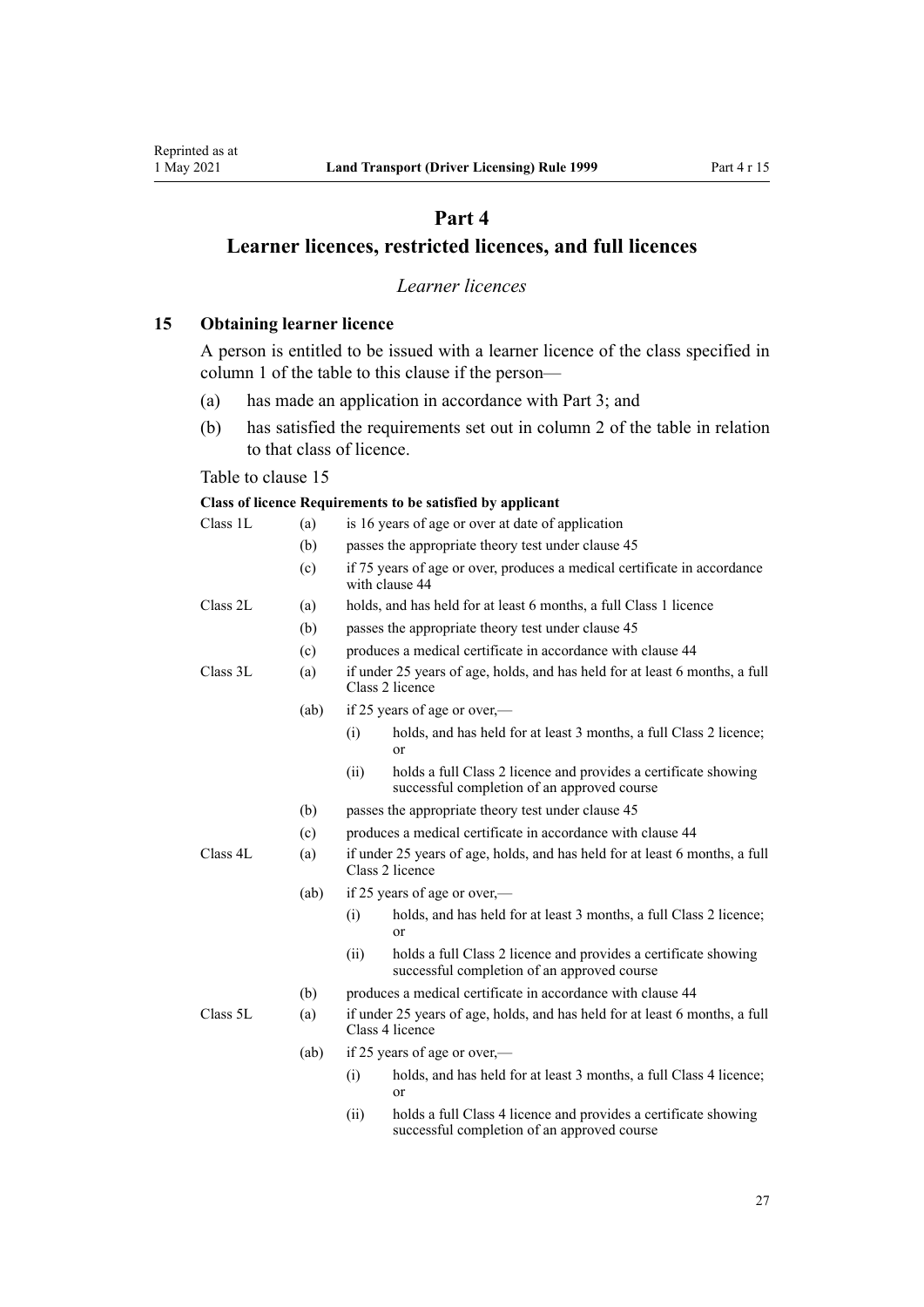#### <span id="page-27-0"></span>**Class of licence Requirements to be satisfied by applicant**

- (b) passes the appropriate theory test under [clause 45](#page-56-0) (unless applicant has previously passed the theory test required to obtain a Class 3L licence)
- (c) produces a medical certificate in accordance with [clause 44](#page-54-0)

Class 6L (a) is 16 years of age or over at date of application

- (b) passes the appropriate theory test under [clause 45](#page-56-0)
- (c) produces certificate of successful completion of basic handling skills test under [clause 48](#page-57-0)
- (d) if 75 years of age or over, produces a medical certificate in accordance with [clause 44](#page-54-0)

Clause 15(a): replaced, on 1 December 2014, by [clause 8](http://legislation.govt.nz/pdflink.aspx?id=DLM6216921) of the Land Transport (Driver Licensing) Amendment Rule 2014 (LI 2014/265).

Clause 15 table: amended, on 1 August 2011, by [section 100\(4\)](http://legislation.govt.nz/pdflink.aspx?id=DLM3231293) of the Land Transport (Road Safety and Other Matters) Amendment Act 2011 (2011 No 13).

Clause 15 table: amended, on 1 June 2006, by [clause 8\(1\)](http://legislation.govt.nz/pdflink.aspx?id=DLM375693) of the Land Transport (Driver Licensing) Amendment Rule 2006 (SR 2006/84).

Clause 15 table: amended, on 1 June 2006, by [clause 8\(2\)](http://legislation.govt.nz/pdflink.aspx?id=DLM375693) of the Land Transport (Driver Licensing) Amendment Rule 2006 (SR 2006/84).

Clause 15 table: amended, on 1 June 2006, by [clause 8\(3\)](http://legislation.govt.nz/pdflink.aspx?id=DLM375693) of the Land Transport (Driver Licensing) Amendment Rule 2006 (SR 2006/84).

#### **16 Conditions of learner licence**

- (1) The holder of a learner licence of a particular class is authorised to drive a vehicle to which that class of licence relates if the holder complies with the following conditions:
	- (a) the holder must not drive the vehicle (unless driving a motorcycle, moped, or an all-terrain vehicle) unless the holder is accompanied in the vehicle by a person who—
		- (i) either—
			- (A) holds, and has held for at least 2 years, a full New Zealand photographic driver licence that authorises that person to drive that vehicle and that is not subject to a condition imposed under [clause 67](#page-70-0), [67A,](#page-72-0) [86](#page-88-0), or [89;](#page-93-0) or
			- (B) holds a full New Zealand photographic driver licence that authorises that person to drive that vehicle and that is not subject to a condition imposed under [clause 67,](#page-70-0) [67A,](#page-72-0) [86](#page-88-0), or [89,](#page-93-0) and has held for at least 2 years the equivalent of a full New Zealand photographic driver licence issued in a licens‐ ing jurisdiction other than New Zealand; and
		- (ii) is in charge of the vehicle; and
		- (iii) is seated in the front passenger seat or, if there is no front passenger seat available, is seated as close as is practicable to the driver; and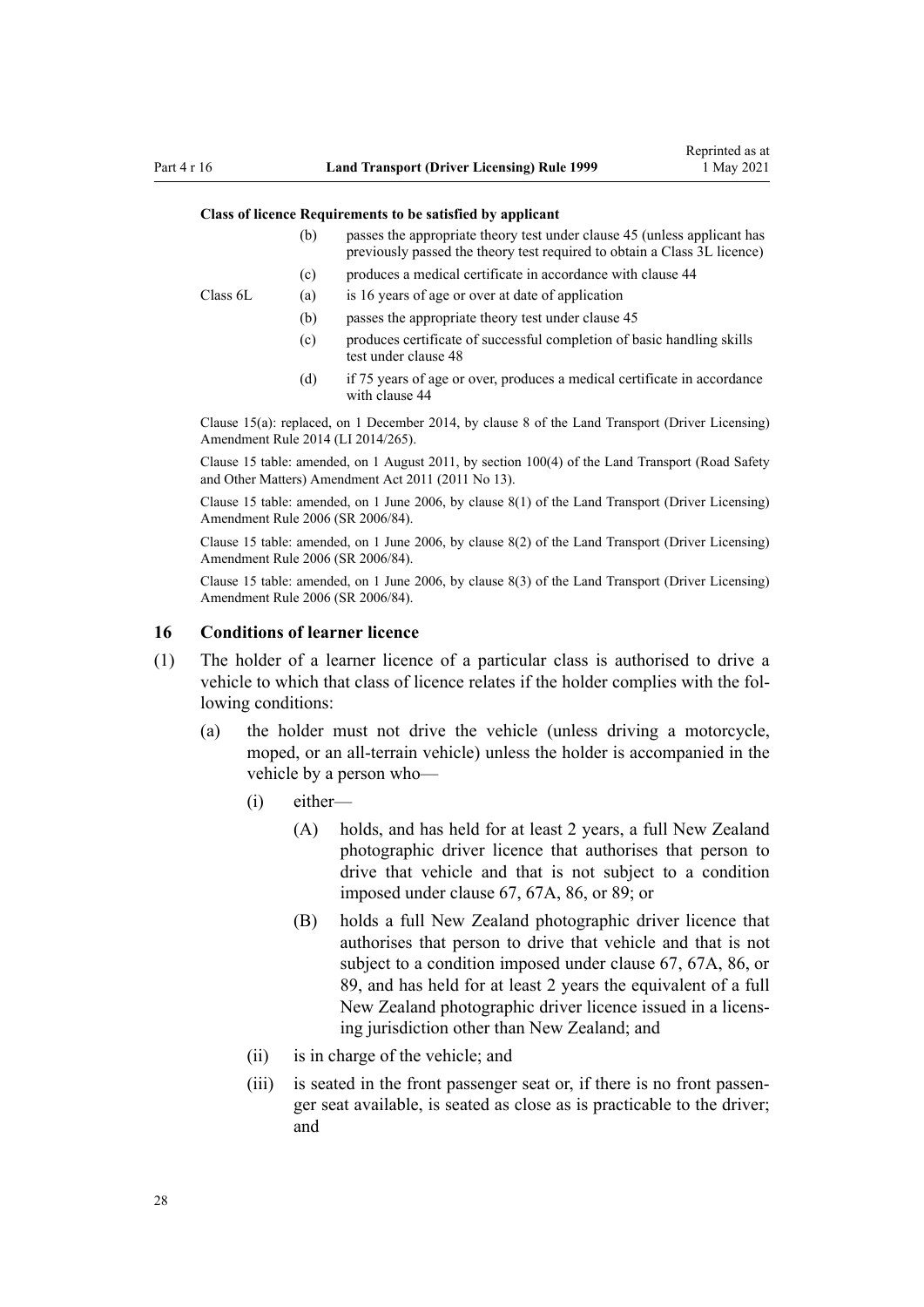- <span id="page-28-0"></span>(b) in the case of a Class 1L licence, where the holder is driving a car, the holder must display on the vehicle an "L" plate as specified in [clause 66](#page-69-0):
- (c) in the case of a Class 1L or Class 6L licence, where the holder is riding a moped, the holder—
	- (i) must display on the vehicle an "L" plate as specified in [clause 66;](#page-69-0) and
	- (ii) must not drive between the hours of 10 pm and 5 am; and
	- (iii) must not carry another person on the moped or in a sidecar attached to the moped:
- (d) in the case of a Class 6L licence, where the holder is riding a motor‐ cycle, the holder—
	- $(i)$  must—
		- (A) ride an approved motorcycle; and
		- (B) display on the vehicle an "L" plate as specified in [clause](#page-69-0) [66;](#page-69-0) and
	- (ii) must not—
		- (A) ride between the hours of 10 pm and 5 am; or
		- (B) use the motorcycle to tow another vehicle; or
		- (C) carry another person on the motorcycle or in a sidecar attached to the motorcycle.
- (2) The conditions imposed under this clause are in addition to any conditions imposed on the licence holder under [Part 9](#page-60-0).

Clause 16(1)(a)(i): substituted, on 1 October 2011, by [clause 10\(1\)](http://legislation.govt.nz/pdflink.aspx?id=DLM3956503) of the Land Transport (Driver Licensing) Amendment Rule 2011 (SR 2011/306).

Clause 16(1)(b): substituted, on 1 June 2006, by [clause 9](http://legislation.govt.nz/pdflink.aspx?id=DLM375694) of the Land Transport (Driver Licensing) Amendment Rule 2006 (SR 2006/84).

Clause  $16(1)(c)$ : substituted, on 1 June 2006, by [clause 9](http://legislation.govt.nz/pdflink.aspx?id=DLM375694) of the Land Transport (Driver Licensing) Amendment Rule 2006 (SR 2006/84).

Clause  $16(1)(c)(ii)$ : amended, on 16 June 2008, by [clause 7\(1\)](http://legislation.govt.nz/pdflink.aspx?id=DLM1317910) of the Land Transport (Driver Licensing) Amendment Rule 2008 (SR 2008/119).

Clause  $16(1)(c)(iii)$ : added, on 16 June 2008, by [clause 7\(2\)](http://legislation.govt.nz/pdflink.aspx?id=DLM1317910) of the Land Transport (Driver Licensing) Amendment Rule 2008 (SR 2008/119).

Clause 16(1)(d): replaced, on 1 October 2012, by [clause 5\(2\)](http://legislation.govt.nz/pdflink.aspx?id=DLM4064302) of the Land Transport (Driver Licens‐ ing) Amendment Rule (No 2) 2011 (SR 2011/346).

# *Restricted licences*

## **17 Obtaining restricted licence**

A person is entitled to be issued with a restricted licence of the class specified in column 1 of the table to this clause if the person—

(a) has made an application in accordance with [Part 3;](#page-21-0) and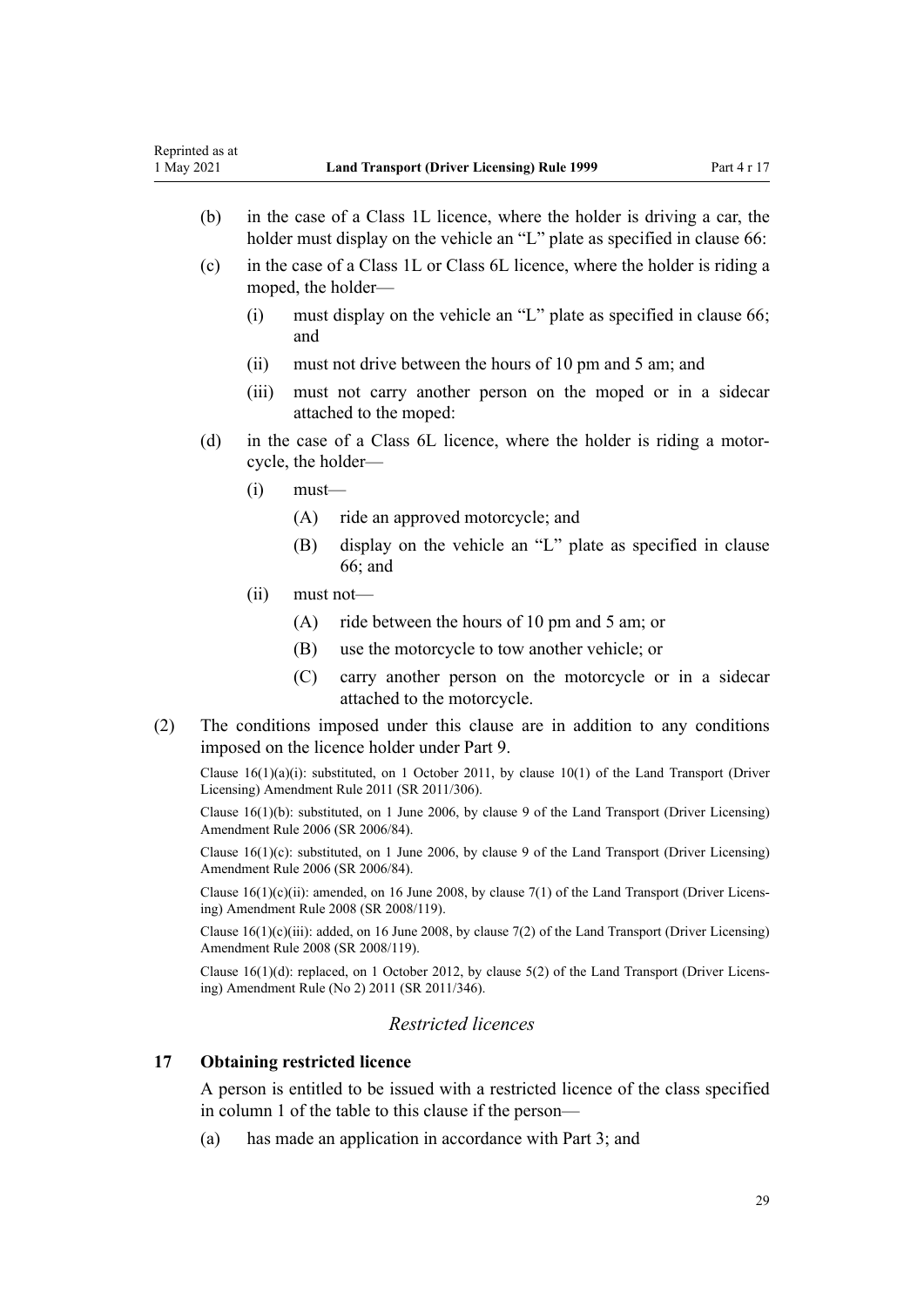**Class of**

<span id="page-29-0"></span>(b) has satisfied the requirements set out in column 2 of the table in relation to that class of licence.

| UTASS OF<br>licence |        | Requirements to be satisfied by applicant |                                                                                                                                                 |  |
|---------------------|--------|-------------------------------------------|-------------------------------------------------------------------------------------------------------------------------------------------------|--|
| Class 1R            |        | (a)                                       | is 16 years and 6 months of age or over on the date of<br>application, and holds and has held for at least 6 months,<br>a Class 1L licence      |  |
|                     |        | (b)                                       | passes the restricted licence test under clause 48                                                                                              |  |
|                     |        | (c)                                       | if 75 years of age or over or if renewing a licence under<br>clause $67(5)(a)$ , produces a medical certificate in<br>accordance with clause 44 |  |
| Class 6R            | either | (a)                                       | is 16 years and 6 months of age or over on the date of<br>application, and holds and has held for at least 6 months,<br>a Class 6L licence      |  |
|                     |        | (b)                                       | passes the restricted licence test under clause 48                                                                                              |  |
|                     |        | (c)                                       | if 75 years of age or over or if renewing a licence under<br>clause $67(5)(a)$ , produces a medical certificate in<br>accordance with clause 44 |  |
|                     | or     | (a)                                       | is 16 years and 6 months of age or over on the date of<br>application and holds a Class 6L licence                                              |  |
|                     |        | (b)                                       | provides a certificate showing successful completion by<br>the applicant of an approved course of a type specified<br>in clause $93(d)$         |  |
|                     |        | (c)                                       | if 75 years of age or over or if renewing a licence under<br>clause $67(5)(a)$ , produces a medical certificate in<br>accordance with clause 44 |  |

Clause 17(a): replaced, on 1 December 2014, by [clause 9](http://legislation.govt.nz/pdflink.aspx?id=DLM6216922) of the Land Transport (Driver Licensing) Amendment Rule 2014 (LI 2014/265).

Clause 17 table: replaced, on 1 October 2012, by [clause 11](http://legislation.govt.nz/pdflink.aspx?id=DLM3956505) of the Land Transport (Driver Licensing) Amendment Rule 2011 (SR 2011/306).

# **18 Conditions of restricted licence**

- (1) The holder of a restricted licence of a particular class is authorised to drive a vehicle to which that class of licence relates if the holder complies with the following conditions:
	- (a) in the case of a Class 1R licence, the holder—
		- (i) must not carry any passenger, other than the holder's spouse, part‐ ner, parent, guardian, or dependant, unless the holder is accompanied by a person described in subclause (2); and
		- (ii) must not drive between the hours of 10 pm and 5 am unless the holder is accompanied by a person described in subclause (2); and
	- (b) in the case of a Class 6R licence, where the holder is riding a motor‐ cycle, the holder—
		- (i) must ride an approved motorcycle; and
		- (ii) must not—
			- (A) ride between the hours of 10 pm and 5 am; or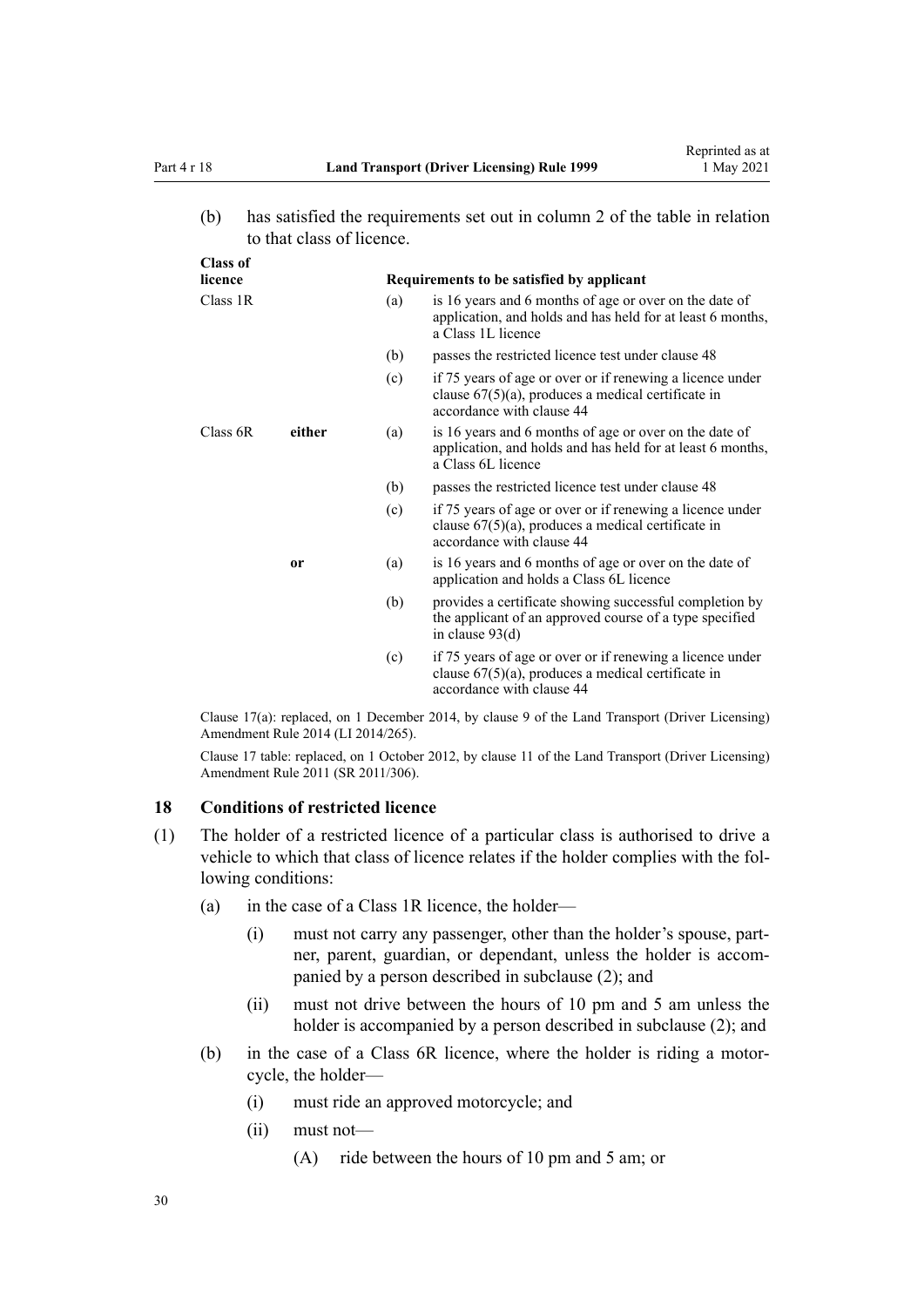- (B) use the motorcycle to tow another vehicle; or
- (C) carry another person on the motorcycle or in a sidecar attached to the motorcycle; and
- <span id="page-30-0"></span>(c) in the case of a Class 6R licence, where the holder is riding a moped, the holder must not—
	- (i) ride between the hours of 10 pm and 5 am; or
	- (ii) carry another person on the moped or in a sidecar attached to the moped.
- (2) A person referred to in subclause  $(1)(a)(i)$  and  $(ii)$  is a person who—
	- (a) either—
		- (i) holds, and has held for at least 2 years, a full New Zealand photo‐ graphic driver licence that authorises that person to drive that vehicle and that is not subject to a condition imposed under [clause](#page-70-0) [67,](#page-70-0) [67A](#page-72-0), [86,](#page-88-0) or [89](#page-93-0); or
		- (ii) holds a full New Zealand photographic driver licence that author‐ ises that person to drive that vehicle and that is not subject to a condition imposed under [clause 67](#page-70-0), [67A,](#page-72-0) [86](#page-88-0), or [89,](#page-93-0) and has held for at least 2 years the equivalent of a full New Zealand photographic driver licence issued in a licensing jurisdiction other than New Zealand; and
	- (b) is in charge of the vehicle; and
	- (c) is seated in the front passenger seat or, if there is no front passenger seat available, is seated as close as is practicable to the driver.
- (3) The conditions imposed under this clause are in addition to any conditions imposed on the licence holder under [Part 9](#page-60-0).

Clause  $18(1)(a)(i)$ : amended, on 1 October 2011, by [clause 12\(1\)](http://legislation.govt.nz/pdflink.aspx?id=DLM3956507) of the Land Transport (Driver Licensing) Amendment Rule 2011 (SR 2011/306).

Clause 18(1)(b): replaced, on 1 October 2012, by [clause 6\(2\)](http://legislation.govt.nz/pdflink.aspx?id=DLM4064304) of the Land Transport (Driver Licens‐ ing) Amendment Rule (No 2) 2011 (SR 2011/346).

Clause 18(1)(c): added, on 1 October 2011, by [clause 12\(2\)](http://legislation.govt.nz/pdflink.aspx?id=DLM3956507) of the Land Transport (Driver Licensing) Amendment Rule 2011 (SR 2011/306).

Clause 18(2): substituted, on 1 October 2011, by [clause 12\(3\)](http://legislation.govt.nz/pdflink.aspx?id=DLM3956507) of the Land Transport (Driver Licens‐ ing) Amendment Rule 2011 (SR 2011/306).

# *Full licences*

## **19 Obtaining full licence**

A person is entitled to be issued with a full licence of the class specified in col‐ umn 1 of the table to this clause if the person—

(a) has made an application in accordance with [Part 3;](#page-21-0) and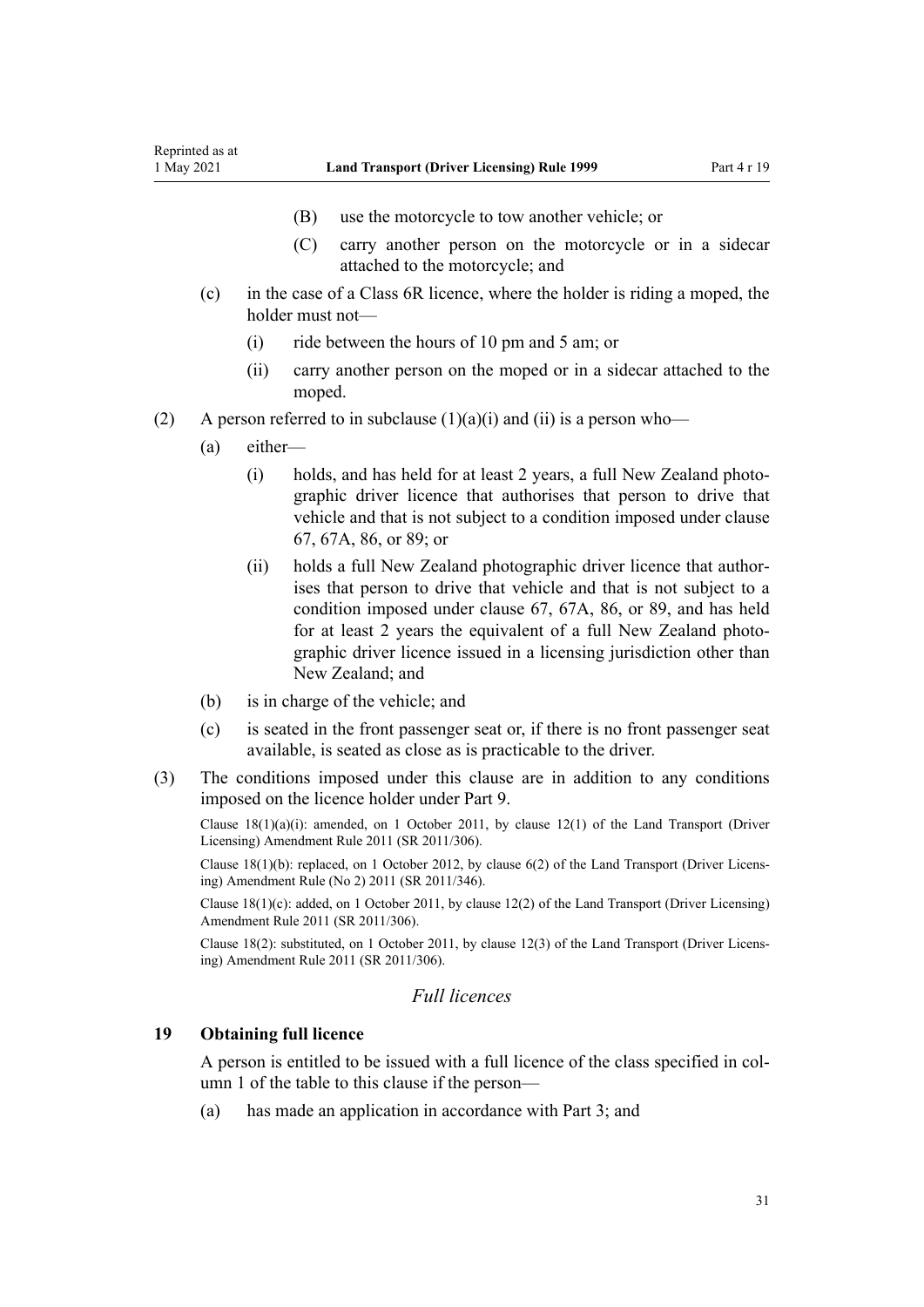(b) has satisfied the requirements set out in column 2 of the table in relation to that class of licence.

| <b>Class of</b><br>licence |               |     |                                   | Requirements to be satisfied by applicant                                                                                                                                                                                                                                                          |  |
|----------------------------|---------------|-----|-----------------------------------|----------------------------------------------------------------------------------------------------------------------------------------------------------------------------------------------------------------------------------------------------------------------------------------------------|--|
| Class 1                    |               |     | (a)<br>if under 25 years of age,— |                                                                                                                                                                                                                                                                                                    |  |
|                            |               |     | (i)                               | is 18 years of age or over on the date of<br>application and holds, and has held for at least<br>18 months, a Class 1R licence; or                                                                                                                                                                 |  |
|                            |               |     | (ii)                              | is 17 years and 6 months of age or over on the<br>date of application and holds, and has held for at<br>least 12 months, a Class 1R licence, if the person<br>provides a certificate showing successful<br>completion by the person of an approved course<br>of a type specified in clause $93(a)$ |  |
|                            |               | (b) |                                   | if 25 years of age or over, holds and has held a Class 1R<br>licence for either—                                                                                                                                                                                                                   |  |
|                            |               |     | (i)                               | at least 6 months; or                                                                                                                                                                                                                                                                              |  |
|                            |               |     | (ii)                              | at least 3 months if the person provides a<br>certificate showing successful completion by the<br>person of an approved course of a type specified<br>in clause $93(a)$                                                                                                                            |  |
|                            |               | (c) |                                   | passes the full licence test under clause 48                                                                                                                                                                                                                                                       |  |
|                            |               | (d) |                                   | if 75 years of age or over or if renewing a licence under<br>clause $67(5)(a)$ , produces a medical certificate in<br>accordance with clause 44                                                                                                                                                    |  |
| Class 2                    | either<br>(a) |     | licence                           | holds, and has held for at least 6 months, a Class 2L                                                                                                                                                                                                                                              |  |
|                            |               | (b) |                                   | passes the full licence test under clause 48                                                                                                                                                                                                                                                       |  |
|                            |               | (c) | 44                                | produces a medical certificate in accordance with clause                                                                                                                                                                                                                                           |  |
|                            | or            | (a) |                                   | holds a Class 2L licence                                                                                                                                                                                                                                                                           |  |
|                            |               | (b) |                                   | provides a certificate showing successful completion by<br>the person of an approved course of a type specified in<br>clause $93(c)$ in a motor vehicle for which a Class 2<br>licence is required                                                                                                 |  |
|                            |               | (c) | 44                                | produces a medical certificate in accordance with clause                                                                                                                                                                                                                                           |  |
| Class 3                    | either        | (a) | licence                           | holds, and has held for at least 6 months, a Class 3L                                                                                                                                                                                                                                              |  |
|                            |               | (b) |                                   | passes the full licence test under clause 48                                                                                                                                                                                                                                                       |  |
|                            |               | (c) | 44                                | produces a medical certificate in accordance with clause                                                                                                                                                                                                                                           |  |
|                            | 0r            | (a) |                                   | holds a Class 3L licence                                                                                                                                                                                                                                                                           |  |
|                            |               | (b) |                                   | provides a certificate showing successful completion by<br>the person of an approved course of a type specified in<br>clause $93(c)$ in a motor vehicle for which a Class 3<br>licence is required                                                                                                 |  |
|                            |               | (c) | 44                                | produces a medical certificate in accordance with clause                                                                                                                                                                                                                                           |  |
|                            |               |     |                                   |                                                                                                                                                                                                                                                                                                    |  |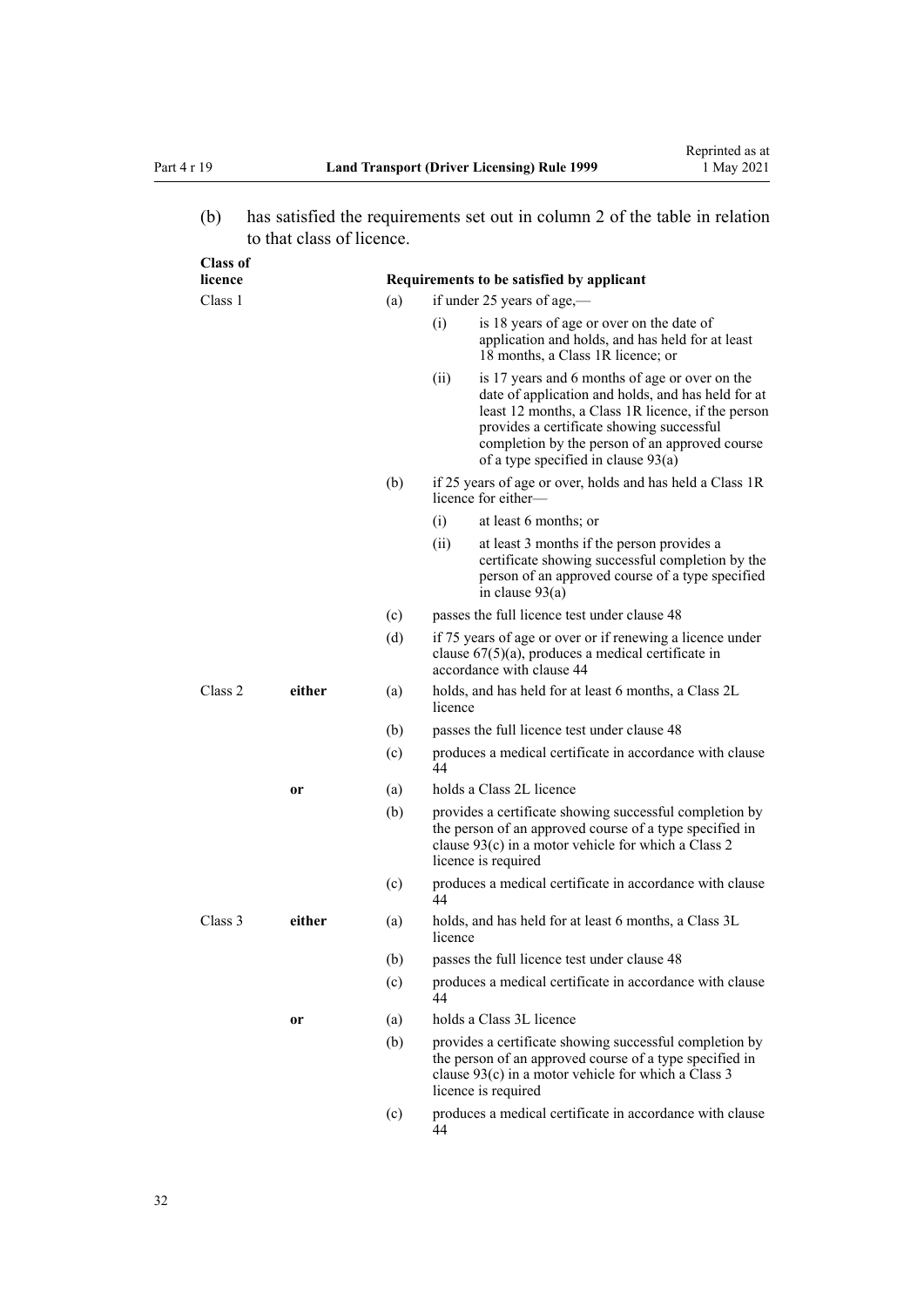| <b>Class of</b><br>licence |           |     | Requirements to be satisfied by applicant                                                                                                                                                          |
|----------------------------|-----------|-----|----------------------------------------------------------------------------------------------------------------------------------------------------------------------------------------------------|
| Class 4                    | either    | (a) | holds, and has held for at least 6 months, a Class 4L<br>licence                                                                                                                                   |
|                            |           | (b) | passes the full licence test under clause 48                                                                                                                                                       |
|                            |           | (c) | produces a medical certificate in accordance with clause<br>44                                                                                                                                     |
|                            | or        | (a) | holds a Class 4L licence                                                                                                                                                                           |
|                            |           | (b) | provides a certificate showing successful completion by<br>the person of an approved course of a type specified in<br>clause 93(c) in a motor vehicle for which a Class 4<br>licence is required   |
|                            |           | (c) | produces a medical certificate in accordance with clause<br>44                                                                                                                                     |
|                            | 0r        | (a) | if under 25 years of age,—                                                                                                                                                                         |
|                            |           |     | holds and has held a Class 1 licence for at least 2<br>(i)<br>years; and                                                                                                                           |
|                            |           |     | (ii)<br>holds a Class 2 licence                                                                                                                                                                    |
|                            |           | (b) | if 25 years of age or over,—                                                                                                                                                                       |
|                            |           |     | holds and has held a Class 1 licence for at least<br>(i)<br>12 months; and                                                                                                                         |
|                            |           |     | holds a Class 2 licence<br>(ii)                                                                                                                                                                    |
|                            |           | (c) | provides a certificate showing successful completion of<br>an approved course of a type specified under clause<br>$93(k)$ in a motor vehicle requiring a class 4 licence                           |
|                            |           | (d) | produces a medical certificate in accordance with clause<br>44                                                                                                                                     |
| Class 5                    | either    | (a) | holds, and has held for at least 6 months, a Class 5L<br>licence                                                                                                                                   |
|                            |           | (b) | passes the full licence test under clause 48                                                                                                                                                       |
|                            |           | (c) | produces a medical certificate in accordance with clause<br>44                                                                                                                                     |
|                            | 0r        | (a) | holds a Class 5L licence                                                                                                                                                                           |
|                            |           | (b) | provides a certificate showing successful completion by<br>the person of an approved course of a type specified in<br>clause $93(c)$ in a motor vehicle for which a Class 5<br>licence is required |
|                            |           | (c) | produces a medical certificate in accordance with clause<br>44                                                                                                                                     |
|                            | <b>or</b> | (a) | if under 25 years of age,—                                                                                                                                                                         |
|                            |           |     | holds and has held a Class 1 licence for at least 2<br>(i)<br>years; and                                                                                                                           |
|                            |           |     | holds a Class 2 licence<br>(ii)                                                                                                                                                                    |
|                            |           | (b) | if 25 years of age or over,—                                                                                                                                                                       |
|                            |           |     | holds and has held a Class 1 licence for at least<br>(i)<br>12 months; and                                                                                                                         |
|                            |           |     | holds a Class 2 licence<br>(ii)                                                                                                                                                                    |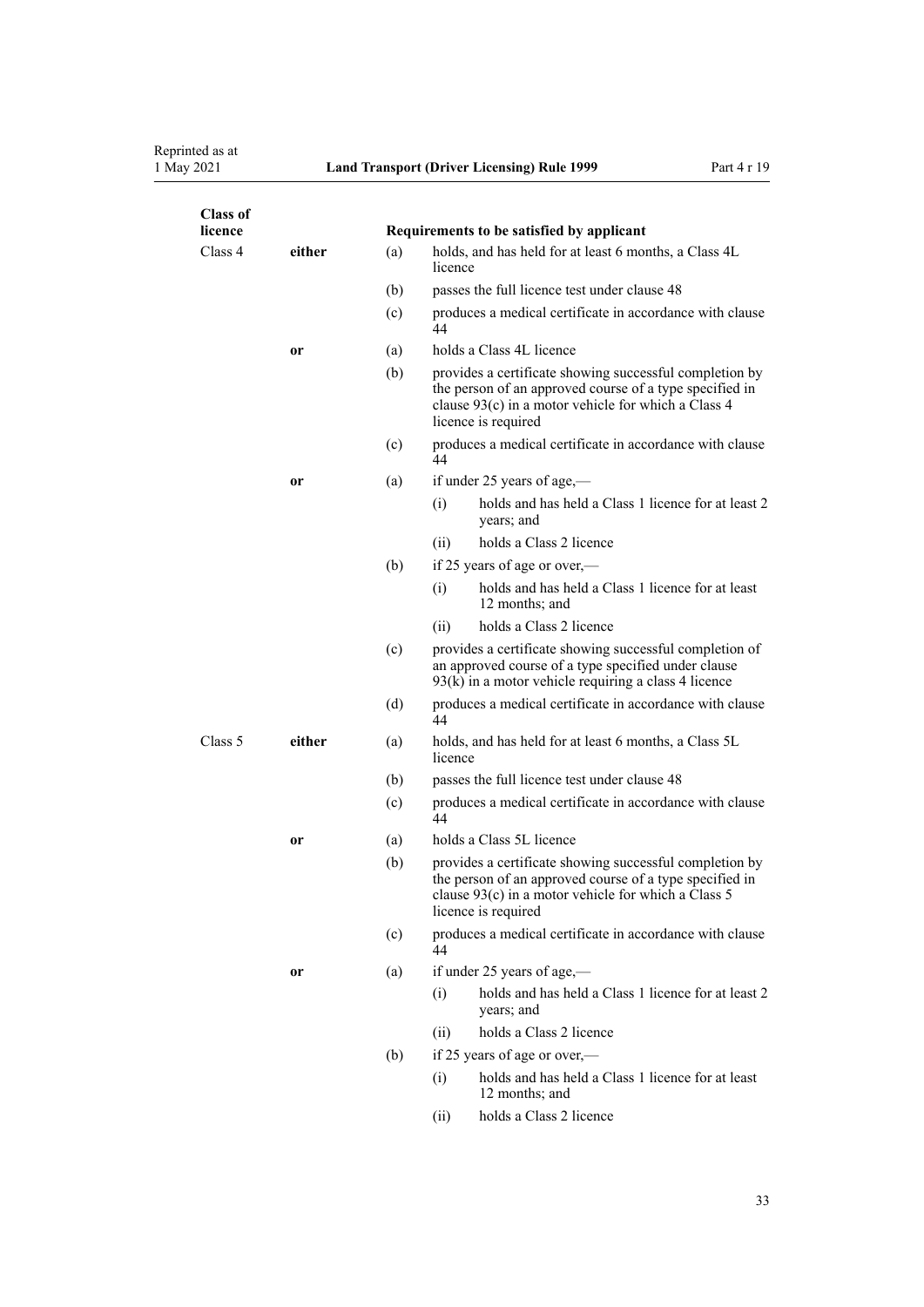<span id="page-33-0"></span>

| <b>Class of</b> |     |                                                                                                                                                                          |
|-----------------|-----|--------------------------------------------------------------------------------------------------------------------------------------------------------------------------|
| licence         |     | Requirements to be satisfied by applicant                                                                                                                                |
|                 | (c) | provides a certificate showing successful completion of<br>an approved course of a type specified under clause<br>$93(k)$ in a motor vehicle requiring a Class 5 licence |
|                 | (d) | produces a medical certificate in accordance with clause<br>44                                                                                                           |
|                 | (e) | passes the theory test for a Class 5 licence under clause<br>45(1)                                                                                                       |
| Class 6         | (a) | if 18 years of age or over on the date of application,—                                                                                                                  |
|                 |     | (i)<br>holds, and has held for at least 18 months, a<br>Class 6R licence; and                                                                                            |
|                 |     | passes the full licence test under clause 48<br>(i)                                                                                                                      |
|                 | (b) | if 17 years and 6 months of age or over on the date of<br>application,—                                                                                                  |
|                 |     | holds, and has held for at least 12 months, a<br>(i)<br>Class 6R licence; and                                                                                            |
|                 |     | provides a certificate showing successful<br>(ii)<br>completion by the person of an approved course<br>of a type specified in clause $93(e)$                             |
|                 | (c) | if 75 years of age or over or if renewing a licence under<br>clause $67(5)(a)$ , produces a medical certificate in<br>accordance with clause 44                          |

Clause 19(a): replaced, on 1 December 2014, by [clause 10](http://legislation.govt.nz/pdflink.aspx?id=DLM6216923) of the Land Transport (Driver Licensing) Amendment Rule 2014 (LI 2014/265).

Clause 19 table: replaced, on 1 October 2012, by [clause 13](http://legislation.govt.nz/pdflink.aspx?id=DLM3956509) of the Land Transport (Driver Licensing) Amendment Rule 2011 (SR 2011/306).

## **Part 4A**

## **Accelerated licensing process**

Part 4A: inserted, on 1 October 2012, by [clause 14](http://legislation.govt.nz/pdflink.aspx?id=DLM3956511) of the Land Transport (Driver Licensing) Amendment Rule 2011 (SR 2011/306).

#### **19A Interpretation**

In this Part,—

**application** means an application to take part in the accelerated licensing process under this Part

**approved employer** means a transport service operator approved by the Director under [clause 19D](#page-35-0)

**hours of darkness** has the same meaning as in [clause 1.6](http://legislation.govt.nz/pdflink.aspx?id=DLM302197) of the Land Trans‐ port (Road User) Rule 2004.

Clause 19A: inserted, on 1 October 2012, by [clause 14](http://legislation.govt.nz/pdflink.aspx?id=DLM3956511) of the Land Transport (Driver Licensing) Amendment Rule 2011 (SR 2011/306).

Clause 19A **approved employer**: amended, on 1 April 2021, by [section 175\(2\)](http://legislation.govt.nz/pdflink.aspx?id=LMS286883) of the Land Transport (NZTA) Legislation Amendment Act 2020 (2020 No 48).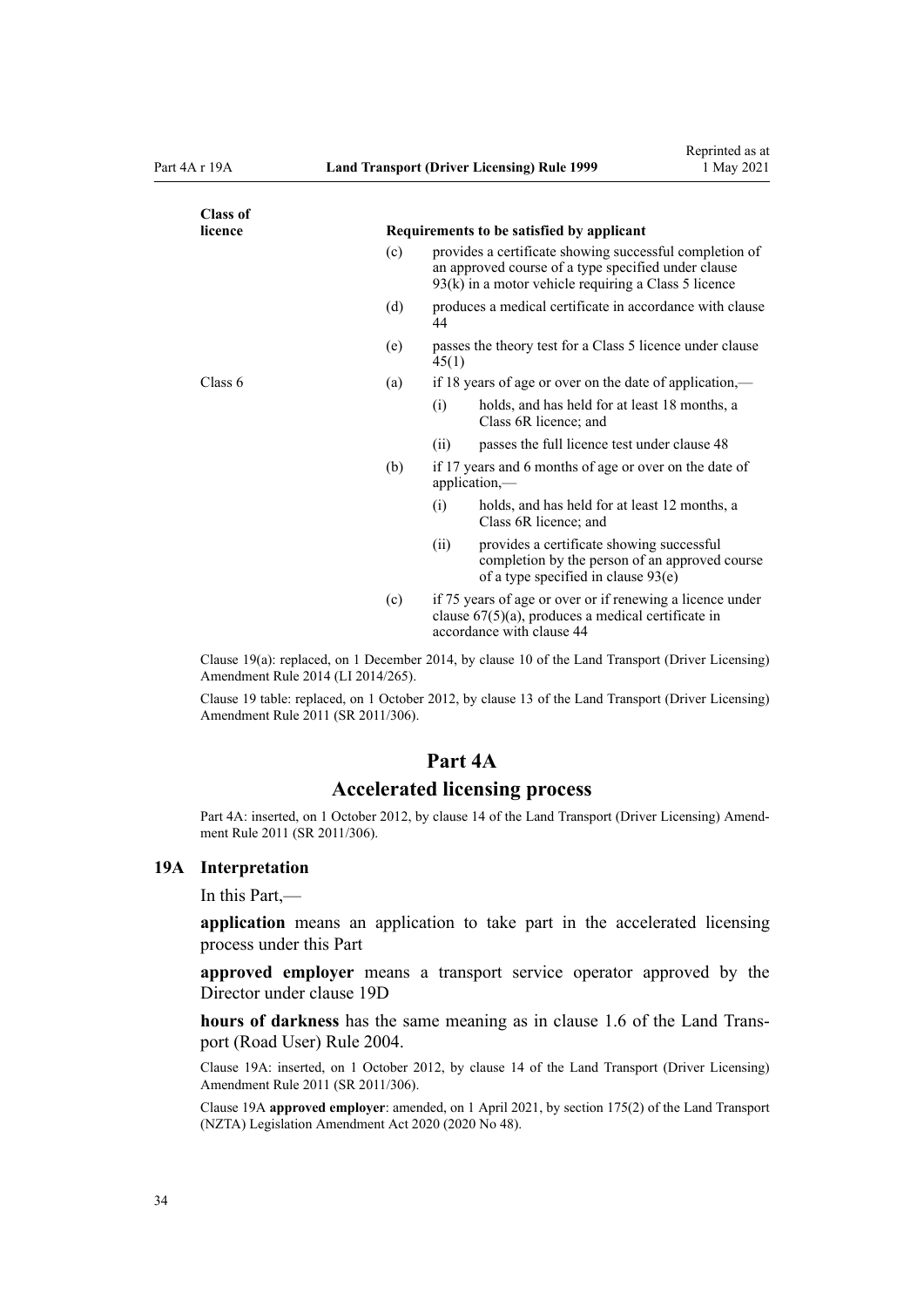<span id="page-34-0"></span>Reprinted as at

- (1) A person may apply to the Director under this Part to take part as a driver in the accelerated licensing process to obtain a Class 4 licence or a Class 5 licence (as the case may be), if the person—
	- (a) holds, and has held a Class 1 licence for—
		- (i) at least 2 years, if under 25 years of age; or
		- (ii) at least 12 months, if 25 years of age or over; and
	- (b) holds a Class 2 licence.
- (2) A transport service operator may apply to the Director under this Part to take part as an approved employer in the accelerated licensing process if the operator has—
	- (a) an operator safety rating of 4 stars or more as specified in clause 2.1(2) of Land Transport Rule: Operator Safety Rating 2008, if a rating has been assigned; and
	- (b) a reporting and control system that is—
		- (i) approved by the Director in writing; and
		- (ii) designed to provide appropriate supervision of a driver participat‐ ing in the accelerated licensing process.

Clause 19B: inserted, on 1 October 2012, by [clause 14](http://legislation.govt.nz/pdflink.aspx?id=DLM3956511) of the Land Transport (Driver Licensing) Amendment Rule 2011 (SR 2011/306).

Clause 19B(1): amended, on 1 April 2021, by [section 175\(2\)](http://legislation.govt.nz/pdflink.aspx?id=LMS286883) of the Land Transport (NZTA) Legis‐ lation Amendment Act 2020 (2020 No 48).

Clause 19B(2): amended, on 1 April 2021, by [section 175\(2\)](http://legislation.govt.nz/pdflink.aspx?id=LMS286883) of the Land Transport (NZTA) Legis‐ lation Amendment Act 2020 (2020 No 48).

Clause 19B(2)(b)(i): amended, on 1 April 2021, by [section 175\(2\)](http://legislation.govt.nz/pdflink.aspx?id=LMS286883) of the Land Transport (NZTA) Legislation Amendment Act 2020 (2020 No 48).

# **19C Form of application**

- (1) An application to take part in the accelerated licensing process must be made on an application form approved by the Director.
- (2) The application must include the following information:
	- (a) the applicant's full name and address:
	- (b) the applicant's driver licence number:
	- (c) if the application is to take part as a driver, the name of the applicant's employer during the accelerated licensing process and the employer's transport service licence number:
	- (d) the licence class to which the application relates:
	- (e) details of any traffic offences committed by the applicant.
- (3) If the application is to take part as a driver, the applicant must produce to the Director a medical certificate in accordance with [clause 44](#page-54-0).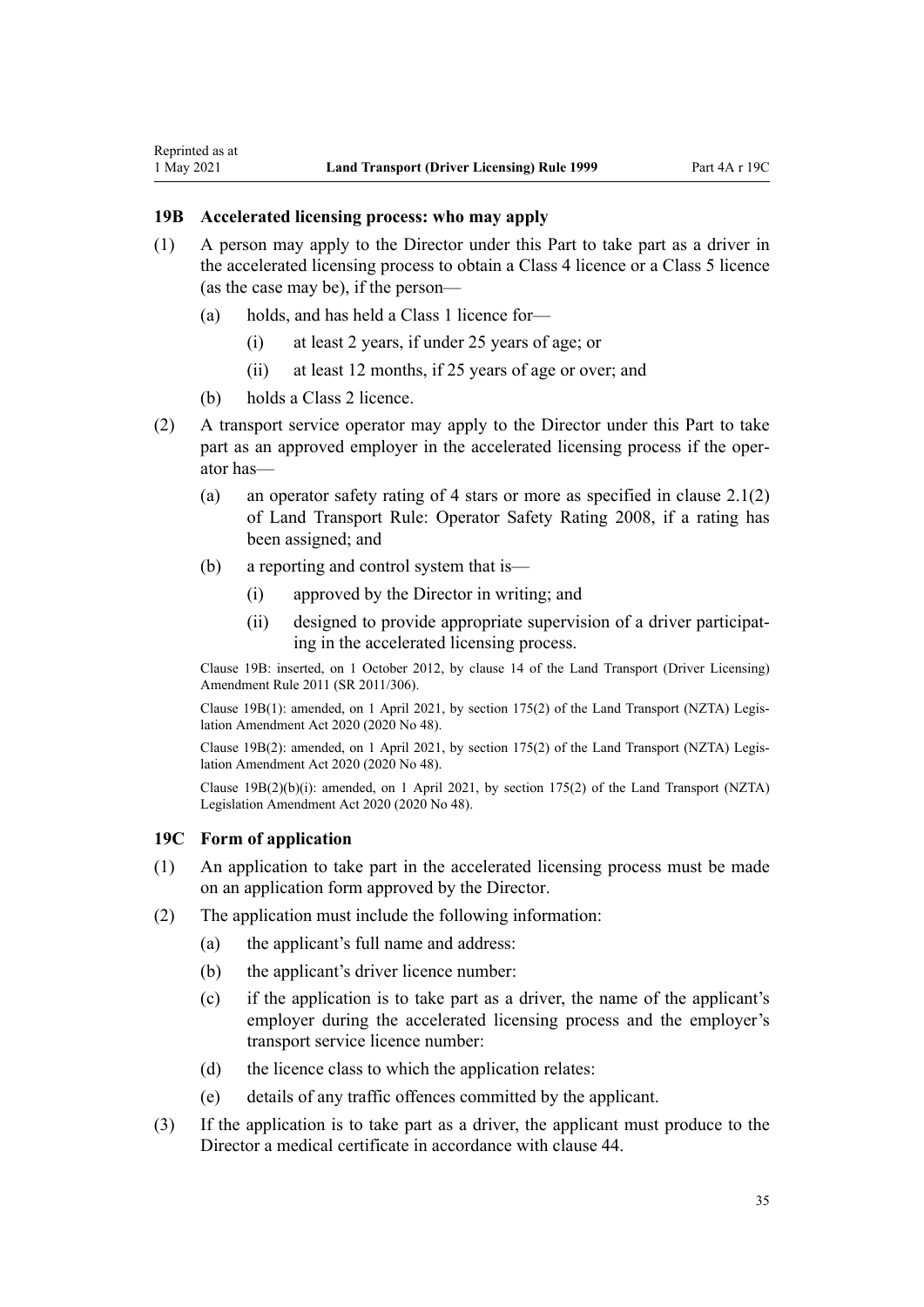<span id="page-35-0"></span>Clause 19C: inserted, on 1 October 2012, by [clause 14](http://legislation.govt.nz/pdflink.aspx?id=DLM3956511) of the Land Transport (Driver Licensing) Amendment Rule 2011 (SR 2011/306).

Clause 19C(1): amended, on 1 April 2021, by [section 175\(2\)](http://legislation.govt.nz/pdflink.aspx?id=LMS286883) of the Land Transport (NZTA) Legis‐ lation Amendment Act 2020 (2020 No 48).

Clause 19C(3): amended, on 1 April 2021, by [section 175\(2\)](http://legislation.govt.nz/pdflink.aspx?id=LMS286883) of the Land Transport (NZTA) Legis‐ lation Amendment Act 2020 (2020 No 48).

#### **19D Approval to take part in accelerated licensing process**

The Director may approve an application to take part in the accelerated licensing process as a driver or an employer if the Director considers that the appli‐ cant is—

- (a) a suitable candidate for the process; and
- (b) likely to comply with the requirements of this Part.

Clause 19D: inserted, on 1 October 2012, by [clause 14](http://legislation.govt.nz/pdflink.aspx?id=DLM3956511) of the Land Transport (Driver Licensing) Amendment Rule 2011 (SR 2011/306).

Clause 19D: amended, on 1 April 2021, by [section 175\(2\)](http://legislation.govt.nz/pdflink.aspx?id=LMS286883) of the Land Transport (NZTA) Legislation Amendment Act 2020 (2020 No 48).

#### **19E Revocation of approval**

The Director may revoke an approval of a driver or an employer under clause 19D if—

- (a) the driver does not comply with any of the conditions specified in [clause](#page-36-0) [19H\(3\)](#page-36-0) or [19K\(3\);](#page-38-0) or
- (b) the employer is assigned an operator safety rating of 1, 2, or 3 stars under clause 2.1(2) of Land Transport Rule: Operator Safety Rating 2008, if a rating has been assigned; or
- (c) the Director considers that the employer's reporting and control system does not provide appropriate supervision of the driver.

Clause 19E: inserted, on 1 October 2012, by [clause 14](http://legislation.govt.nz/pdflink.aspx?id=DLM3956511) of the Land Transport (Driver Licensing) Amendment Rule 2011 (SR 2011/306).

Clause 19E: amended, on 1 April 2021, by [section 175\(2\)](http://legislation.govt.nz/pdflink.aspx?id=LMS286883) of the Land Transport (NZTA) Legislation Amendment Act 2020 (2020 No 48).

Clause 19E(c): amended, on 1 April 2021, by [section 175\(2\)](http://legislation.govt.nz/pdflink.aspx?id=LMS286883) of the Land Transport (NZTA) Legis‐ lation Amendment Act 2020 (2020 No 48).

#### *Stage 1: Preliminary assessment*

Heading: inserted, on 1 October 2012, by [clause 14](http://legislation.govt.nz/pdflink.aspx?id=DLM3956511) of the Land Transport (Driver Licensing) Amendment Rule 2011 (SR 2011/306).

#### **19F Notice of approval to commence stage 1**

- (1) On approving an application under clause 19D, the Director must provide the driver with a written notice of approval to commence stage 1.
- (2) The notice of approval must state—
	- (a) the applicant's name and driver licence number; and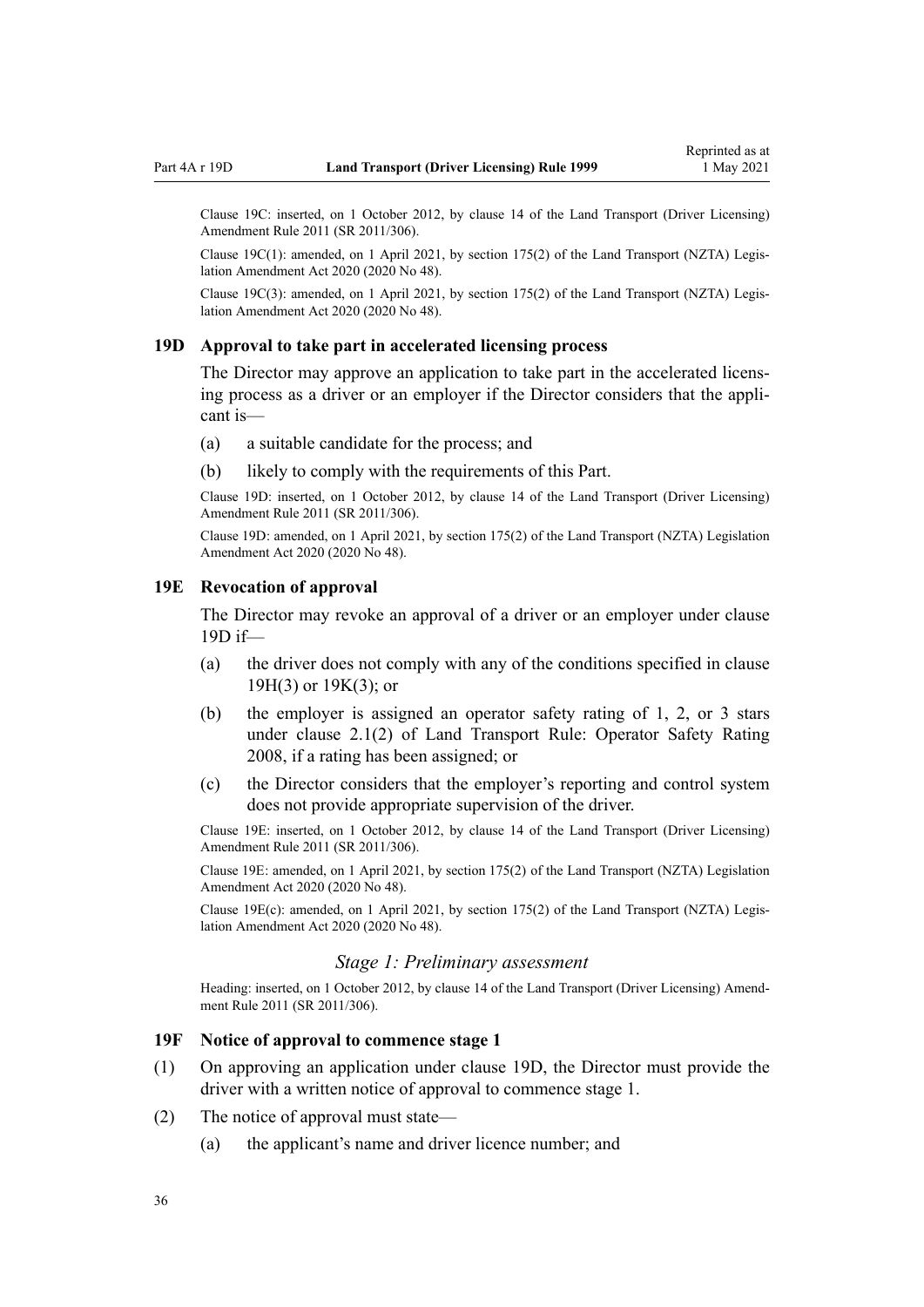- (b) whether the approval is in respect of a Class 4 or Class 5 licence.
- (3) The Director must specify an expiry date on the notice of approval after which date the approval is no longer valid for the purpose of commencing stage 1.

Clause 19F: inserted, on 1 October 2012, by [clause 14](http://legislation.govt.nz/pdflink.aspx?id=DLM3956511) of the Land Transport (Driver Licensing) Amendment Rule 2011 (SR 2011/306).

Clause 19F(1): amended, on 1 April 2021, by [section 175\(2\)](http://legislation.govt.nz/pdflink.aspx?id=LMS286883) of the Land Transport (NZTA) Legis‐ lation Amendment Act 2020 (2020 No 48).

Clause 19F(3): amended, on 1 April 2021, by [section 175\(2\)](http://legislation.govt.nz/pdflink.aspx?id=LMS286883) of the Land Transport (NZTA) Legis‐ lation Amendment Act 2020 (2020 No 48).

#### **19G Stage 1: preliminary assessment**

<span id="page-36-0"></span>Reprinted as at

A driver whose application has been approved by the Director must successfully complete a preliminary assessment to determine the driver's suitability to drive a vehicle for which either a Class 4 or Class 5 licence is required in accordance with the conditions set out in clause 19H(3).

Clause 19G: inserted, on 1 October 2012, by [clause 14](http://legislation.govt.nz/pdflink.aspx?id=DLM3956511) of the Land Transport (Driver Licensing) Amendment Rule 2011 (SR 2011/306).

Clause 19G: amended, on 1 April 2021, by [section 175\(2\)](http://legislation.govt.nz/pdflink.aspx?id=LMS286883) of the Land Transport (NZTA) Legislation Amendment Act 2020 (2020 No 48).

#### *Stage 2: Supervised driving with conditions and assessment*

Heading: inserted, on 1 October 2012, by [clause 14](http://legislation.govt.nz/pdflink.aspx?id=DLM3956511) of the Land Transport (Driver Licensing) Amendment Rule 2011 (SR 2011/306).

#### **19H Stage 2: supervised driving with conditions**

- (1) A driver who has successfully completed the stage 1 assessment under clause 19G may be issued with a written notice of approval by the Director to drive a motor vehicle for which either a Class 4 or Class 5 licence would otherwise be required.
- (2) The notice of approval must state the conditions with which the driver must comply.
- (3) The conditions are that the driver—
	- (a) must carry the notice of approval at all times when driving a vehicle to which the approval relates:
	- (b) must produce the notice of approval for inspection without delay after being required to do so by an enforcement officer:
	- (c) may only be employed by the approved employer specified under [clause](#page-34-0)  $19C(2)(c)$  while driving a vehicle for which either a Class 4 or Class 5 licence is required:
	- (d) must maintain a logbook in a format specified in clause 8.1(6) of Land Transport Rule: Work Time and Logbooks 2007:
	- (e) must comply with the rest breaks requirements specified in clause 2.1(1) of Land Transport Rule: Work Time and Logbooks 2007 or in any vari‐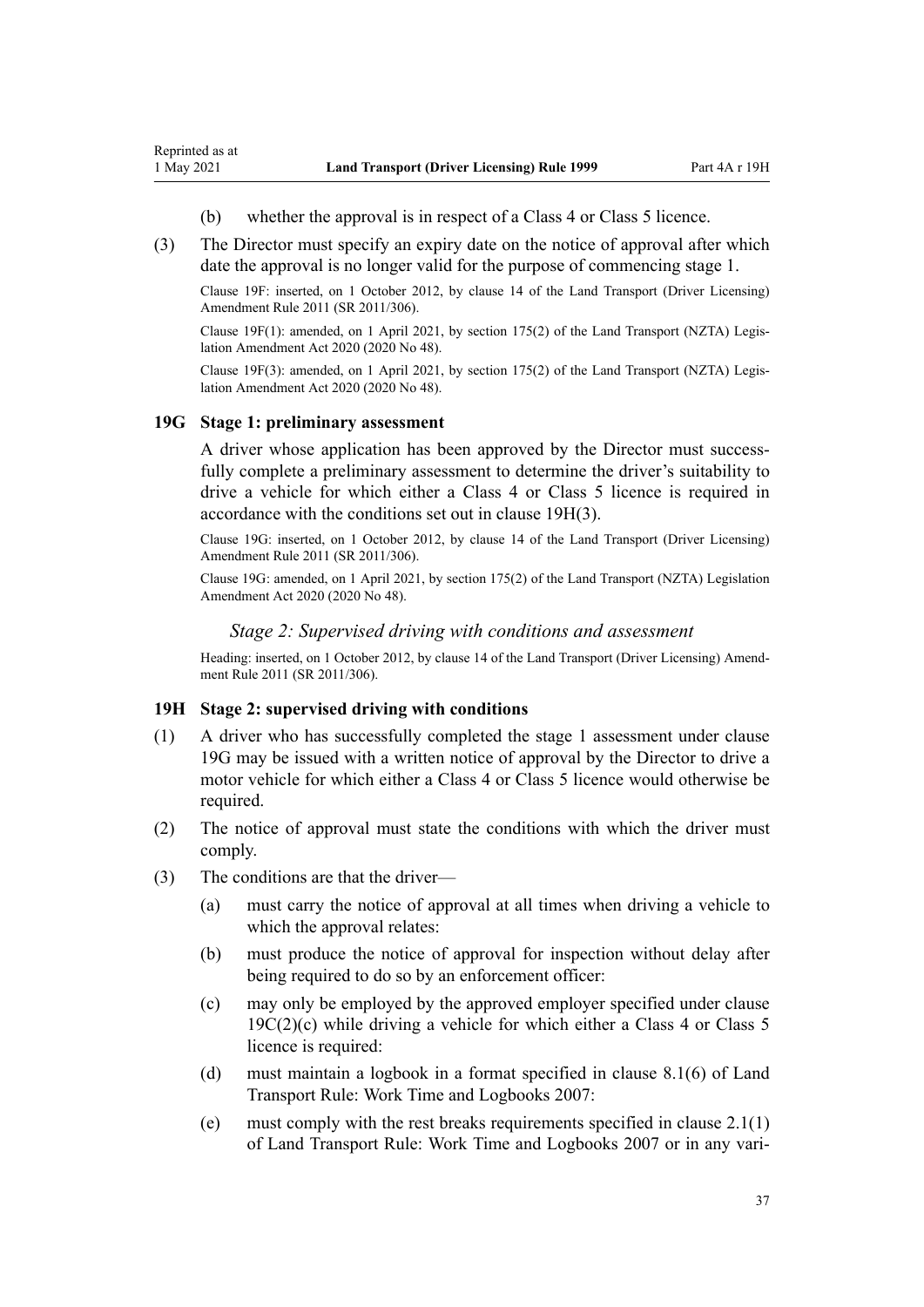<span id="page-37-0"></span>ation of those requirements that are approved by the Director (including an alternative fatigue management scheme):

- (f) must not drive the vehicle for more than 8 hours in a cumulative work day:
- (g) must not undertake any other work time duties, except those specified in the notice of approval:
- (h) must not drive the vehicle during the hours of darkness:
- (i) must not drive the vehicle unless accompanied by a supervisor.
- (4) Despite subclause (3)(c), a driver who changes employment may continue to take part in the accelerated licensing process only if the driver's new employer is an approved employer and the Director has approved the change for the pur‐ poses of this Part.
- (5) The driver must not drive a vehicle to which the approval relates unless accom‐ panied by a supervisor who—
	- (a) holds, and has held for at least 2 years, a New Zealand full licence of a class that authorises the person to drive that vehicle; and
	- (b) is in charge of the vehicle; and
	- (c) is seated next to the driver at all times.
- (6) The Director must specify an expiry date on the notice of approval after which date the approval is no longer valid.

Clause 19H: inserted, on 1 October 2012, by [clause 14](http://legislation.govt.nz/pdflink.aspx?id=DLM3956511) of the Land Transport (Driver Licensing) Amendment Rule 2011 (SR 2011/306).

Clause 19H(1): amended, on 1 April 2021, by [section 175\(2\)](http://legislation.govt.nz/pdflink.aspx?id=LMS286883) of the Land Transport (NZTA) Legis‐ lation Amendment Act 2020 (2020 No 48).

Clause 19H(3)(e): amended, on 1 April 2021, by [section 175\(2\)](http://legislation.govt.nz/pdflink.aspx?id=LMS286883) of the Land Transport (NZTA) Legis‐ lation Amendment Act 2020 (2020 No 48).

Clause 19H(4): amended, on 1 April 2021, by [section 175\(2\)](http://legislation.govt.nz/pdflink.aspx?id=LMS286883) of the Land Transport (NZTA) Legis‐ lation Amendment Act 2020 (2020 No 48).

Clause 19H(6): amended, on 1 April 2021, by [section 175\(2\)](http://legislation.govt.nz/pdflink.aspx?id=LMS286883) of the Land Transport (NZTA) Legis‐ lation Amendment Act 2020 (2020 No 48).

#### **19I Application to undertake stage 2 assessment**

- (1) A driver who has completed at least 60 hours of supervised driving in a vehicle for which a Class 4 or Class 5 licence is required may apply to the Director to undertake a stage 2 assessment.
- (2) The application must be in a form approved by the Director and be accompan‐ ied by a signed statement from the driver and the applicant's approved employer that the conditions set out in [clause 19H\(3\)](#page-36-0) have been complied with.
- (3) The Director may approve an application to take part in a stage 2 assessment if the Director considers that the applicant is a suitable candidate for the process and has completed the requirements set out in [clause 19G.](#page-36-0)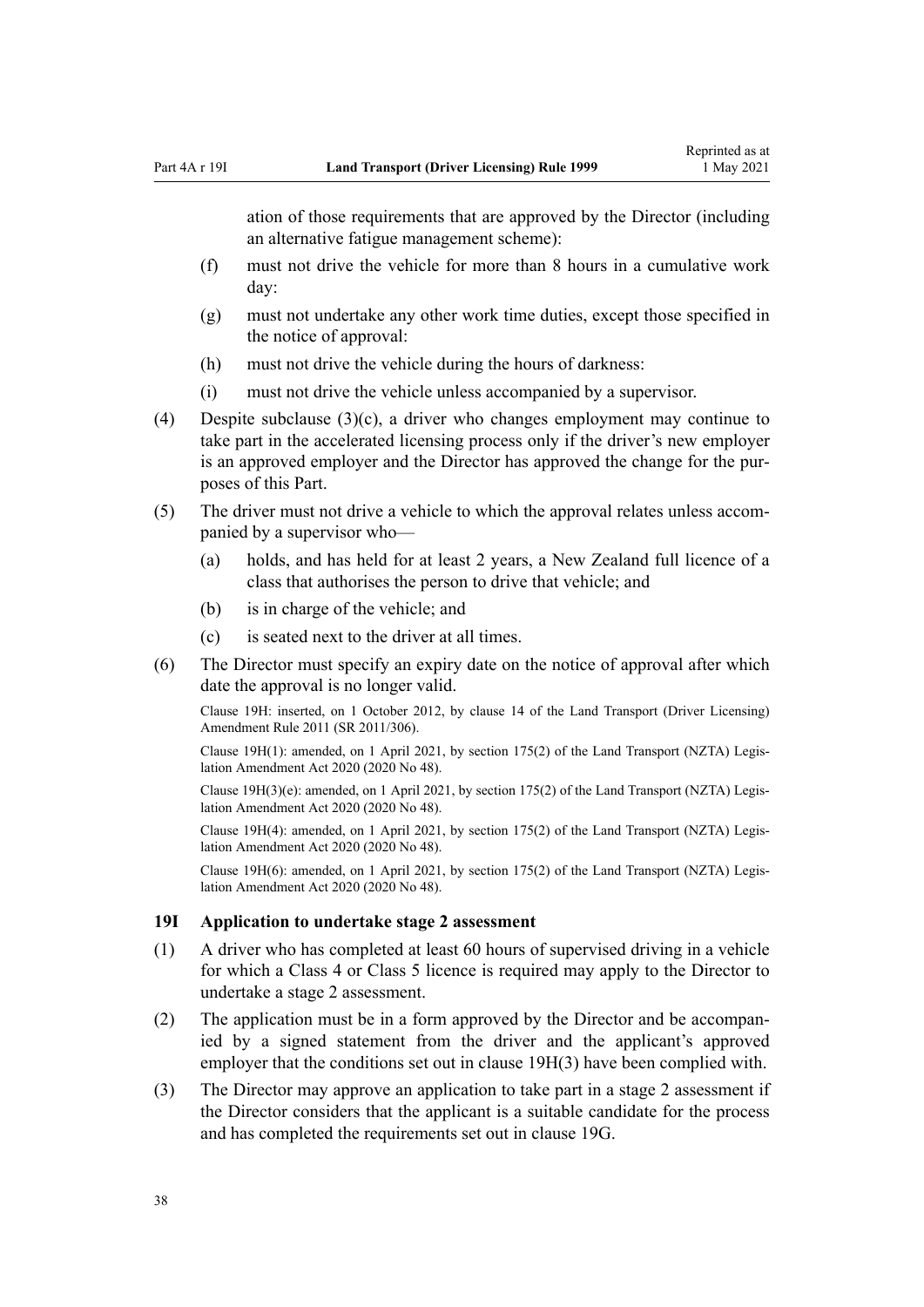<span id="page-38-0"></span>Clause 19I: inserted, on 1 October 2012, by [clause 14](http://legislation.govt.nz/pdflink.aspx?id=DLM3956511) of the Land Transport (Driver Licensing) Amendment Rule 2011 (SR 2011/306).

Clause 19I(1): amended, on 1 April 2021, by [section 175\(2\)](http://legislation.govt.nz/pdflink.aspx?id=LMS286883) of the Land Transport (NZTA) Legis‐ lation Amendment Act 2020 (2020 No 48).

Clause 19I(2): amended, on 1 April 2021, by [section 175\(2\)](http://legislation.govt.nz/pdflink.aspx?id=LMS286883) of the Land Transport (NZTA) Legis‐ lation Amendment Act 2020 (2020 No 48).

Clause 19I(3): amended, on 1 April 2021, by [section 175\(2\)](http://legislation.govt.nz/pdflink.aspx?id=LMS286883) of the Land Transport (NZTA) Legis‐ lation Amendment Act 2020 (2020 No 48).

### **19J Stage 2 assessment**

- $(1)$  A driver whose application has been approved under [clause 19I\(3\)](#page-37-0) must successfully complete a course specified in [clause 93\(j\)](#page-97-0) to determine the driver's suitability for an approval to drive a vehicle for which either a Class 4 or Class 5 licence is required in accordance with the conditions set out in clause 19K(3).
- (2) The course provider must issue a driver who successfully completes the course with a certificate of completion.
- (3) The certificate must show the licence class for which the assessment was taken.

Clause 19J: inserted, on 1 October 2012, by [clause 14](http://legislation.govt.nz/pdflink.aspx?id=DLM3956511) of the Land Transport (Driver Licensing) Amendment Rule 2011 (SR 2011/306).

#### *Stage 3: Unsupervised driving with conditions and assessment*

Heading: inserted, on 1 October 2012, by [clause 14](http://legislation.govt.nz/pdflink.aspx?id=DLM3956511) of the Land Transport (Driver Licensing) Amendment Rule 2011 (SR 2011/306).

#### **19K Stage 3: unsupervised driving with conditions**

- $(1)$  A driver who has successfully completed the requirements of a course specified in [clause 93\(j\)](#page-97-0) may be issued with a written notice of approval by the Director to drive a vehicle for which either a Class 4 or Class 5 licence would otherwise be required.
- (2) A notice of approval must state the conditions with which the driver must com‐ ply.
- (3) The conditions are that the driver—
	- (a) must carry the notice of approval at all times when driving a vehicle to which the approval relates:
	- (b) must produce the notice of approval for inspection without delay if required to do so by an enforcement officer:
	- (c) may only be employed by the approved employer specified under [clause](#page-34-0)  $19C(2)(c)$  while driving a vehicle for which either a Class 4 or Class 5 licence is required:
	- (d) must maintain a logbook in a format specified in clause 8.1(6) of Land Transport Rule: Work Time and Logbooks 2007:
	- (e) must comply with the rest breaks requirements specified in clause 2.1(1) of Land Transport Rule: Work Time and Logbooks 2007 or in any vari‐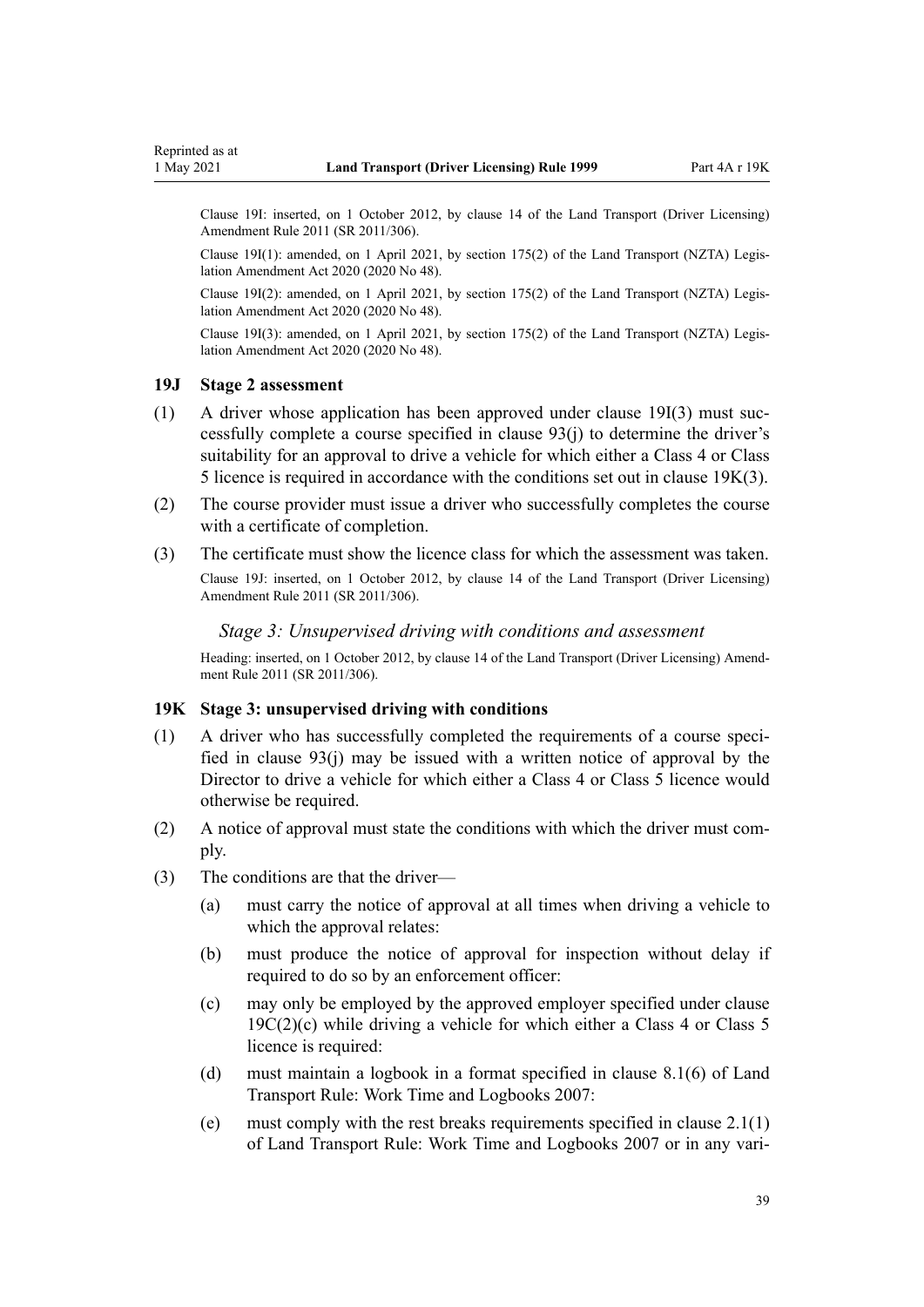ation of those requirements that are approved by the Director (including an alternative fatigue management scheme):

- (f) may only drive for more than 8 hours in each cumulative work day when 140 hours or more of unsupervised driving of the vehicle have been completed:
- (g) must not undertake any other work time duties, except those specified in the notice of approval:
- (h) may only drive during the hours of darkness when 60 hours or more of unsupervised driving of the vehicle have been completed.
- (4) Despite subclause  $(3)(c)$ , a driver who changes employment may continue to take part in the accelerated licensing process only if the driver's new employer is an approved employer and the Director has approved the change for the purposes of this Part.
- (5) The Director must state an expiry date on the notice of approval after which date the approval is no longer valid.

Clause 19K: inserted, on 1 October 2012, by [clause 14](http://legislation.govt.nz/pdflink.aspx?id=DLM3956511) of the Land Transport (Driver Licensing) Amendment Rule 2011 (SR 2011/306).

Clause 19K(1): amended, on 1 April 2021, by [section 175\(2\)](http://legislation.govt.nz/pdflink.aspx?id=LMS286883) of the Land Transport (NZTA) Legis‐ lation Amendment Act 2020 (2020 No 48).

Clause 19K(3)(e): amended, on 1 April 2021, by [section 175\(2\)](http://legislation.govt.nz/pdflink.aspx?id=LMS286883) of the Land Transport (NZTA) Legis‐ lation Amendment Act 2020 (2020 No 48).

Clause 19K(4): amended, on 1 April 2021, by [section 175\(2\)](http://legislation.govt.nz/pdflink.aspx?id=LMS286883) of the Land Transport (NZTA) Legis‐ lation Amendment Act 2020 (2020 No 48).

Clause 19K(5): amended, on 1 April 2021, by [section 175\(2\)](http://legislation.govt.nz/pdflink.aspx?id=LMS286883) of the Land Transport (NZTA) Legis‐ lation Amendment Act 2020 (2020 No 48).

*Exit assessment and obtaining Class 4 or Class 5 licence*

Heading: inserted, on 1 October 2012, by [clause 14](http://legislation.govt.nz/pdflink.aspx?id=DLM3956511) of the Land Transport (Driver Licensing) Amendment Rule 2011 (SR 2011/306).

#### **19L Application to undertake exit assessment**

- (1) A driver who has completed at least 200 hours of unsupervised driving may apply to the Director for an approval to undertake a course assessing the driver's driving skills specified in [clause 93\(k\)](#page-97-0).
- (2) The application must be in a form approved by the Director and be accompan‐ ied by a signed statement from the driver and the driver's employer that the conditions specified in [clause 19K\(3\)](#page-38-0) have been complied with.
- (3) To avoid doubt, the hours of unsupervised driving accumulated for the pur‐ poses of an exit assessment are in addition to the hours of supervised driving specified in [clause 19I\(1\).](#page-37-0)
- (4) An applicant under this clause must have completed at least 20 hours of unsupervised driving during the hours of darkness.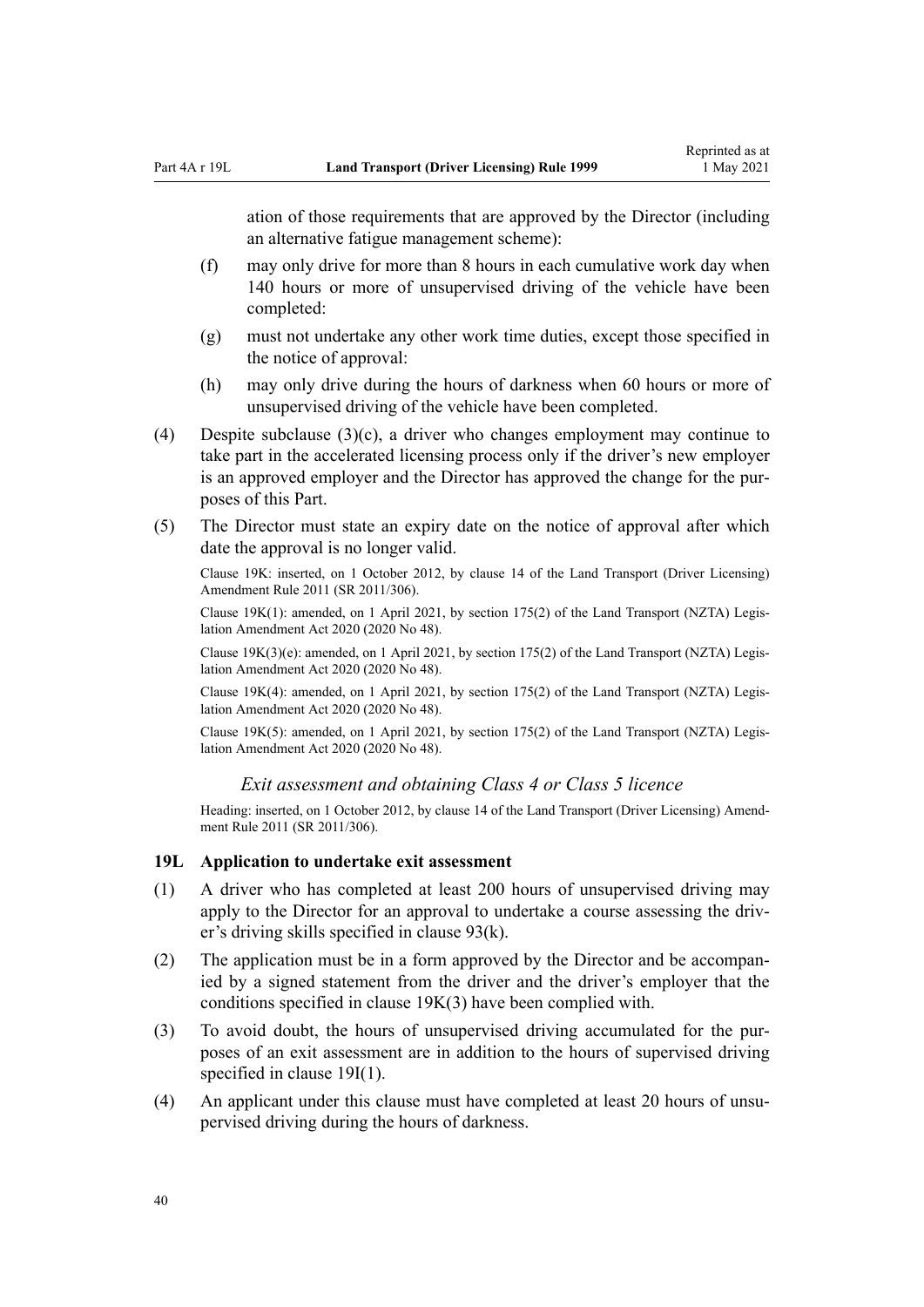Clause 19L: inserted, on 1 October 2012, by [clause 14](http://legislation.govt.nz/pdflink.aspx?id=DLM3956511) of the Land Transport (Driver Licensing) Amendment Rule 2011 (SR 2011/306).

Clause 19L(1): amended, on 1 April 2021, by [section 175\(2\)](http://legislation.govt.nz/pdflink.aspx?id=LMS286883) of the Land Transport (NZTA) Legis‐ lation Amendment Act 2020 (2020 No 48).

Clause 19L(2): amended, on 1 April 2021, by [section 175\(2\)](http://legislation.govt.nz/pdflink.aspx?id=LMS286883) of the Land Transport (NZTA) Legis‐ lation Amendment Act 2020 (2020 No 48).

#### **19M Exit assessment**

- (1) A driver whose application has been approved under clause 19L must success‐ fully complete an exit assessment specified in [clause 93\(k\)](#page-97-0) to determine the driver's suitability to hold a Class 4 or Class 5 licence.
- (2) The course provider must issue a driver who successfully completes the exit assessment with a certificate of completion.
- (3) The certificate must show the licence class for which the assessment was taken.

Clause 19M: inserted, on 1 October 2012, by [clause 14](http://legislation.govt.nz/pdflink.aspx?id=DLM3956511) of the Land Transport (Driver Licensing) Amendment Rule 2011 (SR 2011/306).

## **19N Obtaining Class 4 or Class 5 licence**

On successful completion of an exit assessment, a person is entitled to apply for and to be issued with a Class 4 or Class 5 licence (as the case may be) if the person complies with the requirements of [clause 19](#page-30-0) in relation to a Class 4 or Class 5 licence.

Clause 19N: inserted, on 1 October 2012, by [clause 14](http://legislation.govt.nz/pdflink.aspx?id=DLM3956511) of the Land Transport (Driver Licensing) Amendment Rule 2011 (SR 2011/306).

# **Part 5**

## **Endorsements**

#### *Dangerous goods (D) endorsement*

#### **20 When dangerous goods endorsement required**

A person who drives a motor vehicle that is transporting dangerous goods must hold a dangerous goods endorsement if required to do so under Land Transport Rule: Dangerous Goods 2005.

Clause 20: amended, on 1 October 2011, by [clause 15](http://legislation.govt.nz/pdflink.aspx?id=DLM3956721) of the Land Transport (Driver Licensing) Amendment Rule 2011 (SR 2011/306).

## **21 Obtaining dangerous goods endorsement**

A person is entitled to obtain a dangerous goods endorsement on that person's driver licence if the person—

- (a) has made an application in accordance with [Part 3;](#page-21-0) and
- (b) provides a certificate of his or her successful completion of an approved course of a type specified in clause  $93(b)(iii)$  that is issued within 60 days of the date of the application.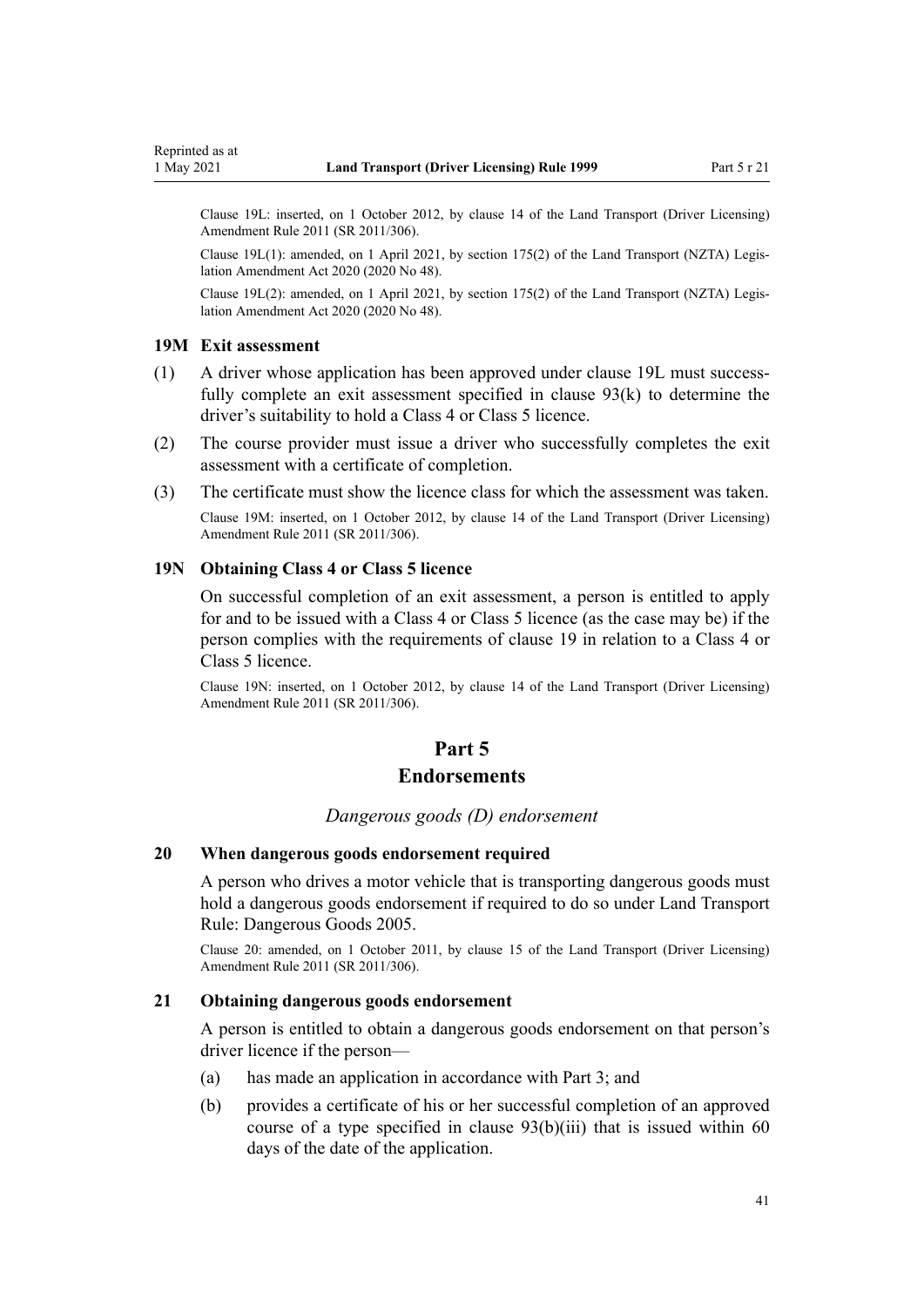Clause 21(a): replaced, on 1 December 2014, by [clause 11](http://legislation.govt.nz/pdflink.aspx?id=DLM6216924) of the Land Transport (Driver Licensing) Amendment Rule 2014 (LI 2014/265).

Clause 21(b): replaced, on 1 October 2012, by [clause 16](http://legislation.govt.nz/pdflink.aspx?id=DLM3956513) of the Land Transport (Driver Licensing) Amendment Rule 2011 (SR 2011/306).

## *Driving instructor (I) endorsement*

#### **22 When driving instructor endorsement required**

A person who, for financial or commercial gain, provides instruction on a road in driving a motor vehicle must hold a driving instructor endorsement for those classes of licence that relate to the motor vehicles for which the person intends to provide instruction.

Clause 22: amended, on 22 June 2005, by [section 95\(10\)](http://legislation.govt.nz/pdflink.aspx?id=DLM353501) of the Land Transport Amendment Act 2005 (2005 No 77).

#### **23 Obtaining driving instructor endorsement**

- (1) A person is entitled to obtain a driving instructor endorsement on that person's driver licence if—
	- (a) the person has made an application in accordance with [Part 3](#page-21-0); and
	- (b) the person holds, and has held for at least 2 years, a New Zealand full licence of a class that authorises the person to drive a vehicle of a type in which the applicant intends to provide instruction; and
	- (c) the person provides evidence of his or her successful completion of an approved course of a type specified in [clause 93\(b\)\(iv\)](#page-97-0); and
	- (d) the person passes a full licence test under [clause 48](#page-57-0) unless, in the 5 years immediately preceding the date of application, the person has passed a full licence test required for a Class 1 licence; and
	- (e) the person produces a medical certificate in accordance with [clause 44;](#page-54-0) and
	- (f) the person consents to the carrying out of checks as to whether or not the person is a fit and proper person to be the holder of a driving instructor endorsement, and consents to the carrying out of those checks from time to time during the period of validity of the endorsement; and
	- (g) the Director is satisfied in accordance with [clause 35\(1\)](#page-48-0) that the person is a fit and proper person to be the holder of a driving instructor endorse‐ ment.
- (2) Despite subclause (1), a person who holds a driving instructor endorsement and who applies to add another class of vehicle to that endorsement is entitled to obtain a driving instructor endorsement for that class of vehicle if—
	- (a) the person holds, and has held for at least 2 years, a New Zealand full licence of a class that authorises the person to drive that class of vehicle; and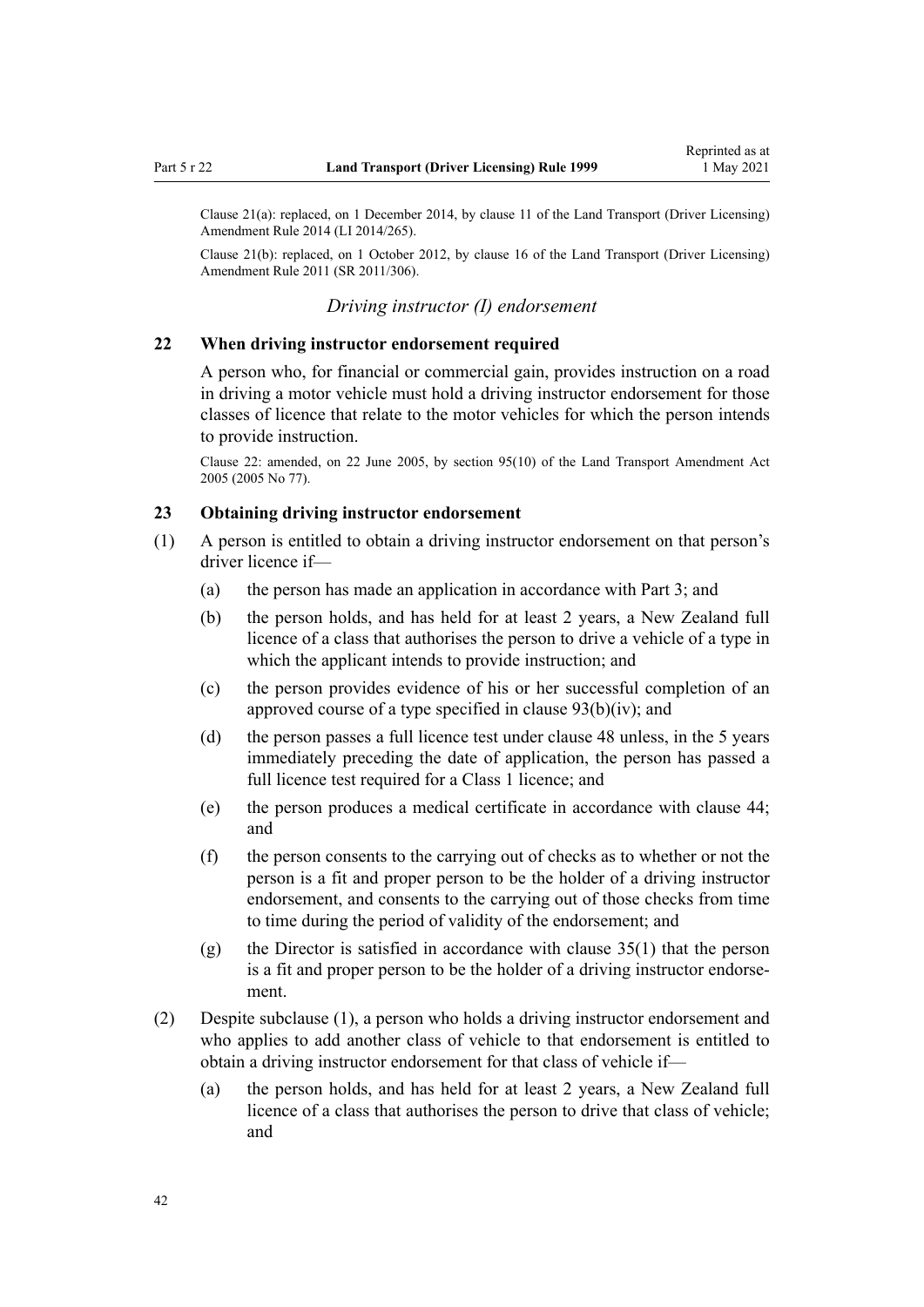- (b) the person complies with—
	- (i) the provisions listed in subclause  $(1)(a)$ , other than [clause 13](#page-25-0); and
	- (ii) subclause  $(1)(f)$  and  $(g)$ .

Clause 23(1)(a): replaced, on 1 December 2014, by [clause 12](http://legislation.govt.nz/pdflink.aspx?id=DLM6216925) of the Land Transport (Driver Licens‐ ing) Amendment Rule 2014 (LI 2014/265).

Clause 23(1)(b): amended, on 1 October 2011, by [clause 17\(1\)](http://legislation.govt.nz/pdflink.aspx?id=DLM3956722) of the Land Transport (Driver Licens‐ ing) Amendment Rule 2011 (SR 2011/306).

Clause 23(1)(d): substituted, on 1 June 2006, by [clause 11](http://legislation.govt.nz/pdflink.aspx?id=DLM375696) of the Land Transport (Driver Licensing) Amendment Rule 2006 (SR 2006/84).

Clause 23(1)(d): amended, on 1 August 2011, by [section 100\(4\)](http://legislation.govt.nz/pdflink.aspx?id=DLM3231293) of the Land Transport (Road Safety and Other Matters) Amendment Act 2011 (2011 No 13).

Clause 23(1)(f): amended, on 4 October 1999, by [clause 9\(1\)](http://legislation.govt.nz/pdflink.aspx?id=DLM293677) of the Land Transport (Driver Licens‐ ing) Amendment Rule 1999 (SR 1999/302).

Clause  $23(1)(g)$ : amended, on 1 April 2021, by [section 175\(2\)](http://legislation.govt.nz/pdflink.aspx?id=LMS286883) of the Land Transport (NZTA) Legislation Amendment Act 2020 (2020 No 48).

Clause 23(2): added, on 4 October 1999, by [clause 9\(2\)](http://legislation.govt.nz/pdflink.aspx?id=DLM293677) of the Land Transport (Driver Licensing) Amendment Rule 1999 (SR 1999/302).

Clause 23(2)(a): amended, on 1 October 2011, by [clause 17\(2\)](http://legislation.govt.nz/pdflink.aspx?id=DLM3956722) of the Land Transport (Driver Licens‐ ing) Amendment Rule 2011 (SR 2011/306).

#### **24 Vehicles in which driving instructor endorsement authorises instruction**

A driving instructor endorsement, when followed by a licence class number, authorises the holder to provide instruction in the driving of motor vehicles to which that licence class relates.

## **25 Holder of driving instructor endorsement must retain records of instruction provided and comply with requirements arising out of audits**

The holder of a driving instructor endorsement must—

- (a) retain, for at least 12 months after the instruction is provided, records of the driving instruction provided by the person for financial or commer‐ cial gain; and
- (b) comply with any requirement made in writing by the Director to that person arising out of an audit of that person under [section 198](http://legislation.govt.nz/pdflink.aspx?id=DLM435602) of the Act.

Clause 25(a): amended, on 22 June 2005, by [section 95\(10\)](http://legislation.govt.nz/pdflink.aspx?id=DLM353501) of the Land Transport Amendment Act 2005 (2005 No 77).

Clause 25(b): amended, on 1 April 2021, by [section 175\(2\)](http://legislation.govt.nz/pdflink.aspx?id=LMS286883) of the Land Transport (NZTA) Legis‐ lation Amendment Act 2020 (2020 No 48).

#### *Passenger (P) endorsement*

#### **26 When passenger endorsement required**

- (1) A person must hold a passenger endorsement if that person drives—
	- (a) a motor vehicle that is operated in a passenger service; or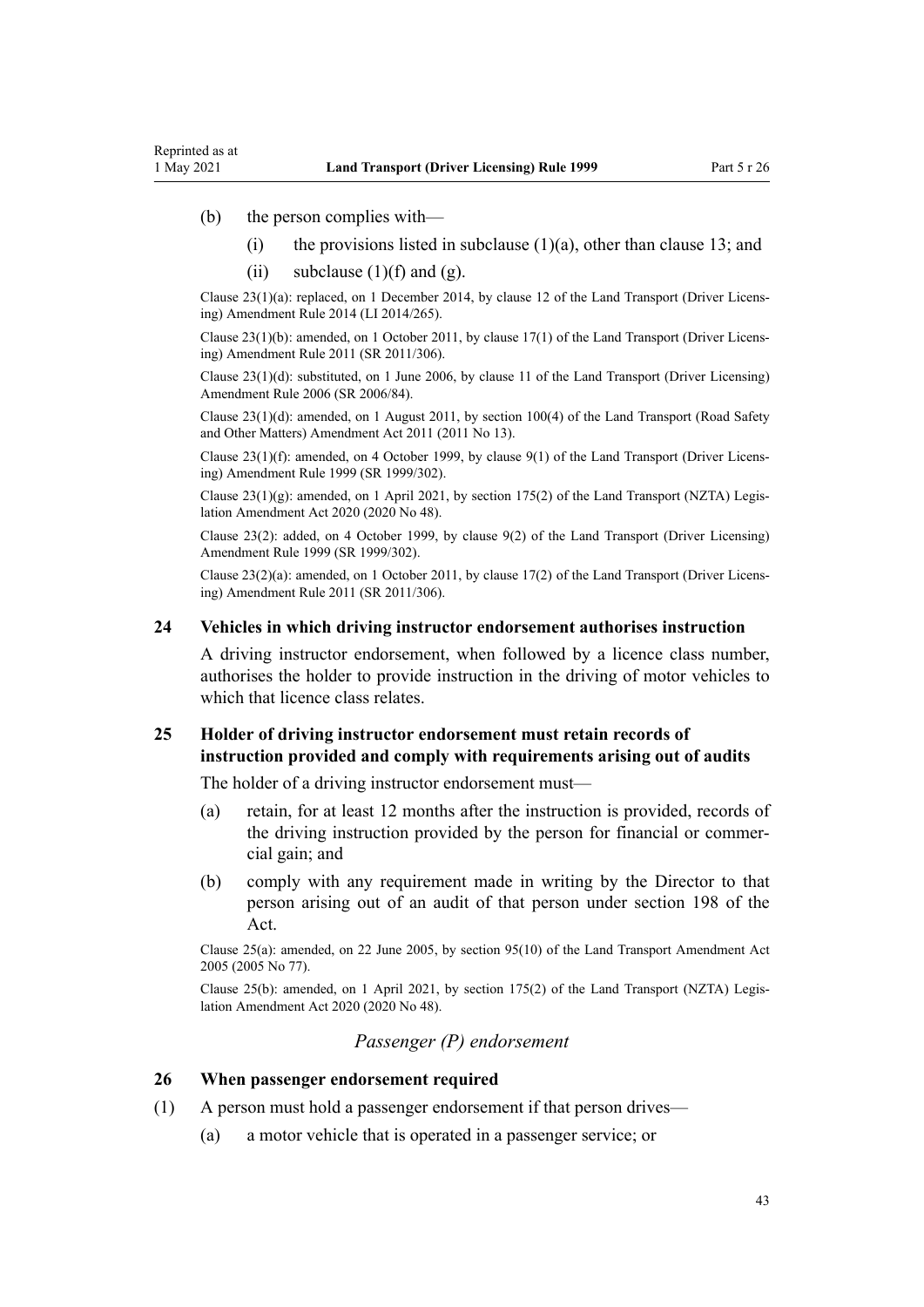#### (b) *[Revoked]*

- (2) Despite subclause (1), a passenger endorsement is not required if the transport is provided in any of the following situations:
	- (a) when the motor vehicle is an ambulance being used in an ambulance ser‐ vice; or
	- (b) when an employer is providing transport for the employer's employees and the driver is an employee of that employer; or
	- (c) when a car pool is being conducted in which persons are carried to or from their place of employment, business, or education under a costsharing arrangement between occupants of the vehicle; or
	- (d) when a parent is transporting a child under a Ministry of Education transport allowance; or
	- (e) when the driver is a volunteer driving the motor vehicle to assist in the activities of an incorporated charitable organisation or a hospital; or
	- (f) when the motor vehicle is being operated to escort a lawfully detained person by—
		- (i) a personal guard; or
		- (ii) a Police employee; or
		- (iii) a security officer; or
	- (g) when the only person or persons being carried in the vehicle, in addition to the driver, is or are present—
		- (i) to service or test the vehicle; or
		- (ii) to instruct or test the driver; or
		- (iii) to receive instruction; or
	- (h) when the driver is a private chauffeur; or
	- (i) when the motor vehicle is being used in a facilitated cost-sharing arrangement.
- (3) In subclause  $(2)(f)$ ,—

**personal guard** has the meaning given to it in [section 10](http://legislation.govt.nz/pdflink.aspx?id=DLM1594507) of the Private Security Personnel and Private Investigators Act 2010

**Police employee** has the meaning given to it in [section 4](http://legislation.govt.nz/pdflink.aspx?id=DLM1102132) of the Policing Act 2008

**security officer** means a person appointed or engaged under [section 17](http://legislation.govt.nz/pdflink.aspx?id=DLM295415) of the Corrections Act 2004.

Clause 26(1)(b): revoked, on 1 October 2007, by [section 95\(11\)](http://legislation.govt.nz/pdflink.aspx?id=DLM353501) of the Land Transport Amendment Act 2005 (2005 No 77).

Clause 26(2)(f): replaced, on 1 November 2012, by [clause 7\(1\)](http://legislation.govt.nz/pdflink.aspx?id=DLM4773437) of the Land Transport (Driver Licens‐ ing) Amendment Rule 2012 (SR 2012/302).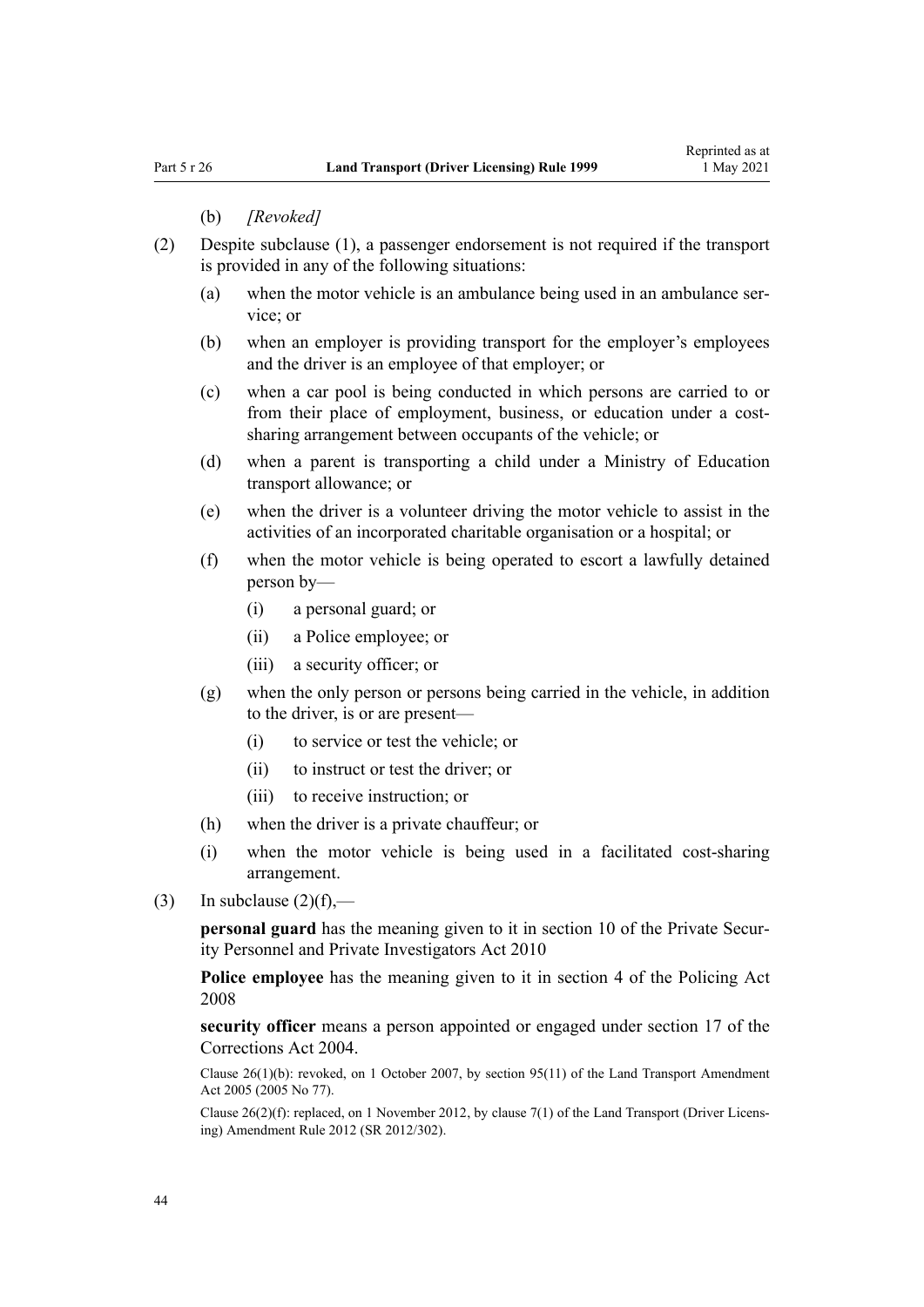Clause  $26(2)(g)$ : added, on 1 June 2006, by [clause 12\(2\)](http://legislation.govt.nz/pdflink.aspx?id=DLM375697) of the Land Transport (Driver Licensing) Amendment Rule 2006 (SR 2006/84).

Clause 26(2)(h): added, on 1 June 2006, by [clause 12\(2\)](http://legislation.govt.nz/pdflink.aspx?id=DLM375697) of the Land Transport (Driver Licensing) Amendment Rule 2006 (SR 2006/84).

Clause 26(2)(h): amended, on 1 October 2017, by [section 110\(8\)](http://legislation.govt.nz/pdflink.aspx?id=DLM6960929) of the Land Transport Amendment Act 2017 (2017 No 34).

Clause 26(2)(i): inserted, on 1 October 2017, by [section 110\(8\)](http://legislation.govt.nz/pdflink.aspx?id=DLM6960929) of the Land Transport Amendment Act 2017 (2017 No 34).

Clause 26(3): added, on 1 June 2006, by [clause 12\(3\)](http://legislation.govt.nz/pdflink.aspx?id=DLM375697) of the Land Transport (Driver Licensing) Amendment Rule 2006 (SR 2006/84).

Clause 26(3) **personal guard**: inserted, on 1 April 2011, by [section 121\(2\)](http://legislation.govt.nz/pdflink.aspx?id=DLM1594656) of the Private Security Personnel and Private Investigators Act 2010 (2010 No 115).

Clause 26(3) **Police employee**: inserted, on 1 November 2012, by [clause 7\(2\)](http://legislation.govt.nz/pdflink.aspx?id=DLM4773437) of the Land Transport (Driver Licensing) Amendment Rule 2012 (SR 2012/302).

Clause 26(3) **security guard**: revoked, on 1 April 2011, by [section 121\(2\)](http://legislation.govt.nz/pdflink.aspx?id=DLM1594656) of the Private Security Personnel and Private Investigators Act 2010 (2010 No 115).

Clause 26(3) **security officer**: substituted, on 16 June 2008, by [clause 9](http://legislation.govt.nz/pdflink.aspx?id=DLM1317912) of the Land Transport (Driver Licensing) Amendment Rule 2008 (SR 2008/119).

## **27 Obtaining passenger endorsement**

- (1) A person is entitled to obtain a passenger endorsement on that person's driver licence if—
	- (a) the person has made an application in accordance with [Part 3](#page-21-0); and
	- (b) the person holds, and has held for at least 2 years, a New Zealand full licence of a class other than Class 6; and
	- (c) *[Revoked]*
	- (d) *[Revoked]*
	- (e) the person produces a medical certificate in accordance with [clause 44;](#page-54-0) and
	- (f) the person consents to the carrying out of checks as to whether or not the person is a fit and proper person to be the holder of a passenger endorse‐ ment, and consents to the carrying out of those checks from time to time during the period of validity of the endorsement; and
	- (g) the Director is satisfied in accordance with [clause 35\(1\)](#page-48-0) that the person is a fit and proper person to be the holder of a passenger endorsement.
- (2) Despite subclause (1), a person need not comply with paragraph (d) of that sub‐ clause if,—
	- (a) at the close of 2 May 1999, the person held a Class CL or Class DL licence; and
	- (b) the person applies for a passenger endorsement before 3 May 2001.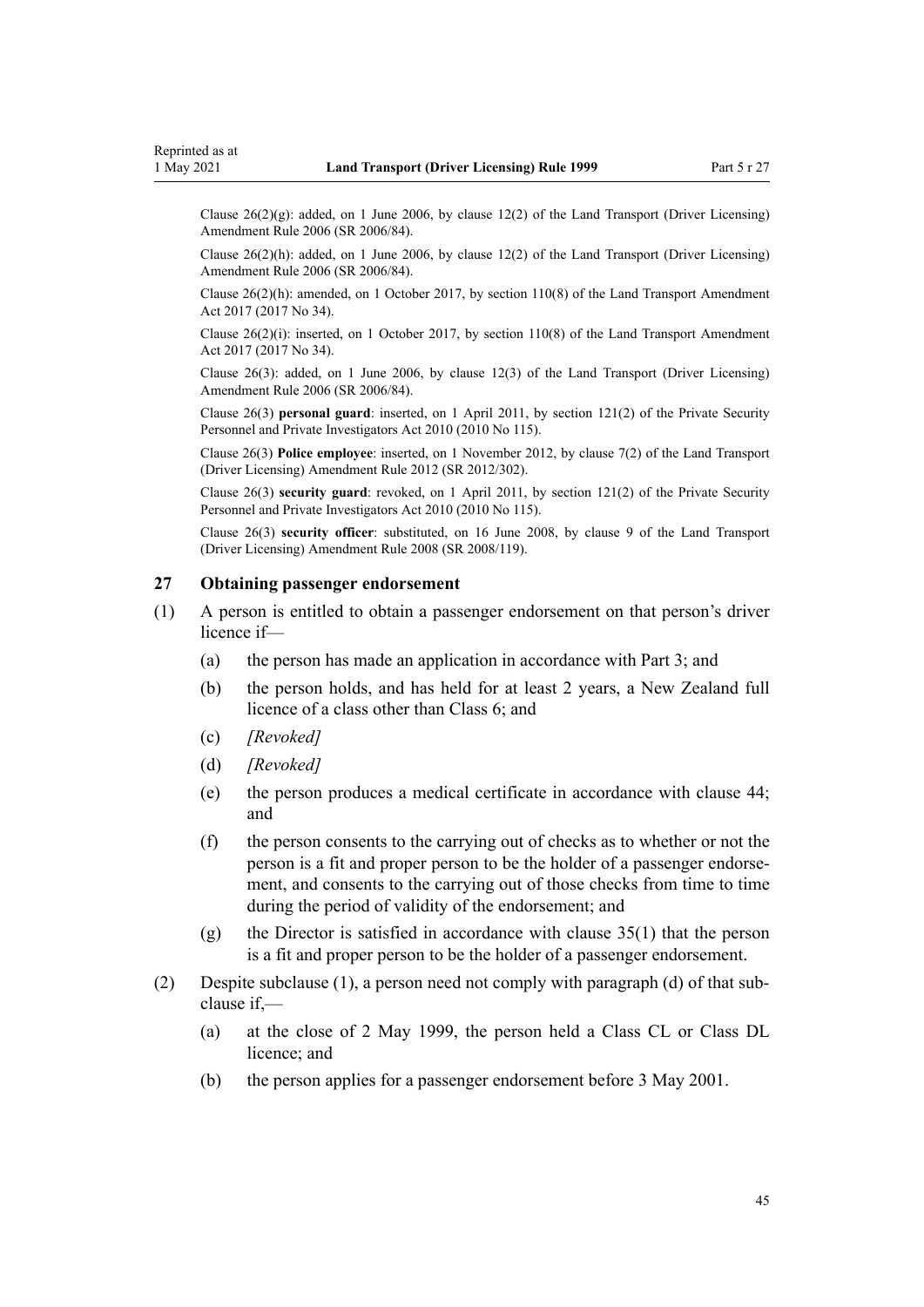Clause 27(1)(a): replaced, on 1 December 2014, by [clause 13](http://legislation.govt.nz/pdflink.aspx?id=DLM6216926) of the Land Transport (Driver Licens‐ ing) Amendment Rule 2014 (LI 2014/265).

Clause 27(1)(b): amended, on 1 October 2011, by [clause 18](http://legislation.govt.nz/pdflink.aspx?id=DLM3956723) of the Land Transport (Driver Licensing) Amendment Rule 2011 (SR 2011/306).

Clause 27(1)(c): revoked, on 1 October 2017, by [clause 6](http://legislation.govt.nz/pdflink.aspx?id=DLM7420930) of the Land Transport (Driver Licensing) Amendment Rule 2017 (LI 2017/265).

Clause  $27(1)(d)$ : revoked, on 1 October 2017, by [section 110\(8\)](http://legislation.govt.nz/pdflink.aspx?id=DLM6960929) of the Land Transport Amendment Act 2017 (2017 No 34).

Clause 27(1)(f): amended, on 4 October 1999, by [clause 10\(1\)](http://legislation.govt.nz/pdflink.aspx?id=DLM293678) of the Land Transport (Driver Licens‐ ing) Amendment Rule 1999 (SR 1999/302).

Clause  $27(1)(g)$ : amended, on 1 April 2021, by [section 175\(2\)](http://legislation.govt.nz/pdflink.aspx?id=LMS286883) of the Land Transport (NZTA) Legislation Amendment Act 2020 (2020 No 48).

Clause 27(2): added, on 4 October 1999, by [clause 10\(2\)](http://legislation.govt.nz/pdflink.aspx?id=DLM293678) of the Land Transport (Driver Licensing) Amendment Rule 1999 (SR 1999/302).

## *Forklift, roller, tracks, and wheels (special-type vehicle F, R, T and W) endorsements*

#### **28 When special-type vehicle endorsement required**

A person who drives a special-type vehicle on a road must hold the appropriate special-type vehicle endorsement as specified in [Schedule 4](#page-118-0), unless the person holds a class 2 licence and the vehicle—

- (a) is also an agricultural motor vehicle; and
- (b) has a gross laden weight of less than 18 000 kg; and
- (c) is driven at a speed not exceeding 40 kph.

Clause 28: replaced, on 1 June 2013, by [clause 7](http://legislation.govt.nz/pdflink.aspx?id=DLM5102242) of the Land Transport (Driver Licensing) Amend‐ ment Rule 2013 (SR 2013/100).

## **29 Obtaining special-type endorsement**

A person is entitled to obtain a special-type endorsement on that person's driver licence if the person—

- (a) has made an application in accordance with [Part 3;](#page-21-0) and
- (b) holds a New Zealand full licence of a class, other than Class 6, that authorises the person to drive motor vehicles of an equivalent gross laden weight to the special-type vehicle the person intends to drive; and
- (c) provides a certificate showing successful completion by the person of the appropriate approved course of a type specified in subparagraphs (v) to (viii) of [clause 93\(b\).](#page-97-0)

Clause 29(a): replaced, on 1 December 2014, by [clause 14](http://legislation.govt.nz/pdflink.aspx?id=DLM6216927) of the Land Transport (Driver Licensing) Amendment Rule 2014 (LI 2014/265).

Clause 29(b): amended, on 1 October 2011, by [clause 19](http://legislation.govt.nz/pdflink.aspx?id=DLM3956724) of the Land Transport (Driver Licensing) Amendment Rule 2011 (SR 2011/306).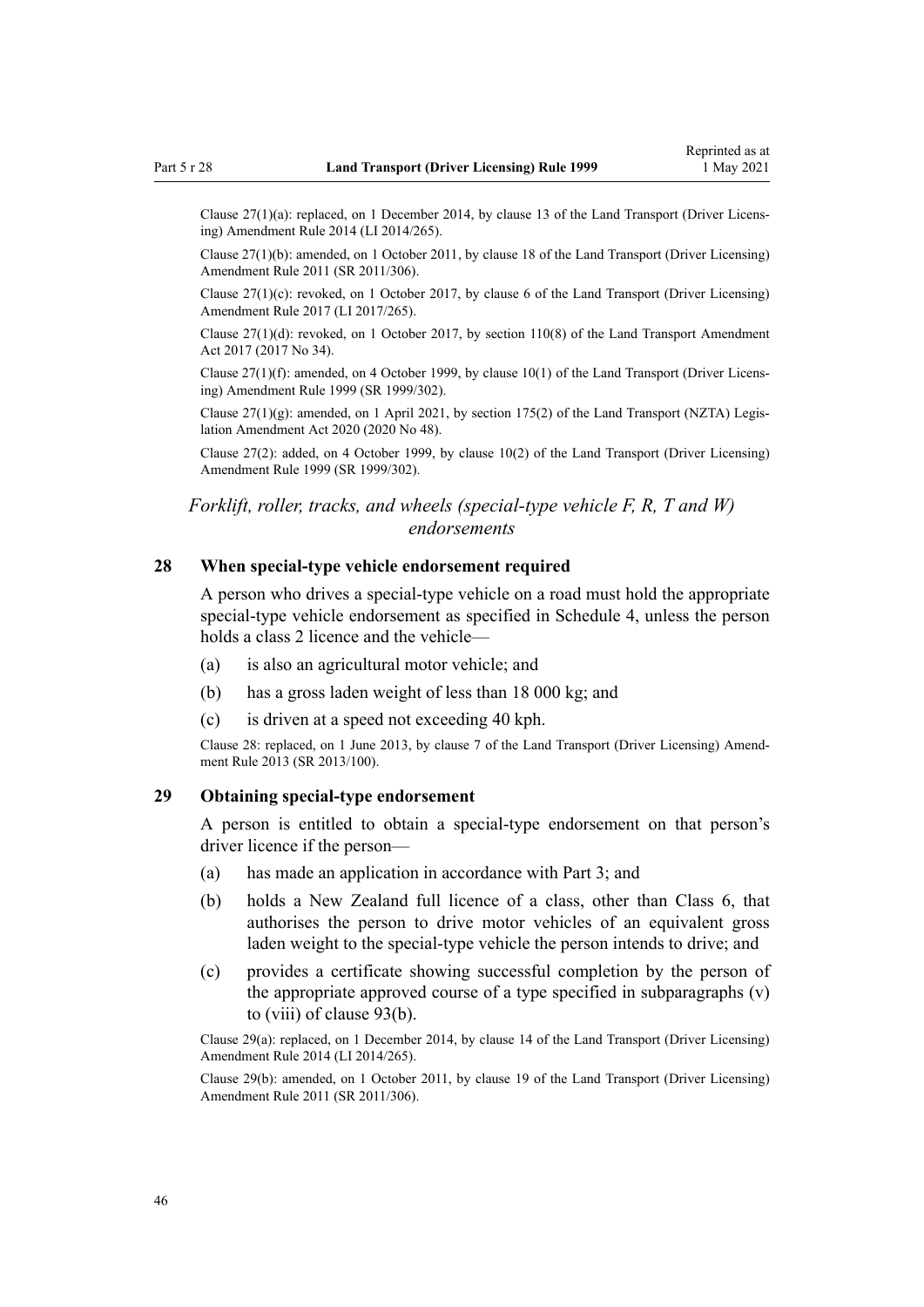## *Testing officer (O) endorsement*

#### **30 When testing officer endorsement required**

A person who conducts tests of practical driving skill required under [clause 48](#page-57-0) or [clause 49](#page-57-0) must hold a testing officer endorsement.

## **31 Obtaining testing officer endorsement**

A person is entitled to obtain a testing officer endorsement on that person's driver licence if—

- (a) the person has made an application in accordance with [Part 3](#page-21-0); and
- (b) the person holds, and has held for at least 2 years, a New Zealand full licence of a class other than Class 6; and
- (ba) the person passes a full licence test under [clause 48](#page-57-0) unless, in the 5 years immediately preceding the date of application, the person has passed a full licence test required for a Class 1 licence; and
- (c) the person passes a certification test under [clause 54](#page-60-0); and
- (d) the person produces a medical certificate in accordance with [clause 44;](#page-54-0) and
- (e) the person consents to the carrying out of checks as to whether or not the person is a fit and proper person to be the holder of a testing officer endorsement, and consents to the carrying out of those checks from time to time during the period of validity of the endorsement; and
- (f) the Director is satisfied in accordance with clause  $35(1)$  that the person is a fit and proper person to be the holder of a testing officer endorse‐ ment.

Clause 31(a): replaced, on 1 December 2014, by [clause 15](http://legislation.govt.nz/pdflink.aspx?id=DLM6216928) of the Land Transport (Driver Licensing) Amendment Rule 2014 (LI 2014/265).

Clause 31(b): amended, on 1 October 2011, by [clause 20](http://legislation.govt.nz/pdflink.aspx?id=DLM3956725) of the Land Transport (Driver Licensing) Amendment Rule 2011 (SR 2011/306).

Clause 31(ba): inserted, on 1 June 2006, by [clause 14](http://legislation.govt.nz/pdflink.aspx?id=DLM376103) of the Land Transport (Driver Licensing) Amendment Rule 2006 (SR 2006/84).

Clause 31(ba): amended, on 1 August 2011, by [section 100\(4\)](http://legislation.govt.nz/pdflink.aspx?id=DLM3231293) of the Land Transport (Road Safety and Other Matters) Amendment Act 2011 (2011 No 13).

Clause 31(e): amended, on 4 October 1999, by [clause 11](http://legislation.govt.nz/pdflink.aspx?id=DLM293679) of the Land Transport (Driver Licensing) Amendment Rule 1999 (SR 1999/302).

Clause 31(f): amended, on 1 April 2021, by [section 175\(2\)](http://legislation.govt.nz/pdflink.aspx?id=LMS286883) of the Land Transport (NZTA) Legislation Amendment Act 2020 (2020 No 48).

## **32 Holder of testing officer endorsement must retain records of driver testing undertaken and comply with requirements arising out of audits**

The holder of a testing officer endorsement must—

(a) retain, for at least 12 months after the testing is provided, records of the driver testing undertaken by the person for hire or reward; and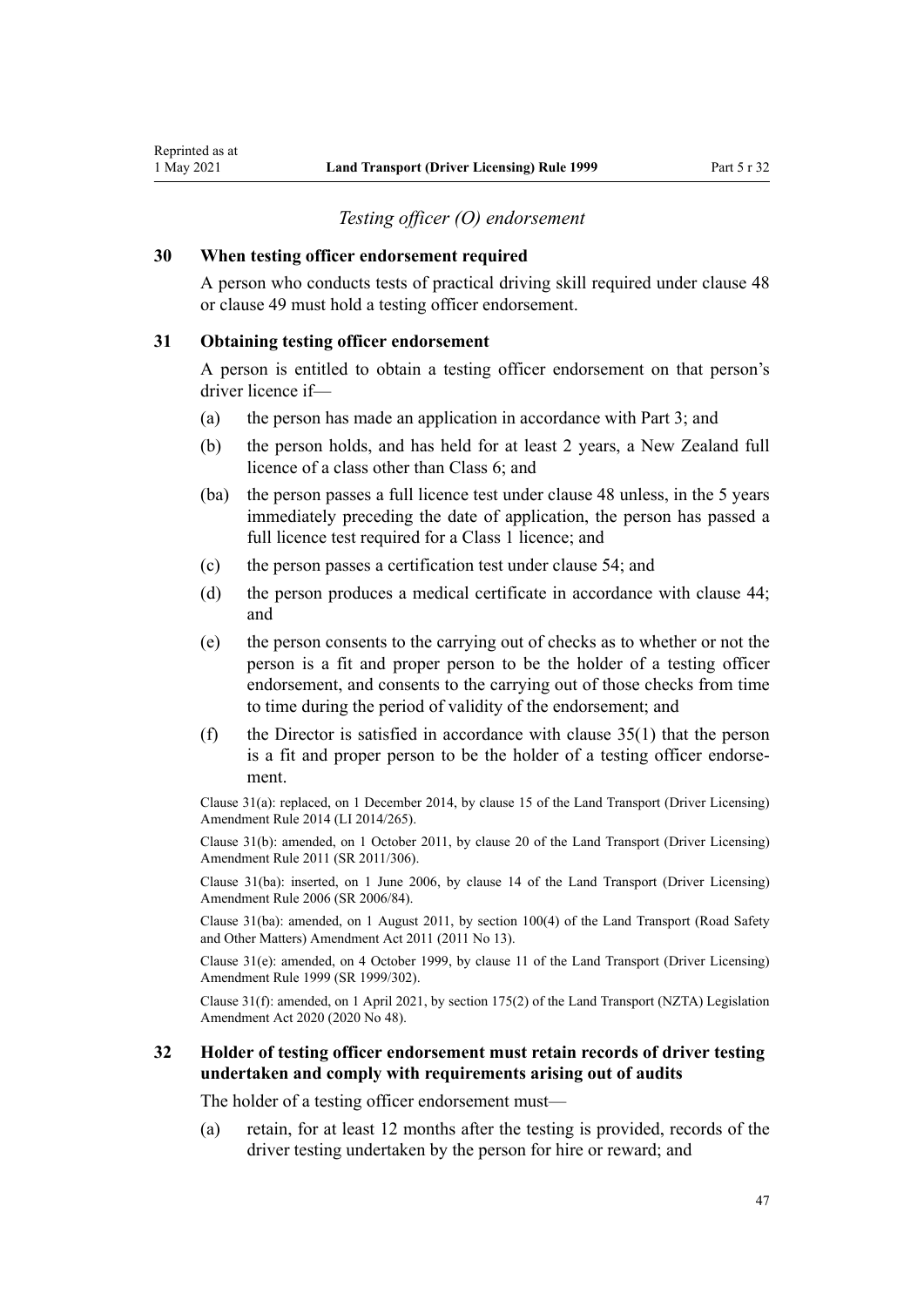(b) comply with any requirement made in writing by the Director to that person arising out of an audit of that person under [section 198](http://legislation.govt.nz/pdflink.aspx?id=DLM435602) of the Act.

Clause 32(b): amended, on 1 April 2021, by [section 175\(2\)](http://legislation.govt.nz/pdflink.aspx?id=LMS286883) of the Land Transport (NZTA) Legis‐ lation Amendment Act 2020 (2020 No 48).

*Vehicle recovery (V) endorsement*

## **33 When vehicle recovery endorsement required**

A person who drives a vehicle recovery service vehicle while it is being used in a vehicle recovery service must hold a vehicle recovery endorsement.

## **34 Obtaining vehicle recovery endorsement**

- (1) A person is entitled to obtain a vehicle recovery endorsement on that person's driver licence if—
	- (a) the person has made an application in accordance with [Part 3](#page-21-0); and
	- (b) the person holds, and has held for at least 2 years, a New Zealand full licence of a class other than Class 6; and
	- (c) the person passes a full licence test under [clause 48](#page-57-0) unless, in the 5 years immediately preceding the date of application, the person has passed a full licence test required for a Class 1 licence; and
	- (d) the person provides evidence of successful completion by the person of an approved course of a type specified in clause  $93(b)(ii)$ ; and
	- (e) the person produces a medical certificate in accordance with [clause 44;](#page-54-0) and
	- (f) the person consents to the carrying out of checks as to whether or not the person is a fit and proper person to be the holder of a vehicle recovery endorsement, and consents to the carrying out of those checks from time to time during the period of validity of the endorsement; and
	- (g) the Director is satisfied in accordance with [clause 35\(1\)](#page-48-0) that the person is a fit and proper person to be the holder of a vehicle recovery endorsement.
- (2) Despite subclause (1), a person need not comply with paragraph (d) of that sub‐ clause if,—
	- (a) at the close of 2 May 1999, the person held a Class NL licence; and
	- (b) the person applies for a vehicle recovery endorsement before 3 May 2001.

Clause 34(1)(a): replaced, on 1 December 2014, by [clause 16](http://legislation.govt.nz/pdflink.aspx?id=DLM6216929) of the Land Transport (Driver Licens‐ ing) Amendment Rule 2014 (LI 2014/265).

Clause 34(1)(b): amended, on 1 October 2011, by [clause 21](http://legislation.govt.nz/pdflink.aspx?id=DLM3956726) of the Land Transport (Driver Licensing) Amendment Rule 2011 (SR 2011/306).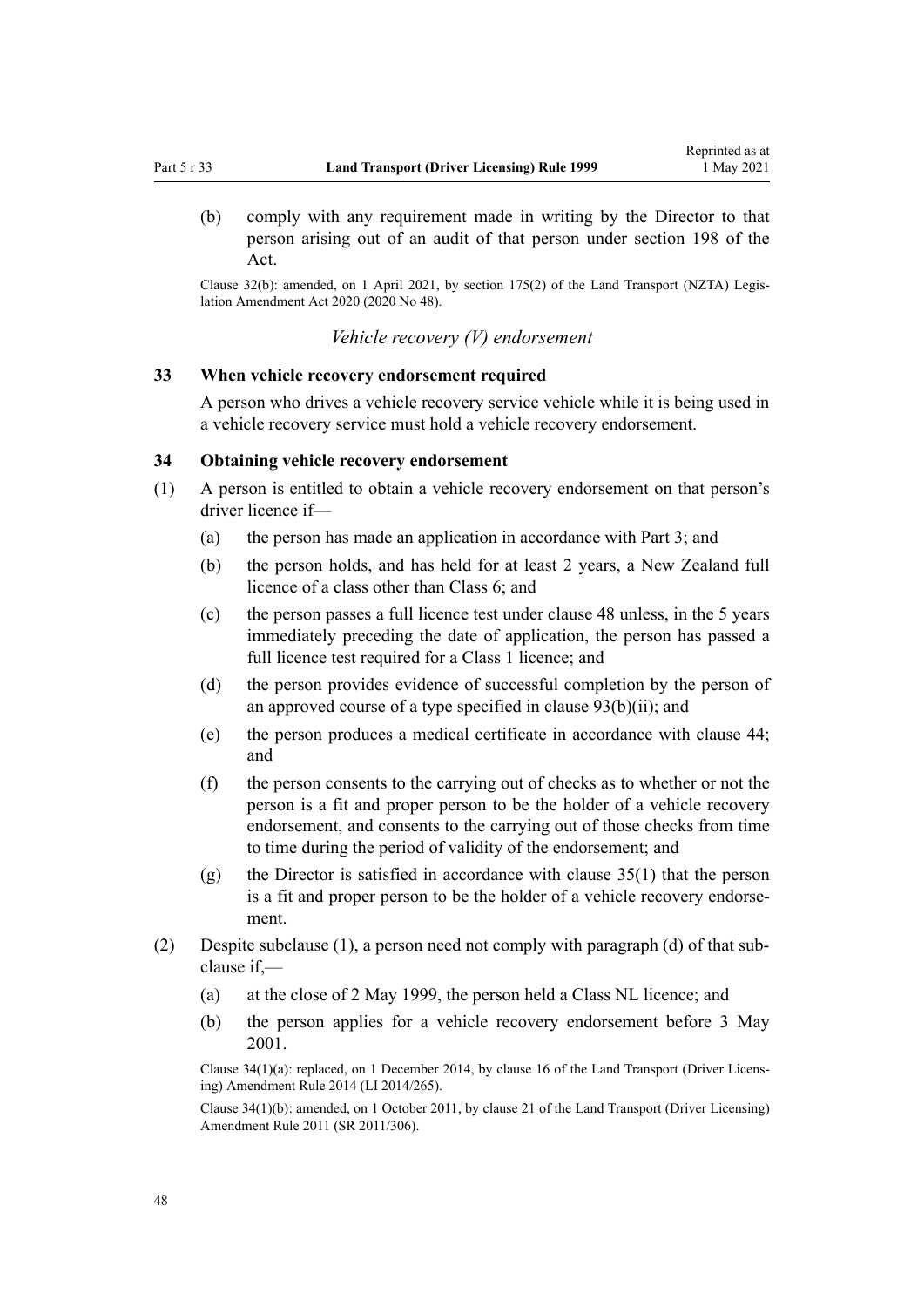<span id="page-48-0"></span>Clause  $34(1)(c)$ : amended, on 1 August 2011, by [section 100\(4\)](http://legislation.govt.nz/pdflink.aspx?id=DLM3231293) of the Land Transport (Road Safety and Other Matters) Amendment Act 2011 (2011 No 13).

Clause 34(1)(c): amended, on 1 June 2006, by [clause 15\(2\)](http://legislation.govt.nz/pdflink.aspx?id=DLM376104) of the Land Transport (Driver Licensing) Amendment Rule 2006 (SR 2006/84).

Clause 34(1)(f): amended, on 4 October 1999, by [clause 12\(1\)](http://legislation.govt.nz/pdflink.aspx?id=DLM293680) of the Land Transport (Driver Licens‐ ing) Amendment Rule 1999 (SR 1999/302).

Clause  $34(1)(g)$ : amended, on 1 April 2021, by [section 175\(2\)](http://legislation.govt.nz/pdflink.aspx?id=LMS286883) of the Land Transport (NZTA) Legislation Amendment Act 2020 (2020 No 48).

Clause 34(2): added, on 4 October 1999, by [clause 12\(2\)](http://legislation.govt.nz/pdflink.aspx?id=DLM293680) of the Land Transport (Driver Licensing) Amendment Rule 1999 (SR 1999/302).

## **35 Criteria and procedure in relation to fit and proper person test**

(1) In determining whether the applicant for, or the holder of, an endorsement specified in column 1 of the table to this subclause is a fit and proper person for the purposes of this rule, the Director may consider, and give such relative weight as the Director considers fit to, the criteria in subpart 2 of [Part 4A](http://legislation.govt.nz/pdflink.aspx?id=DLM434587) of the Act set out in column 2 of the table to this subclause in relation to that type of endorsement.

Table to clause 35(1)

| <b>Type of endorsement</b> | Criteria in subpart 2 of Part 4A of Act                                                                       |
|----------------------------|---------------------------------------------------------------------------------------------------------------|
| Driving instructor         | section 30C                                                                                                   |
|                            | section 30D                                                                                                   |
| Passenger                  | section 30C                                                                                                   |
|                            | section 30D (in the case of a person who is driving or intends<br>to drive small passenger service vehicles)  |
|                            | section 30E (in the case of a person who is driving or intends)<br>to drive large passenger service vehicles) |
| Testing officer            | section 30C                                                                                                   |
|                            | section 30D                                                                                                   |
| Vehicle recovery           | section 30C                                                                                                   |
|                            | section 30D                                                                                                   |

- (2) The Director may, for the purpose of determining whether or not a person is a fit and proper person for the purposes of this rule,—
	- (a) seek and receive such information as the Director thinks fit; and
	- (b) consider information obtained from any source.
- (3) If the Director proposes to take into account any information that is or may be prejudicial to the person, the Director must disclose that information to the person and give the person a reasonable opportunity to refute or comment on it.
- (4) Nothing in subclause (3) requires the Director to disclose any information the disclosure of which would be likely to endanger the safety of any person.
- (5) Nothing in this clause limits or affects the provisions of [Part 4A](http://legislation.govt.nz/pdflink.aspx?id=DLM434587) of the Act in respect of any transport service driver.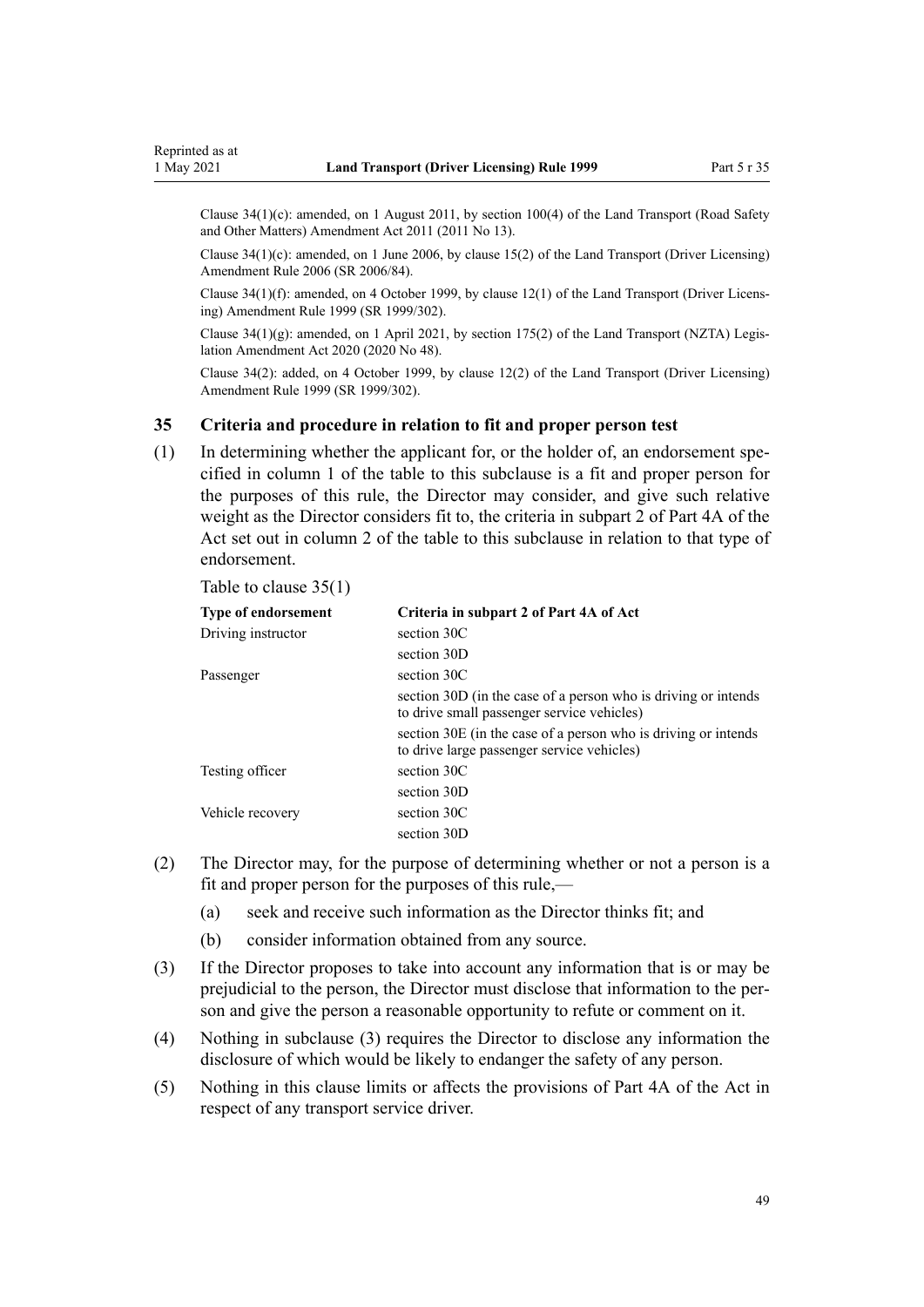Clause 35(1): substituted, on 1 October 2007, by [section 95\(11\)](http://legislation.govt.nz/pdflink.aspx?id=DLM353501) of the Land Transport Amendment Act 2005 (2005 No 77).

Clause 35(1): amended, on 1 April 2021, by [section 175\(2\)](http://legislation.govt.nz/pdflink.aspx?id=LMS286883) of the Land Transport (NZTA) Legis‐ lation Amendment Act 2020 (2020 No 48).

Clause 35(1): amended, on 1 August 2008, by [section 50\(2\)](http://legislation.govt.nz/pdflink.aspx?id=DLM1313622) of the Land Transport Management Amendment Act 2008 (2008 No 47).

Clause 35(2): amended, on 1 April 2021, by [section 175\(2\)](http://legislation.govt.nz/pdflink.aspx?id=LMS286883) of the Land Transport (NZTA) Legis‐ lation Amendment Act 2020 (2020 No 48).

Clause 35(2)(a): amended, on 1 April 2021, by [section 175\(2\)](http://legislation.govt.nz/pdflink.aspx?id=LMS286883) of the Land Transport (NZTA) Legis‐ lation Amendment Act 2020 (2020 No 48).

Clause 35(3): amended, on 1 April 2021, by [section 175\(2\)](http://legislation.govt.nz/pdflink.aspx?id=LMS286883) of the Land Transport (NZTA) Legis‐ lation Amendment Act 2020 (2020 No 48).

Clause 35(4): amended, on 1 April 2021, by [section 175\(2\)](http://legislation.govt.nz/pdflink.aspx?id=LMS286883) of the Land Transport (NZTA) Legis‐ lation Amendment Act 2020 (2020 No 48).

Clause 35(5): amended, on 1 December 2014, by [clause 17](http://legislation.govt.nz/pdflink.aspx?id=DLM6216930) of the Land Transport (Driver Licensing) Amendment Rule 2014 (LI 2014/265).

# **Part 6 Driver identification cards**

### **36 Application for driver identification card**

- (1) An application for a driver identification card required under clauses  $3.2(1)(c)$ , 3.5, and 5.2 of Land Transport Rule: Operator Licensing 2017 must be in accordance with [Part 3](#page-21-0).
- (2) The applicant must provide a unique identifier as described in clauses 3.5 and 5.2 of Land Transport Rule: Operator Licensing 2017.

Clause 36: replaced, on 1 December 2014, by [clause 18](http://legislation.govt.nz/pdflink.aspx?id=DLM6216931) of the Land Transport (Driver Licensing) Amendment Rule 2014 (LI 2014/265).

Clause 36(1): amended, on 1 October 2017, by [clause 7\(1\)](http://legislation.govt.nz/pdflink.aspx?id=DLM7420931) of the Land Transport (Driver Licensing) Amendment Rule 2017 (LI 2017/265).

Clause 36(2): amended, on 1 October 2017, by [clause 7\(2\)](http://legislation.govt.nz/pdflink.aspx?id=DLM7420931) of the Land Transport (Driver Licensing) Amendment Rule 2017 (LI 2017/265).

#### *Driver identification card property of Agency*

Heading: amended, on 1 August 2008, by [section 50\(2\)](http://legislation.govt.nz/pdflink.aspx?id=DLM1313622) of the Land Transport Management Amendment Act 2008 (2008 No 47).

#### **37 Driver identification card property of Agency**

- (1) A driver identification card issued to a person under clauses  $3.2(1)(c)$ ,  $3.5$ , and 5.2 of Land Transport Rule: Operator Licensing 2017 is the property of the Agency.
- (2) A person must surrender his or her driver identification card as and when required under this rule.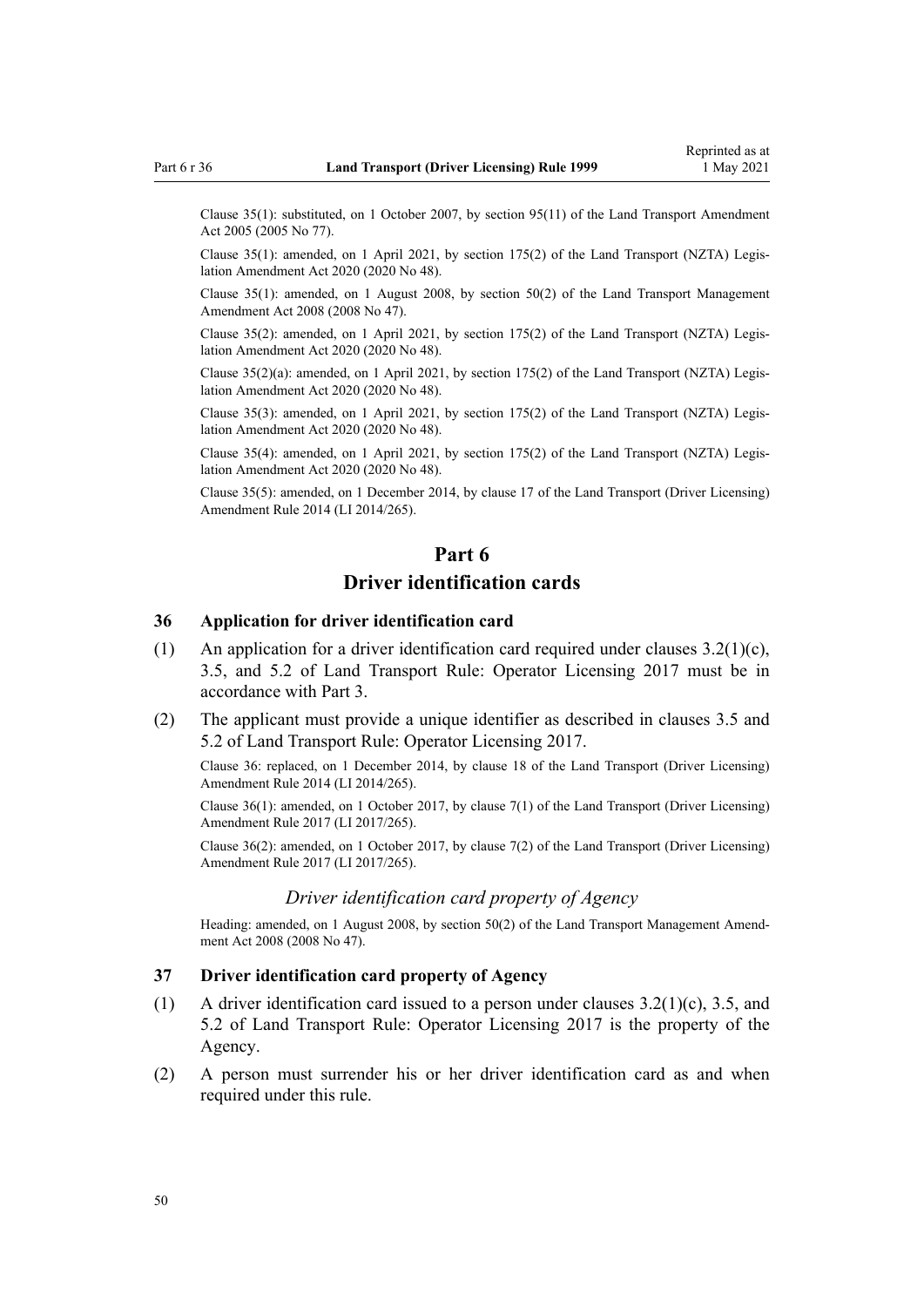<span id="page-50-0"></span>Clause 37 heading: amended, on 1 August 2008, by [section 50\(2\)](http://legislation.govt.nz/pdflink.aspx?id=DLM1313622) of the Land Transport Management Amendment Act 2008 (2008 No 47).

Clause 37(1): amended, on 1 October 2017, by [clause 8](http://legislation.govt.nz/pdflink.aspx?id=DLM7420932) of the Land Transport (Driver Licensing) Amendment Rule 2017 (LI 2017/265).

Clause 37(1): amended, on 1 August 2008, by [section 50\(2\)](http://legislation.govt.nz/pdflink.aspx?id=DLM1313622) of the Land Transport Management Amendment Act 2008 (2008 No 47).

# **Part 7 Medical fitness**

#### **38 Eyesight testing**

- (1) An applicant for a driver licence or an endorsement, or for the renewal of a driver licence or an endorsement, must either—
	- (a) have the applicant's eyesight tested by a licensing agent; or
	- (b) provide a licensing agent with a certificate issued by a health practitioner within 60 days of the date that it is produced to the licensing agent stating that the applicant's eyesight complies with the standards specified in subclause (2).
- (2) An applicant to whom subclause (1) applies must,—
	- (a) in the case of an applicant with vision in both eyes who applies to obtain a Class 1 or Class 6 driver licence, or a dangerous goods or special type vehicle endorsement,—
		- (i) have a visual acuity of at least 6/12 using both eyes; and
		- (ii) have a visual field of at least 140 degrees; and
	- (b) in the case of an applicant with vision only in 1 eye who applies to obtain a Class 1 or Class 6 driver licence, or a dangerous goods or spe‐ cial-type vehicle endorsement,—
		- (i) have a visual acuity of at least 6/12 in 1 eye; and
		- (ii) have a visual field of at least 140 degrees in that eye; and
	- (c) to obtain a driver licence of classes 2 to 5, or a passenger, vehicle recovery, driving instructor, or testing officer endorsement,—
		- (i) have a visual acuity of at least 6/9 using both eyes and at least 6/18 using each eye separately; and
		- (ii) have a visual field of at least 140 degrees.
- (3) The minimum eyesight standards specified in subclause (2) may be met either with or without correcting lenses.
- (4) If an applicant to whom subclause (1) applies fails an eyesight test adminis‐ tered by a licensing agent, the agent must advise the applicant that the applicant may provide a certificate in accordance with subclause  $(1)(b)$  as an alternative method of satisfying the requirements of subclause (2).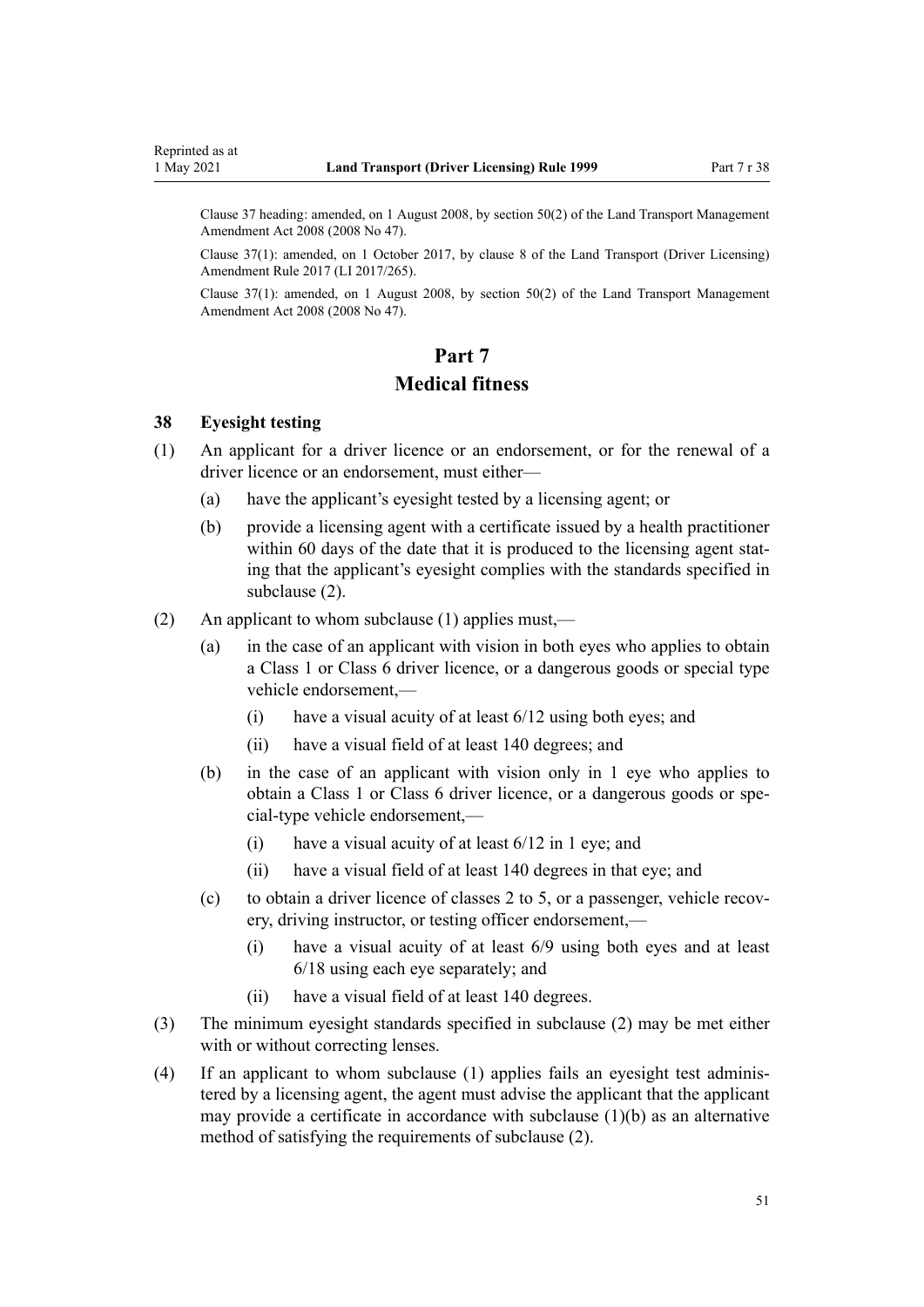(5) A licensing agent is not required to administer an eyesight test to an applicant with vision only in 1 eye to whom subclause (1) applies, but must advise the applicant that the applicant must produce a certificate in accordance with subclause (1)(b) to satisfy the requirements of subclause (2).

Clause 38(1)(b): amended, on 7 November 2018, by [section 21](http://legislation.govt.nz/pdflink.aspx?id=DLM6984133) of the Land Transport Amendment Act 2016 (2016 No 77).

Clause 38(1)(b): amended, on 18 September 2004, by [section 175\(3\)](http://legislation.govt.nz/pdflink.aspx?id=DLM205009) of the Health Practitioners Competence Assurance Act 2003 (2003 No 48).

Clause 38(2)(a)(i): amended, on 1 October 2011, by [clause 22](http://legislation.govt.nz/pdflink.aspx?id=DLM3956727) of the Land Transport (Driver Licens‐ ing) Amendment Rule 2011 (SR 2011/306).

### **39 Medical declaration**

- (1) If an applicant for a driver licence or an endorsement, or for a renewal of a driver licence or an endorsement, has suffered from any medical condition or conditions (including any condition relating to eyesight) that has, to the applicant's knowledge, in the 5 years immediately preceding the date of application adversely affected the applicant's ability to drive safely, the applicant must—
	- (a) state this fact on the application form; and
	- (b) produce with the application form a medical certificate that complies with [clause 44.](#page-54-0)
- (2) If an applicant for a driver licence or an endorsement, or for a renewal of a driver licence or an endorsement, has suffered from any medical condition or conditions (including any conditions relating to eyesight) that could, to the applicant's knowledge, adversely affect the ability of the applicant to drive safely, but has not done so in the 5 years immediately preceding the date of application, the applicant must—
	- (a) state this fact on the application form; and
	- (b) sign a statement to that effect.
- (3) If the applicant for a driver licence or an endorsement, or for a renewal of a driver licence or an endorsement, does not suffer from any medical condition or conditions (including conditions relating to eyesight) that could, to the appli‐ cant's knowledge, adversely affect the ability of the applicant to drive safely, the applicant must—
	- (a) state this fact on the application form; and
	- (b) sign a statement to that effect.

Clause 39(2)(b): amended, on 1 October 2011, by [clause 23\(1\)](http://legislation.govt.nz/pdflink.aspx?id=DLM3956728) of the Land Transport (Driver Licens‐ ing) Amendment Rule 2011 (SR 2011/306).

Clause 39(3): added, on 1 October 2011, by [clause 23\(2\)](http://legislation.govt.nz/pdflink.aspx?id=DLM3956728) of the Land Transport (Driver Licensing) Amendment Rule 2011 (SR 2011/306).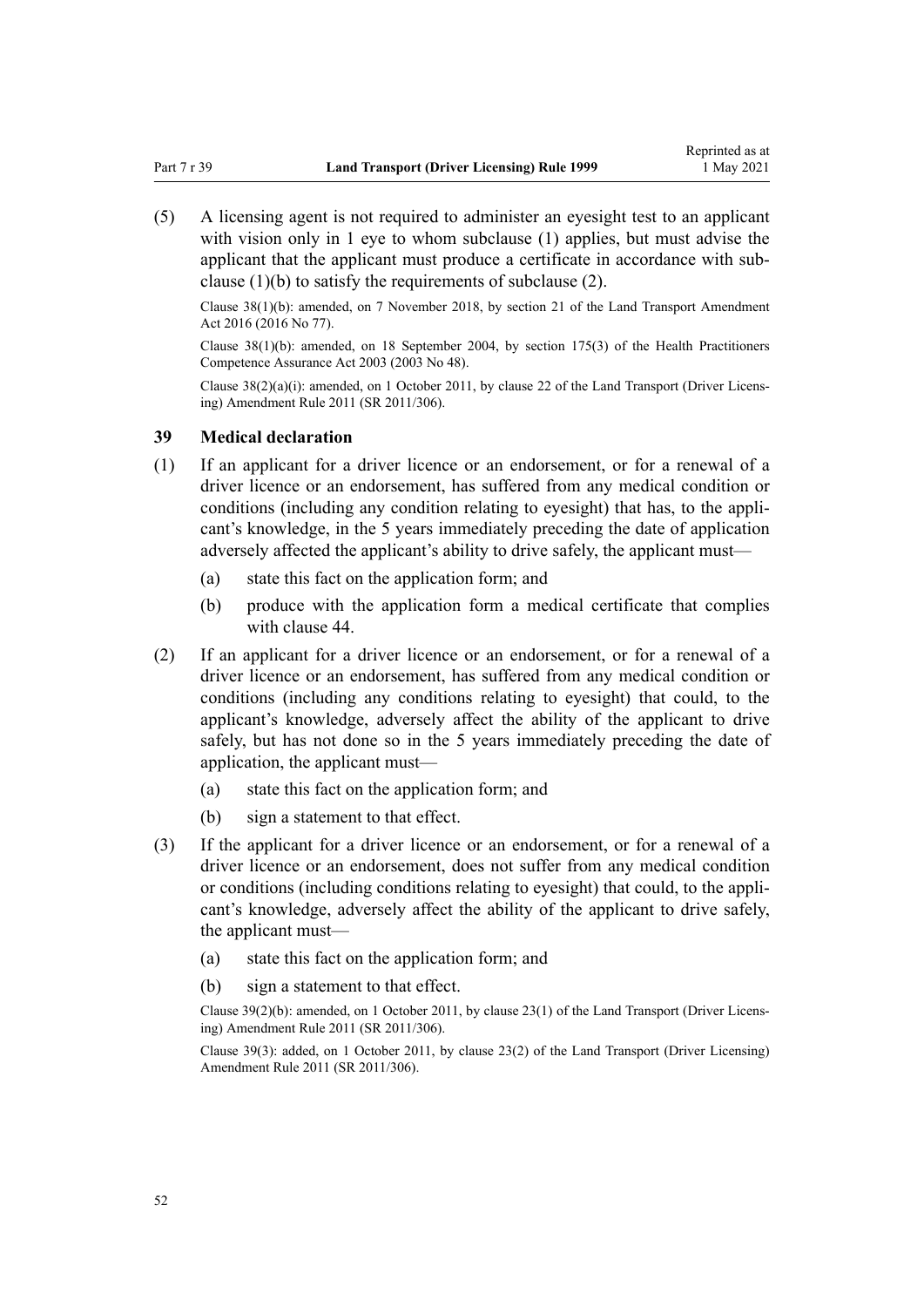## **40 Special medical examination**

<span id="page-52-0"></span>Reprinted as at

- (1) The Director may require any of the following persons to undergo a medical examination if he or she considers that there are reasonable grounds to require the person to undergo a medical examination in the interests of public safety:
	- (a) an applicant for a driver licence:
	- (b) an applicant for an endorsement:
	- (c) an applicant for the renewal of a driver licence:
	- (d) an applicant for the renewal of an endorsement.
- (2) A licensing agent (other than the Director) may, if the licensing agent considers that there may be grounds for requiring an applicant to be medically examined under subclause  $(1)$ , refer any application for a driver licence or an endorsement, or for the renewal of a driver licence or an endorsement, to the Director to enable the Director to consider whether to require a medical examination under subclause (1).

Clause  $40(1)$ : amended, on 1 April 2021, by [section 175\(2\)](http://legislation.govt.nz/pdflink.aspx?id=LMS286883) of the Land Transport (NZTA) Legislation Amendment Act 2020 (2020 No 48).

Clause 40(2): amended, on 1 April 2021, by [section 175\(2\)](http://legislation.govt.nz/pdflink.aspx?id=LMS286883) of the Land Transport (NZTA) Legis‐ lation Amendment Act 2020 (2020 No 48).

#### **41 Requirements of medical examination**

- (1) A medical examination required under clause  $40(1)$  must be carried out by—
	- (a) a health practitioner nominated by the applicant; or
	- (b) a health practitioner nominated by the Director.
- (2) The Director may nominate a person under subclause (1)(b) only if—
	- (a) the applicant fails to nominate a person under subclause  $(1)(a)$ ; or
	- (b) the Director is not satisfied that the person nominated by the applicant is appropriately qualified to undertake the medical examination.
- (3) A person who is nominated to undertake a medical examination under sub‐ clause (1) must be a member of one of the class or classes of registered health professional that, in the opinion of the Director, is appropriately qualified to undertake the examination in the particular case.
- (4) A medical examination required under clause 40(1) must be carried out having regard to the document issued by the Agency entitled Medical Aspects of Fit‐ ness to Drive: A Guide for Health Practitioners.

Clause 41(1)(a): amended, on 7 November 2018, by [section 21](http://legislation.govt.nz/pdflink.aspx?id=DLM6984133) of the Land Transport Amendment Act 2016 (2016 No 77).

Clause  $41(1)(a)$ : amended, on 18 September 2004, by [section 175\(3\)](http://legislation.govt.nz/pdflink.aspx?id=DLM205009) of the Health Practitioners Competence Assurance Act 2003 (2003 No 48).

Clause 41(1)(b): amended, on 1 April 2021, by [section 175\(2\)](http://legislation.govt.nz/pdflink.aspx?id=LMS286883) of the Land Transport (NZTA) Legis‐ lation Amendment Act 2020 (2020 No 48).

Clause 41(1)(b): amended, on 7 November 2018, by [section 21](http://legislation.govt.nz/pdflink.aspx?id=DLM6984133) of the Land Transport Amendment Act 2016 (2016 No 77).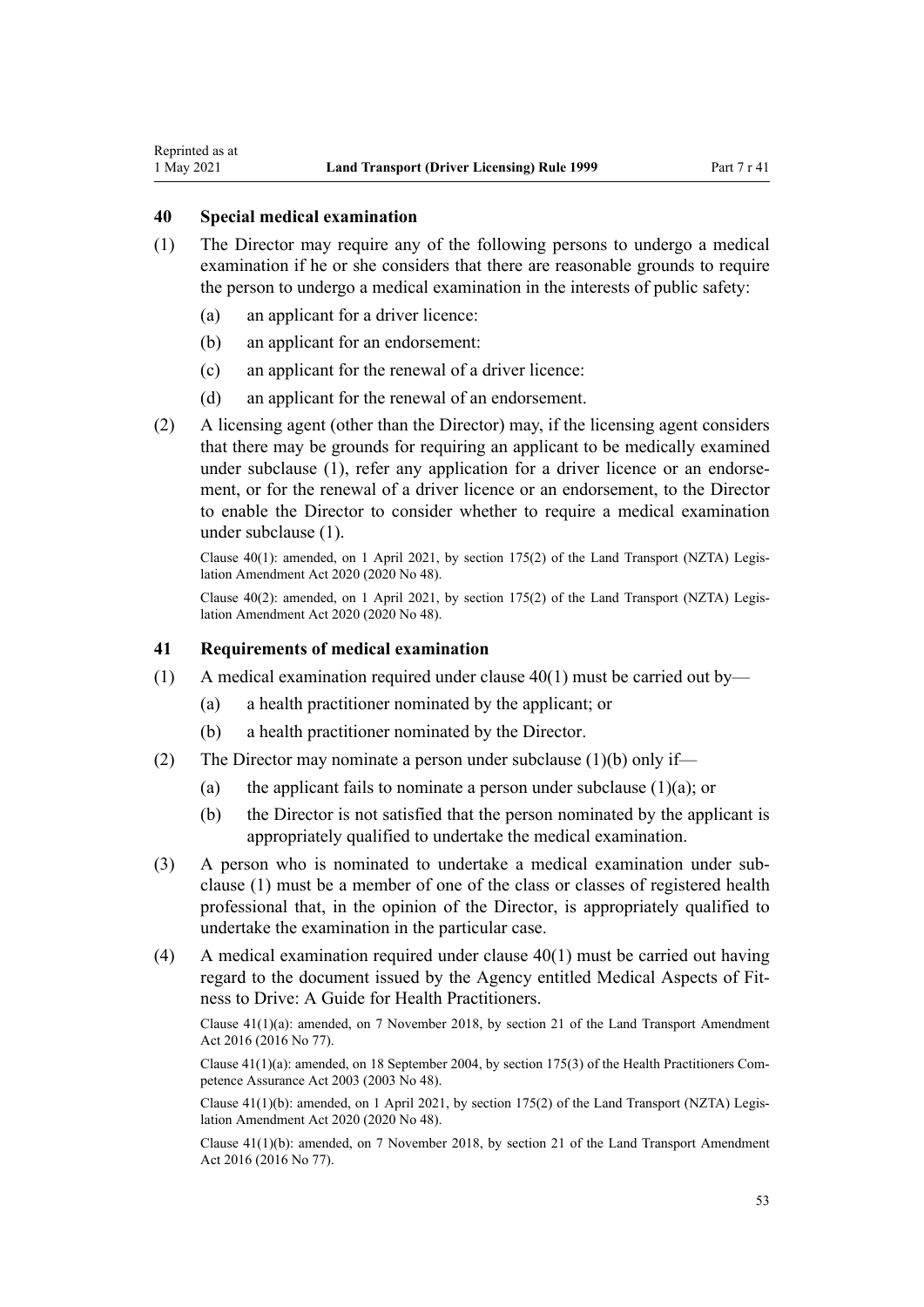Clause 41(1)(b): amended, on 18 September 2004, by [section 175\(3\)](http://legislation.govt.nz/pdflink.aspx?id=DLM205009) of the Health Practitioners Competence Assurance Act 2003 (2003 No 48).

Clause  $41(2)$ : amended, on 1 April 2021, by [section 175\(2\)](http://legislation.govt.nz/pdflink.aspx?id=LMS286883) of the Land Transport (NZTA) Legislation Amendment Act 2020 (2020 No 48).

Clause 41(2)(b): amended, on 1 April 2021, by [section 175\(2\)](http://legislation.govt.nz/pdflink.aspx?id=LMS286883) of the Land Transport (NZTA) Legis‐ lation Amendment Act 2020 (2020 No 48).

Clause 41(3): amended, on 1 April 2021, by [section 175\(2\)](http://legislation.govt.nz/pdflink.aspx?id=LMS286883) of the Land Transport (NZTA) Legis‐ lation Amendment Act 2020 (2020 No 48).

Clause 41(4): amended, on 1 June 2019, by [clause 7](http://legislation.govt.nz/pdflink.aspx?id=LMS136012) of the Land Transport (Driver Licensing) Amendment Rule 2019 (LI 2019/82).

Clause 41(4): amended, on 1 August 2008, by [section 50\(2\)](http://legislation.govt.nz/pdflink.aspx?id=DLM1313622) of the Land Transport Management Amendment Act 2008 (2008 No 47).

### **42 Powers of Director**

The Director may decline to issue or renew a driver licence or endorsement or may issue or renew the licence or endorsement with conditions—

- (a) if an applicant refuses or fails to undergo an examination required under [clause 40\(1\);](#page-52-0) or
- (b) if, following an examination required under [clause 40\(1\),](#page-52-0) the Director—
	- (i) is satisfied on medical grounds that the applicant is not a fit and proper person to be granted a driver licence or endorsement of the relevant class or type; or
	- (ii) considers that, in the interests of public safety, any driver licence or endorsement held by the applicant requires conditions that take into account any relevant physical or mental condition of the applicant.

Clause 42 heading: amended, on 1 April 2021, by [section 175\(2\)](http://legislation.govt.nz/pdflink.aspx?id=LMS286883) of the Land Transport (NZTA) Legislation Amendment Act 2020 (2020 No 48).

Clause 42: amended, on 1 April 2021, by [section 175\(2\)](http://legislation.govt.nz/pdflink.aspx?id=LMS286883) of the Land Transport (NZTA) Legislation Amendment Act 2020 (2020 No 48).

Clause 42(b): amended, on 1 April 2021, by [section 175\(2\)](http://legislation.govt.nz/pdflink.aspx?id=LMS286883) of the Land Transport (NZTA) Legis‐ lation Amendment Act 2020 (2020 No 48).

## **43 Advice of right to appeal**

The Director must give written notice to an applicant whose application for the issue or renewal of a driver licence or endorsement has been declined under clause 42, or granted subject to conditions under that clause, of the rights of appeal given by [section 106](http://legislation.govt.nz/pdflink.aspx?id=DLM435083) of the Act.

Clause 43: amended, on 1 April 2021, by [section 175\(2\)](http://legislation.govt.nz/pdflink.aspx?id=LMS286883) of the Land Transport (NZTA) Legislation Amendment Act 2020 (2020 No 48).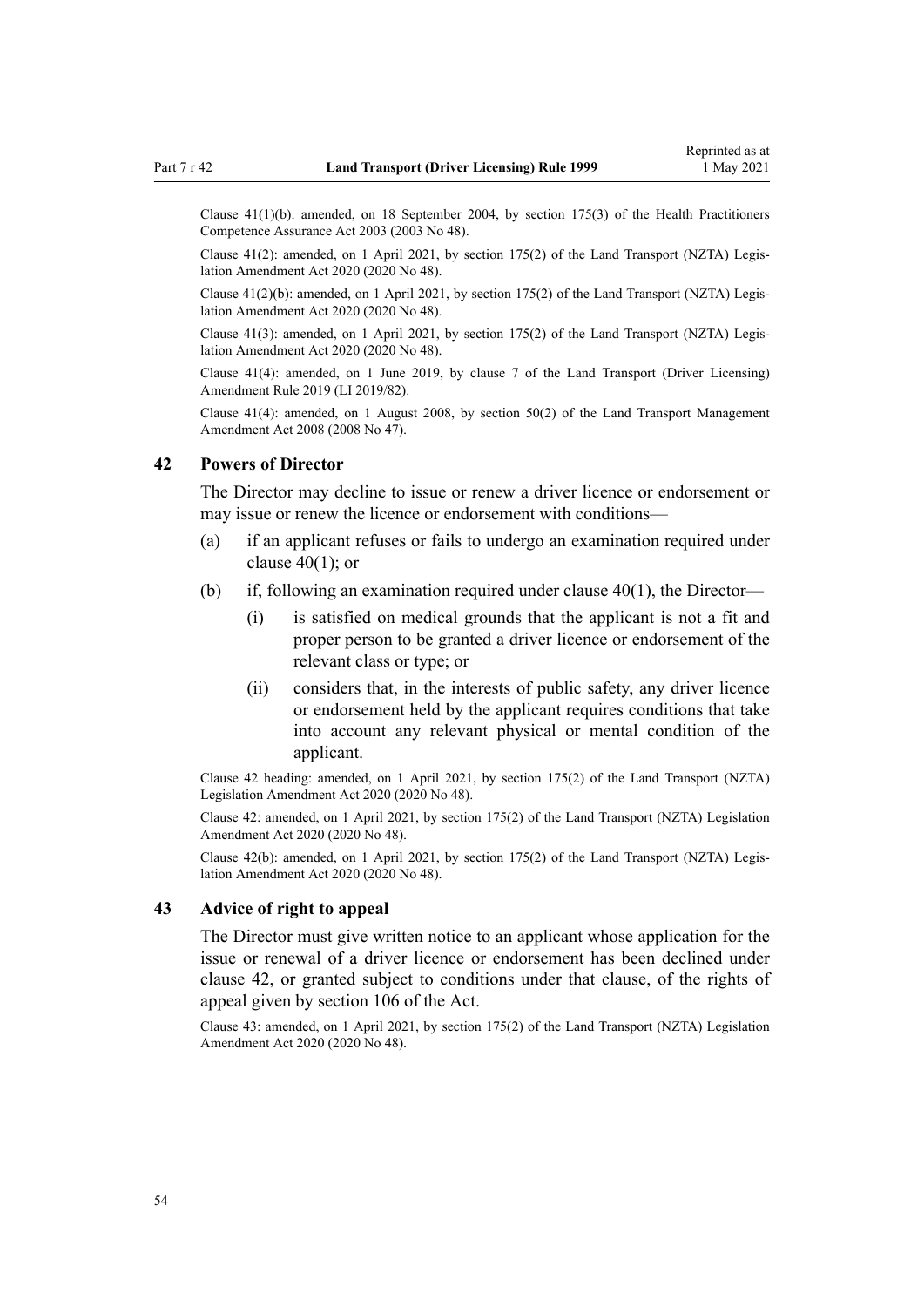#### *General provision about medical certificates*

*[Revoked]*

<span id="page-54-0"></span>Heading: revoked, on 4 December 2006, by [clause 7](http://legislation.govt.nz/pdflink.aspx?id=DLM386144) of the Land Transport (Driver Licensing) Amendment Rule (No 2) 2006 (SR 2006/152).

### **44 Medical certificates**

- (1) A person who is required by this rule to produce a medical certificate to any person must—
	- (a) obtain, from a person who is a member of 1 or more of the class or classes of health practitioner qualified to issue the certificate, a certificate that states whether the person is medically fit to drive under the applicable class of licence or type of endorsement, having regard to the document issued by the Director entitled Medical Aspects of Fitness to Drive: A Guide for Health Practitioners; and
	- (b) pay the appropriate fee (if any) specified in or assessed in accordance with regulations made under the Act.
- (1A) In the case of a person applying for a driver licence of Classes 2 to 5, a Class 1 medical certificate issued under [Part 2A](http://legislation.govt.nz/pdflink.aspx?id=DLM216176) of the Civil Aviation Act 1990 and Part 67 of the Civil Aviation Rules may be produced instead of a medical certificate described in subclause (1)(a).
- (2) A medical certificate produced under this rule is valid only if it is issued within 60 days before the date on which it is produced.
- (2A) A medical certificate produced under subclause (1A) may be—
	- (a) the original certificate; or
	- (b) a copy of that certificate certified by a solicitor of the High Court of New Zealand, a registrar of a District Court, a Justice of the Peace, or the health practitioner who issued the certificate.
- (3) A person who would otherwise be required by this rule to produce a medical certificate is not required to do so if—
	- (a) the person has obtained, in the 5 years immediately preceding the date of application for the issue or renewal of a driver licence or endorsement, another driver licence or endorsement for which the person was required to produce a medical certificate to the same medical standards as required in subclause (1); and
	- (b) the person provides the licensing agent with a signed statement that any adverse condition the person suffers from that may affect the person's ability to drive safely has not worsened since the medical certificate referred to in subclause (3)(a) was produced.
- (4) Subclause (3) does not apply to a medical certificate required in respect of an applicant—
	- (a) for a driver licence who is 75 years of age or over; or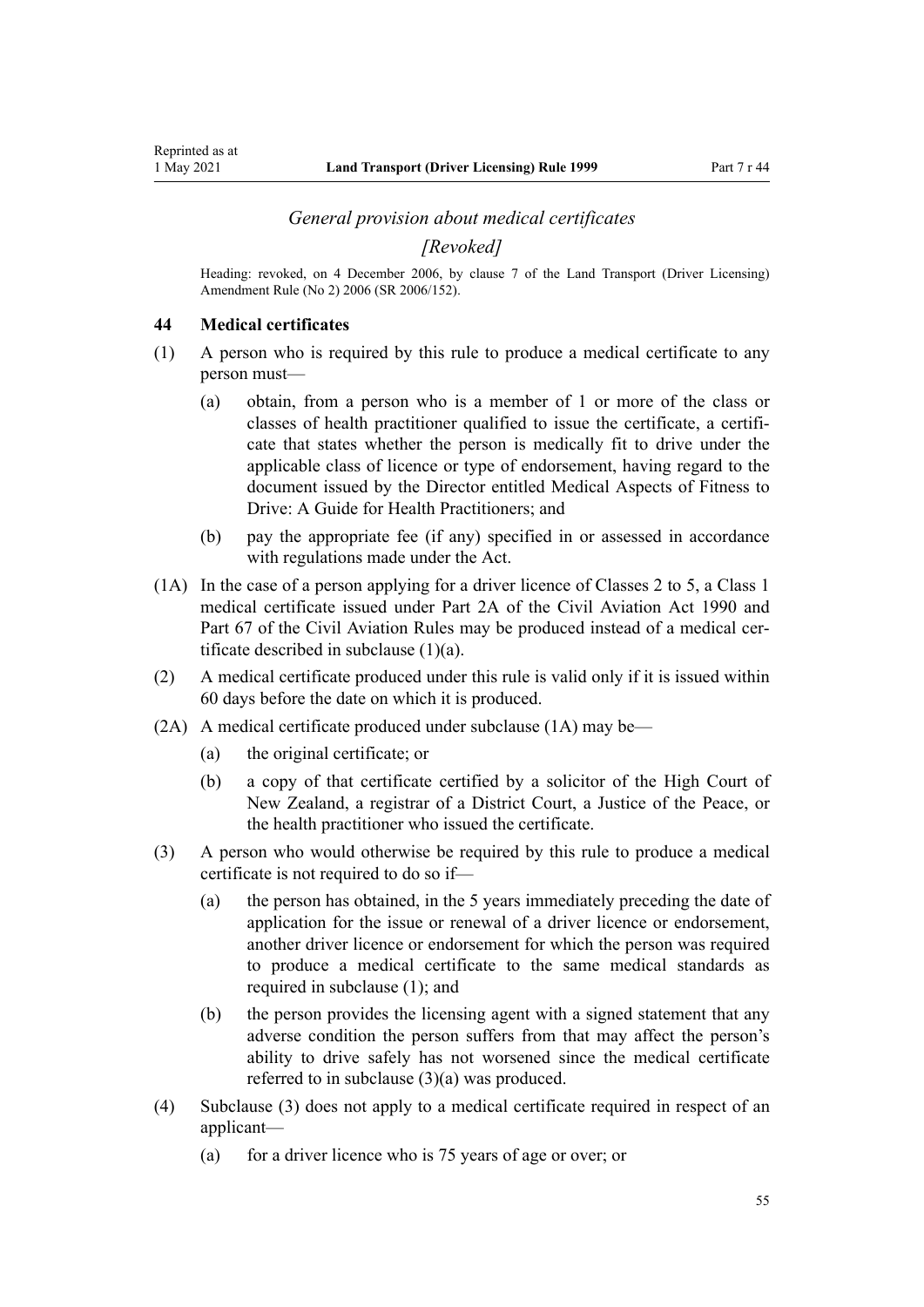- (b) for renewal of a driver licence under clause  $67(5)(a)$ .
- <span id="page-55-0"></span>(5) This clause does not apply to a medical certificate issued under [clause 38\(1\)\(b\).](#page-50-0)

Clause  $44(1)(a)$ : amended, on 1 April 2021, by [section 175\(2\)](http://legislation.govt.nz/pdflink.aspx?id=LMS286883) of the Land Transport (NZTA) Legislation Amendment Act 2020 (2020 No 48).

Clause 44(1)(a): amended, on 1 June 2019, by [clause 8\(1\)\(a\)](http://legislation.govt.nz/pdflink.aspx?id=LMS136013) of the Land Transport (Driver Licens‐ ing) Amendment Rule 2019 (LI 2019/82).

Clause  $44(1)(a)$ : amended, on 1 June 2019, by clause  $8(1)(b)$  of the Land Transport (Driver Licensing) Amendment Rule 2019 (LI 2019/82).

Clause 44(1A): inserted, on 1 June 2006, by [clause 16\(1\)](http://legislation.govt.nz/pdflink.aspx?id=DLM376105) of the Land Transport (Driver Licensing) Amendment Rule 2006 (SR 2006/84).

Clause 44(2A): inserted, on 1 June 2006, by [clause 16\(2\)](http://legislation.govt.nz/pdflink.aspx?id=DLM376105) of the Land Transport (Driver Licensing) Amendment Rule 2006 (SR 2006/84).

Clause 44(2A)(b): amended, on 1 June 2019, by [clause 8\(2\)](http://legislation.govt.nz/pdflink.aspx?id=LMS136013) of the Land Transport (Driver Licensing) Amendment Rule 2019 (LI 2019/82).

Clause 44(4): substituted, on 1 October 2011, by [clause 24](http://legislation.govt.nz/pdflink.aspx?id=DLM3956729) of the Land Transport (Driver Licensing) Amendment Rule 2011 (SR 2011/306).

#### **44A Obligations of person who issues medical certificate**

- (1) This clause applies if a medical certificate is required for the purposes of this rule.
- (2) The person who issues the medical certificate must, as soon as practicable, give written notice to the Director of his or her assessment if he or she assesses the applicant as not medically fit to drive a motor vehicle for which a driver licence is required.

Clause 44A: inserted, on 4 December 2006, by [clause 8](http://legislation.govt.nz/pdflink.aspx?id=DLM386145) of the Land Transport (Driver Licensing) Amendment Rule (No 2) 2006 (SR 2006/152).

Clause 44A(2): amended, on 1 April 2021, by [section 175\(2\)](http://legislation.govt.nz/pdflink.aspx?id=LMS286883) of the Land Transport (NZTA) Legis‐ lation Amendment Act 2020 (2020 No 48).

#### **44B Applicants may be referred for on-road safety test**

- (1) This clause applies if a medical certificate is required for a Class 1 or Class 6 licence and the applicant—
	- (a) is 75 years of age or older; or
	- (b) is 74 years of age or older and is renewing his or her licence under clause  $67(5)(a)$ .
- (2) The person who issues the medical certificate may refer the applicant for an on-road safety test if he or she—
	- (a) assesses the applicant as medically fit to drive under the applicable class of licence; but
	- (b) has significant doubts about the applicant's ability to drive safely.
- (3) This clause does not apply if a medical certificate is required only for the renewal of an endorsement on a Class 1 driver licence.

Clause 44B: inserted, on 4 December 2006, by [clause 8](http://legislation.govt.nz/pdflink.aspx?id=DLM386145) of the Land Transport (Driver Licensing) Amendment Rule (No 2) 2006 (SR 2006/152).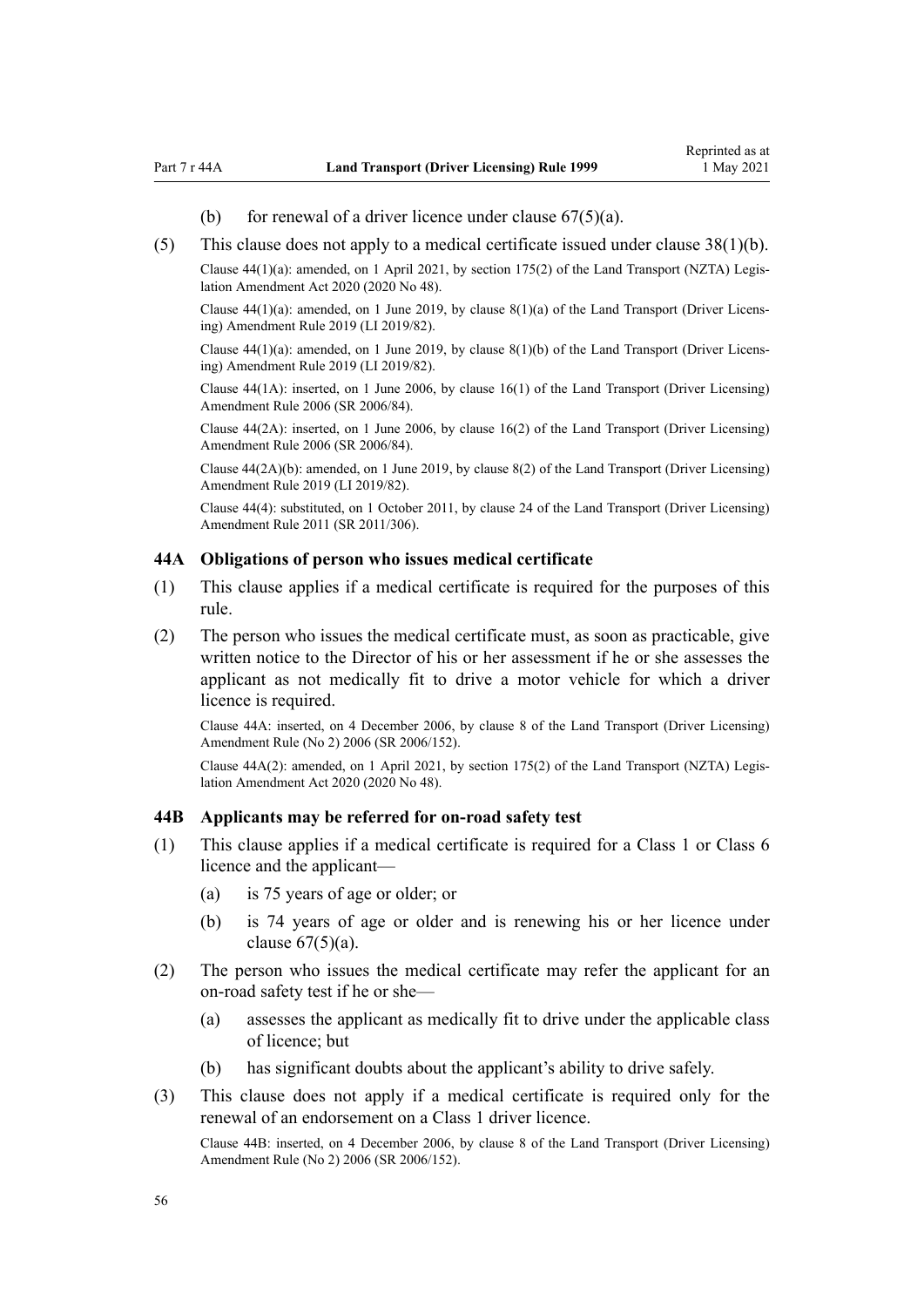# <span id="page-56-0"></span>**Part 8 Theory and practical tests for driver licences**

### *Theory tests*

## **45 Theory tests required**

- (1) An applicant for a driver licence—
	- (a) of any of Classes 1L, 2L, 3L, 5L, or 6L; or
	- (b) for a licence of any class if the applicant is required under any other provision of this rule to pass a theory test—

must pass the appropriate theory test approved by the Director in relation to the class of licence sought.

- (1A) Despite subclause (1), a person does not have to pass the appropriate theory test approved by the Director if,—
	- (a) at the close of 2 May 1999, the person held a Class LL licence; and
	- (b) the person applies for a Class 3L or Class 5L licence before 3 May 2001.
- (2) This clause is subject to [clause 53](#page-59-0).

Clause 45(1): amended, on 1 April 2021, by [section 175\(2\)](http://legislation.govt.nz/pdflink.aspx?id=LMS286883) of the Land Transport (NZTA) Legis‐ lation Amendment Act 2020 (2020 No 48).

Clause 45(1): amended, on 16 January 2006, by [section 95\(12\)](http://legislation.govt.nz/pdflink.aspx?id=DLM353501) of the Land Transport Amendment Act 2005 (2005 No 77).

Clause 45(1A): inserted, on 4 October 1999, by [clause 14](http://legislation.govt.nz/pdflink.aspx?id=DLM293682) of the Land Transport (Driver Licensing) Amendment Rule 1999 (SR 1999/302).

Clause 45(1A): amended, on 1 April 2021, by [section 175\(2\)](http://legislation.govt.nz/pdflink.aspx?id=LMS286883) of the Land Transport (NZTA) Legis‐ lation Amendment Act 2020 (2020 No 48).

Clause 45(1A): amended, on 16 January 2006, by [section 95\(12\)](http://legislation.govt.nz/pdflink.aspx?id=DLM353501) of the Land Transport Amendment Act 2005 (2005 No 77).

#### **46 Standard for passing theory test**

An applicant passes a theory test approved by the Director if the applicant answers correctly the number of questions required to be answered correctly as approved by the Director.

Clause 46: amended, on 1 April 2021, by [section 175\(2\)](http://legislation.govt.nz/pdflink.aspx?id=LMS286883) of the Land Transport (NZTA) Legislation Amendment Act 2020 (2020 No 48).

Clause 46: amended, on 16 January 2006, by [section 95\(12\)](http://legislation.govt.nz/pdflink.aspx?id=DLM353501) of the Land Transport Amendment Act 2005 (2005 No 77).

## **47 Theory test to be conducted by licensing agent or testing officer**

A theory test must be conducted by a licensing agent or a testing officer.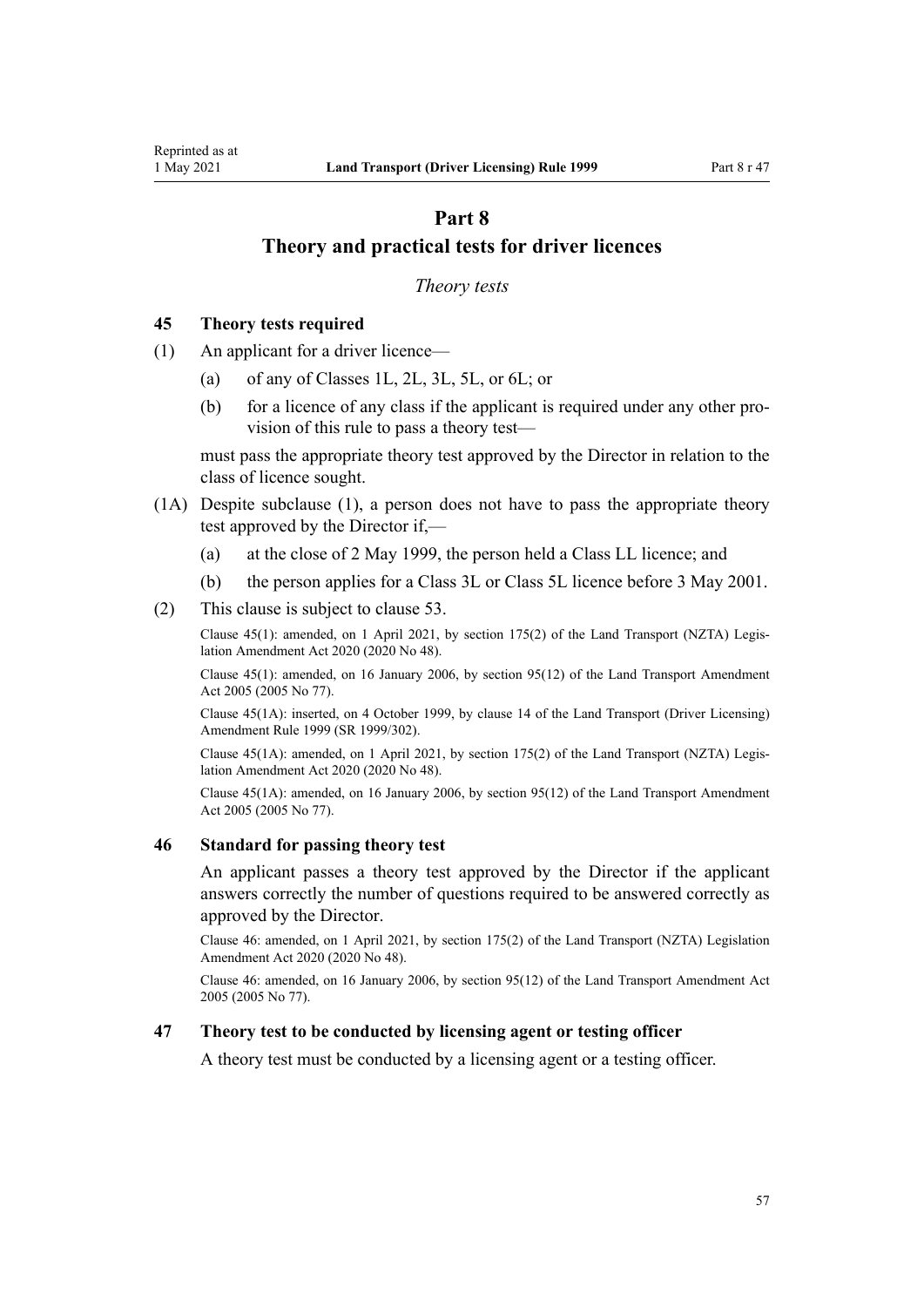#### *Practical driving tests*

### <span id="page-57-0"></span>**48 Practical skills tests required**

- (1) An applicant for a Class 6L licence must take a basic handling skills test approved by the Director.
- (2) An applicant for a Class 1R or 6R licence must take the appropriate restricted licence test approved by the Director in relation to the class of licence sought.
- (3) An applicant for a Class 1, 2, 3, 4, 5, or 6 licence must take the appropriate full licence test approved by the Director in relation to the class of licence sought.
- (4) Except as provided in subclause  $(5)$  or [clause 53](#page-59-0), the applicant must, in accordance with [Schedule 3](#page-115-0), take the practical driving test in a vehicle to which the class of licence sought relates.
- (5) An applicant may take the practical driving test in an appropriately configured or loaded vehicle of a class other than that to which the class of licence sought relates if the Director approves the use of that other vehicle for the test.

Clause 48: substituted, on 1 August 2011, by [section 100\(4\)](http://legislation.govt.nz/pdflink.aspx?id=DLM3231293) of the Land Transport (Road Safety and Other Matters) Amendment Act 2011 (2011 No 13).

Clause 48(1): amended, on 1 April 2021, by [section 175\(2\)](http://legislation.govt.nz/pdflink.aspx?id=LMS286883) of the Land Transport (NZTA) Legis‐ lation Amendment Act 2020 (2020 No 48).

Clause 48(2): amended, on 1 April 2021, by [section 175\(2\)](http://legislation.govt.nz/pdflink.aspx?id=LMS286883) of the Land Transport (NZTA) Legis‐ lation Amendment Act 2020 (2020 No 48).

Clause 48(3): amended, on 1 April 2021, by [section 175\(2\)](http://legislation.govt.nz/pdflink.aspx?id=LMS286883) of the Land Transport (NZTA) Legis‐ lation Amendment Act 2020 (2020 No 48).

Clause 48(5): amended, on 1 April 2021, by [section 175\(2\)](http://legislation.govt.nz/pdflink.aspx?id=LMS286883) of the Land Transport (NZTA) Legis‐ lation Amendment Act 2020 (2020 No 48).

## **49 On-road safety test**

- (1) An applicant for a Class 1 or Class 6 licence must pass the on-road safety test if he or she is referred for the test under [clause 44B](#page-55-0).
- (2) The applicant must take the test in a vehicle to which the class of licence sought relates in accordance with [Schedule 3](#page-115-0).
- (3) If the applicant fails the test and his or her driver licence has expired or been revoked, a temporary driver licence issued under [section 24\(3\)](http://legislation.govt.nz/pdflink.aspx?id=DLM434553) of the Act may be made subject to the condition specified in clause  $16(1)(a)$ .
- (4) An applicant is not required to pass the on-road safety test if he or she is required to complete a practical driving test under clause 48. Clause 49: substituted, on 4 December 2006, by [clause 9](http://legislation.govt.nz/pdflink.aspx?id=DLM386148) of the Land Transport (Driver Licensing) Amendment Rule (No 2) 2006 (SR 2006/152).
- **49A Transitional provision for applicants 80 years and over applying for driver licence**
- (1) This clause applies to an applicant for a driver licence who—
	- (a) is 80 years of age or over; and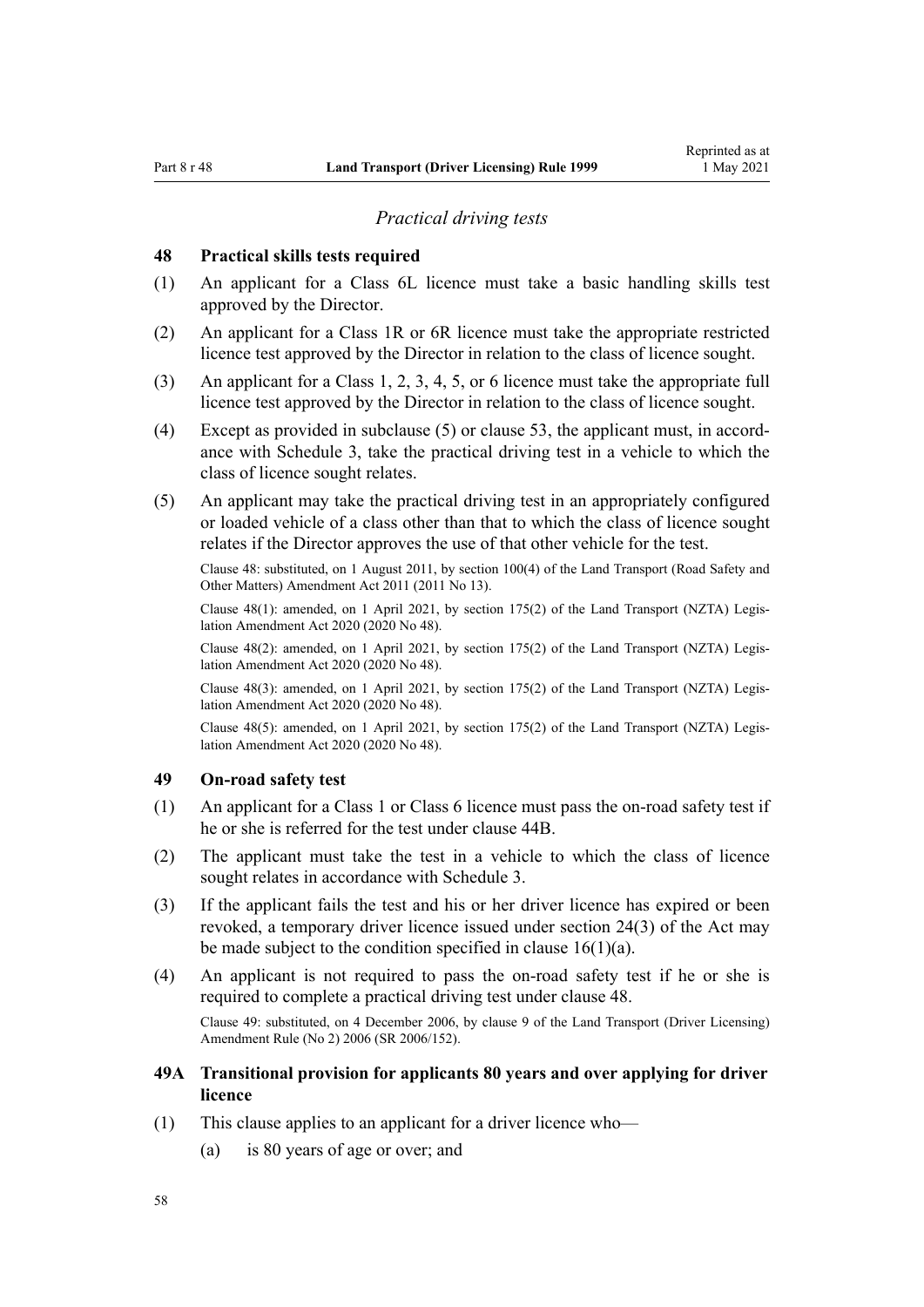- <span id="page-58-0"></span>(b) failed his or her most recent attempt at the test in Part F of [Schedule 6](#page-118-0) before the commencement of this clause.
- (2) The applicant must pass the on-road safety test in order to obtain his or her licence, in addition to the other requirements of this rule.

Clause 49A: inserted, on 4 December 2006, by [clause 9](http://legislation.govt.nz/pdflink.aspx?id=DLM386148) of the Land Transport (Driver Licensing) Amendment Rule (No 2) 2006 (SR 2006/152).

### **50 Practical driving test not to be completed using certain vehicles**

No practical driving test may be taken on a moped, all-terrain vehicle, tractor, or special-type vehicle.

Clause 50: amended, on 16 June 2008, by [clause 10](http://legislation.govt.nz/pdflink.aspx?id=DLM1317916) of the Land Transport (Driver Licensing) Amendment Rule 2008 (SR 2008/119).

### **51 Standard for passing practical test**

An applicant passes a practical test approved by the Director if the applicant passes the test to the standard determined by the Director.

Clause 51: substituted, on 1 August 2011, by [section 100\(4\)](http://legislation.govt.nz/pdflink.aspx?id=DLM3231293) of the Land Transport (Road Safety and Other Matters) Amendment Act 2011 (2011 No 13).

Clause 51: amended, on 1 April 2021, by [section 175\(2\)](http://legislation.govt.nz/pdflink.aspx?id=LMS286883) of the Land Transport (NZTA) Legislation Amendment Act 2020 (2020 No 48).

## **52 Persons who may conduct practical driving tests**

- (1) A practical driving test may be conducted by a person who is—
	- (a) a testing officer; and
	- (b) either employed by, or under contract to,—
		- (i) the Authority; or
		- (ii) an agent of the Authority; or
		- (iii) the New Zealand Defence Force.
- (2) Despite subclause (1), a basic motorcycle handling skills test approved by the Director may only be carried out by—
	- (a) a person referred to in subclause (1); or
	- (b) an approved motorcycle instructor.
- (3) The Director may approve a motorcycle instructor to conduct the test referred to in subclause (2).

Clause 52: substituted, on 1 June 2006, by [clause 19](http://legislation.govt.nz/pdflink.aspx?id=DLM376108) of the Land Transport (Driver Licensing) Amendment Rule 2006 (SR 2006/84).

Clause 52(2): amended, on 1 April 2021, by [section 175\(2\)](http://legislation.govt.nz/pdflink.aspx?id=LMS286883) of the Land Transport (NZTA) Legis‐ lation Amendment Act 2020 (2020 No 48).

Clause 52(2): amended, on 1 August 2011, by [section 100\(4\)](http://legislation.govt.nz/pdflink.aspx?id=DLM3231293) of the Land Transport (Road Safety and Other Matters) Amendment Act 2011 (2011 No 13).

Clause 52(3): amended, on 1 April 2021, by [section 175\(2\)](http://legislation.govt.nz/pdflink.aspx?id=LMS286883) of the Land Transport (NZTA) Legis‐ lation Amendment Act 2020 (2020 No 48).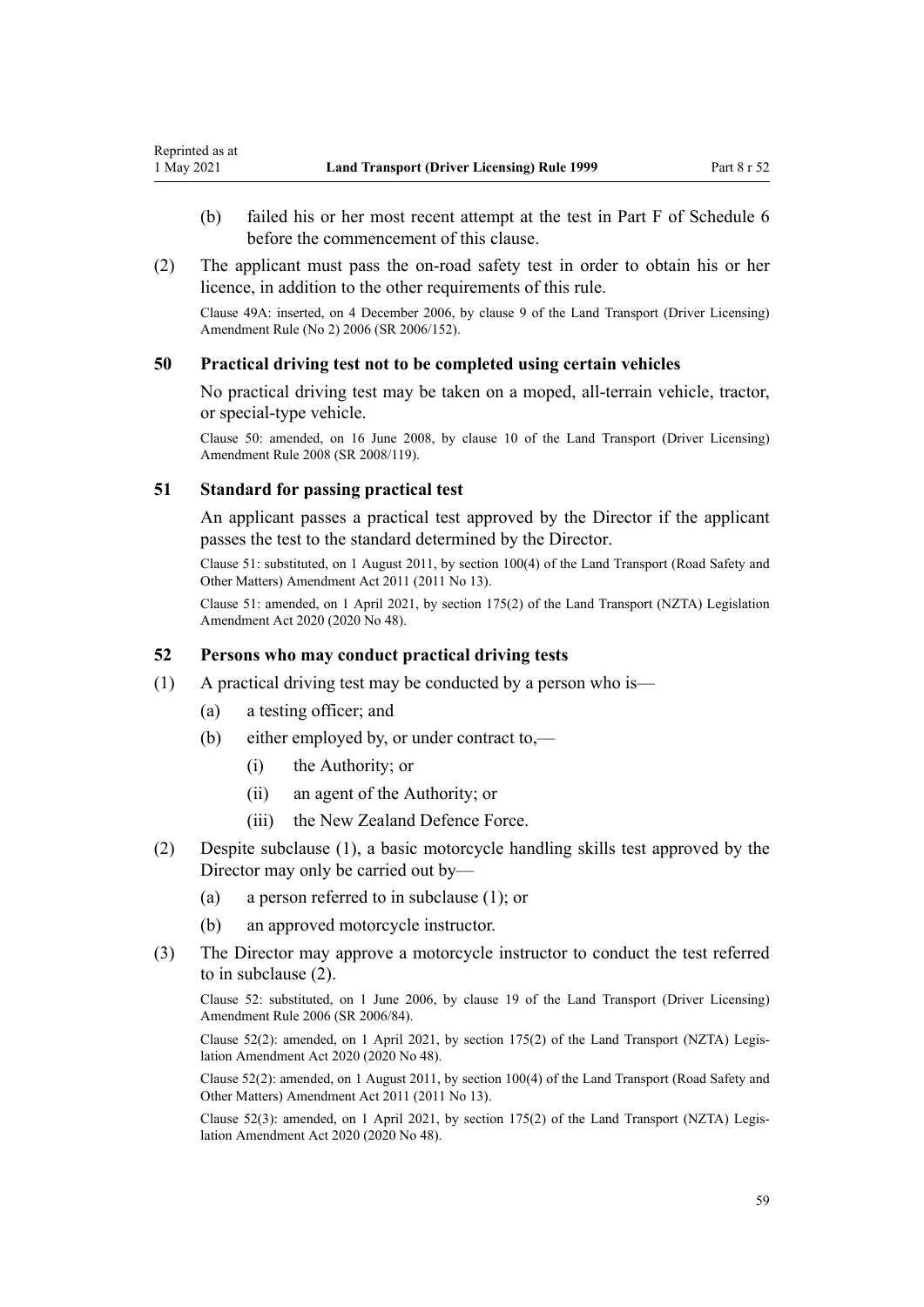### <span id="page-59-0"></span>**52A Practical driving test may be terminated**

A testing officer may terminate a practical driving test at any time during the course of the test if, in the opinion of the testing officer, the applicant—

- (a) commits an offence under section  $35(1)(a)$  or (b) or section  $36(1)(a)$ (relating to reckless or dangerous driving), or under section  $37(1)$ , sec[tion 38\(1\)](http://legislation.govt.nz/pdflink.aspx?id=DLM434659), or [section 39\(1\)](http://legislation.govt.nz/pdflink.aspx?id=DLM434662) (relating to careless or inconsiderate driving) of the Act; or
- (b) is wholly or partly responsible for an accident; or
- (c) is unable, because of lack of driving ability, to carry out an instruction of the testing officer; or
- (d) exceeds the applicable speed limit by more than 10 km/h; or
- (e) fails to comply with give-way rules or give-way signs; or
- (f) fails to comply with traffic signals or stop signs.

Clause 52A: inserted, on 1 June 2006, by [clause 19](http://legislation.govt.nz/pdflink.aspx?id=DLM376108) of the Land Transport (Driver Licensing) Amend‐ ment Rule 2006 (SR 2006/84).

## *Applicant for more than 1 class of licence*

## **53 Applicant for more than 1 class of licence**

- (1) Subject to subclause (2), a person who is—
	- (a) applying for the renewal of a driver licence where the person is the holder of more than 1 class of licence; or
	- (b) applying for a replacement licence under [clause 86](#page-88-0); or
	- (c) applying for a New Zealand driver licence of more than 1 class under [clause 89](#page-93-0),—

is only required to complete 1 practical driving test if the applicant completes the appropriate practical driving test in a vehicle to which the highest class of licence sought relates in accordance with [Schedule 3.](#page-115-0)

- (2) A person who is applying for a Class 6 licence in addition to any other class or classes of licence must complete the appropriate practical driving test on a motorcycle, in addition to completing the appropriate practical driving test in relation to the other class or classes of licence sought.
- (3) Subject to subclause (4), a person referred to in paragraph (a) or paragraph (b) or paragraph (c) of subclause (1) is only required to complete 1 theory test if the person completes the appropriate theory test required for the highest class of licence sought.
- (4) A person who is applying for a Class 6 licence in addition to any other class or classes of licence must complete the appropriate theory test required for a Class 6 licence in addition to completing the appropriate theory test in relation to the other class or classes of licence sought.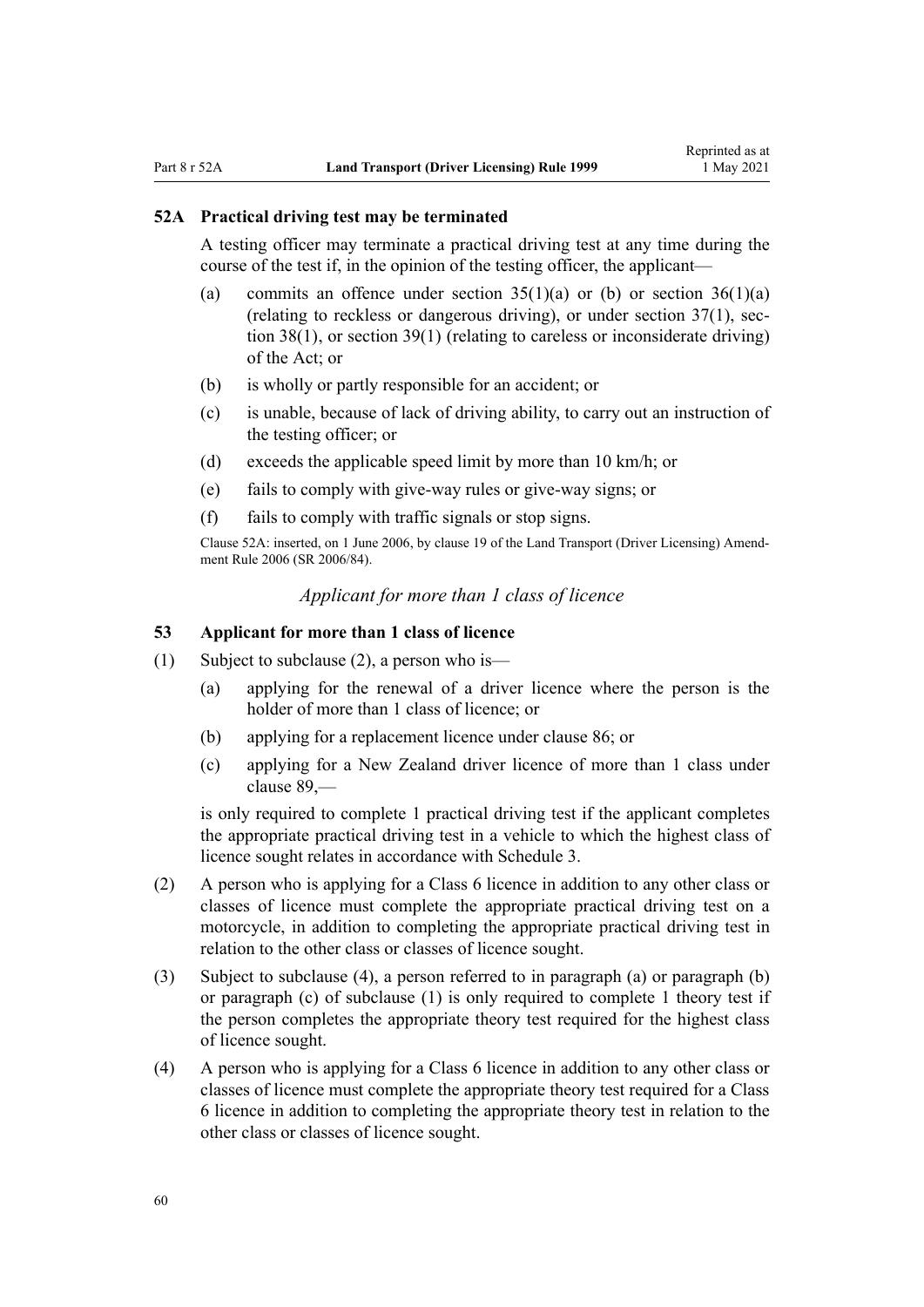## *Certification test for testing officer*

#### **54 Certification test for testing officer**

<span id="page-60-0"></span>Reprinted as at

An applicant for a testing officer endorsement must complete the certification test approved by the Director to the standard determined by the Director.

Clause 54: substituted, on 1 August 2011, by [section 100\(4\)](http://legislation.govt.nz/pdflink.aspx?id=DLM3231293) of the Land Transport (Road Safety and Other Matters) Amendment Act 2011 (2011 No 13).

Clause 54: amended, on 1 April 2021, by [section 175\(2\)](http://legislation.govt.nz/pdflink.aspx?id=LMS286883) of the Land Transport (NZTA) Legislation Amendment Act 2020 (2020 No 48).

## *Person taking test must produce identification*

#### **55 Person taking test must produce identification**

A person undertaking a test required under this Part must present to the person conducting the test either—

- (a) the person's photographic driver licence or a current temporary driver licence that is accompanied by a form of photographic identification of the applicant that is acceptable to the Director; or
- (b) in the case of a theory test, identification in the form specified in [clause](#page-22-0) [11\(2\) or 11\(3\).](#page-22-0)

Clause 55(a): amended, on 1 April 2021, by [section 175\(2\)](http://legislation.govt.nz/pdflink.aspx?id=LMS286883) of the Land Transport (NZTA) Legis‐ lation Amendment Act 2020 (2020 No 48).

Clause 55(a): amended, on 1 October 2011, by [clause 25\(1\)](http://legislation.govt.nz/pdflink.aspx?id=DLM3956730) of the Land Transport (Driver Licensing) Amendment Rule 2011 (SR 2011/306).

Clause 55(b): amended, on 1 December 2014, by [clause 20](http://legislation.govt.nz/pdflink.aspx?id=DLM6216934) of the Land Transport (Driver Licensing) Amendment Rule 2014 (LI 2014/265).

Clause 55(b): amended, on 1 October 2011, by [clause 25\(2\)](http://legislation.govt.nz/pdflink.aspx?id=DLM3956730) of the Land Transport (Driver Licensing) Amendment Rule 2011 (SR 2011/306).

## **Part 9**

## **Conditions relating to driver licences and endorsements**

#### **56 Conditions relating to physical disability**

- (1) The Director may direct that a person may drive a motor vehicle only if the person complies with 1 or more of the following conditions:
	- (a) the person uses correcting lenses, an occluder covering 1 eye, aids to hearing, or artificial limbs, that the Director considers are appropriate; or
	- (b) the person drives the vehicle during periods, and under circumstances, that the Director considers are appropriate given—
		- (i) the person's physical or mental condition at the time of application; or
		- (ii) the outcome of a review of the person's fitness to drive under [clause 77\(1\);](#page-80-0) or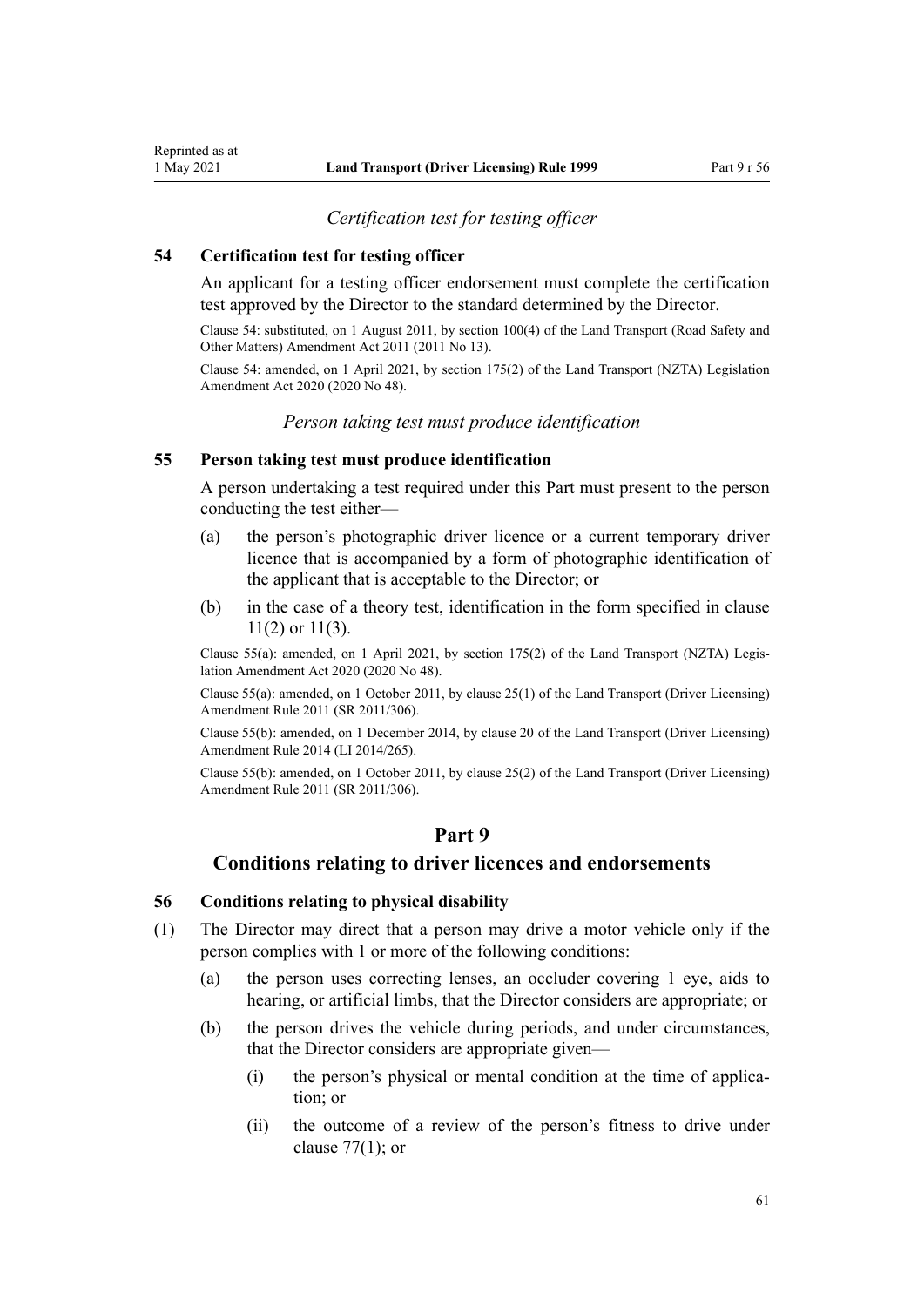- <span id="page-61-0"></span>(c) the vehicle is specially adapted or has specified features; or
- (d) the person consults with a health practitioner who is a member of a designated class of health practitioners at intervals specified by the Director.
- (2) The Director must notify a person on whose driver licence or endorsement con‐ ditions have been imposed under subclause (1) of the rights of appeal given by [section 106](http://legislation.govt.nz/pdflink.aspx?id=DLM435083) of the Act.
- (3) In subclause (1)(d), **designated class of health practitioners** means a class of health practitioners designated by the Director.

Clause 56(1): amended, on 1 April 2021, by [section 175\(2\)](http://legislation.govt.nz/pdflink.aspx?id=LMS286883) of the Land Transport (NZTA) Legis‐ lation Amendment Act 2020 (2020 No 48).

Clause 56(1)(a): amended, on 1 April 2021, by [section 175\(2\)](http://legislation.govt.nz/pdflink.aspx?id=LMS286883) of the Land Transport (NZTA) Legis‐ lation Amendment Act 2020 (2020 No 48).

Clause 56(1)(b): amended, on 1 April 2021, by [section 175\(2\)](http://legislation.govt.nz/pdflink.aspx?id=LMS286883) of the Land Transport (NZTA) Legis‐ lation Amendment Act 2020 (2020 No 48).

Clause 56(1)(d): replaced, on 7 November 2018, by [section 21](http://legislation.govt.nz/pdflink.aspx?id=DLM6984133) of the Land Transport Amendment Act 2016 (2016 No 77).

Clause  $56(1)(d)$ : amended, on 1 April 2021, by [section 175\(2\)](http://legislation.govt.nz/pdflink.aspx?id=LMS286883) of the Land Transport (NZTA) Legislation Amendment Act 2020 (2020 No 48).

Clause 56(2): amended, on 1 April 2021, by [section 175\(2\)](http://legislation.govt.nz/pdflink.aspx?id=LMS286883) of the Land Transport (NZTA) Legis‐ lation Amendment Act 2020 (2020 No 48).

Clause 56(3): inserted, on 7 November 2018, by [section 21](http://legislation.govt.nz/pdflink.aspx?id=DLM6984133) of the Land Transport Amendment Act 2016 (2016 No 77).

Clause 56(3): amended, on 1 April 2021, by [section 175\(2\)](http://legislation.govt.nz/pdflink.aspx?id=LMS286883) of the Land Transport (NZTA) Legis‐ lation Amendment Act 2020 (2020 No 48).

### **57 Condition imposed on Class 1R licence in relation to driving motor vehicle with automatic transmission**

The Director must impose a condition on a person's Class 1R licence permitting the person to drive only a motor vehicle with an automatic transmission if, when obtaining a Class 1R licence, the person passes the restricted licence test under [clause 48](#page-57-0) in a motor vehicle with an automatic transmission.

Clause 57: substituted, on 1 June 2006, by [clause 20](http://legislation.govt.nz/pdflink.aspx?id=DLM376111) of the Land Transport (Driver Licensing) Amendment Rule 2006 (SR 2006/84).

Clause 57: amended, on 1 April 2021, by [section 175\(2\)](http://legislation.govt.nz/pdflink.aspx?id=LMS286883) of the Land Transport (NZTA) Legislation Amendment Act 2020 (2020 No 48).

Clause 57: amended, on 1 August 2011, by [section 100\(4\)](http://legislation.govt.nz/pdflink.aspx?id=DLM3231293) of the Land Transport (Road Safety and Other Matters) Amendment Act 2011 (2011 No 13).

## **57A Transitional provision for condition relating to automatic transmission vehicle**

- (1) In the case of an existing driver licence of a driver who is 80 years of age or over, a condition that the person is permitted to drive only a vehicle with automatic transmission, imposed as a result of passing a driving test in a vehicle with automatic transmission,—
	- (a) does not apply unless subclause (2) also applies; and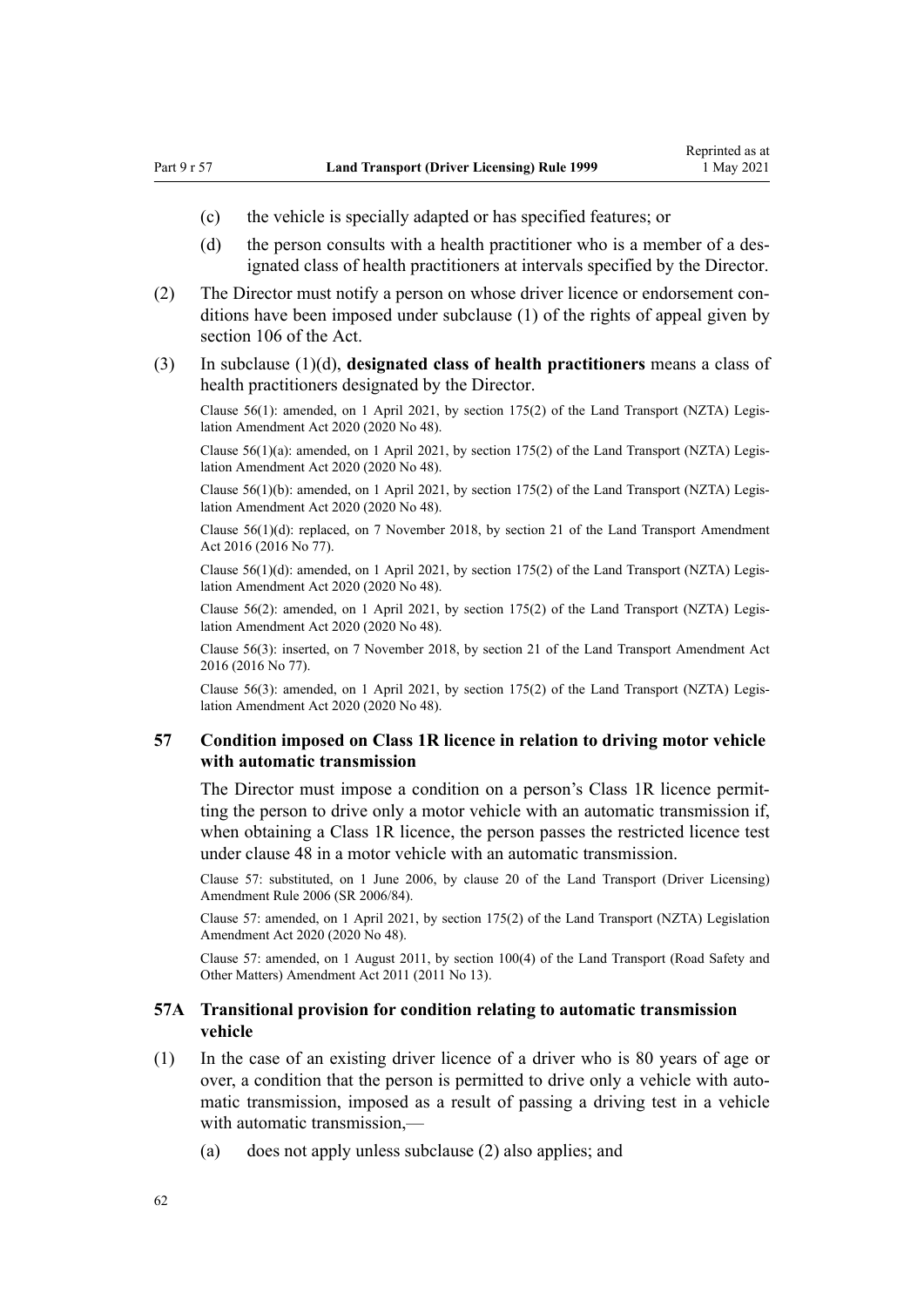- (b) must be removed from the driver licence of the applicant when he or she renews or replaces his or her licence unless subclause (2) applies.
- (2) Despite subclause (1), a driver who is 80 years of age or over who renews or replaces his or her driver licence may be subject to a condition imposed on medical grounds that allows that person to drive only a motor vehicle with an automatic transmission.

Clause 57A: inserted, on 1 June 2006, by [clause 20](http://legislation.govt.nz/pdflink.aspx?id=DLM376111) of the Land Transport (Driver Licensing) Amend‐ ment Rule 2006 (SR 2006/84).

## **58 Removal of condition relating to automatic transmission**

A condition under [clause 57](#page-61-0) must be removed if the person to whom it applies,—

- (a) being less than 80 years of age, holds a restricted licence, and passes a full licence test under [clause 48;](#page-57-0) or
- (b) being less than 80 years of age, passes a restricted licence test under [clause 48](#page-57-0) in a motor vehicle with a manual transmission.
- (c) *[Revoked]*

Clause 58(b): amended, on 1 August 2011, by [section 100\(4\)](http://legislation.govt.nz/pdflink.aspx?id=DLM3231293) of the Land Transport (Road Safety and Other Matters) Amendment Act 2011 (2011 No 13).

Clause 58(b): amended, on 1 June 2006, by [clause 21](http://legislation.govt.nz/pdflink.aspx?id=DLM376114) of the Land Transport (Driver Licensing) Amendment Rule 2006 (SR 2006/84).

Clause 58(c): revoked, on 1 June 2006, by [clause 21](http://legislation.govt.nz/pdflink.aspx?id=DLM376114) of the Land Transport (Driver Licensing) Amendment Rule 2006 (SR 2006/84).

## **59 Condition relating to automatic transmission not to apply in certain circumstances**

A condition under [clause 57](#page-61-0) does not apply if the person is driving a manual vehicle while accompanied by a person who—

- (a) holds, and has held for at least 2 years, a full licence of a class that authorises that person to drive that vehicle; and
- (b) is in charge of the vehicle; and
- (c) is seated in the front passenger seat or, if there is no front passenger seat available, is seated as close as is practicable to the driver.

## **Part 10**

## **Period of validity of driver licences and endorsements**

## **60 Period of validity of driver licence**

(1) A driver licence that is obtained or renewed under this rule may be issued for a period of 10 years except that,—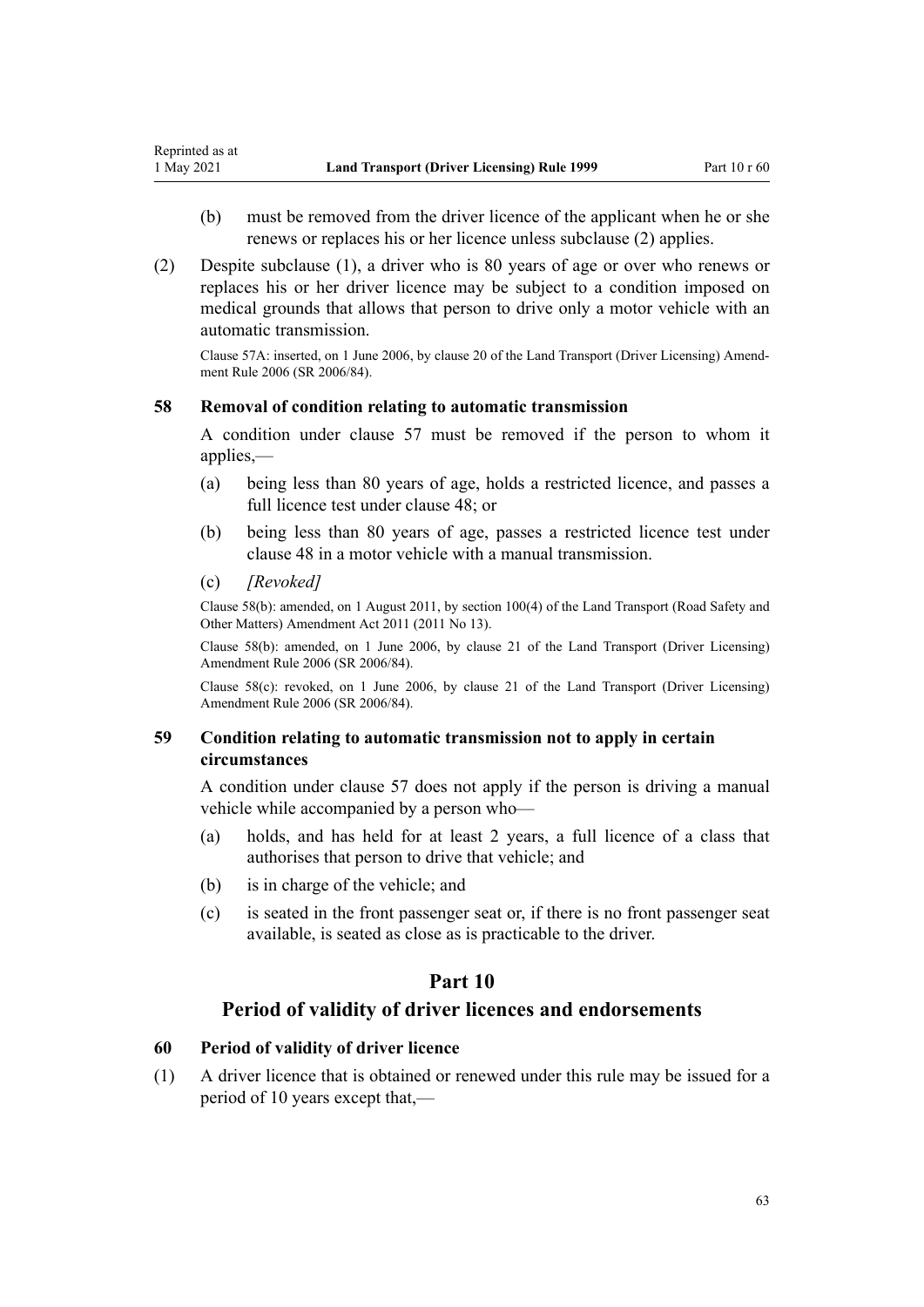- (a) if the person is at least 64 years of age but younger than 75 years of age at the date of the issue of the licence, the expiry date specified on the licence must be,—
	- (i) unless subparagraph (ii) applies, the date of the person's 75th birthday:
	- (ii) if the licence is of Class 1L, Class 1R, Class 6L, or Class 6R, 5 years after the date of issue, or the person's 75th birthday, which‐ ever is the earlier:
- (b) if the person is at least 75 years of age but younger than 80 years of age at the date of the issue of the licence, the expiry date specified on the licence must be the date of the person's 80th birthday:
- (c) if the person is 80 years of age or over at the date of the issue of the licence, the expiry date specified on the licence must be the next birth‐ day of the applicant that is a whole multiple of 2:
- (ca) if the licence is of Class 1L, Class 1R, Class 6L, or Class 6R, the expiry date for that licence must be 5 years after the date of the issue of the licence:
- (d) if a renewed licence is issued under [clause 67\(5\)](#page-70-0) with an expiry date that is more than 10 years after the date of the issue of the licence, the licence expires on the date specified on the licence.
- (1A) Nothing in subclause (1)(ca) applies in a case to which subclause (1)(b) or (c) applies.
- (1B) A driver licence of Class 1L, Class 1R, Class 6L, or Class 6R is valid for 2 years after the expiry date of the licence if the expiry date is—
	- (a) on or after 1 December 2019; and
	- (b) on or before 1 December 2021.
- (1C) A person whose licence is valid under subclause (1B) or (3) must be treated as having a current driver licence.
- (1D) Subclause (1B) does not apply to a licence of Class 1L, Class 1R, Class 6L, or Class 6R that was issued before 1 December 2014.
- (1E) Subclause (1B) does not apply to a person whose licence may be reinstated under clause  $67A(1)$ ,  $67B(1)$ , or  $67C(1)$  (which relate to disqualifications, suspensions, alcohol interlock licences, or zero alcohol licences).
- (2) A driver licence that is replaced under this rule must be issued with an expiry date that is the same as the expiry date of the licence being replaced.
- (3) Despite subclause (1), but subject to subclause (3A), the Director may extend the period of validity of a driver licence for a period not exceeding 1 year.
- (3A) The period of validity of a driver licence of Class 1L, Class 1R, Class 6L, or Class 6R must not be extended beyond the expiry date on the licence unless the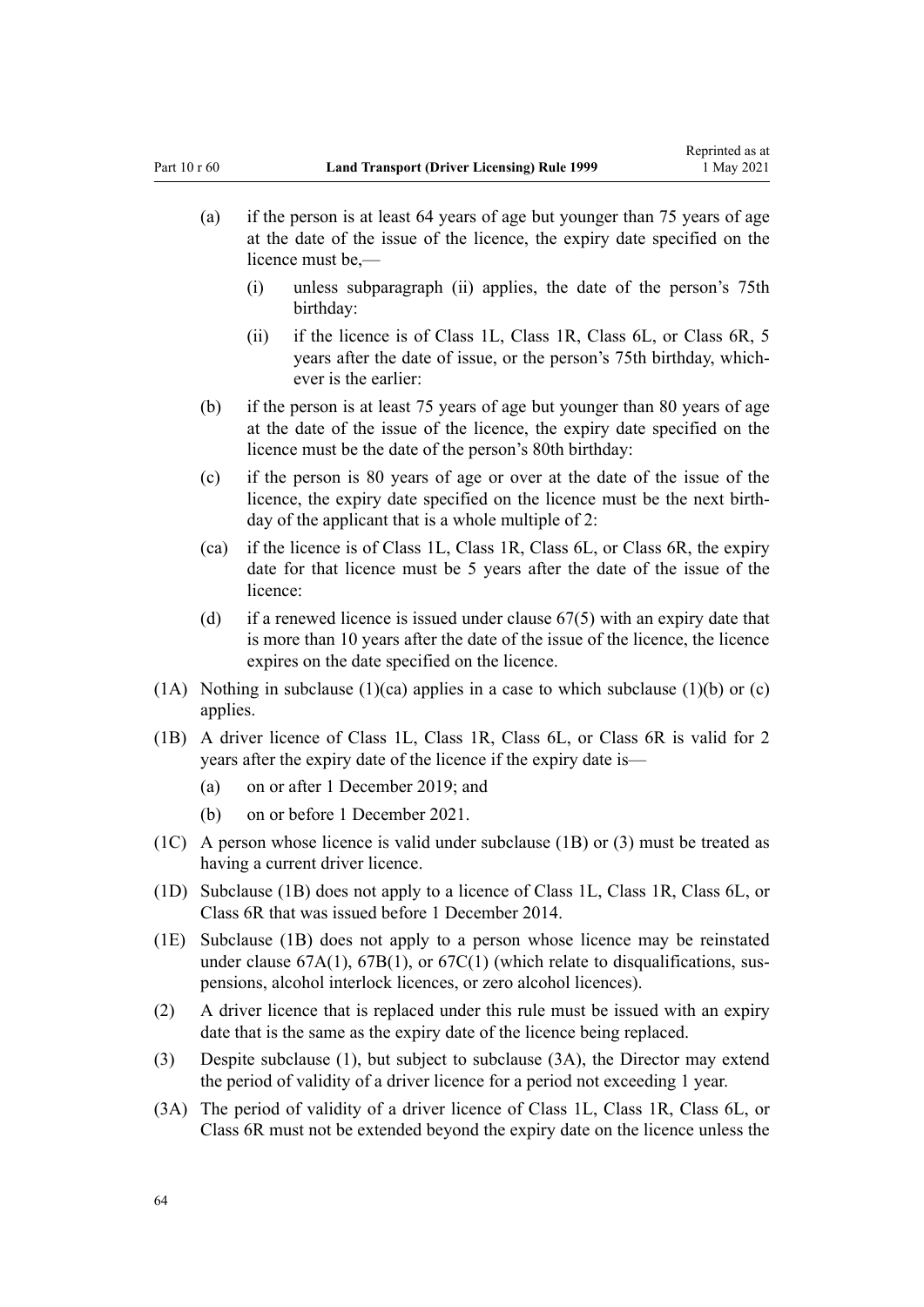Reprinted as at

holder of the licence passes an appropriate theory test in accordance with clause  $45(1)(b)$ .

- (3B) Subclauses (3) and (3A) do not apply in a case to which subclause (1B) applies.
- (4) The period of validity of a driver licence is not affected by the holder obtaining a driver licence or endorsement of any other class or type.
- (5) Despite subclause (4), if a person who holds a driver licence obtains an addi‐ tional licence class or endorsement, the person's existing licence may be reis‐ sued with an expiry date in accordance with subclause (1) from the date of issue, but only if the minimum requirements of that application also satisfy the minimum requirements for renewal of the person's existing licence class or classes under [clause 67](#page-70-0).
- (6) Subclause (5) does not apply if the existing licence is of Class 1L, Class 1R, Class 6L, or Class 6R.

Clause 60: replaced, on 1 October 2012, by [clause 26](http://legislation.govt.nz/pdflink.aspx?id=DLM3956515) of the Land Transport (Driver Licensing) Amendment Rule 2011 (SR 2011/306).

Clause  $60(1)(a)$ : replaced, on 1 December 2014, by [clause 21\(1\)](http://legislation.govt.nz/pdflink.aspx?id=DLM6216935) of the Land Transport (Driver Licensing) Amendment Rule 2014 (LI 2014/265).

Clause  $60(1)(ca)$ : inserted, on 1 December 2014, by [clause 21\(2\)](http://legislation.govt.nz/pdflink.aspx?id=DLM6216935) of the Land Transport (Driver Licensing) Amendment Rule 2014 (LI 2014/265).

Clause 60(1A): inserted, on 1 December 2014, by [clause 21\(3\)](http://legislation.govt.nz/pdflink.aspx?id=DLM6216935) of the Land Transport (Driver Licens‐ ing) Amendment Rule 2014 (LI 2014/265).

Clause 60(1B): inserted, on 1 November 2019, by [clause 5\(1\)](http://legislation.govt.nz/pdflink.aspx?id=LMS264758) of the Land Transport (Driver Licens‐ ing) Amendment Rule (No 2) 2019 (LI 2019/259).

Clause 60(1C): inserted, on 1 November 2019, by [clause 5\(1\)](http://legislation.govt.nz/pdflink.aspx?id=LMS264758) of the Land Transport (Driver Licens‐ ing) Amendment Rule (No 2) 2019 (LI 2019/259).

Clause 60(1D): inserted, on 1 November 2019, by [clause 5\(1\)](http://legislation.govt.nz/pdflink.aspx?id=LMS264758) of the Land Transport (Driver Licens‐ ing) Amendment Rule (No 2) 2019 (LI 2019/259).

Clause 60(1E): inserted, on 1 November 2019, by [clause 5\(1\)](http://legislation.govt.nz/pdflink.aspx?id=LMS264758) of the Land Transport (Driver Licens‐ ing) Amendment Rule (No 2) 2019 (LI 2019/259).

Clause 60(3): replaced, on 1 December 2014, by [clause 21\(4\)](http://legislation.govt.nz/pdflink.aspx?id=DLM6216935) of the Land Transport (Driver Licens‐ ing) Amendment Rule 2014 (LI 2014/265).

Clause 60(3): amended, on 1 April 2021, by [section 175\(2\)](http://legislation.govt.nz/pdflink.aspx?id=LMS286883) of the Land Transport (NZTA) Legis‐ lation Amendment Act 2020 (2020 No 48).

Clause 60(3A): inserted, on 1 December 2014, by [clause 21\(4\)](http://legislation.govt.nz/pdflink.aspx?id=DLM6216935) of the Land Transport (Driver Licens‐ ing) Amendment Rule 2014 (LI 2014/265).

Clause 60(3B): inserted, on 1 November 2019, by [clause 5\(2\)](http://legislation.govt.nz/pdflink.aspx?id=LMS264758) of the Land Transport (Driver Licens‐ ing) Amendment Rule (No 2) 2019 (LI 2019/259).

Clause 60(6): inserted, on 1 December 2014, by [clause 21\(5\)](http://legislation.govt.nz/pdflink.aspx?id=DLM6216935) of the Land Transport (Driver Licens‐ ing) Amendment Rule 2014 (LI 2014/265).

#### **61 Period of validity of endorsement**

(1) A dangerous goods endorsement may be issued for a period of 5 years.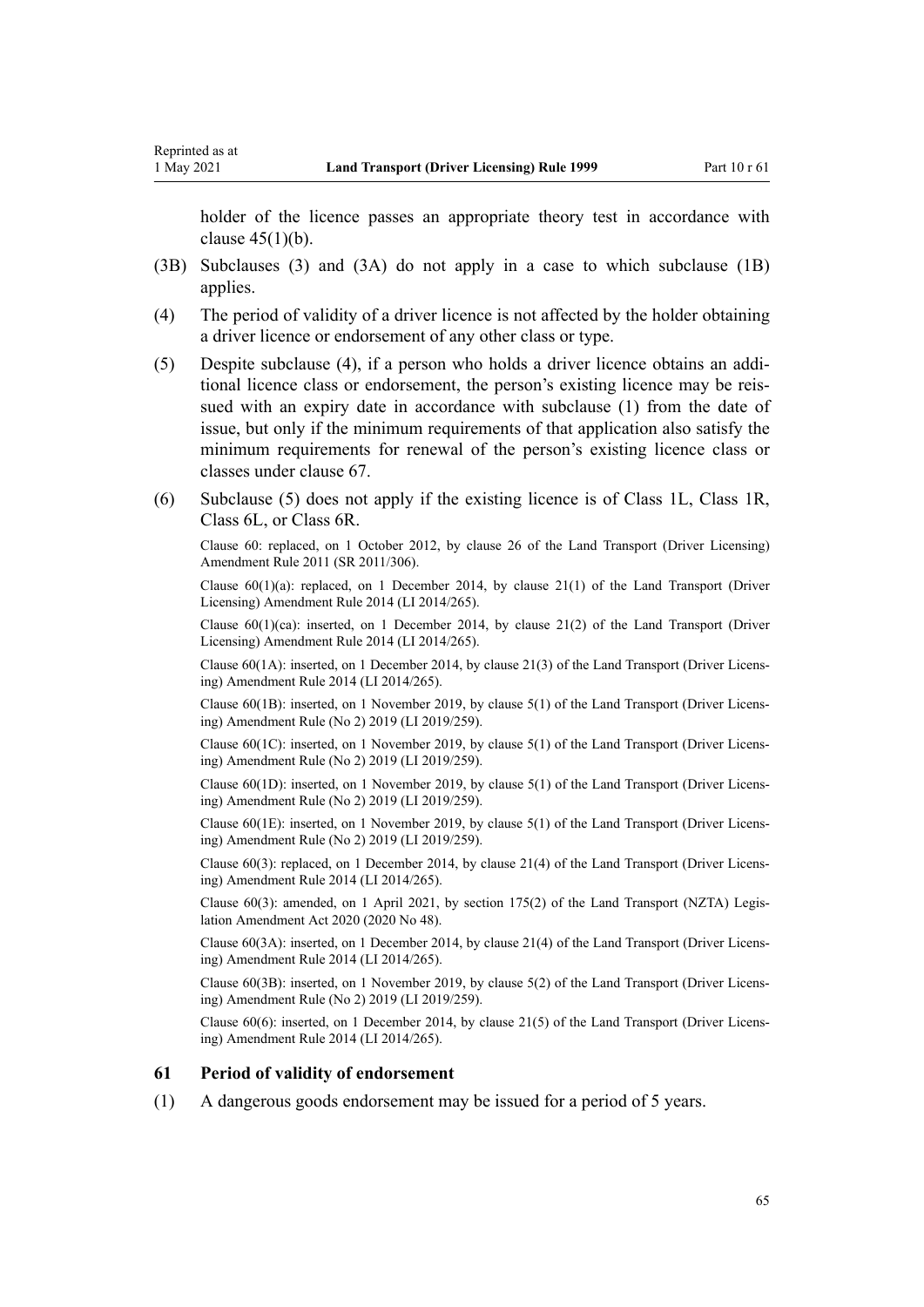- <span id="page-65-0"></span>(2) Subject to subclause (3), a passenger, vehicle recovery, driving instructor, or testing officer endorsement may be issued for a period of 1 year or a period of 5 years.
- (3) If a person who holds a passenger, vehicle recovery, driving instructor, or test‐ ing officer endorsement obtains an additional endorsement that is a passenger, vehicle recovery, driving instructor, or testing officer endorsement, the additional endorsement expires on the same date as the previous endorsement.
- (4) A special-type vehicle endorsement expires on the same date as the holder's driver licence.

Clause 61: substituted, on 4 October 1999, by [clause 16](http://legislation.govt.nz/pdflink.aspx?id=DLM293684) of the Land Transport (Driver Licensing) Amendment Rule 1999 (SR 1999/302).

## **Part 11**

# **Format of driver licences, driver identification cards, and** "**L**" **(learner) plates**

### **62 Features to verify and protect licence integrity**

A driver licence (other than a temporary driver licence) must have the follow‐ ing features for the purposes of verifying or protecting the integrity of the licence:

- (a) physical characteristics that comply with International Standards Organ‐ isation 7810: Identification Cards—Physical Characteristics: 1995:
- (b) the following background colour:
	- (i) for a full driver licence, green:
	- (ii) for a restricted driver licence, yellow:
	- (iii) for a learner driver licence, blue:
	- (iv) for a a limited licence, an alcohol interlock licence, or a zero alcohol licence, such background colour as the Director considers desirable to protect the integrity of the licence:
	- (v) for a driver licence if the holder holds licences to which 2 or more of paragraphs (i) to (iv) apply, such background colour as the Director considers desirable to protect the integrity of the licence:
- (c) the words "NEW ZEALAND DRIVER LICENCE":
- (d) the word "LEARNER", if the driver licence is a learner licence:
- (e) the word "LIMITED", if the driver licence is a limited licence issued under [section 105](http://legislation.govt.nz/pdflink.aspx?id=DLM435080) of the Act:
- (f) the word "RESTRICTED", if the driver licence is a restricted licence:
- (fa) the words "ALCOHOL INTERLOCK", if the driver licence is an alcohol interlock licence: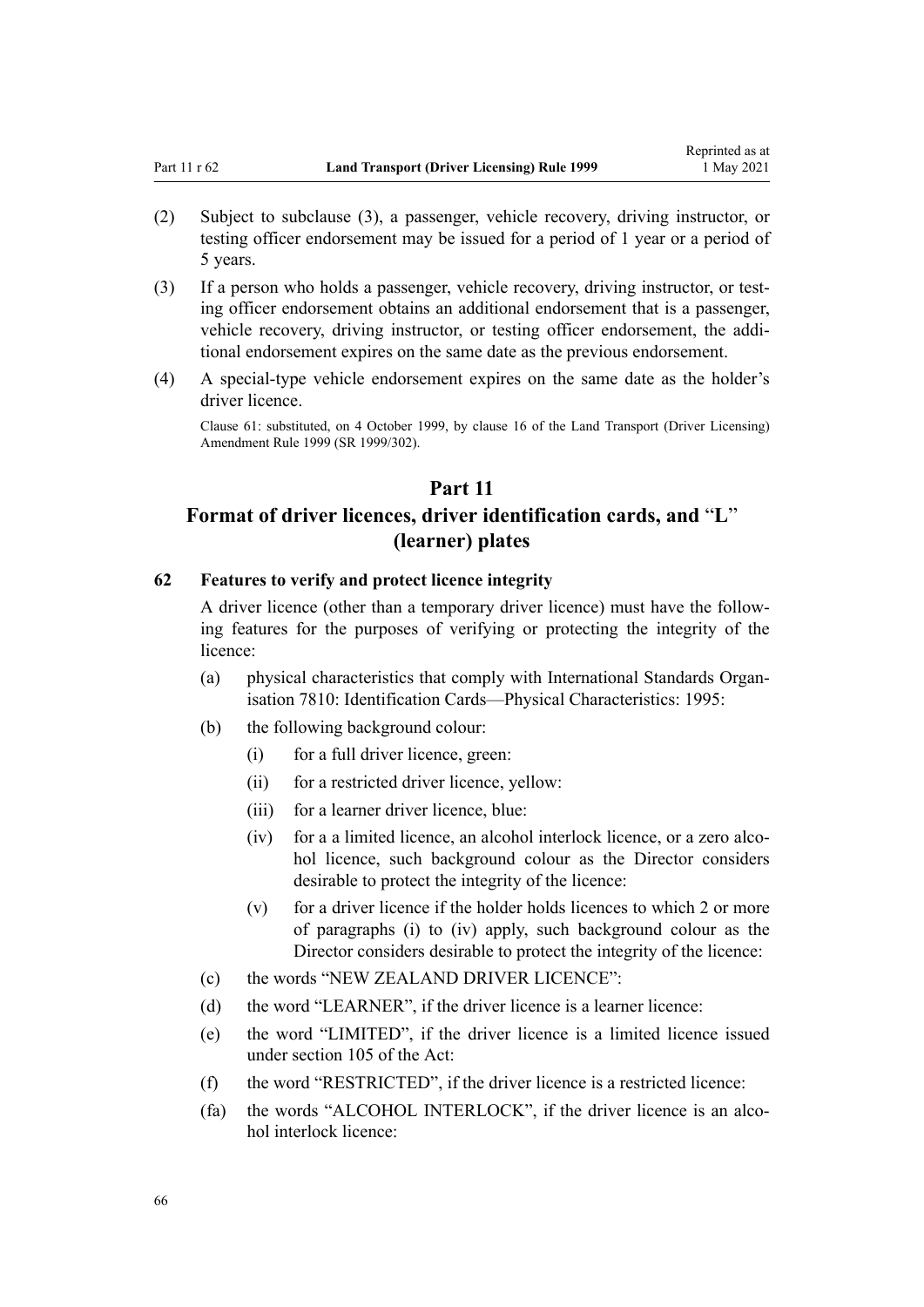- (fb) the words "ZERO ALCOHOL", if the driver licence is a zero alcohol licence:
- (g) an image of the New Zealand Flag:
- (h) a one-dimensional bar code containing the driver licence number, driver licence card number, and a quality control number:
- (i) 1 or more of the following:
	- (i) micro-printing:
	- (ii) special fonts:
	- (iii) a ghosted image of a photographic image:
	- (iv) a holographic image:
- (j) the expiry date of each endorsement held by the holder of the licence.

Clause 62(b)(iv): amended, on 1 April 2021, by [section 175\(2\)](http://legislation.govt.nz/pdflink.aspx?id=LMS286883) of the Land Transport (NZTA) Legis‐ lation Amendment Act 2020 (2020 No 48).

Clause 62(b)(iv): amended, on 10 September 2012, by [section 100\(2\)](http://legislation.govt.nz/pdflink.aspx?id=DLM3231293) of the Land Transport (Road Safety and Other Matters) Amendment Act 2011 (2011 No 13).

Clause  $62(b)(v)$ : amended, on 1 April 2021, by [section 175\(2\)](http://legislation.govt.nz/pdflink.aspx?id=LMS286883) of the Land Transport (NZTA) Legislation Amendment Act 2020 (2020 No 48).

Clause 62(e): amended, on 1 October 2012, by [clause 27](http://legislation.govt.nz/pdflink.aspx?id=DLM3956517) of the Land Transport (Driver Licensing) Amendment Rule 2011 (SR 2011/306).

Clause 62(fa): inserted, on 10 September 2012, by [section 100\(2\)](http://legislation.govt.nz/pdflink.aspx?id=DLM3231293) of the Land Transport (Road Safety and Other Matters) Amendment Act 2011 (2011 No 13).

Clause 62(fb): inserted, on 10 September 2012, by [section 100\(2\)](http://legislation.govt.nz/pdflink.aspx?id=DLM3231293) of the Land Transport (Road Safety and Other Matters) Amendment Act 2011 (2011 No 13).

## **63 Form of driver licence**

- (1) A driver licence must, at the discretion of the Director, display the following information on either the front or back of the licence:
	- (a) the word "LEARNER", if the driver licence is a learner licence:
	- (b) the word "RESTRICTED", if the driver licence is a restricted licence:
	- (c) either the word "LEARNER" or the word "RESTRICTED", if the holder holds 2 or more of those driver licences:
	- (ca) the words "ALCOHOL INTERLOCK", if the driver licence is an alco‐ hol interlock licence:
	- (cb) the words "ZERO ALCOHOL", if the driver licence is a zero alcohol licence:
	- (d) the word "LIMITED", if the driver licence is a limited licence issued under [section 105](http://legislation.govt.nz/pdflink.aspx?id=DLM435080) of the Act:
	- (e) the holder's signature:
	- (f) the original date on which the driver licence is issued:
	- (fa) the date or dates of expiry of the licence class or classes: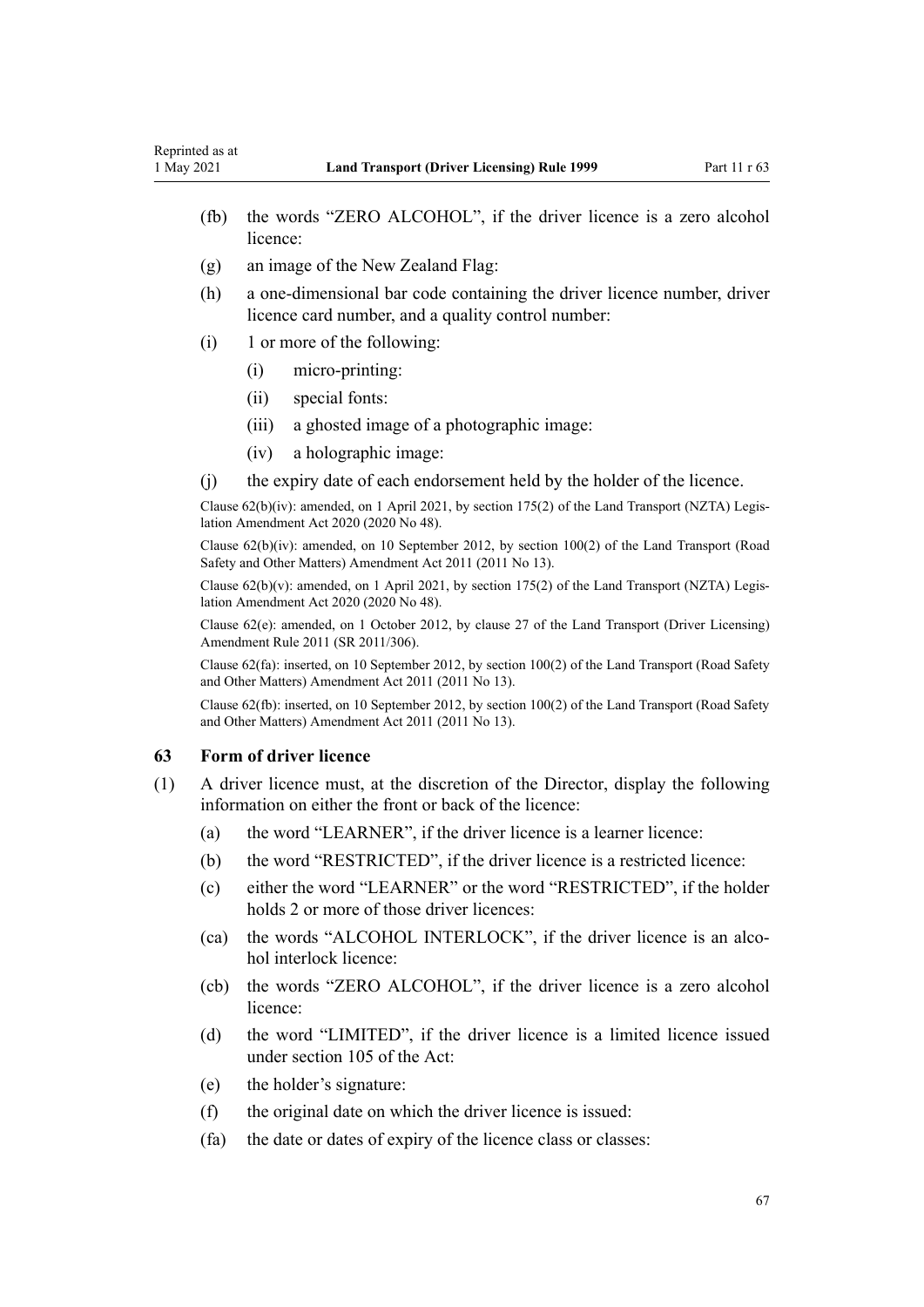- (g) the expiry date of each endorsement held by the holder of the licence:
- (h) the holder's current address, if requested by the holder:
- (i) the classes to which the licence applies and the endorsements issued to the holder:
- (j) an indication of any condition the holder must comply with while driv‐ ing a motor vehicle:
- (k) the word "DONOR", if the holder has indicated a willingness to be an organ donor:
- (l) a one-dimensional bar code containing the driver licence number, driver licence card number, and a production quality control number.
- (2) A driver licence must display the following information on the front of the licence:
	- (a) the words "NEW ZEALAND DRIVER LICENCE":
	- (b) an image of the New Zealand flag:
	- (c) a photographic image of the holder:
	- (d) the holder's full name, unless it is impracticable to display the name in full:
	- (e) the holder's date of birth:
	- (f) *[Revoked]*
	- (g) the driver licence number and driver licence card version number.
- (3) The Director may require that anti-counterfeiting security features be included on a driver licence if the Director considers it necessary.
- (4) An endorsement must be indicated on a driver licence in the following way:
	- (a) for all endorsements other than a driving instructor endorsement, by the appropriate single letter specified in [Schedule 4](#page-118-0):
	- (b) for a driving instructor endorsement, by the single letter specified in [Schedule 4](#page-118-0) followed by the appropriate driver licence class number specified in [Schedule 3.](#page-115-0)

Clause 63: substituted, on 1 October 2011, by [clause 28](http://legislation.govt.nz/pdflink.aspx?id=DLM3956732) of the Land Transport (Driver Licensing) Amendment Rule 2011 (SR 2011/306).

Clause 63(1): amended, on 1 April 2021, by [section 175\(2\)](http://legislation.govt.nz/pdflink.aspx?id=LMS286883) of the Land Transport (NZTA) Legis‐ lation Amendment Act 2020 (2020 No 48).

Clause 63(1)(ca): inserted, on 10 September 2012, by [section 100\(2\)](http://legislation.govt.nz/pdflink.aspx?id=DLM3231293) of the Land Transport (Road Safety and Other Matters) Amendment Act 2011 (2011 No 13).

Clause 63(1)(cb): inserted, on 10 September 2012, by [section 100\(2\)](http://legislation.govt.nz/pdflink.aspx?id=DLM3231293) of the Land Transport (Road Safety and Other Matters) Amendment Act 2011 (2011 No 13).

Clause  $63(1)(e)$ : amended, on 1 December 2014, by [clause 22\(1\)](http://legislation.govt.nz/pdflink.aspx?id=DLM6216936) of the Land Transport (Driver Licensing) Amendment Rule 2014 (LI 2014/265).

Clause 63(1)(fa): inserted, on 1 December 2014, by [clause 22\(2\)](http://legislation.govt.nz/pdflink.aspx?id=DLM6216936) of the Land Transport (Driver Licensing) Amendment Rule 2014 (LI 2014/265).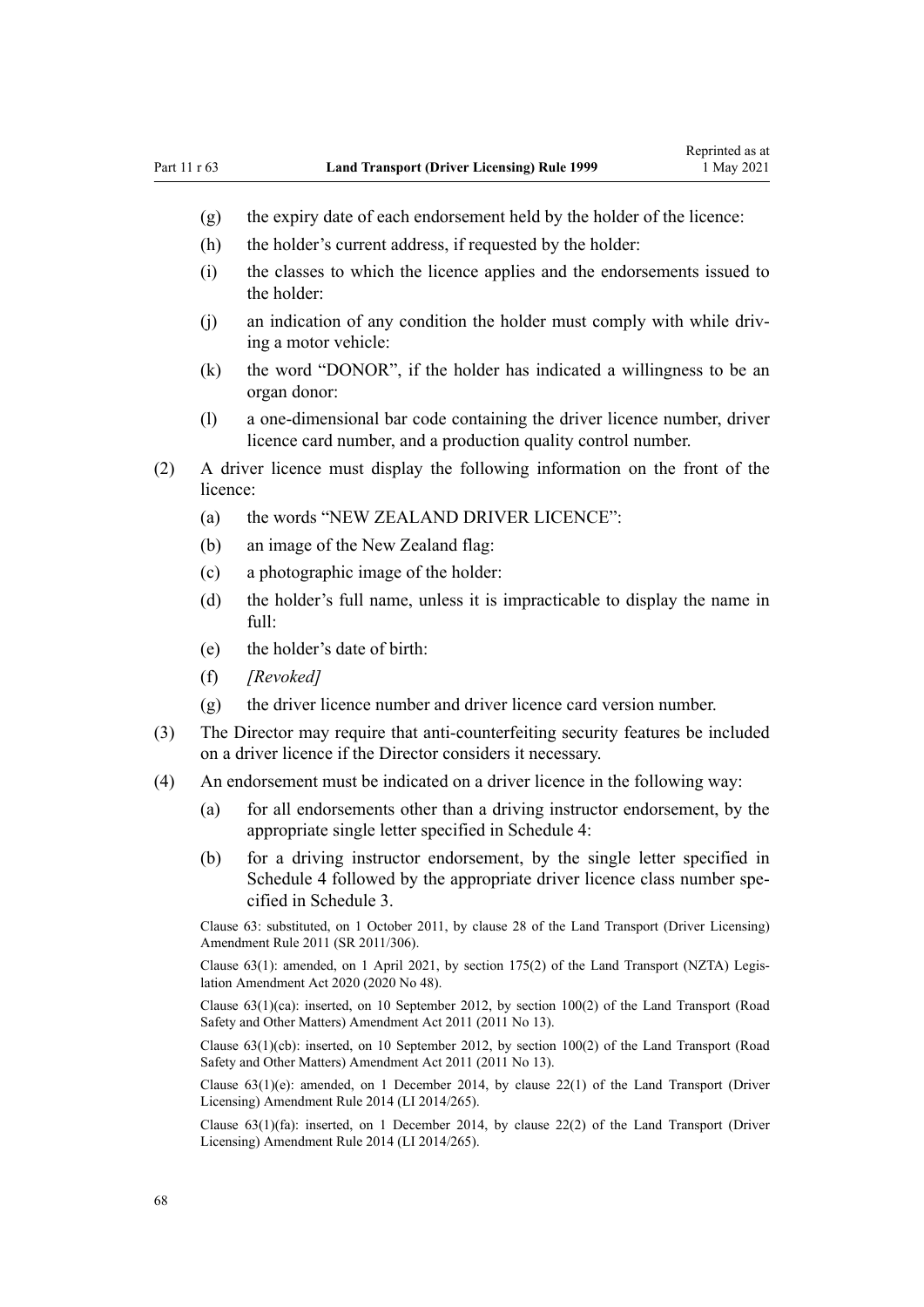Clause 63(2)(d): replaced, on 1 November 2012, by [clause 8](http://legislation.govt.nz/pdflink.aspx?id=DLM4773440) of the Land Transport (Driver Licens‐ ing) Amendment Rule 2012 (SR 2012/302).

Clause 63(2)(f): revoked, on 1 December 2014, by [clause 22\(3\)](http://legislation.govt.nz/pdflink.aspx?id=DLM6216936) of the Land Transport (Driver Licensing) Amendment Rule 2014 (LI 2014/265).

Clause 63(3): amended, on 1 April 2021, by [section 175\(2\)](http://legislation.govt.nz/pdflink.aspx?id=LMS286883) of the Land Transport (NZTA) Legis‐ lation Amendment Act 2020 (2020 No 48).

#### **64 Form of temporary driver licence**

- (1) A temporary driver licence must be—
	- (a) printed on paper; and
	- (b) signed by the holder; and
	- (c) authenticated by a licensing agent.
- (2) A temporary driver licence must display the following on the front of the licence:
	- (a) the words "TEMPORARY NEW ZEALAND DRIVER LICENCE":
	- (b) the holder's name:
	- (c) the holder's date of birth:
	- (ca) the date on which the driver licence is issued:
	- (d) the date on which the driver licence expires:
	- (e) the driver licence number and driver licence card number (if known):
	- (f) the classes of driver licence and types of endorsement issued to the holder:
	- (g) an indication of any condition the holder must comply with while driv‐ ing a motor vehicle.
- (3) *[Revoked]*
- (4) *[Revoked]*

Clause 64(2)(ca): inserted, on 1 June 2006, by [clause 23](http://legislation.govt.nz/pdflink.aspx?id=DLM376116) of the Land Transport (Driver Licensing) Amendment Rule 2006 (SR 2006/84).

Clause 64(3): revoked, on 1 October 2011, by [clause 29](http://legislation.govt.nz/pdflink.aspx?id=DLM3956734) of the Land Transport (Driver Licensing) Amendment Rule 2011 (SR 2011/306).

Clause 64(4): revoked, on 1 October 2011, by [clause 29](http://legislation.govt.nz/pdflink.aspx?id=DLM3956734) of the Land Transport (Driver Licensing) Amendment Rule 2011 (SR 2011/306).

## **65 Form of driver identification card**

- (1) A driver identification card must be 105 mm high and 80 mm wide.
- (2) A driver identification card must display the following on the front of the card:
	- (a) a photographic image of the holder:
	- (b) the holder's unique identifier:
	- (c) a list of the endorsements held by the holder for which a driver identifi‐ cation card is required: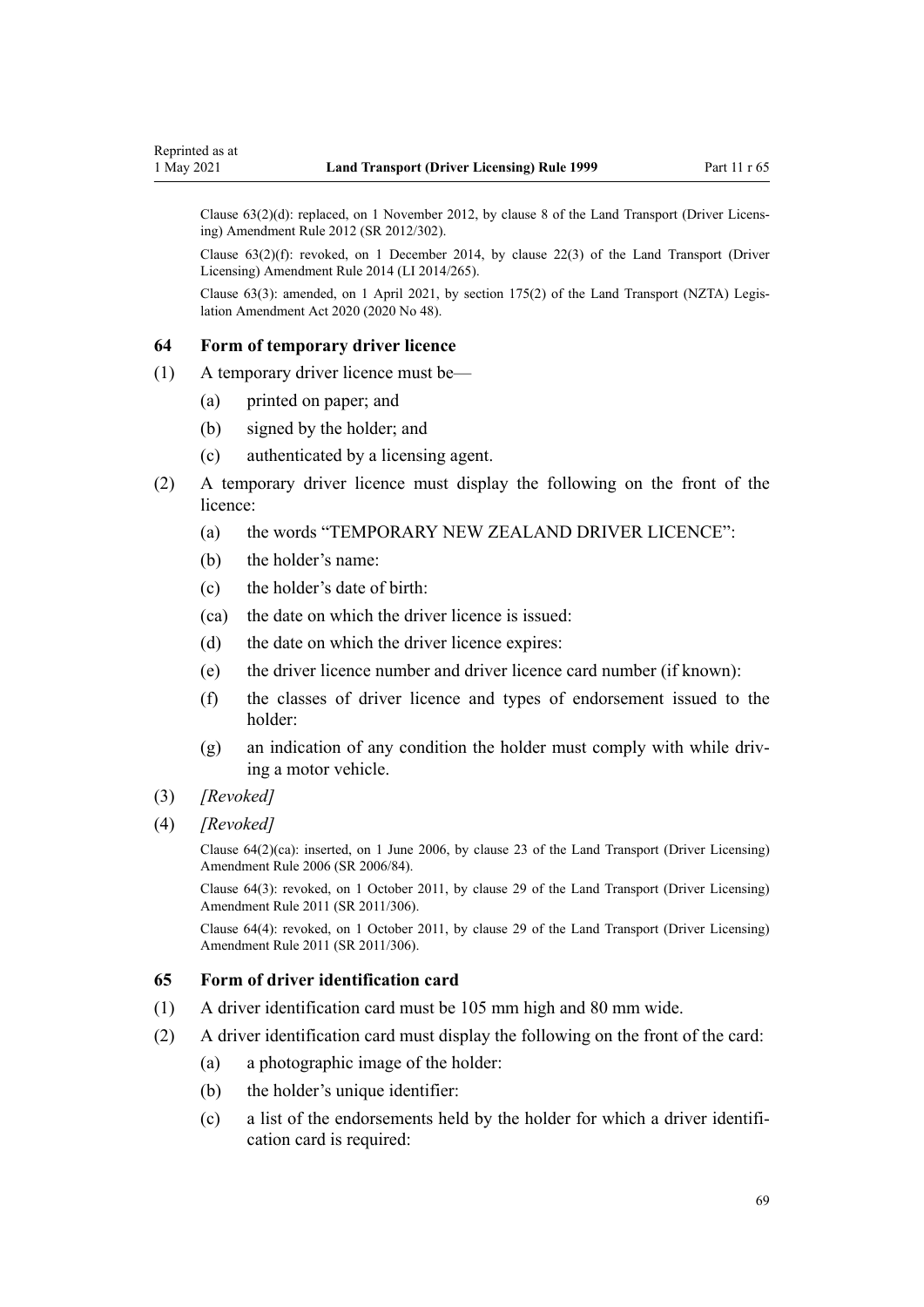- (d) the expiry date of the driver identification card.
- (3) A driver identification card must display the following on the back of the card:
	- (a) the holder's name:
	- (b) the licence number on the holder's driver licence:
	- (c) the expiry date of each endorsement covered by the driver identification card:
	- (d) an indication of any conditions with which the holder must comply when undertaking an activity for which an endorsement covered by the driver identification card is required.
- (4) A driver identification card may include 1 or more of the features specified in [clause 62\(i\)](#page-65-0).
- (5) An endorsement must be indicated on a driver identification card by the appro‐ priate single letter specified in [Schedule 4](#page-118-0).

## **66 Form of** "**L**" **plate**

- (1) An "L" plate must—
	- (a) be a rectangle with sides at least 150 mm high and 110 mm wide; and
	- (b) display the capital letter "L", in black, on a yellow background.
- (2) The letter "L" must—
	- (a) be at least 100 mm high; and
	- (b) be at least 60 mm wide.
- (3) The width of each line of the letter "L" must be at least 20 mm.
- (4) An "L" plate must be positioned—
	- (a) so that it does not obstruct the driver's field of vision; and
	- (b) so that it is visible at a distance of 50 m in daylight.
- (5) An "L" plate must be attached in the following way:
	- (a) in the case of a motorcycle, moped, or all-terrain vehicle, by attaching it to the rear of the vehicle:
	- (b) in the case of a vehicle for which a Class 1 licence is required, other than a moped or an all-terrain vehicle, by attaching 1 plate visible to the front of the vehicle and another plate visible to the rear.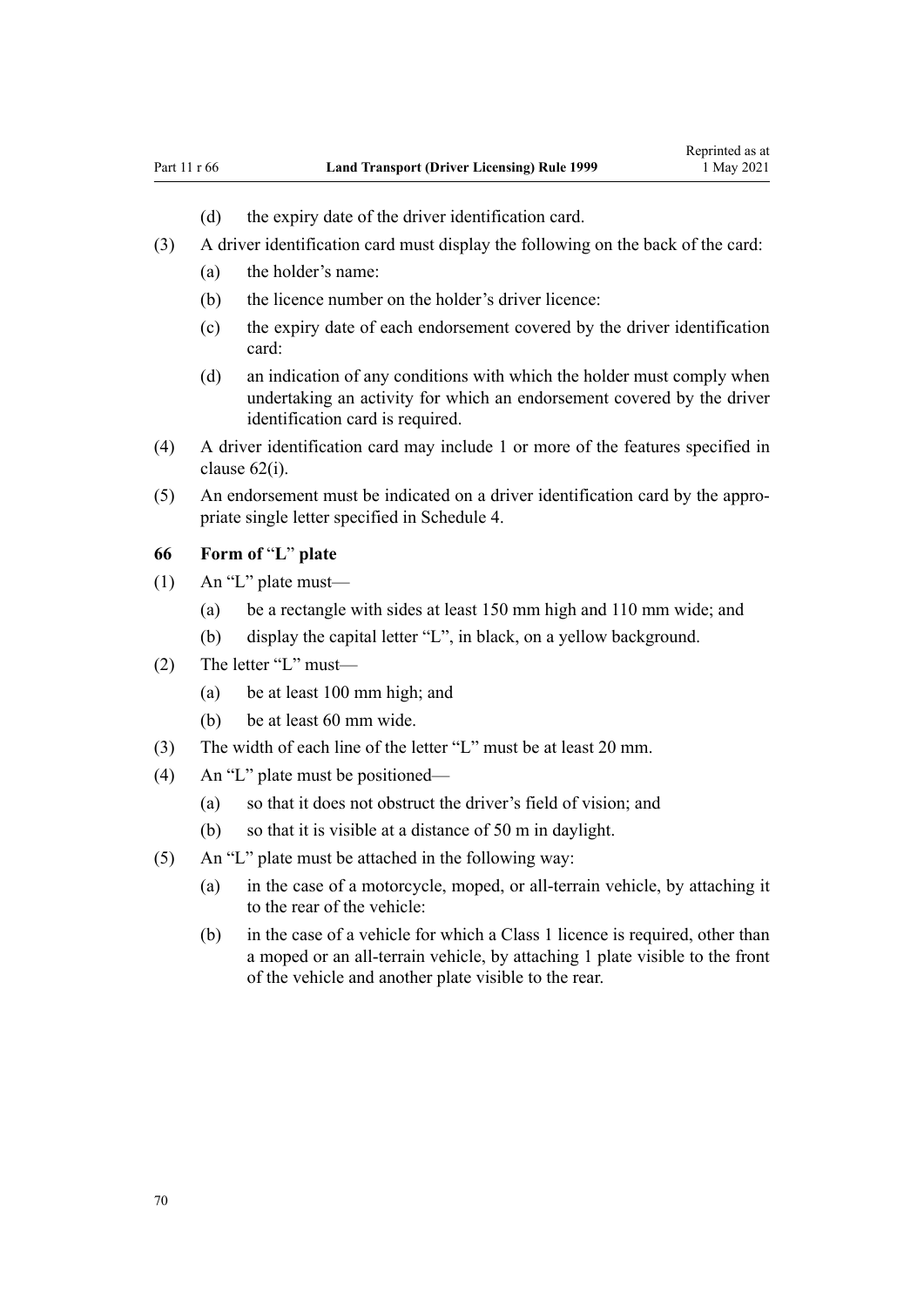## **Part 12**

## <span id="page-70-0"></span>**Renewal, replacement, and reinstatement of driver licences and endorsements**

Part 12 heading: amended, on 16 January 2006, by [section 95\(12\)](http://legislation.govt.nz/pdflink.aspx?id=DLM353501) of the Land Transport Amendment Act 2005 (2005 No 77).

## *Renewal of driver licence*

## **67 Renewal of driver licence**

- (1) The Director may, from time to time, on the application of the holder of a licence, renew the licence.
- (1A) The application may be made,—
	- (a) in the case of a licence of Class 1L, Class 1R, Class 6L, or Class 6R,—
		- (i) unless subparagraph (ii) applies, before or after the expiry date, but no earlier than 90 days before the expiry date:
		- (ii) if the person is renewing a licence for a period beyond the per‐ son's 75th birthday, before or after the expiry of the licence; and
	- (b) in any other case, before or after the expiry of the licence.
- (2) A person is entitled to have his or her driver licence renewed if the person—
	- (a) makes an application in accordance with [Part 3](#page-21-0); and
	- (b) if the application is for the renewal of a licence of any of Classes 2, 3, 4, or 5, produces a medical certificate in accordance with [clause 44](#page-54-0); and
	- (c) is renewing the licence for a period beyond the person's 75th birthday and the person produces a medical certificate in accordance with [clause](#page-54-0) [44;](#page-54-0) and
	- (d) passes the on-road safety test, if referred for the test under [clause 44B;](#page-55-0) and
	- (e) in the case of a licence (excluding a Class 6 licence) that has been expired for more than 5 years, passes—
		- (i) the appropriate theory test under [clause 45](#page-56-0) for the highest class of driver licence that the person is applying to renew; and
		- (ii) the appropriate practical driving test for the highest class of driver licence that the person is applying to renew in accordance with [clauses 48](#page-57-0) and [51](#page-58-0) or successfully completes a course approved under [clause 93](#page-97-0); and
	- (f) in the case of a Class 6 licence that has been expired for more than 5 years, passes—
		- (i) the theory test for Class 6 under clause  $45(1)$ ; and
		- (ii) the practical driving test for Class 6 under [clause 48](#page-57-0).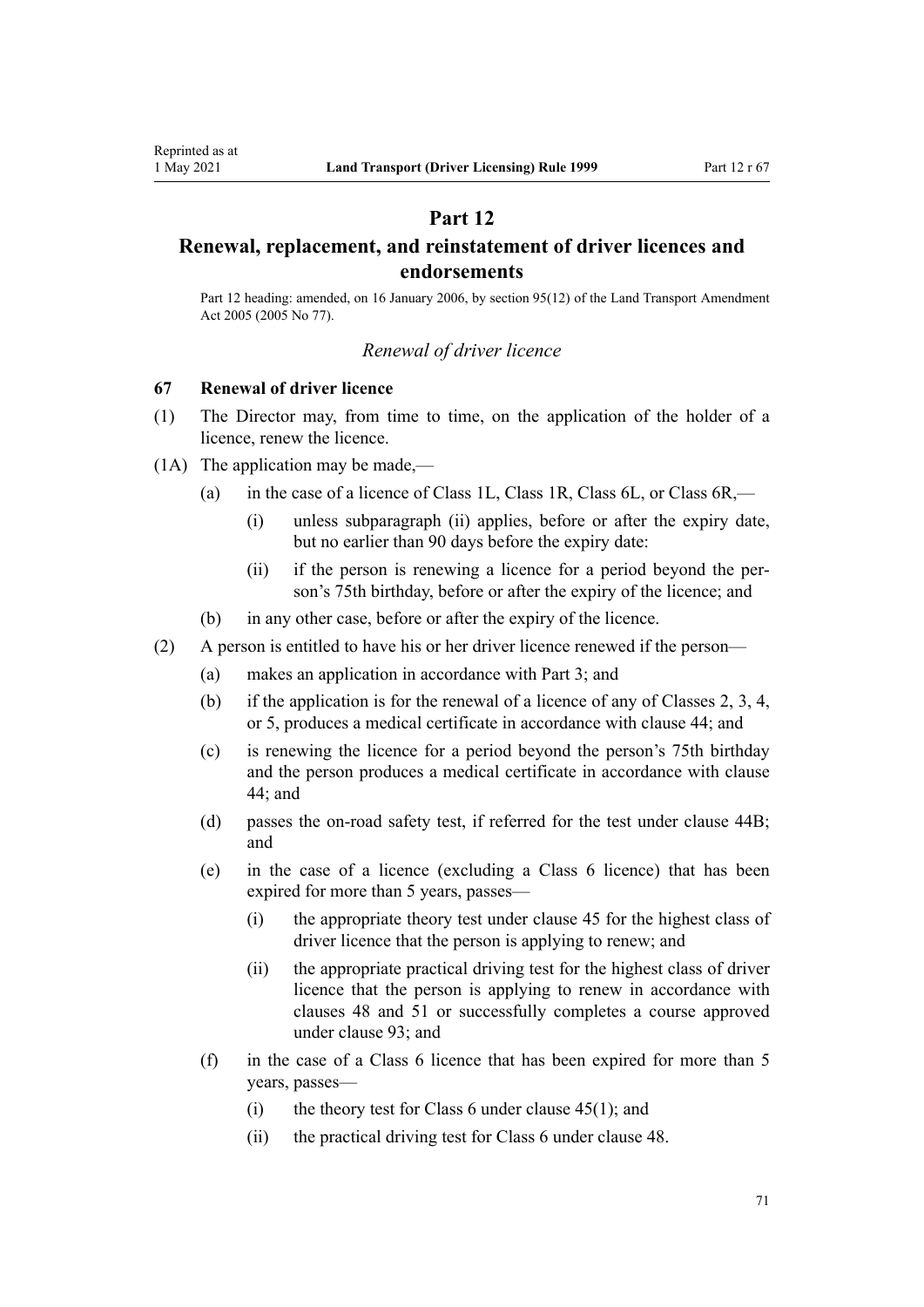- (2A) A person who has been overseas for 5 years or more does not have to comply with subclause  $(2)(e)$  or  $(f)$ , if the person can provide evidence of being licensed to drive (whether in New Zealand or overseas) within the period of 5 years immediately preceding the date of the application.
- (2B) A person whose Class 1L, Class 1R, Class 6L, or Class 6R licence has expired, or will expire in 90 days or less, must pass an appropriate theory test in accordance with clause  $45(1)(b)$  for the class of licence the person is applying to renew, unless—
	- (a) subclause  $(2)(e)$  or (f) applies; or
	- (b) the person is required to pass a theory test under clause  $67A(2)(f)$  or (g); or
	- (c) the person is renewing a licence for a period beyond the person's 75th birthday.
- (3) If a person to whom subclause (2)(e) applies complies with subclause (2)(e)(i), the person's driver licence may be renewed subject to the condition specified in [clause 16\(1\)\(a\)](#page-27-0).
- (4) A condition imposed under subclause (3) continues in force until the person to whom it applies complies with subclause  $(2)(e)(ii)$ .
- (4A) If a person to whom subclause  $(2)(f)$  applies complies with subclause  $(2)(f)(i)$ , that person may be issued with a Class 6L licence, subject to the conditions specified in [clause 16\(1\)\(d\)](#page-27-0).
- (5) A renewed driver licence may be issued with a new expiry date that would have applied had the licence been renewed on the expiry date if the licence is renewed,—
	- (a) in the case of a driver who is 74 years of age or over, not more than 6 months before the expiry date; and
	- (b) in all other cases, not more than 60 days before the expiry date.

Clause 67(1): replaced, on 1 December 2014, by [clause 23\(1\)](http://legislation.govt.nz/pdflink.aspx?id=DLM6216937) of the Land Transport (Driver Licens‐ ing) Amendment Rule 2014 (LI 2014/265).

Clause 67(1): amended, on 1 April 2021, by [section 175\(2\)](http://legislation.govt.nz/pdflink.aspx?id=LMS286883) of the Land Transport (NZTA) Legis‐ lation Amendment Act 2020 (2020 No 48).

Clause 67(1A): inserted, on 1 December 2014, by [clause 23\(1\)](http://legislation.govt.nz/pdflink.aspx?id=DLM6216937) of the Land Transport (Driver Licens‐ ing) Amendment Rule 2014 (LI 2014/265).

Clause  $67(1A)(a)(i)$ : replaced, on 1 November 2019, by clause  $6(1)$  of the Land Transport (Driver Licensing) Amendment Rule (No 2) 2019 (LI 2019/259).

Clause  $67(2)(a)$ : replaced, on 1 December 2014, by [clause 23\(2\)](http://legislation.govt.nz/pdflink.aspx?id=DLM6216937) of the Land Transport (Driver Licensing) Amendment Rule 2014 (LI 2014/265).

Clause  $67(2)(c)$ : substituted, on 1 October 2011, by clause  $30(1)$  of the Land Transport (Driver Licensing) Amendment Rule 2011 (SR 2011/306).

Clause 67(2)(d): substituted, on 4 December 2006, by [clause 10\(1\)](http://legislation.govt.nz/pdflink.aspx?id=DLM386151) of the Land Transport (Driver Licensing) Amendment Rule (No 2) 2006 (SR 2006/152).

Clause  $67(2)(e)$ : substituted, on 4 December 2006, by clause  $10(1)$  of the Land Transport (Driver Licensing) Amendment Rule (No 2) 2006 (SR 2006/152).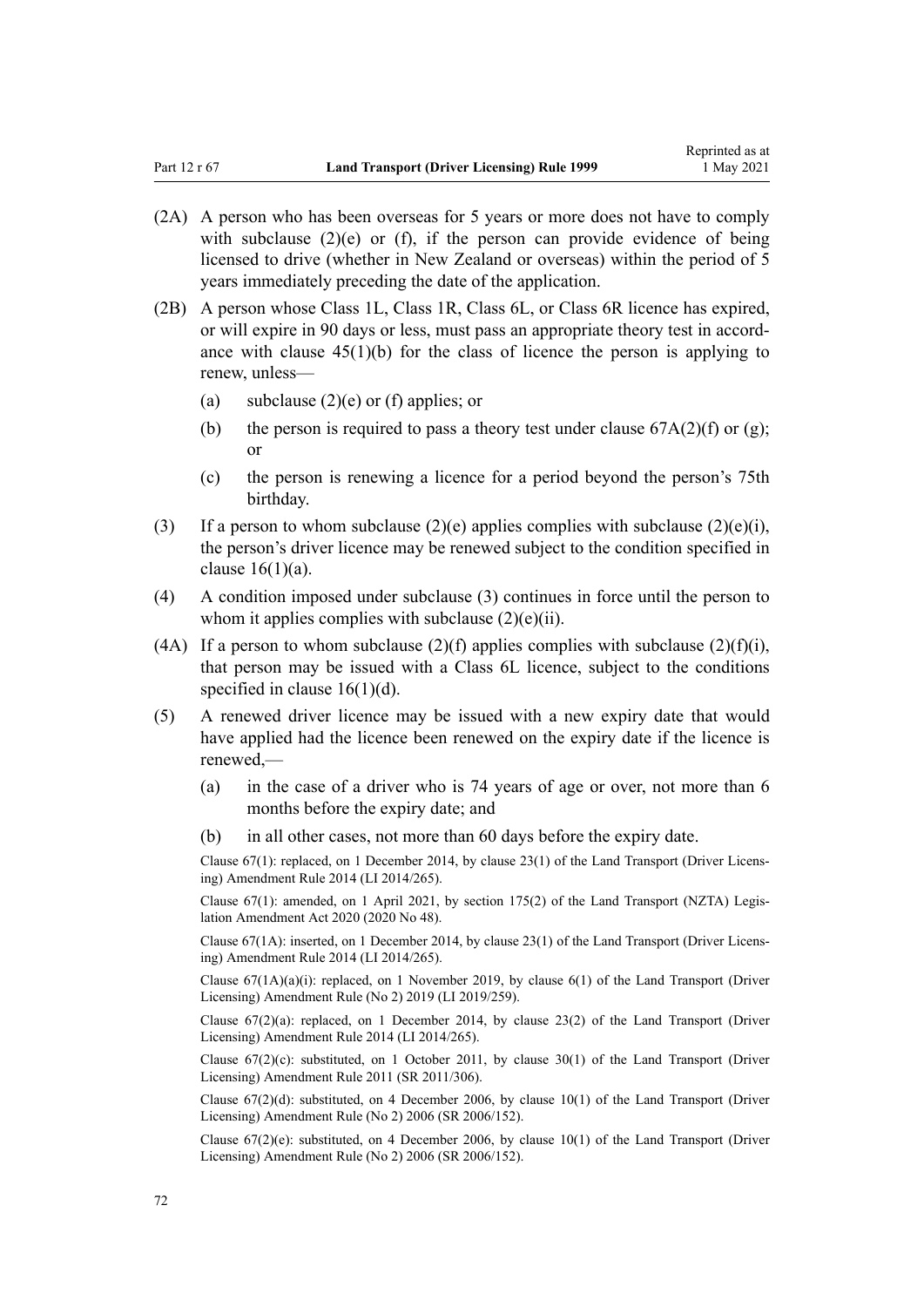Clause 67(2)(f): substituted, on 4 December 2006, by [clause 10\(1\)](http://legislation.govt.nz/pdflink.aspx?id=DLM386151) of the Land Transport (Driver Licensing) Amendment Rule (No 2) 2006 (SR 2006/152).

Clause  $67(2)(f)(ii)$ : amended, on 1 August 2011, by [section 100\(4\)](http://legislation.govt.nz/pdflink.aspx?id=DLM3231293) of the Land Transport (Road Safety and Other Matters) Amendment Act 2011 (2011 No 13).

Clause 67(2A): substituted, on 1 October 2011, by [clause 30\(2\)](http://legislation.govt.nz/pdflink.aspx?id=DLM3956735) of the Land Transport (Driver Licens‐ ing) Amendment Rule 2011 (SR 2011/306).

Clause 67(2B): replaced, on 1 November 2019, by [clause 6\(2\)](http://legislation.govt.nz/pdflink.aspx?id=LMS264759) of the Land Transport (Driver Licens‐ ing) Amendment Rule (No 2) 2019 (LI 2019/259).

Clause 67(4A): inserted, on 1 June 2006, by [clause 24\(3\)](http://legislation.govt.nz/pdflink.aspx?id=DLM376117) of the Land Transport (Driver Licensing) Amendment Rule 2006 (SR 2006/84).

Clause 67(5): substituted, on 1 June 2006, by [clause 24\(3\)](http://legislation.govt.nz/pdflink.aspx?id=DLM376117) of the Land Transport (Driver Licensing) Amendment Rule 2006 (SR 2006/84).

## **67A Reinstatement of driver licence with respect to those who have been disqualified for more than 12 months after end of disqualification**

- (1) The Director may, from time to time, on the application of a person who has been disqualified for more than 12 months, reinstate that person's licence.
- (2) A person is entitled to have his or her driver licence reinstated if—
	- (a) the person has served their disqualification, and there are no further sub‐ sequent periods of disqualification left to serve as of the date of application; and
	- (b) the person complies with clause  $67(2)(a)$ ; and
	- (c) the person is applying for reinstatement of a licence for a period beyond the person's 75th birthday and the person produces a medical certificate in accordance with [clause 44](#page-54-0); and
	- (d) the person passes the on-road safety test, if referred for the test under [clause 44B;](#page-55-0) and
	- (e) in the case of an applicant for a licence of any of Classes 2, 3, 4, or 5, the person produces a medical certificate in accordance with [clause 44](#page-54-0); and
	- (f) in the case of an applicant for a licence of any of-
		- $(i)$  Classes 1, 2, 3, 4, or 5, the person passes—
			- (A) the appropriate theory test under [clause 45](#page-56-0) for the highest class of driver licence the person is applying to reinstate; and
			- (B) the appropriate practical driving test for the highest class of driver licence the person is applying to reinstate in accordance with [clauses 48](#page-57-0) and [51;](#page-58-0) or
		- (ii) Classes 2, 3, 4, and 5, the person completes a course approved under [clause 93](#page-97-0) (if any); and
	- (g) in the case of an applicant for a Class 6 driver licence, the person passes—
		- (i) the theory test for a Class 6 licence under [clause 45\(1\);](#page-56-0) and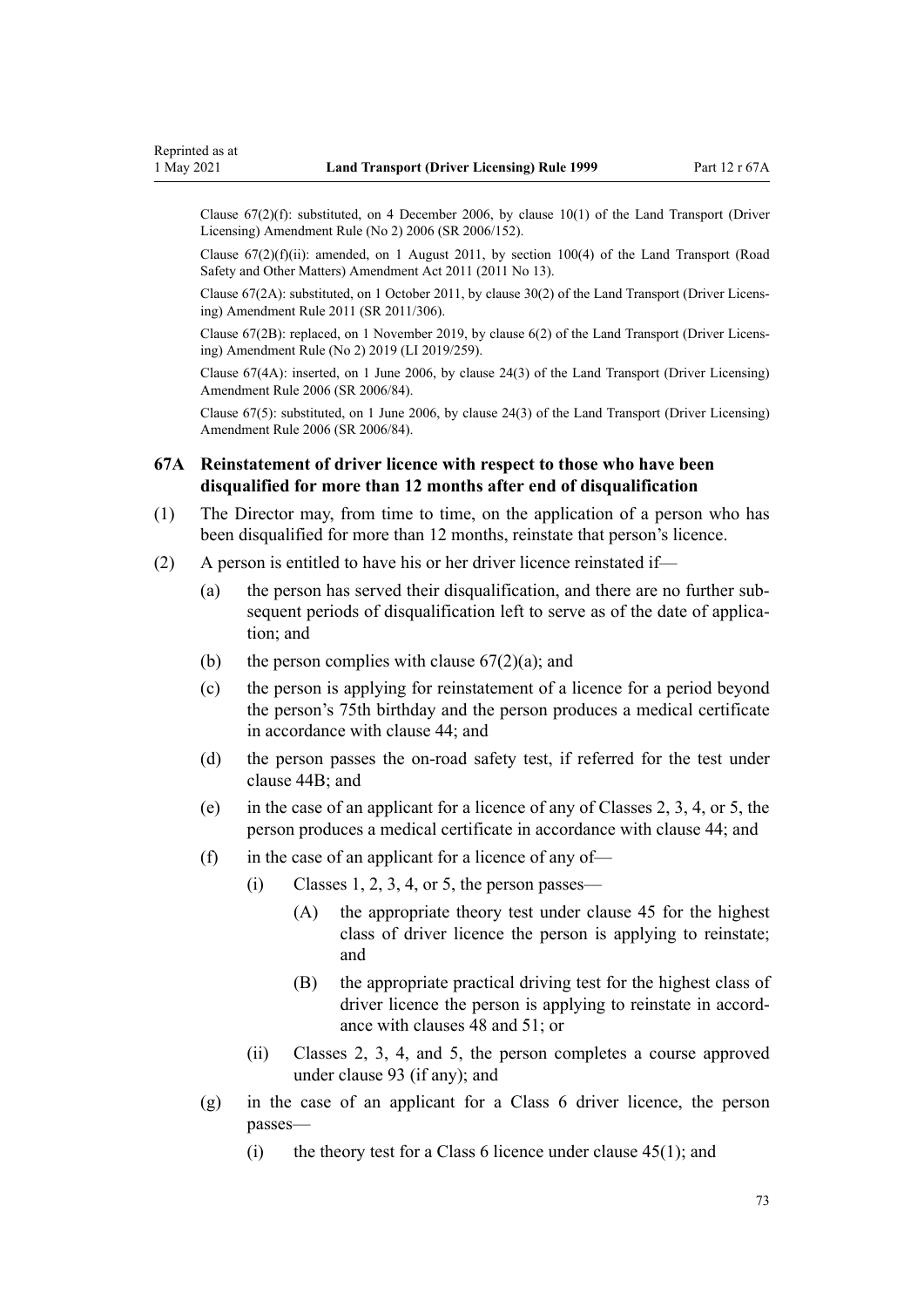- (ii) the practical driving test for a Class 6 licence under [clause 51](#page-58-0) or [clause 48](#page-57-0), as appropriate.
- (2A) To have the licence reinstated, the person must apply in accordance with [Part 3](#page-21-0).
- (3) If a person to whom subclause (2)(f) applies complies with subclause  $(2)(f)(i)(A)$ , the person's driver licence may be reinstated subject to the condition specified in clause  $16(1)(a)$ .
- (4) A condition imposed under subclause (3) continues in force until the person to whom it applies complies with subclause  $(2)(f)(i)(B)$  or subclause  $(2)(f)(ii)$ .
- (5) If a person to whom subclause  $(2)(g)$  applies complies with subclause  $(2)(g)(i)$ , the person's driver licence may be reinstated subject to the conditions specified in clause  $16(1)(c)$  and (d).
- (6) The conditions imposed under subclause (5) continue in force until the person to whom they apply complies with subclause  $(2)(g)(ii)$ .
- (7) Except as provided in subclauses (8) and (9), a licence that is reinstated under this clause will retain the expiry date of the licence being reinstated.
- (8) The person must also comply with [clause 67](#page-70-0) if—
	- (a) the licence being reinstated (not being a licence described in paragraph (b)) has expired or will expire within the following 12 months; or
	- (b) the licence being reinstated is of Class 1L, Class 1R, Class 6L, or Class 6R and has expired or reached its expiry date.
- (9) A licence that is reinstated under subclause (8) will be issued with an expiry date as if the person had applied to renew the licence under [clause 67.](#page-70-0)

Clause 67A: inserted, on 16 January 2006, by [section 95\(12\)](http://legislation.govt.nz/pdflink.aspx?id=DLM353501) of the Land Transport Amendment Act 2005 (2005 No 77).

Clause 67A heading: amended, on 10 May 2011, by [section 100\(3\)](http://legislation.govt.nz/pdflink.aspx?id=DLM3231293) of the Land Transport (Road Safety and Other Matters) Amendment Act 2011 (2011 No 13).

Clause 67A(1): amended, on 1 April 2021, by [section 175\(2\)](http://legislation.govt.nz/pdflink.aspx?id=LMS286883) of the Land Transport (NZTA) Legis‐ lation Amendment Act 2020 (2020 No 48).

Clause 67A(2)(c): substituted, on 1 October 2011, by [clause 31](http://legislation.govt.nz/pdflink.aspx?id=DLM3956736) of the Land Transport (Driver Licens‐ ing) Amendment Rule 2011 (SR 2011/306).

Clause 67A(2)(d): substituted, on 4 December 2006, by [clause 11\(1\)](http://legislation.govt.nz/pdflink.aspx?id=DLM386152) of the Land Transport (Driver Licensing) Amendment Rule (No 2) 2006 (SR 2006/152).

Clause  $67A(2)(f)(i)(B)$ : amended, on 4 December 2006, by [clause 11\(2\)](http://legislation.govt.nz/pdflink.aspx?id=DLM386152) of the Land Transport (Driver Licensing) Amendment Rule (No 2) 2006 (SR 2006/152).

Clause  $67A(2)(g)(ii)$ : amended, on 1 August 2011, by [section 100\(4\)](http://legislation.govt.nz/pdflink.aspx?id=DLM3231293) of the Land Transport (Road Safety and Other Matters) Amendment Act 2011 (2011 No 13).

Clause 67A(2A): inserted, on 1 December 2014, by [clause 24\(1\)](http://legislation.govt.nz/pdflink.aspx?id=DLM6216938) of the Land Transport (Driver Licensing) Amendment Rule 2014 (LI 2014/265).

Clause 67A(5): amended, on 16 June 2008, by [clause 11](http://legislation.govt.nz/pdflink.aspx?id=DLM1317917) of the Land Transport (Driver Licensing) Amendment Rule 2008 (SR 2008/119).

Clause 67A(7): inserted, on 1 December 2014, by [clause 24\(2\)](http://legislation.govt.nz/pdflink.aspx?id=DLM6216938) of the Land Transport (Driver Licens‐ ing) Amendment Rule 2014 (LI 2014/265).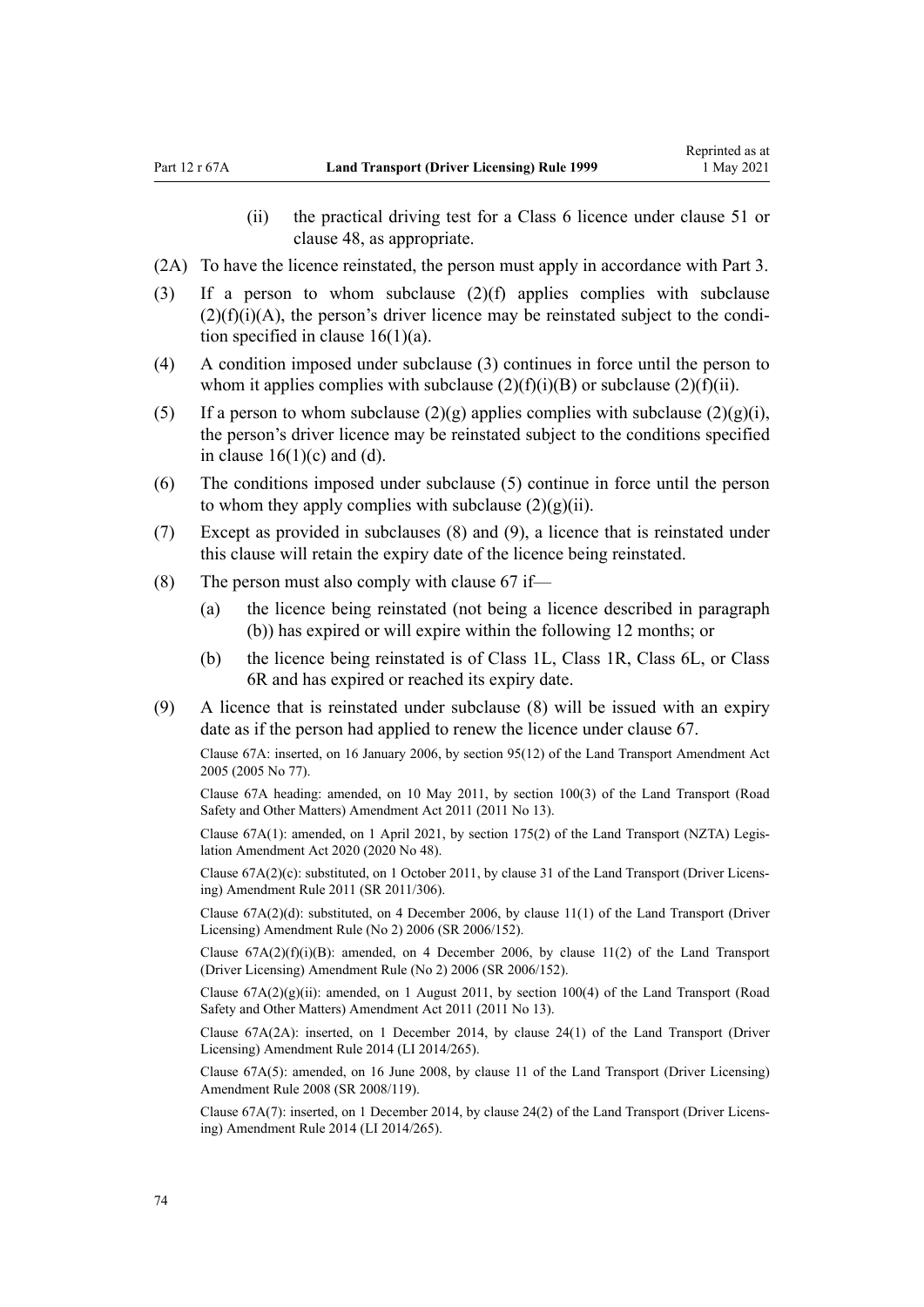Clause 67A(8): inserted, on 1 December 2014, by [clause 24\(2\)](http://legislation.govt.nz/pdflink.aspx?id=DLM6216938) of the Land Transport (Driver Licens‐ ing) Amendment Rule 2014 (LI 2014/265).

Clause 67A(9): inserted, on 1 December 2014, by [clause 24\(2\)](http://legislation.govt.nz/pdflink.aspx?id=DLM6216938) of the Land Transport (Driver Licens‐ ing) Amendment Rule 2014 (LI 2014/265).

## **67B Reinstatement of driver licence after end of suspension for any period (other than under section 95 of Act) or disqualification for a period of not more than 12 months**

- (1) The Director may reinstate the licence of a person who—
	- (a) has been, but is no longer, subject to—
		- (i) a period or periods of suspension for any period (other than under [section 95](http://legislation.govt.nz/pdflink.aspx?id=DLM435024) of the Act); or
		- (ii) a period or periods of disqualification of not more than 12 months; and
	- (b) has applied to have the person's licence reinstated.
- (2) A person is entitled to apply to have his or her driver licence reinstated if the person has served his or her suspension or disqualification, and there are no further subsequent periods of suspension or disqualification left to serve as at the date of application.
- (3) To have the licence reinstated, the person must apply in accordance with [Part 3](#page-21-0).
- (4) Except as provided in subclauses (5) and (6), a licence that is reinstated under this clause will retain the expiry date of the licence being reinstated.
- (5) The person must also comply with [clause 67](#page-70-0) if—
	- (a) the licence being reinstated (not being a licence described in paragraph (b)) has expired or will expire within the following 12 months; or
	- (b) the licence being reinstated is of Class 1L, Class 1R, Class 6L, or Class 6R and has expired or reached its expiry date.
- (6) A licence that is reinstated under subclause (5) will be issued with an expiry date as if the person had applied to renew the licence under [clause 67.](#page-70-0)

Clause 67B: inserted, on 10 May 2011, by [section 100\(3\)](http://legislation.govt.nz/pdflink.aspx?id=DLM3231293) of the Land Transport (Road Safety and Other Matters) Amendment Act 2011 (2011 No 13).

Clause 67B(1): amended, on 1 April 2021, by [section 175\(2\)](http://legislation.govt.nz/pdflink.aspx?id=LMS286883) of the Land Transport (NZTA) Legis‐ lation Amendment Act 2020 (2020 No 48).

Clause 67B(3): amended, on 1 December 2014, by [clause 25\(1\)](http://legislation.govt.nz/pdflink.aspx?id=DLM6216939) of the Land Transport (Driver Licensing) Amendment Rule 2014 (LI 2014/265).

Clause 67B(4): replaced, on 1 December 2014, by [clause 25\(2\)](http://legislation.govt.nz/pdflink.aspx?id=DLM6216939) of the Land Transport (Driver Licens‐ ing) Amendment Rule 2014 (LI 2014/265).

Clause 67B(5): replaced, on 1 December 2014, by [clause 25\(2\)](http://legislation.govt.nz/pdflink.aspx?id=DLM6216939) of the Land Transport (Driver Licens‐ ing) Amendment Rule 2014 (LI 2014/265).

## **67C Reinstatement of driver licence when there is no alcohol interlock licence or zero alcohol licence in force**

(1) The Director may reinstate the licence of a person who—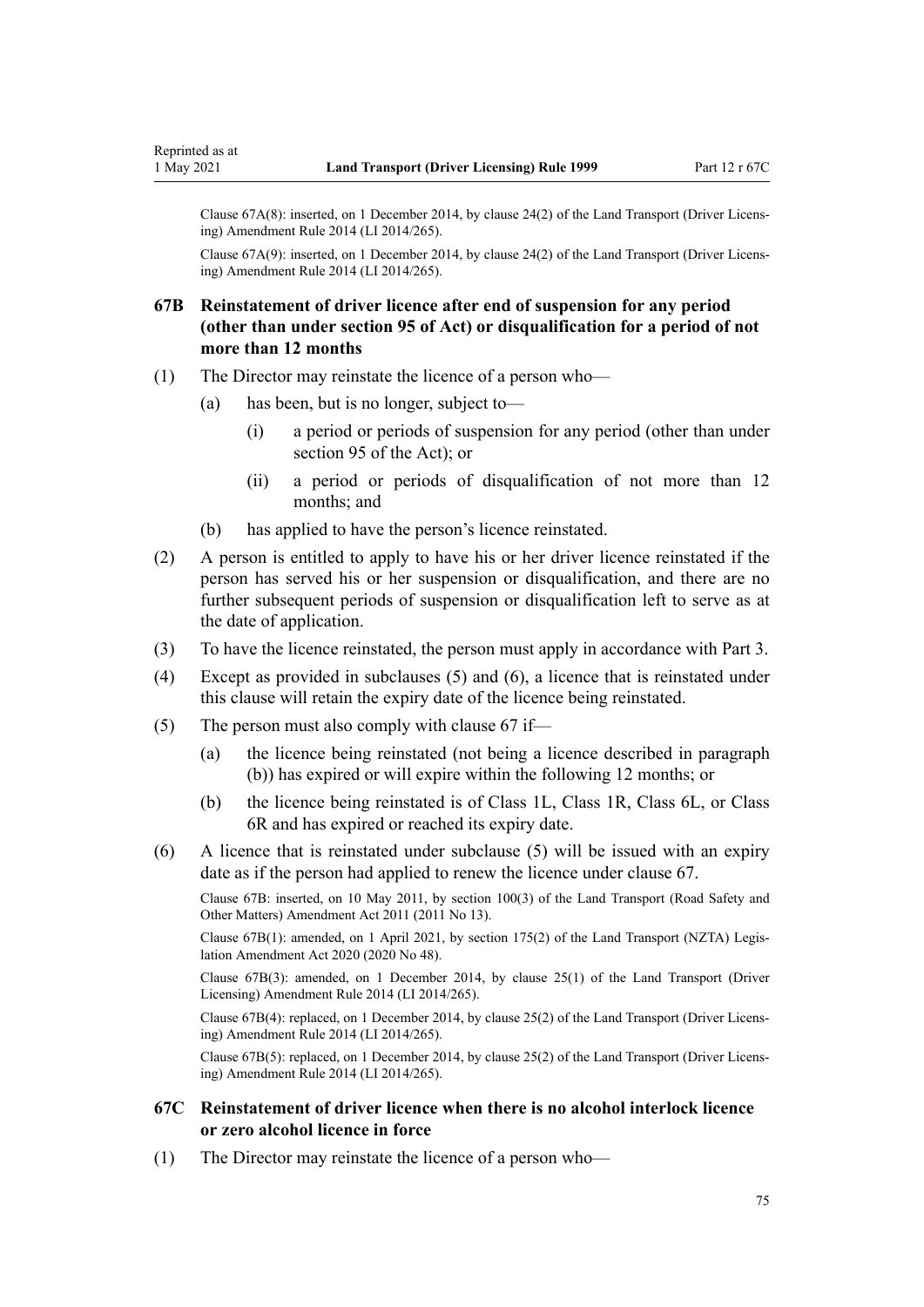- (a) has been, but is no longer, the holder of or required to hold either of the following:
	- (i) an alcohol interlock licence; or
	- (ii) a zero alcohol licence; and
- (b) has applied to have the person's licence reinstated.
- (2) A person is entitled to apply to have his or her driver licence reinstated if the person has been, but is no longer, the holder of or required to hold an alcohol interlock licence or a zero alcohol licence.
- (3) To have the licence reinstated, the person must apply in accordance with [Part 3](#page-21-0).
- (4) Except as provided in subclauses (5) and (6), a licence that is reinstated under this clause will retain the expiry date of the licence being reinstated.
- (5) The person must also comply with [clause 67](#page-70-0) if—
	- (a) the licence being reinstated (not being a licence described in paragraph (b)) has expired or will expire within the following 12 months; or
	- (b) the licence being reinstated is of Class 1L, Class 1R, Class 6L, or Class 6R and has expired or reached its expiry date.
- (6) A licence that is reinstated under subclause (5) will be issued with an expiry date as if the person had applied to renew the licence under [clause 67.](#page-70-0)

Clause 67C: inserted, on 10 September 2012, by [section 100\(2\)](http://legislation.govt.nz/pdflink.aspx?id=DLM3231293) of the Land Transport (Road Safety and Other Matters) Amendment Act 2011 (2011 No 13).

Clause 67C(1): amended, on 1 April 2021, by [section 175\(2\)](http://legislation.govt.nz/pdflink.aspx?id=LMS286883) of the Land Transport (NZTA) Legis‐ lation Amendment Act 2020 (2020 No 48).

Clause 67C(3): amended, on 1 December 2014, by [clause 26\(1\)](http://legislation.govt.nz/pdflink.aspx?id=DLM6216940) of the Land Transport (Driver Licensing) Amendment Rule 2014 (LI 2014/265).

Clause 67C(4): replaced, on 1 December 2014, by [clause 26\(2\)](http://legislation.govt.nz/pdflink.aspx?id=DLM6216940) of the Land Transport (Driver Licens‐ ing) Amendment Rule 2014 (LI 2014/265).

Clause 67C(5): replaced, on 1 December 2014, by [clause 26\(2\)](http://legislation.govt.nz/pdflink.aspx?id=DLM6216940) of the Land Transport (Driver Licens‐ ing) Amendment Rule 2014 (LI 2014/265).

## **68 Special provision relating to person who is overseas, or in prison or hospital**

#### *[Revoked]*

Clause 68: revoked, on 1 October 2011, by [clause 32](http://legislation.govt.nz/pdflink.aspx?id=DLM3956737) of the Land Transport (Driver Licensing) Amendment Rule 2011 (SR 2011/306).

#### *Renewal of endorsement*

#### **69 Renewal of endorsement**

The Director may from time to time, on the application of the holder of an endorsement, renew the endorsement.

Clause 69: amended, on 1 April 2021, by [section 175\(2\)](http://legislation.govt.nz/pdflink.aspx?id=LMS286883) of the Land Transport (NZTA) Legislation Amendment Act 2020 (2020 No 48).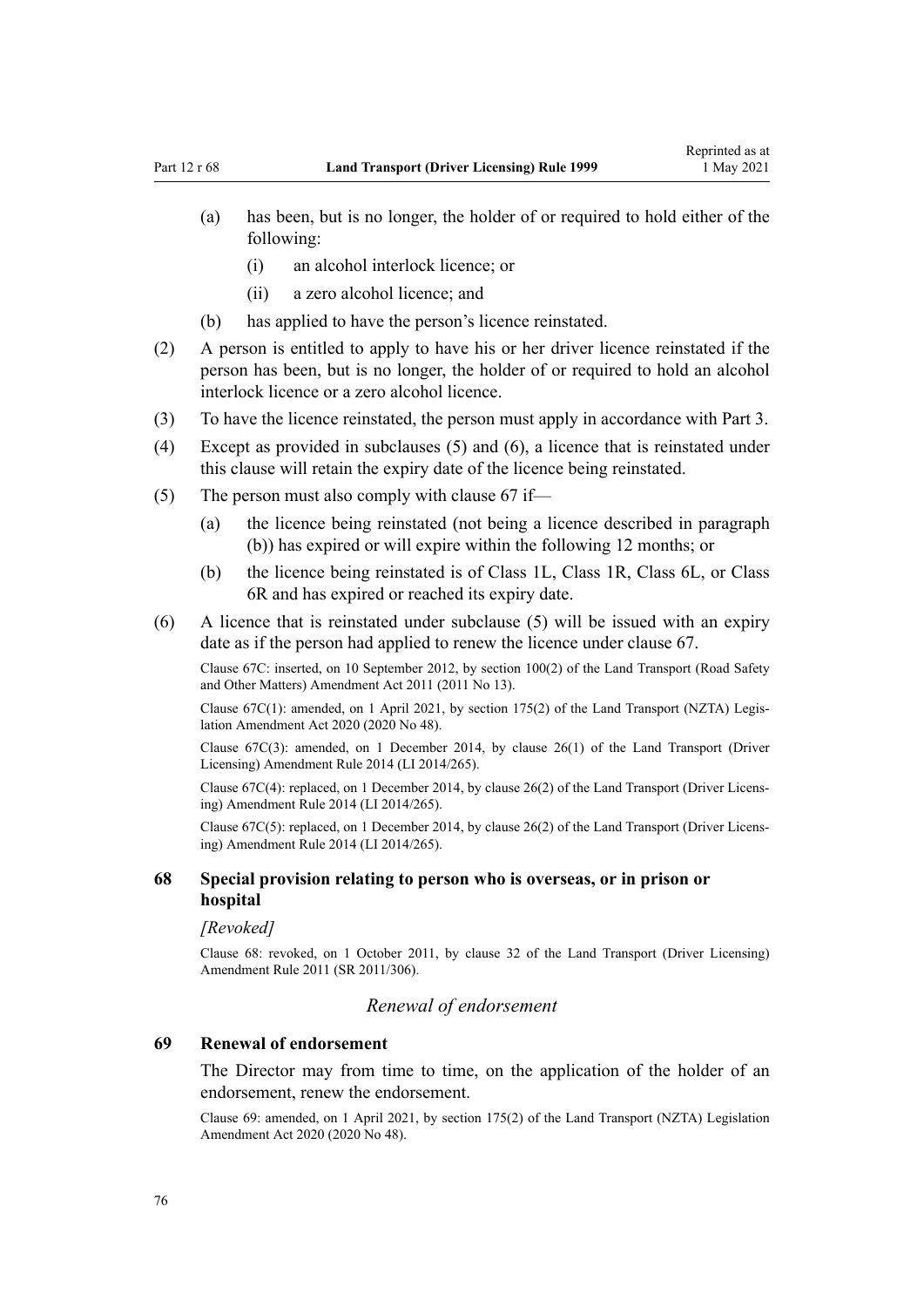# <span id="page-76-0"></span>**70 Renewal of passenger, vehicle recovery, driving instructor, testing officer, or dangerous goods endorsement**

- (1) Application may be made to renew a passenger, vehicle recovery, driving instructor, testing officer, or dangerous goods endorsement with the expiry date that would have applied had the licence been renewed on the expiry date.
- (1A) An application under subclause (1) must be made—
	- (a) before the fifth anniversary of the date of expiry of the endorsement; and
	- (b) not more than 60 days before the date of expiry of the endorsement.
- (2) A person is entitled to have his or her passenger, vehicle recovery, driving instructor, or testing officer endorsement renewed, for a period of 1 year or 5 years from the date of the expiry of the endorsement, or the date of renewal, whichever is later, if—
	- (a) the person makes an application in accordance with [Part 3](#page-21-0); and
	- (b) in the case of an application for the renewal of an endorsement that was issued for a period of 5 years, the person produces a medical certificate in accordance with [clause 44](#page-54-0); and
	- (ba) in the case of an application for the renewal of an endorsement that was issued for a period of less than 5 years, the person produces a medical certificate in accordance with [clause 44](#page-54-0) if the person has not, within the 5 years immediately preceding the date of the application, produced a certificate that complies with the requirements of clause 44; and
	- (c) the person consents to the carrying out of checks as to whether or not the person is a fit and proper person to be the holder of the endorsement and consents to the carrying out of those checks from time to time during the period of validity of the endorsement; and
	- (d) the Director is satisfied in accordance with [clause 35\(1\)](#page-48-0) that the person is a fit and proper person to be the holder of the endorsement.
- (3) A person is entitled to have his or her dangerous goods endorsement renewed, for a period of 5 years from the date of the expiry of the endorsement, or the date of renewal, whichever is later, if the person—
	- (a) makes an application in accordance with [Part 3](#page-21-0); and
	- (b) produces a certificate of successful completion by the person of an approved course of the appropriate type specified in [clause 93\(b\)\(iii\)](#page-97-0) that is issued within 60 days before the date of the application for the renewal.

Clause 70(1): substituted, on 1 June 2006, by [clause 26\(1\)](http://legislation.govt.nz/pdflink.aspx?id=DLM376119) of the Land Transport (Driver Licensing) Amendment Rule 2006 (SR 2006/84).

Clause 70(1A): inserted, on 1 June 2006, by [clause 26\(1\)](http://legislation.govt.nz/pdflink.aspx?id=DLM376119) of the Land Transport (Driver Licensing) Amendment Rule 2006 (SR 2006/84).

Clause 70(2): amended, on 1 June 2006, by [clause 26\(2\)](http://legislation.govt.nz/pdflink.aspx?id=DLM376119) of the Land Transport (Driver Licensing) Amendment Rule 2006 (SR 2006/84).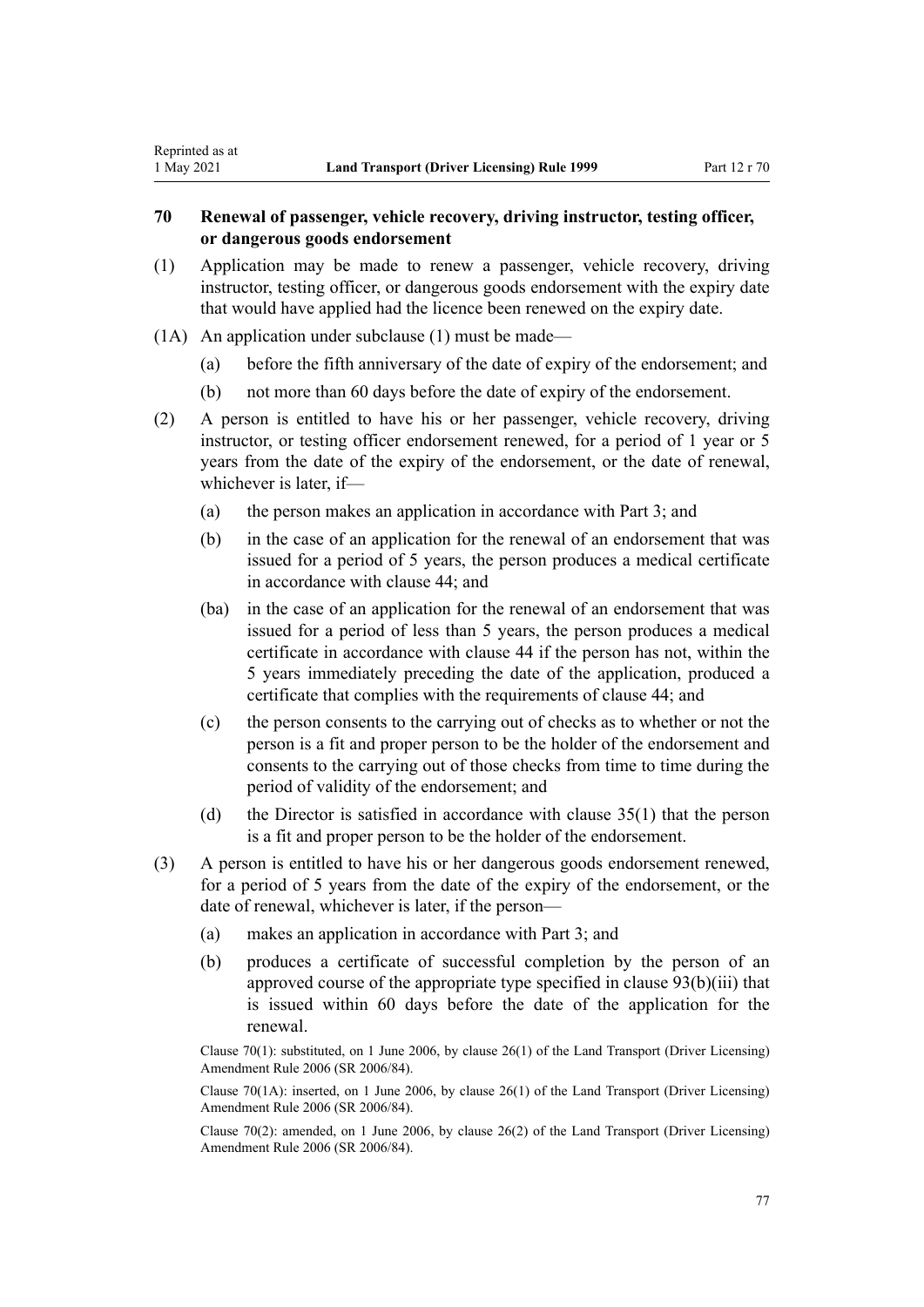<span id="page-77-0"></span>Clause  $70(2)(a)$ : replaced, on 1 December 2014, by clause  $27(1)$  of the Land Transport (Driver Licensing) Amendment Rule 2014 (LI 2014/265).

Clause 70(2)(b): substituted, on 4 October 1999, by [clause 18\(2\)](http://legislation.govt.nz/pdflink.aspx?id=DLM293687) of the Land Transport (Driver Licensing) Amendment Rule 1999 (SR 1999/302).

Clause 70(2)(ba): inserted, on 4 October 1999, by [clause 18\(2\)](http://legislation.govt.nz/pdflink.aspx?id=DLM293687) of the Land Transport (Driver Licens‐ ing) Amendment Rule 1999 (SR 1999/302).

Clause  $70(2)(c)$ : amended, on 4 October 1999, by [clause 18\(3\)](http://legislation.govt.nz/pdflink.aspx?id=DLM293687) of the Land Transport (Driver Licensing) Amendment Rule 1999 (SR 1999/302).

Clause 70(2)(d): amended, on 1 April 2021, by [section 175\(2\)](http://legislation.govt.nz/pdflink.aspx?id=LMS286883) of the Land Transport (NZTA) Legis‐ lation Amendment Act 2020 (2020 No 48).

Clause 70(3): amended, on 1 June 2006, by [clause 26\(3\)](http://legislation.govt.nz/pdflink.aspx?id=DLM376119) of the Land Transport (Driver Licensing) Amendment Rule 2006 (SR 2006/84).

Clause  $70(3)(a)$ : replaced, on 1 December 2014, by clause  $27(2)$  of the Land Transport (Driver Licensing) Amendment Rule 2014 (LI 2014/265).

Clause 70(3)(b): amended, on 1 October 2011, by [clause 33](http://legislation.govt.nz/pdflink.aspx?id=DLM3956738) of the Land Transport (Driver Licensing) Amendment Rule 2011 (SR 2011/306).

## **71 Renewal of special-type endorsement**

- (1) An application for the renewal of a special-type vehicle endorsement may be made before or after the date of expiry of the endorsement.
- (2) A person is entitled to have his or her special-type vehicle endorsement renewed if the person—
	- (a) makes an application in accordance with [Part 3](#page-21-0); and
	- (b) if the endorsement has been expired for more than 5 years, produces a certificate of successful completion by the person of an approved course of the appropriate type specified in subparagraphs (v) to (viii) of [clause](#page-97-0) [93\(b\)](#page-97-0) that is issued within 60 days before the date of applying for the renewal.
- (3) A person who has been overseas for 5 years or more does not have to comply with subclause (2), if the person can provide evidence of being licensed to drive (whether in New Zealand or overseas) within the period of 5 years immediately preceding the date of the application.

Clause 71(2)(a): replaced, on 1 December 2014, by [clause 28](http://legislation.govt.nz/pdflink.aspx?id=DLM6216942) of the Land Transport (Driver Licens‐ ing) Amendment Rule 2014 (LI 2014/265).

Clause 71(2)(b): amended, on 1 October 2011, by [clause 34\(1\)](http://legislation.govt.nz/pdflink.aspx?id=DLM3956739) of the Land Transport (Driver Licens‐ ing) Amendment Rule 2011 (SR 2011/306).

Clause 71(2)(b): amended, on 1 June 2006, by [clause 27](http://legislation.govt.nz/pdflink.aspx?id=DLM376120) of the Land Transport (Driver Licensing) Amendment Rule 2006 (SR 2006/84).

Clause 71(3): added, on 1 October 2011, by [clause 34\(2\)](http://legislation.govt.nz/pdflink.aspx?id=DLM3956739) of the Land Transport (Driver Licensing) Amendment Rule 2011 (SR 2011/306).

## **72 Special provision relating to person overseas, or in prison or hospital**

#### *[Revoked]*

Clause 72: revoked, on 1 October 2011, by [clause 35](http://legislation.govt.nz/pdflink.aspx?id=DLM3956740) of the Land Transport (Driver Licensing) Amendment Rule 2011 (SR 2011/306).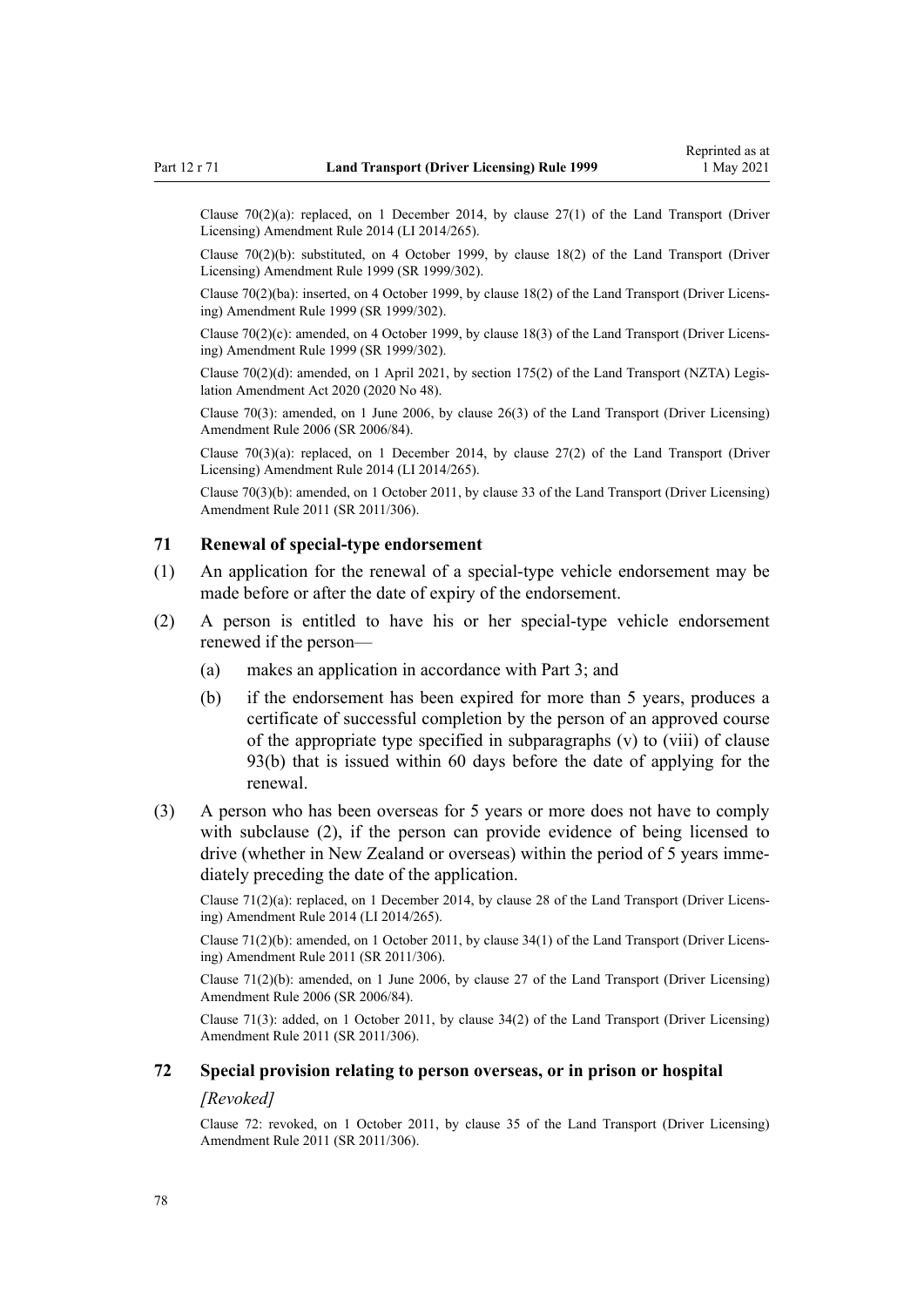### **73 Renewal of driver identification card**

<span id="page-78-0"></span>Reprinted as at

- (1) The Director may from time to time, on the application of the holder of a driver identification card, made before or after the expiry of the card, renew the card.
- (2) The application must be made in accordance with [Part 3.](#page-21-0)

Clause 73(1): amended, on 1 April 2021, by [section 175\(2\)](http://legislation.govt.nz/pdflink.aspx?id=LMS286883) of the Land Transport (NZTA) Legis‐ lation Amendment Act 2020 (2020 No 48).

Clause 73(2): replaced, on 1 December 2014, by [clause 29](http://legislation.govt.nz/pdflink.aspx?id=DLM6216943) of the Land Transport (Driver Licensing) Amendment Rule 2014 (LI 2014/265).

*Replacement of driver licence or driver identification card*

## **74 Replacement of driver licence or driver identification card if lost, stolen, etc**

- (1) The Director may, on the application of the holder of a driver licence or a driver identification card, issue a replacement driver licence or driver identifi cation card.
- (2) The holder of a driver licence or a driver identification card must apply for a replacement driver licence or driver identification card, as the case may be, if—
	- (a) it is lost, stolen, destroyed, defaced, mutilated, or becomes illegible; or
	- (b) the holder's name is changed from that recorded on the licence and in the person's driver licence records, or on the driver identification card; or
	- (c) in the opinion of the Director, the holder's appearance has changed sig‐ nificantly from that recorded on the licence or driver identification card.
- (3) A person is entitled to be issued with a replacement driver licence or driver identification card if the person—
	- (a) makes an application in accordance with [Part 3](#page-21-0); and
	- (b) either surrenders the previous licence or driver identification card to the licensing agent in a legible form or provides the licensing agent with a signed statement stating, as appropriate, that—
		- (i) the applicant does not have the previous driver licence or driver identification card and the circumstances in which it was lost or destroyed; or
		- (ii) the driver licence or driver identification card that the applicant has surrendered in a defaced, mutilated, or illegible form is the applicant's previous driver licence or driver identification card.
- $(4)$  If—
	- (a) a driver licence being replaced is due to expire within 12 months of the date of the application for the replacement licence; and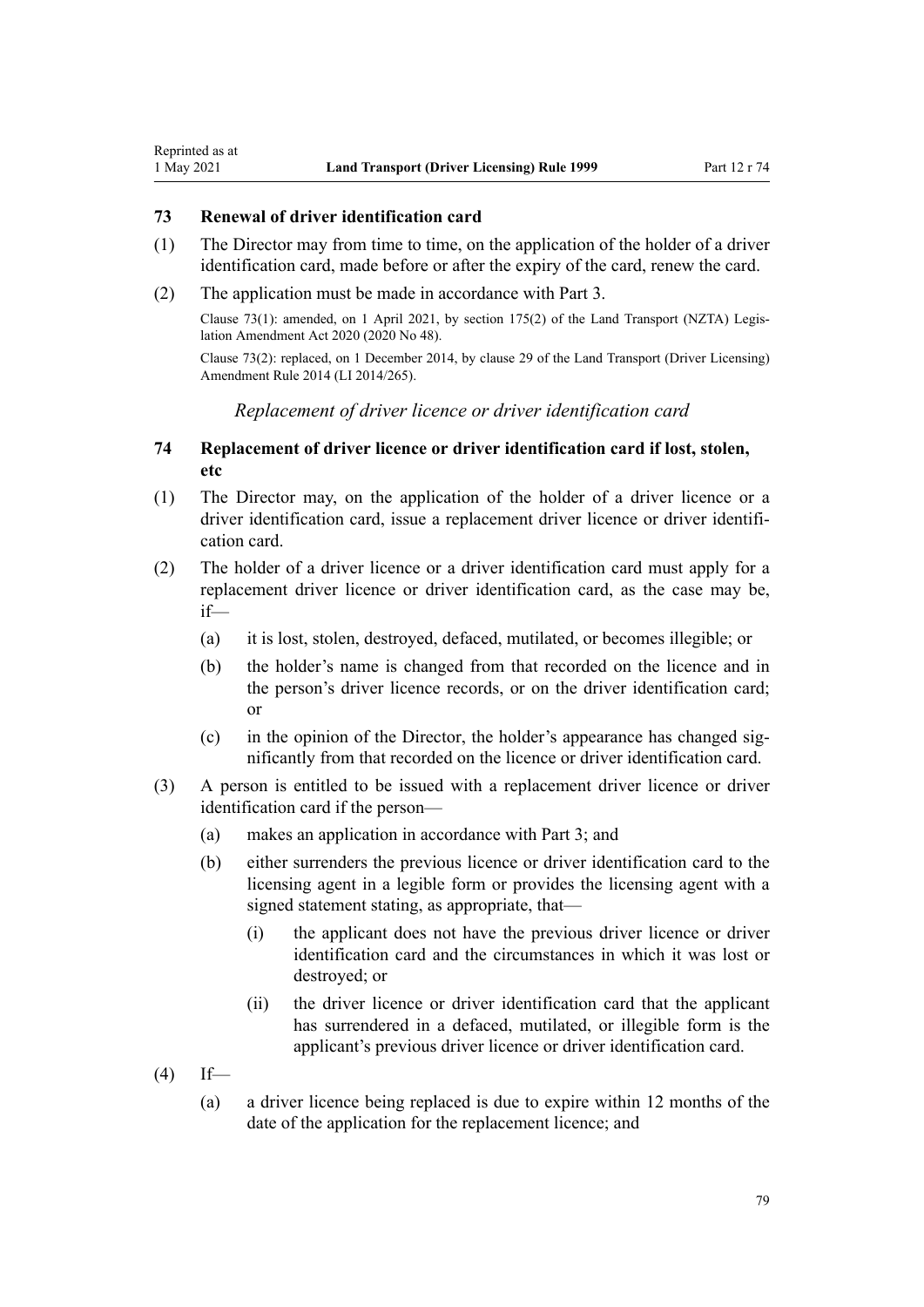(b) the applicant will be younger than 64 years on the date that the licence is due to expire,—

the replacement licence may be issued with an expiry date as if the person had applied to renew the licence under [clause 67](#page-70-0).

(5) A driver identification card that is replaced under this clause must be issued with an expiry date that is the same as the expiry date of the card being replaced.

Clause 74(1): amended, on 1 April 2021, by [section 175\(2\)](http://legislation.govt.nz/pdflink.aspx?id=LMS286883) of the Land Transport (NZTA) Legis‐ lation Amendment Act 2020 (2020 No 48).

Clause 74(2)(c): amended, on 1 April 2021, by [section 175\(2\)](http://legislation.govt.nz/pdflink.aspx?id=LMS286883) of the Land Transport (NZTA) Legislation Amendment Act 2020 (2020 No 48).

Clause 74(3)(a): replaced, on 1 December 2014, by [clause 30\(1\)](http://legislation.govt.nz/pdflink.aspx?id=DLM6216944) of the Land Transport (Driver Licensing) Amendment Rule 2014 (LI 2014/265).

Clause 74(4): amended, on 1 December 2014, by [clause 30\(2\)](http://legislation.govt.nz/pdflink.aspx?id=DLM6216944) of the Land Transport (Driver Licens‐ ing) Amendment Rule 2014 (LI 2014/265).

## **75 Replacement of driver licence or driver identification card if surrendered**

- (1) The Director may, on the application of the holder of a driver licence or a driver identification card, issue a replacement licence or driver identification card to a person who surrenders a driver licence under [section 30](http://legislation.govt.nz/pdflink.aspx?id=DLM434583) of the Act, or delivers a driver licence or driver identification card to the Agency under [clause 84](#page-86-0) or [clause 85,](#page-86-0) for those classes of licence or types of endorsement held by the person (if any) that have not been revoked or surrendered.
- (2) A driver identification card that is replaced under this clause must be issued with an expiry date that is the same as the expiry date of the card being replaced.

Clause 75(1): amended, on 1 April 2021, by [section 175\(2\)](http://legislation.govt.nz/pdflink.aspx?id=LMS286883) of the Land Transport (NZTA) Legis‐ lation Amendment Act 2020 (2020 No 48).

Clause 75(1): amended, on 10 May 2011, by [section 100\(3\)](http://legislation.govt.nz/pdflink.aspx?id=DLM3231293) of the Land Transport (Road Safety and Other Matters) Amendment Act 2011 (2011 No 13).

Clause 75(1): amended, on 1 August 2008, by [section 50\(2\)](http://legislation.govt.nz/pdflink.aspx?id=DLM1313622) of the Land Transport Management Amendment Act 2008 (2008 No 47).

#### **76 Discovery of replaced licence or driver identification card**

- (1) A person to whom a replacement driver licence or driver identification card has been issued under [clause 74](#page-78-0) must surrender the person's previous driver licence or driver identification card to the Agency or the Director if the previous driver licence or driver identification card subsequently comes into the person's possession.
- (2) A person who has been issued with a replacement driver licence or driver iden‐ tification card must advise the Agency or the Director if that person becomes aware that another person has the previous driver licence or driver identification card.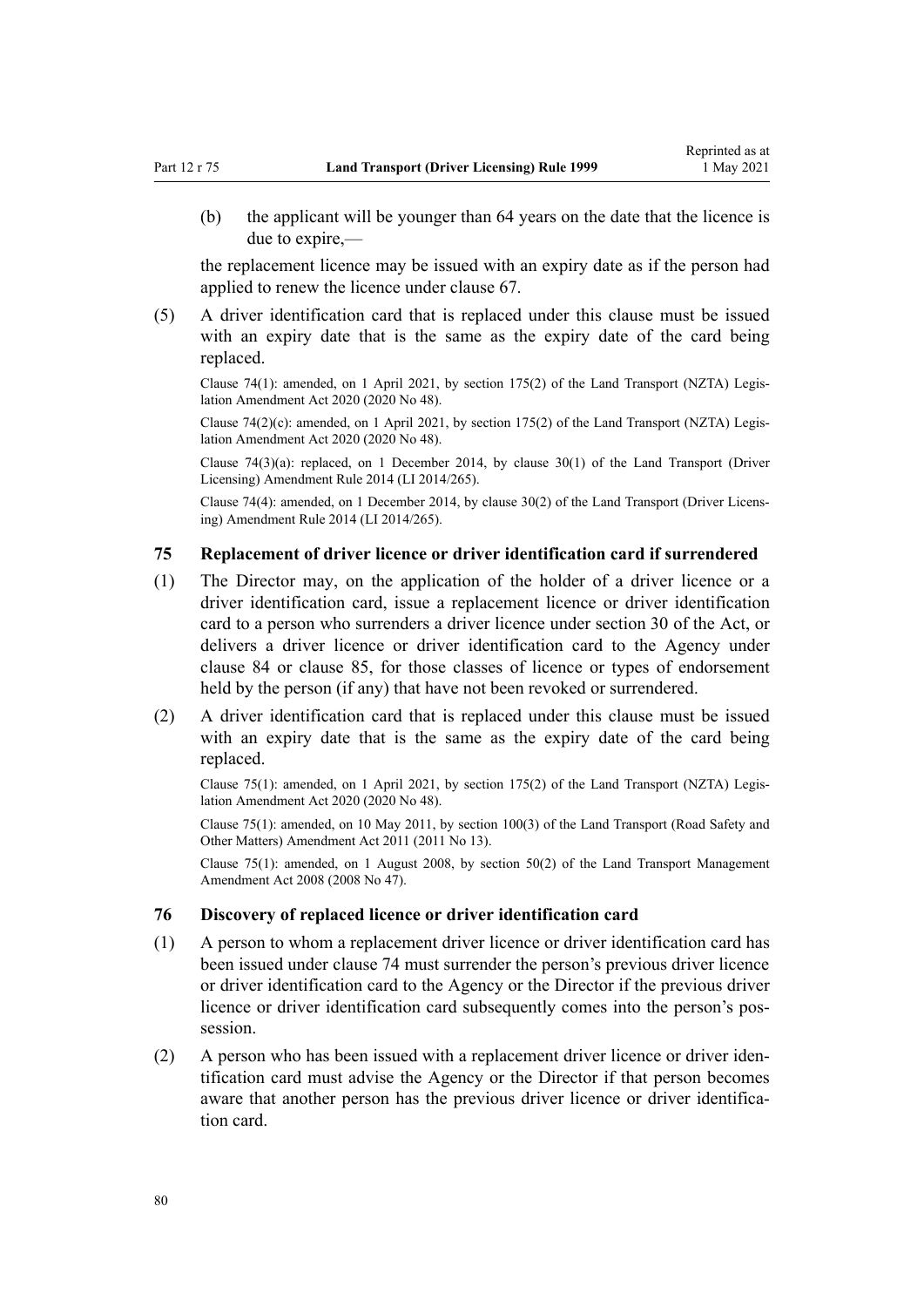<span id="page-80-0"></span>Clause 76(1): amended, on 1 April 2021, by [section 175\(2\)](http://legislation.govt.nz/pdflink.aspx?id=LMS286883) of the Land Transport (NZTA) Legislation Amendment Act 2020 (2020 No 48).

Clause 76(1): amended, on 1 August 2008, by [section 50\(2\)](http://legislation.govt.nz/pdflink.aspx?id=DLM1313622) of the Land Transport Management Amendment Act 2008 (2008 No 47).

Clause 76(2): amended, on 1 April 2021, by [section 175\(2\)](http://legislation.govt.nz/pdflink.aspx?id=LMS286883) of the Land Transport (NZTA) Legis‐ lation Amendment Act 2020 (2020 No 48).

Clause 76(2): amended, on 1 August 2008, by [section 50\(2\)](http://legislation.govt.nz/pdflink.aspx?id=DLM1313622) of the Land Transport Management Amendment Act 2008 (2008 No 47).

# **Part 13**

# **Suspension, revocation, and surrender of driver licences or endorsements**

# **77 Requirements for tests, medical examinations, and approved courses**

- (1) The Director may, if the Director considers that the holder of a class of driver licence or a type of endorsement may not be a fit and proper person to continue to hold that class of licence or type of endorsement and that further information would assist the Director to make a determination, require the person to do 1 or more of the following:
	- (a) undergo a medical examination, pass a test, or successfully complete a course approved under [clause 93](#page-97-0) that the person would be required to undergo, pass, or complete as an applicant for the class of licence or type of endorsement held:
	- (b) produce any certificate that the person would be required to produce as an applicant for the class of licence or type of endorsement held:
	- (c) undergo any other medical examination, pass any other test, or success‐ fully complete any other course approved under [clause 93](#page-97-0) that the Director considers to be relevant and reasonable in the circumstances, having regard to the classes of licence and types of endorsement (if any) held by the person.
- (2) A test, medical examination, or course required under subclause (1) must be carried out by a health practitioner, testing officer, or approved course provider nominated by—
	- (a) the applicant or holder of the driver licence or endorsement; or
	- (b) the Director.
- (3) The Director may nominate a person under subclause  $(2)(b)$  only if—
	- (a) the person required to undertake the test, medical examination, or approved course fails to nominate a person under subclause (2)(a); or
	- (b) the Director is not satisfied that the person nominated by the person required to undertake the test, medical examination, or approved course is appropriately qualified to carry out the test, medical examination, or approved course.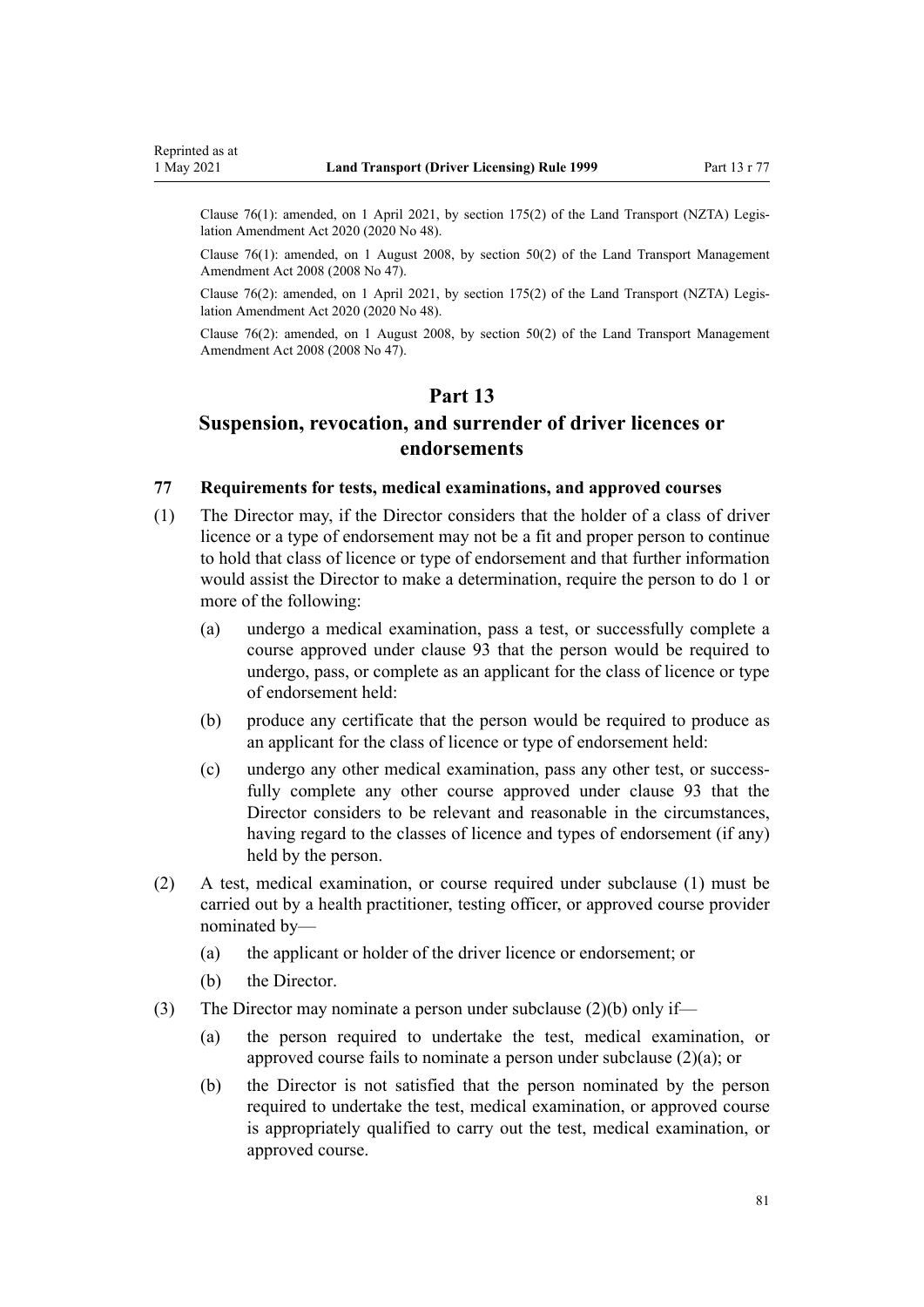- <span id="page-81-0"></span>(4) A person who is nominated to carry out a medical examination under subclause (2) must be a member of one of the class or classes of registered health profes‐ sional that, in the opinion of the Director, is appropriately qualified to carry out the examination in the particular case.
- (5) A medical examination required under subclause (1) must be carried out hav‐ ing regard to the document issued by the Agency entitled Medical Aspects of Fitness to Drive: A Guide for Health Practitioners.

Clause 77 heading: substituted, on 1 June 2006, by [clause 29\(1\)](http://legislation.govt.nz/pdflink.aspx?id=DLM376122) of the Land Transport (Driver Licensing) Amendment Rule 2006 (SR 2006/84).

Clause 77(1): amended, on 1 April 2021, by [section 175\(2\)](http://legislation.govt.nz/pdflink.aspx?id=LMS286883) of the Land Transport (NZTA) Legis‐ lation Amendment Act 2020 (2020 No 48).

Clause 77(1): amended, on 1 August 2008, by [section 50\(2\)](http://legislation.govt.nz/pdflink.aspx?id=DLM1313622) of the Land Transport Management Amendment Act 2008 (2008 No 47).

Clause  $77(1)(a)$ : substituted, on 1 June 2006, by [clause 29\(2\)](http://legislation.govt.nz/pdflink.aspx?id=DLM376122) of the Land Transport (Driver Licensing) Amendment Rule 2006 (SR 2006/84).

Clause 77(1)(c): substituted, on 1 June 2006, by [clause 29\(3\)](http://legislation.govt.nz/pdflink.aspx?id=DLM376122) of the Land Transport (Driver Licensing) Amendment Rule 2006 (SR 2006/84).

Clause 77(1)(c): amended, on 1 April 2021, by [section 175\(2\)](http://legislation.govt.nz/pdflink.aspx?id=LMS286883) of the Land Transport (NZTA) Legislation Amendment Act 2020 (2020 No 48).

Clause 77(2): substituted, on 1 June 2006, by [clause 29\(4\)](http://legislation.govt.nz/pdflink.aspx?id=DLM376122) of the Land Transport (Driver Licensing) Amendment Rule 2006 (SR 2006/84).

Clause 77(2): amended, on 7 November 2018, by [section 21](http://legislation.govt.nz/pdflink.aspx?id=DLM6984133) of the Land Transport Amendment Act 2016 (2016 No 77).

Clause 77(2)(b): amended, on 1 April 2021, by [section 175\(2\)](http://legislation.govt.nz/pdflink.aspx?id=LMS286883) of the Land Transport (NZTA) Legis‐ lation Amendment Act 2020 (2020 No 48).

Clause 77(3): amended, on 1 April 2021, by [section 175\(2\)](http://legislation.govt.nz/pdflink.aspx?id=LMS286883) of the Land Transport (NZTA) Legis‐ lation Amendment Act 2020 (2020 No 48).

Clause 77(3): amended, on 1 August 2008, by [section 50\(2\)](http://legislation.govt.nz/pdflink.aspx?id=DLM1313622) of the Land Transport Management Amendment Act 2008 (2008 No 47).

Clause 77(3)(a): amended, on 1 June 2006, by [clause 29\(5\)](http://legislation.govt.nz/pdflink.aspx?id=DLM376122) of the Land Transport (Driver Licensing) Amendment Rule 2006 (SR 2006/84).

Clause 77(3)(b): amended, on 1 April 2021, by [section 175\(2\)](http://legislation.govt.nz/pdflink.aspx?id=LMS286883) of the Land Transport (NZTA) Legis‐ lation Amendment Act 2020 (2020 No 48).

Clause 77(3)(b): amended, on 1 June 2006, by [clause 29\(6\)](http://legislation.govt.nz/pdflink.aspx?id=DLM376122) of the Land Transport (Driver Licensing) Amendment Rule 2006 (SR 2006/84).

Clause 77(4): amended, on 1 April 2021, by [section 175\(2\)](http://legislation.govt.nz/pdflink.aspx?id=LMS286883) of the Land Transport (NZTA) Legis‐ lation Amendment Act 2020 (2020 No 48).

Clause 77(4): amended, on 1 June 2006, by [clause 29\(7\)](http://legislation.govt.nz/pdflink.aspx?id=DLM376122) of the Land Transport (Driver Licensing) Amendment Rule 2006 (SR 2006/84).

Clause 77(5): amended, on 1 June 2019, by [clause 9](http://legislation.govt.nz/pdflink.aspx?id=LMS136014) of the Land Transport (Driver Licensing) Amendment Rule 2019 (LI 2019/82).

Clause 77(5): amended, on 1 August 2008, by [section 50\(2\)](http://legislation.govt.nz/pdflink.aspx?id=DLM1313622) of the Land Transport Management Amendment Act 2008 (2008 No 47).

#### **78 Requirement to be in notice**

 $(1)$  A requirement under [clause 77\(1\)](#page-80-0) must be issued in a notice and must state—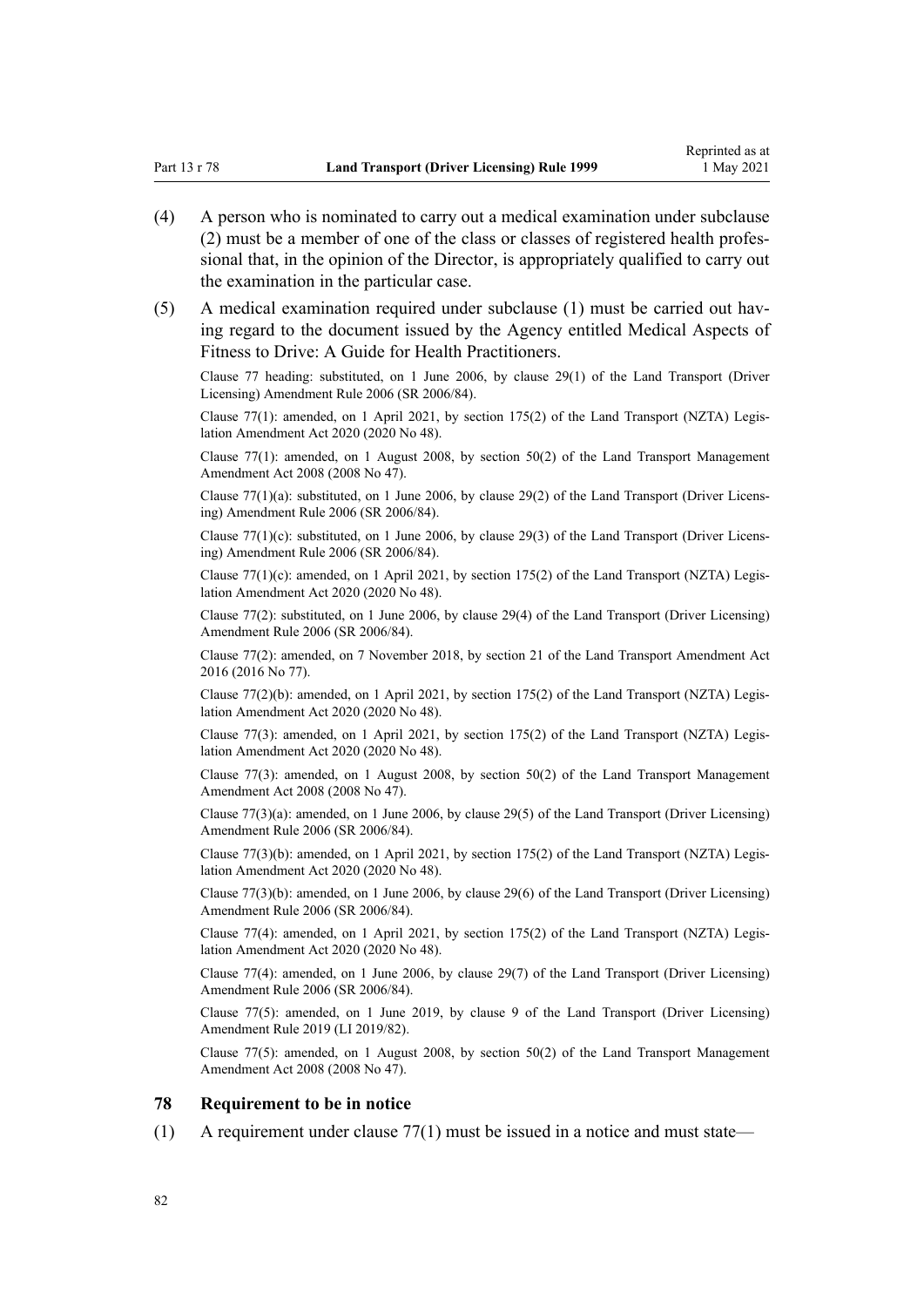- (a) the reasons for the requirement; and
- (b) one of the following:

Reprinted as at

- (i) the date, time, and place of the required medical examination or test (if applicable) and the date by which, and the place at which, any required certificate must be produced; or
- (ii) that the holder of the driver licence or the endorsement must contact the Agency within a stated period to arrange the date, time, and place of the required medical examination or test and the date by which, and the place at which, any required certificate must be produced, if applicable; or
- (iii) the date by which the approved course must be completed; and
- (c) that, if the person does not comply with the Director's requirement, the Director has the power to impose conditions, or revoke the relevant driver licence or endorsement in accordance with [clause 82;](#page-84-0) and
- (d) the details of any requirement imposed under clause  $77(2)(b)$ .
- (2) A notice issued under subclause (1) must be in writing and must be delivered to the person to whom it concerns more than 5 working days before any date, or the expiry of the period, specified in the notice under subclause  $(1)(b)$ .

Clause 78(1)(b): substituted, on 1 June 2006, by [clause 30](http://legislation.govt.nz/pdflink.aspx?id=DLM376123) of the Land Transport (Driver Licensing) Amendment Rule 2006 (SR 2006/84).

Clause 78(1)(b)(ii): amended, on 1 August 2008, by [section 50\(2\)](http://legislation.govt.nz/pdflink.aspx?id=DLM1313622) of the Land Transport Management Amendment Act 2008 (2008 No 47).

Clause 78(1)(c): amended, on 1 April 2021, by [section 175\(2\)](http://legislation.govt.nz/pdflink.aspx?id=LMS286883) of the Land Transport (NZTA) Legislation Amendment Act 2020 (2020 No 48).

Clause  $78(1)(c)$ : amended, on 1 August 2008, by section  $50(2)$  of the Land Transport Management Amendment Act 2008 (2008 No 47).

#### **79 Obligations on person required to undertake test or medical examination, or complete approved course**

- (1) A person required to undergo a test or medical examination, or to complete an approved course, or to produce a certificate under [clause 77](#page-80-0) must either—
	- (a) comply with the requirement, and pay the appropriate fee (if any) specified in or assessed in accordance with regulations made under the Act; or
	- (b) surrender the person's driver licence (including any endorsement held by the person), and the person's driver identification card (if any).
- (2) A person may surrender a driver licence under subclause (1)(b) by notifying the Agency or the Director of that fact and delivering the driver licence and driver identification card (if any) to the Agency.

Clause 79 heading: amended, on 1 June 2006, by [clause 31\(1\)](http://legislation.govt.nz/pdflink.aspx?id=DLM376124) of the Land Transport (Driver Licens‐ ing) Amendment Rule 2006 (SR 2006/84).

Clause 79(1): amended, on 1 June 2006, by [clause 31\(2\)](http://legislation.govt.nz/pdflink.aspx?id=DLM376124) of the Land Transport (Driver Licensing) Amendment Rule 2006 (SR 2006/84).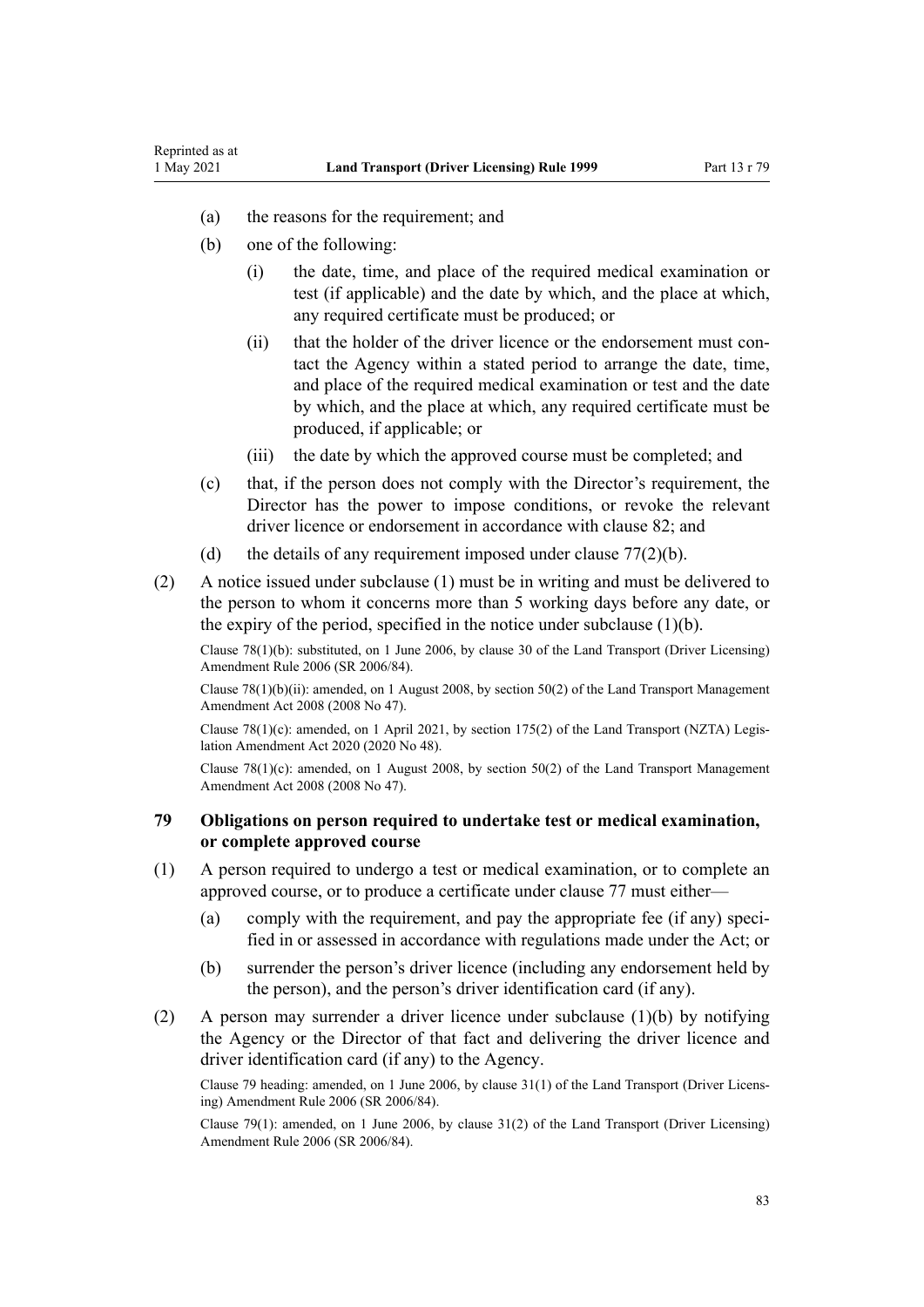Clause 79(2): amended, on 1 April 2021, by [section 175\(2\)](http://legislation.govt.nz/pdflink.aspx?id=LMS286883) of the Land Transport (NZTA) Legislation Amendment Act 2020 (2020 No 48).

Clause 79(2): amended, on 1 August 2008, by [section 50\(2\)](http://legislation.govt.nz/pdflink.aspx?id=DLM1313622) of the Land Transport Management Amendment Act 2008 (2008 No 47).

*Suspension of driver licences and endorsements*

#### **80 Suspending driver licence for medical reasons**

- (1) The Director may, if the Director considers that allowing a person to continue to hold a driver licence is, for medical reasons, a significant risk to public safety, issue a notice suspending that person's driver licence until a medical examination has been completed and reviewed.
- (2) A notice issued under subclause (1) must be in writing and must—
	- (a) state the date and time from which the driver licence is suspended (which must not be earlier than the date and time that the notice is delivered to the person); and
	- (b) state the reasons for the suspension of the driver licence; and
	- (c) state the period of suspension of the driver licence; and
	- (d) outline the rights of appeal given by [section 106](http://legislation.govt.nz/pdflink.aspx?id=DLM435083) of the Act.
- (3) The period of suspension of a driver licence specified under subclause (2)(c) must not exceed the period that, in the opinion of the Director, will reasonably be required to determine whether conditions should be imposed on the licence or the licence should be revoked.
- (4) The Director may at any time withdraw a suspension imposed under this clause.

Clause 80(1): amended, on 1 April 2021, by [section 175\(2\)](http://legislation.govt.nz/pdflink.aspx?id=LMS286883) of the Land Transport (NZTA) Legis‐ lation Amendment Act 2020 (2020 No 48).

Clause 80(1): amended, on 1 August 2008, by [section 50\(2\)](http://legislation.govt.nz/pdflink.aspx?id=DLM1313622) of the Land Transport Management Amendment Act 2008 (2008 No 47).

Clause 80(3): amended, on 1 April 2021, by [section 175\(2\)](http://legislation.govt.nz/pdflink.aspx?id=LMS286883) of the Land Transport (NZTA) Legis‐ lation Amendment Act 2020 (2020 No 48).

Clause 80(4): amended, on 1 April 2021, by [section 175\(2\)](http://legislation.govt.nz/pdflink.aspx?id=LMS286883) of the Land Transport (NZTA) Legis‐ lation Amendment Act 2020 (2020 No 48).

#### **81 Suspension of endorsements**

- (1) An endorsement is suspended if the holder ceases to hold all of the classes of driver licence that formed part of the prerequisites under [Part 5](#page-40-0) for obtaining that endorsement.
- (2) A driving instructor endorsement is suspended in part if the holder ceases to hold 1 or more, but not all, of the classes of driver licence that formed part of the prerequisites under [Part 5](#page-40-0) for obtaining that endorsement.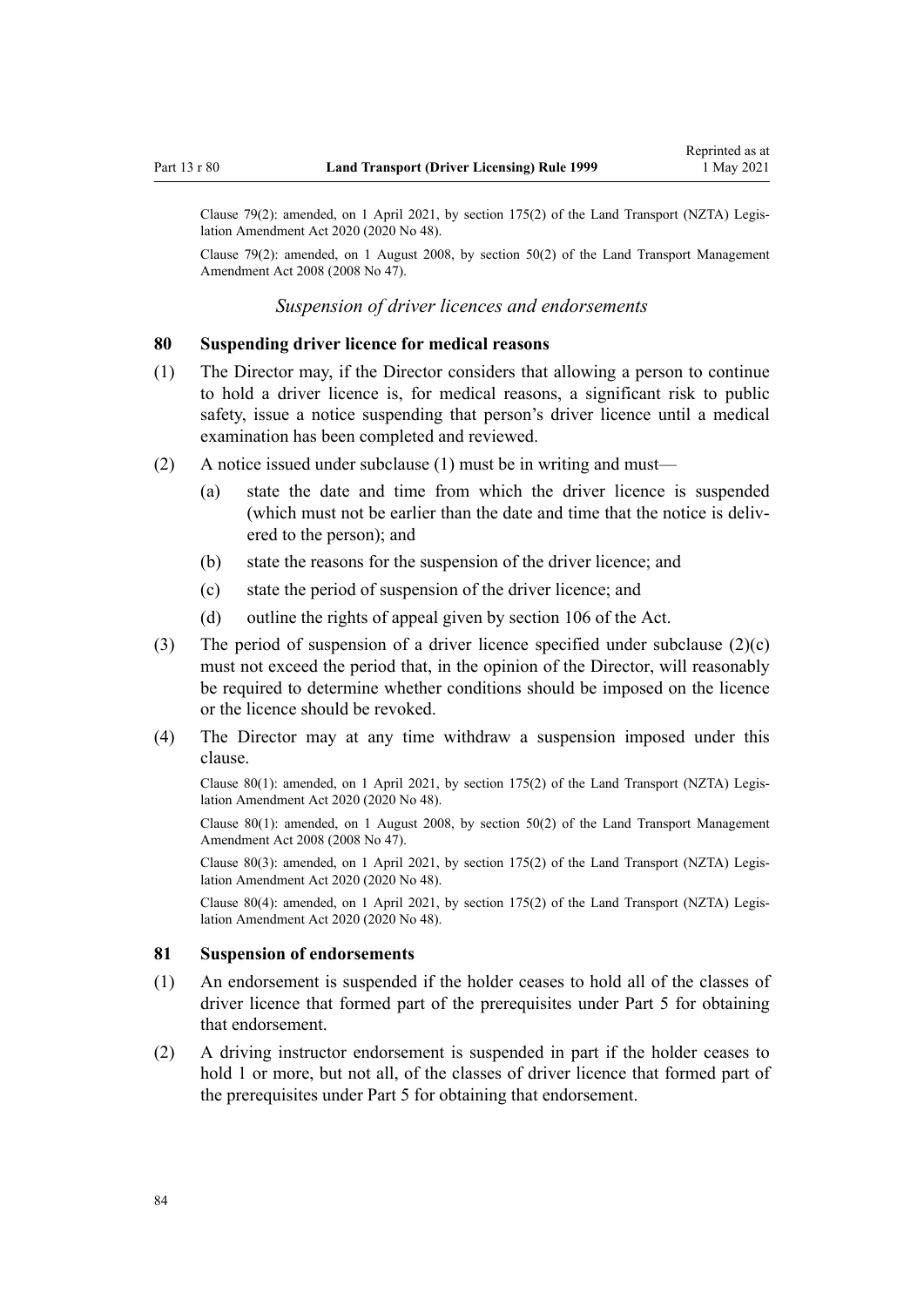<span id="page-84-0"></span>Clause 81(1) subclause number: replaced, on 1 November 2012, by [clause 9](http://legislation.govt.nz/pdflink.aspx?id=DLM4773441) of the Land Transport (Driver Licensing) Amendment Rule 2012 (SR 2012/302).

Clause 81(2) subclause number: replaced, on 1 November 2012, by [clause 9](http://legislation.govt.nz/pdflink.aspx?id=DLM4773441) of the Land Transport (Driver Licensing) Amendment Rule 2012 (SR 2012/302).

*Revocation of driver licences and endorsements*

#### **82 Revocation of driver licence or endorsement**

- (1) A person may be issued with a notice under subclause (2) if—
	- (a) the person fails to comply with a requirement under [clause 77](#page-80-0) in the manner specified in [clause 78\(1\)\(b\);](#page-81-0) or
	- (b) the person fails to pass a test or successfully complete an approved course that the Director has required the person to undergo or complete; or
	- (c) the Director is satisfied that the person has ceased to be a fit and proper person to hold an endorsement; or
	- (d) in the opinion of a health practitioner, the person is one whose physical or mental condition is such that, in the interests of public safety, the per‐ son—
		- (i) should not be permitted to drive motor vehicles of a specified class or classes; or
		- (ii) should only be permitted to drive motor vehicles subject to such limitations as may be warranted by the mental or physical condition of the licence holder; or
	- (e) the person is the holder of a driving instructor endorsement and fails to comply with [clause 25](#page-42-0); or
	- (f) the person holds a testing officer endorsement and fails to comply with [clause 32](#page-46-0); or
	- (g) the person is the holder of a passenger endorsement and has been prohibited from holding or obtaining a passenger endorsement under [section](http://legislation.govt.nz/pdflink.aspx?id=DLM434566) [29A](http://legislation.govt.nz/pdflink.aspx?id=DLM434566) of the Act.
- (2) The Director may, if the Director considers it appropriate to do so, issue 1 or more of the following notices to a person to whom this clause applies:
	- (a) a notice revoking a driver licence:
	- (b) a notice revoking an endorsement:
	- (c) a notice imposing conditions on the use of an endorsement of a kind specified in [clause 56\(1\):](#page-60-0)
	- (d) a notice imposing conditions on the use of a driver licence of a kind specified in [clause 56\(1\).](#page-60-0)
- (3) A notice issued under subclause (2) must—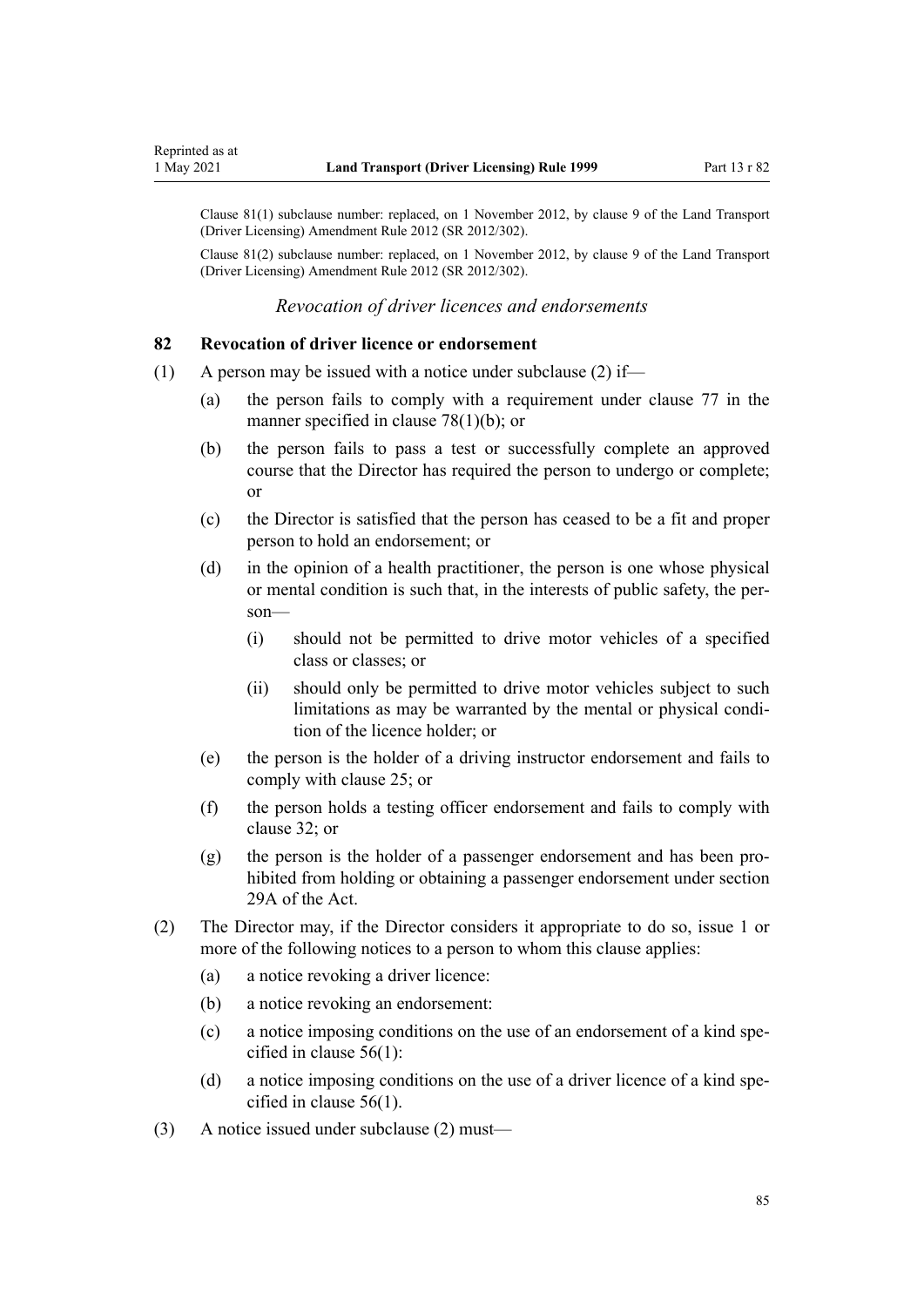- (a) state the date and time from which the driver licence or endorsement is revoked, or has conditions attached to it (which must not be earlier than the date and time when the notice is delivered to the person); and
- (b) state, as appropriate, the period during which the person may not apply for a driver licence, or an endorsement; and
- (c) state the reasons for the revocation of the driver licence or endorsement or the imposition of conditions on the use of the driver licence or endorsement; and
- (d) outline the rights of appeal given by [section 106](http://legislation.govt.nz/pdflink.aspx?id=DLM435083) of the Act.
- (4) A notice issued to a person under subclause (2) may apply to a particular class of licence or type of endorsement or to every class of driver licence or type of endorsement held by the person.
- (5) The period specified under subclause (3)(b) must not exceed a period that the Director considers to be reasonable in the circumstances.

Clause 82(1)(b): substituted, on 1 June 2006, by [clause 32](http://legislation.govt.nz/pdflink.aspx?id=DLM376125) of the Land Transport (Driver Licensing) Amendment Rule 2006 (SR 2006/84).

Clause 82(1)(b): amended, on 1 April 2021, by [section 175\(2\)](http://legislation.govt.nz/pdflink.aspx?id=LMS286883) of the Land Transport (NZTA) Legis‐ lation Amendment Act 2020 (2020 No 48).

Clause 82(1)(b): amended, on 1 August 2008, by [section 50\(2\)](http://legislation.govt.nz/pdflink.aspx?id=DLM1313622) of the Land Transport Management Amendment Act 2008 (2008 No 47).

Clause  $82(1)(c)$ : amended, on 1 April 2021, by [section 175\(2\)](http://legislation.govt.nz/pdflink.aspx?id=LMS286883) of the Land Transport (NZTA) Legislation Amendment Act 2020 (2020 No 48).

Clause 82(1)(c): amended, on 1 August 2008, by [section 50\(2\)](http://legislation.govt.nz/pdflink.aspx?id=DLM1313622) of the Land Transport Management Amendment Act 2008 (2008 No 47).

Clause 82(1)(d): amended, on 7 November 2018, by [section 21](http://legislation.govt.nz/pdflink.aspx?id=DLM6984133) of the Land Transport Amendment Act 2016 (2016 No 77).

Clause 82(1)(d): amended, on 18 September 2004, by [section 175\(3\)](http://legislation.govt.nz/pdflink.aspx?id=DLM205009) of the Health Practitioners Competence Assurance Act 2003 (2003 No 48).

Clause 82(1)(f): amended, on 1 October 2007, by [section 95\(11\)](http://legislation.govt.nz/pdflink.aspx?id=DLM353501) of the Land Transport Amendment Act 2005 (2005 No 77).

Clause  $82(1)(g)$ : added, on 1 October 2007, by [section 95\(11\)](http://legislation.govt.nz/pdflink.aspx?id=DLM353501) of the Land Transport Amendment Act 2005 (2005 No 77).

Clause 82(2): amended, on 1 April 2021, by [section 175\(2\)](http://legislation.govt.nz/pdflink.aspx?id=LMS286883) of the Land Transport (NZTA) Legis‐ lation Amendment Act 2020 (2020 No 48).

Clause 82(2): amended, on 1 August 2008, by [section 50\(2\)](http://legislation.govt.nz/pdflink.aspx?id=DLM1313622) of the Land Transport Management Amendment Act 2008 (2008 No 47).

Clause 82(5): amended, on 1 April 2021, by [section 175\(2\)](http://legislation.govt.nz/pdflink.aspx?id=LMS286883) of the Land Transport (NZTA) Legis‐ lation Amendment Act 2020 (2020 No 48).

#### **83 Suspension and revocation of endorsements**

(1) An endorsement is revoked if the holder does not, within 5 years after the endorsement is suspended under any provision, again become the holder of a driver licence of the class or classes that formed part of the prerequisites under [Part 5](#page-40-0) for obtaining that endorsement.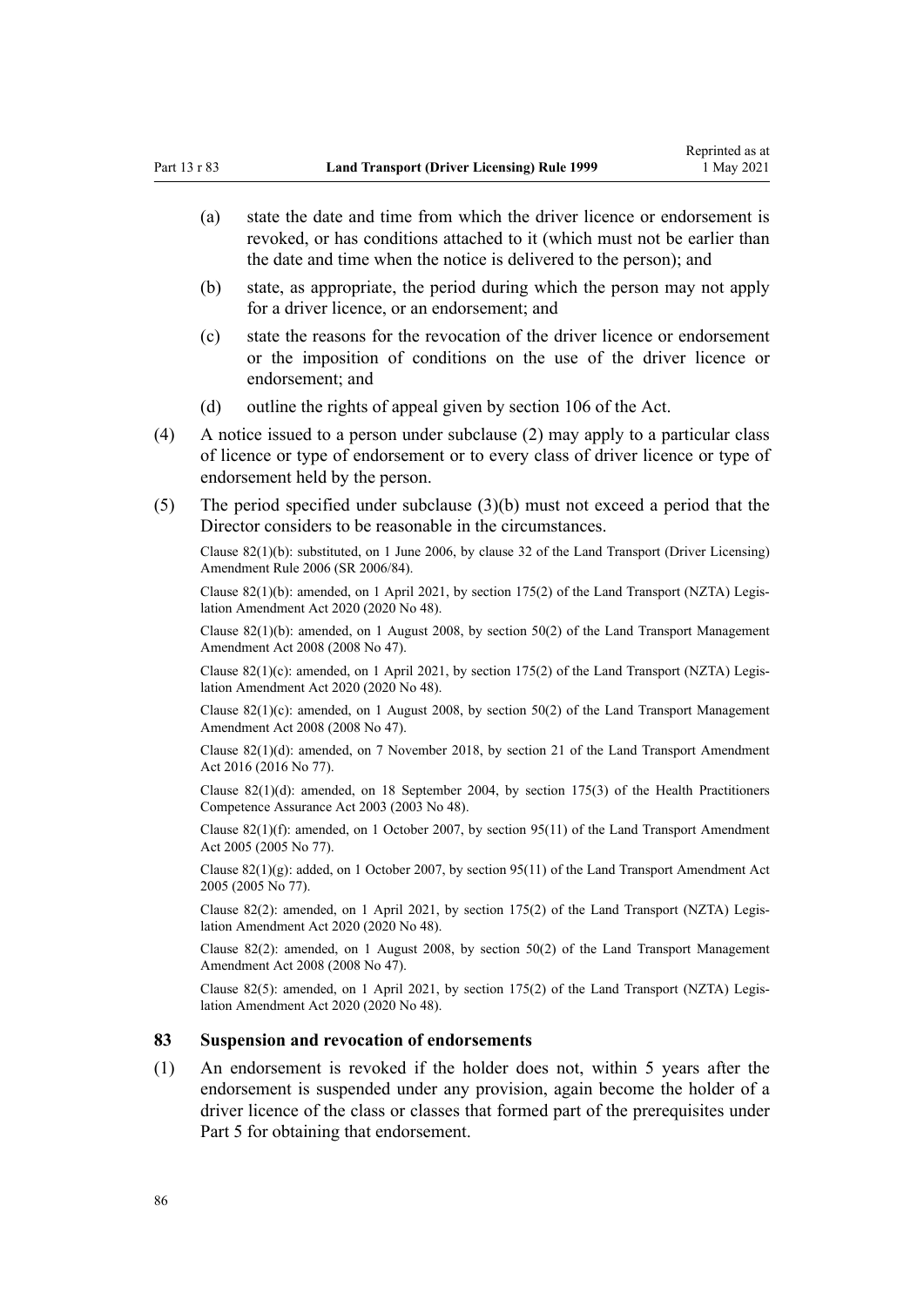- <span id="page-86-0"></span>(2) A revocation of a driving instructor endorsement under subclause (1) has effect in respect of—
	- (a) all classes of driver licence if the holder does not, within 5 years after the endorsement was suspended, again become the holder of at least 1 class of the classes of driver licence that formed part of the prerequisites under [Part 5](#page-40-0) for obtaining that endorsement; or
	- (b) each class of driver licence that formed part of the prerequisites under [Part 5](#page-40-0) for obtaining that endorsement if the holder does not, within 5 years after the endorsement was suspended in respect of that class of driver licence, again become the holder of that class of licence.

## *Surrender of certain documents*

# **84 Surrender of driver identification card that has been suspended or revoked**

The holder of a driver licence or an endorsement that has been suspended or revoked under any provision, on receiving notice of the suspension or revocation, must, in addition to complying with [section 19](http://legislation.govt.nz/pdflink.aspx?id=DLM434536) or [section 30](http://legislation.govt.nz/pdflink.aspx?id=DLM434583) of the Act, immediately surrender any driver identification card held by the person by delivering the card to the Agency.

Clause 84: amended, on 1 August 2008, by [section 50\(2\)](http://legislation.govt.nz/pdflink.aspx?id=DLM1313622) of the Land Transport Management Amend‐ ment Act 2008 (2008 No 47).

## **85 Voluntary surrender of driver licence or endorsement**

The holder of a driver licence or an endorsement may surrender 1 or more classes of driver licence or 1 or more types of endorsement—

- (a) by notifying the Director that the person is surrendering 1 or more classes of driver licence or 1 or more types of endorsement; and
- (b) by delivering the driver licence and driver identification card (if any) to the Agency.

Clause 85: substituted, on 1 June 2006, by [clause 33](http://legislation.govt.nz/pdflink.aspx?id=DLM376126) of the Land Transport (Driver Licensing) Amendment Rule 2006 (SR 2006/84).

Clause 85(a): amended, on 1 April 2021, by [section 175\(2\)](http://legislation.govt.nz/pdflink.aspx?id=LMS286883) of the Land Transport (NZTA) Legis‐ lation Amendment Act 2020 (2020 No 48).

Clause 85(b): amended, on 1 August 2008, by [section 50\(2\)](http://legislation.govt.nz/pdflink.aspx?id=DLM1313622) of the Land Transport Management Amendment Act 2008 (2008 No 47).

#### **85A Reinstatement of surrendered driver licence or endorsement**

- (1) A person who has surrendered 1 or more classes of driver licence or 1 or more types of endorsement under clause 85 may apply to the Director for reinstatement of the classes of licence or types of endorsement in accordance with subclause (4), subclause (5), subclause (6), or subclause (7), as the case may be.
- (2) The Director may reinstate a surrendered driver licence or an endorsement in accordance with this clause.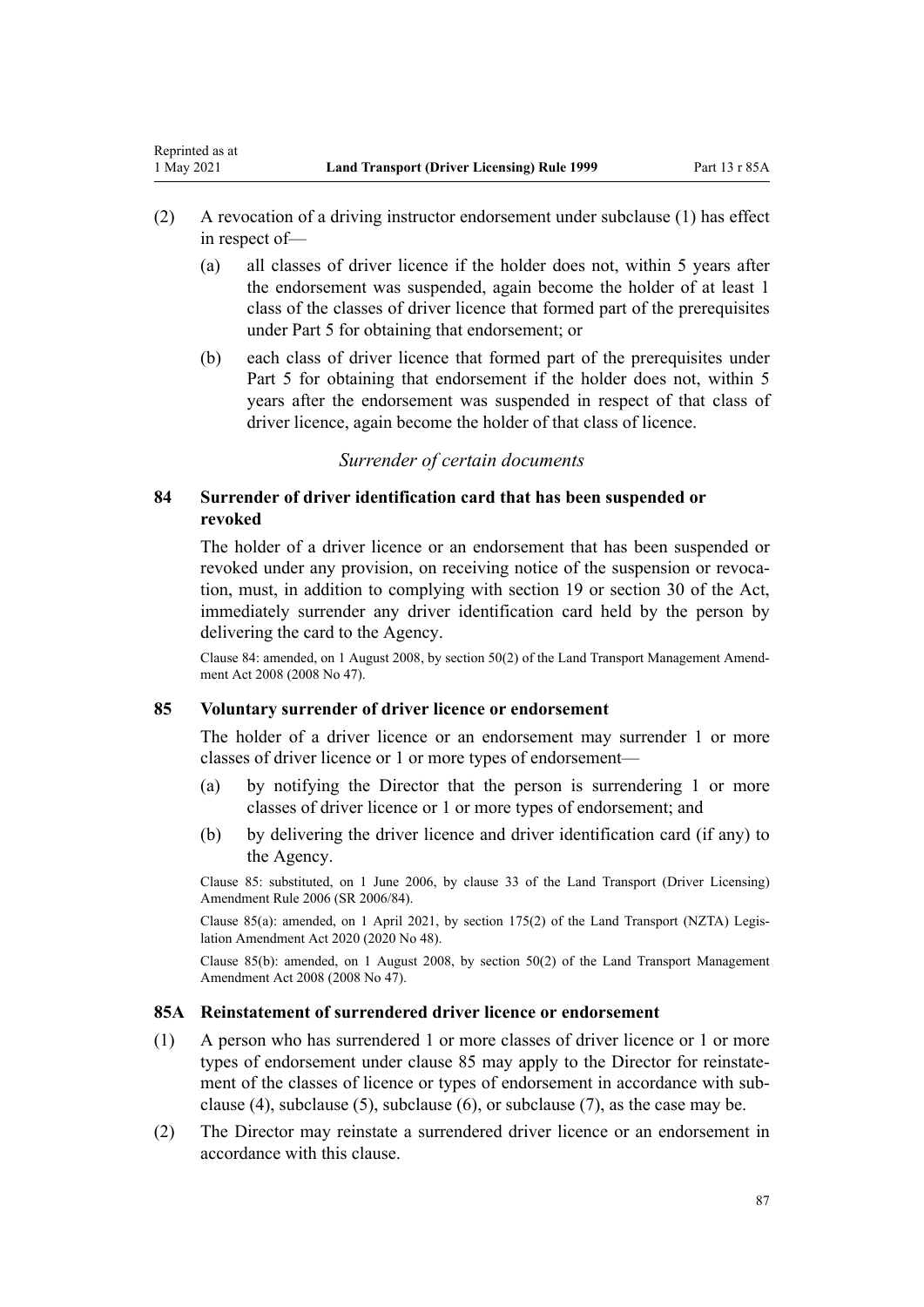- (3) Before reinstating a surrendered driver licence or an endorsement, the Director may require the applicant to satisfy 1 or more of the requirements in [clause](#page-80-0) [77\(1\)](#page-80-0).
- (4) The Director may reinstate a surrendered driver licence, even if the licence has expired, provided—
	- (a) the driver licence has not been surrendered for more than 5 years; and
	- (b) the driver licence has not been expired for more than 5 years; and
	- (c) the applicant complies with the applicable requirements in [clause](#page-70-0)  $67(2)(a)$ , (b), (c), and (d) (which relates to the renewal of a driver licence).
- (5) The Director may reinstate a surrendered special-type vehicle endorsement, even if the endorsement has expired, provided—
	- (a) the endorsement has not been surrendered for more than 5 years; and
	- (b) the endorsement has not been expired for more than 5 years; and
	- (c) the applicant complies with clause  $71(2)(a)$  (which relates to the renewal of special-type vehicle endorsements).
- (6) The Director may reinstate a surrendered passenger, vehicle recovery, driving instructor, or testing officer endorsement, even if the endorsement has expired, provided—
	- (a) the endorsement has not been surrendered for more than 5 years; and
	- (b) the endorsement has not been expired for more than 5 years; and
	- (c) the applicant complies with clause  $70(2)$  as it relates to the endorsements referred to in this subclause.
- (7) The Director may reinstate a surrendered dangerous goods endorsement only if—
	- (a) the endorsement has not expired; and
	- (b) the applicant complies with [clause 70\(3\)](#page-76-0) (which relates to the renewal of a dangerous goods endorsement).

Clause 85A: inserted, on 1 June 2006, by [clause 33](http://legislation.govt.nz/pdflink.aspx?id=DLM376126) of the Land Transport (Driver Licensing) Amend‐ ment Rule 2006 (SR 2006/84).

Clause 85A(1): amended, on 1 April 2021, by [section 175\(2\)](http://legislation.govt.nz/pdflink.aspx?id=LMS286883) of the Land Transport (NZTA) Legis‐ lation Amendment Act 2020 (2020 No 48).

Clause 85A(2): amended, on 1 April 2021, by [section 175\(2\)](http://legislation.govt.nz/pdflink.aspx?id=LMS286883) of the Land Transport (NZTA) Legis‐ lation Amendment Act 2020 (2020 No 48).

Clause 85A(3): amended, on 1 April 2021, by [section 175\(2\)](http://legislation.govt.nz/pdflink.aspx?id=LMS286883) of the Land Transport (NZTA) Legis‐ lation Amendment Act 2020 (2020 No 48).

Clause 85A(4): amended, on 1 April 2021, by [section 175\(2\)](http://legislation.govt.nz/pdflink.aspx?id=LMS286883) of the Land Transport (NZTA) Legis‐ lation Amendment Act 2020 (2020 No 48).

Clause 85A(5): amended, on 1 April 2021, by [section 175\(2\)](http://legislation.govt.nz/pdflink.aspx?id=LMS286883) of the Land Transport (NZTA) Legis‐ lation Amendment Act 2020 (2020 No 48).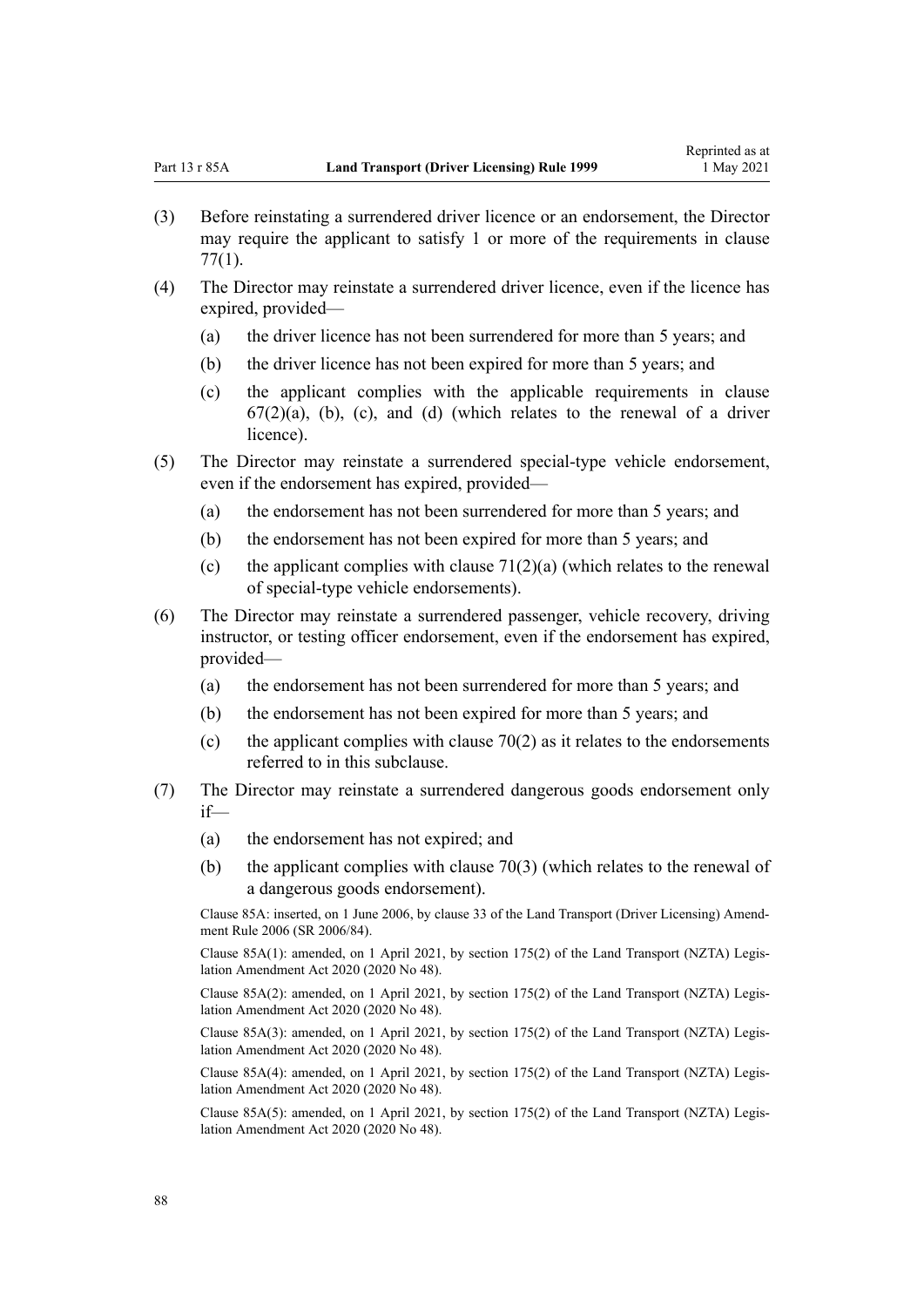Clause 85A(6): amended, on 1 April 2021, by [section 175\(2\)](http://legislation.govt.nz/pdflink.aspx?id=LMS286883) of the Land Transport (NZTA) Legis‐ lation Amendment Act 2020 (2020 No 48).

Clause 85A(7): amended, on 1 April 2021, by [section 175\(2\)](http://legislation.govt.nz/pdflink.aspx?id=LMS286883) of the Land Transport (NZTA) Legis‐ lation Amendment Act 2020 (2020 No 48).

#### *Replacement driver licence or endorsement*

## **86 Replacement of driver licence or endorsement revoked on medical grounds**

- (1) A person whose driver licence or endorsement has been revoked on medical grounds may apply for a replacement driver licence or replacement endorse‐ ment of the same class or type as the licence or endorsement that was revoked, if—
	- (a) the person provides the Director with a medical certificate issued in accordance with [clause 44](#page-54-0) stating that the person is now medically fit to drive; and
	- (ab) the person passes the on-road safety test, if referred for the test under [clause 44B;](#page-55-0) and
	- (b) the Director notifies the person that the Director is satisfied that the per‐ son's medical condition has improved.
- (2) A person who satisfies the requirements of subclause (1) is entitled to be issued with a replacement driver licence of the appropriate class or a replacement endorsement of the appropriate type if—
	- (a) the person makes an application in accordance with [Part 3](#page-21-0); and
	- (b) the person consents to the carrying out of checks as to whether or not the person is a fit and proper person, if the endorsement is an endorsement for which a fit and proper person check is required, and consents to the carrying out of those checks from time to time during the period of validity of the endorsement; and
	- (c) the person is, in the opinion of the Director, a fit and proper person, in accordance with the criteria specified in the table to [clause 35\(1\),](#page-48-0) to be the holder of an endorsement of that type; and
	- (d) in a case where the period since the driver licence or endorsement was revoked is more than 12 months, the person—
		- (i) passes the appropriate theory test or tests under [clause 45](#page-56-0) for the class of driver licence that the person is applying to have replaced; and
		- (ii) passes or successfully completes the appropriate practical driving test in accordance with [clauses 48](#page-57-0) and [53](#page-59-0) for that class of driver licence, or the applicable course specified in [clause 93](#page-97-0) for that type of endorsement.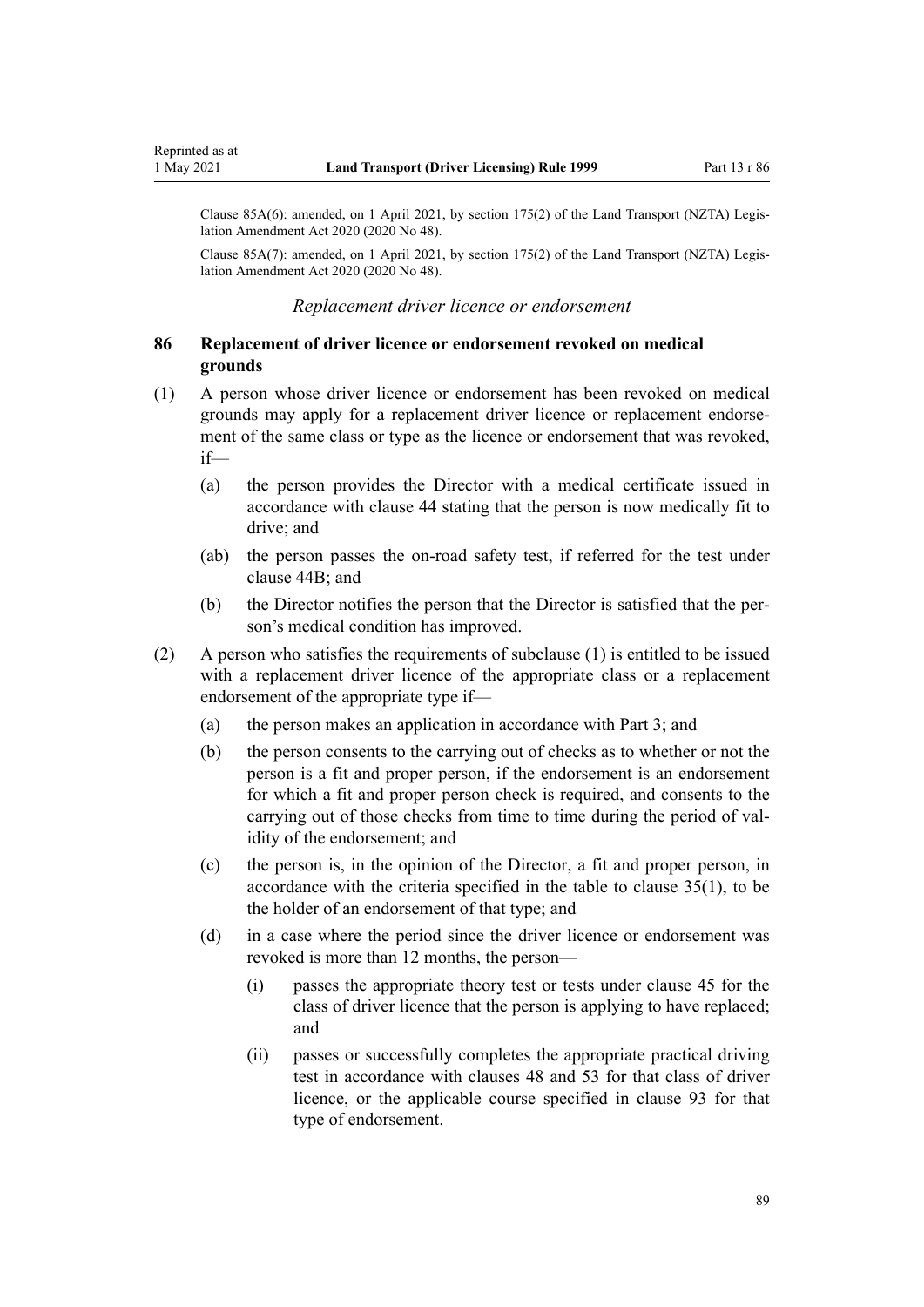- <span id="page-89-0"></span>(3) If a person to whom subclause (2)(d) applies complies with subclause (2)(d)(i), the Director may, if the person has applied for a replacement driver licence, issue a replacement licence subject to the condition specified in [clause](#page-27-0)  $16(1)(a)$ .
- (4) A condition imposed under subclause (3) continues in force until the person to whom it applies complies with subclause  $(2)(d)(ii)$ .

Clause 86(1)(a): amended, on 1 April 2021, by [section 175\(2\)](http://legislation.govt.nz/pdflink.aspx?id=LMS286883) of the Land Transport (NZTA) Legis‐ lation Amendment Act 2020 (2020 No 48).

Clause 86(1)(ab): inserted, on 4 December 2006, by [clause 13\(1\)](http://legislation.govt.nz/pdflink.aspx?id=DLM386154) of the Land Transport (Driver Licensing) Amendment Rule (No 2) 2006 (SR 2006/152).

Clause  $86(1)(b)$ : amended, on 1 April 2021, by [section 175\(2\)](http://legislation.govt.nz/pdflink.aspx?id=LMS286883) of the Land Transport (NZTA) Legislation Amendment Act 2020 (2020 No 48).

Clause 86(1)(b): amended, on 1 August 2008, by [section 50\(2\)](http://legislation.govt.nz/pdflink.aspx?id=DLM1313622) of the Land Transport Management Amendment Act 2008 (2008 No 47).

Clause 86(2)(a): replaced, on 1 December 2014, by [clause 31](http://legislation.govt.nz/pdflink.aspx?id=DLM6216945) of the Land Transport (Driver Licens‐ ing) Amendment Rule 2014 (LI 2014/265).

Clause 86(2)(b): amended, on 4 October 1999, by [clause 19](http://legislation.govt.nz/pdflink.aspx?id=DLM293688) of the Land Transport (Driver Licensing) Amendment Rule 1999 (SR 1999/302).

Clause  $86(2)(c)$ : amended, on 1 April 2021, by [section 175\(2\)](http://legislation.govt.nz/pdflink.aspx?id=LMS286883) of the Land Transport (NZTA) Legislation Amendment Act 2020 (2020 No 48).

Clause  $86(2)(d)(ii)$ : amended, on 4 December 2006, by [clause 13\(2\)](http://legislation.govt.nz/pdflink.aspx?id=DLM386154) of the Land Transport (Driver Licensing) Amendment Rule (No 2) 2006 (SR 2006/152).

Clause 86(3): amended, on 1 April 2021, by [section 175\(2\)](http://legislation.govt.nz/pdflink.aspx?id=LMS286883) of the Land Transport (NZTA) Legislation Amendment Act 2020 (2020 No 48).

## **87 Licence may not be renewed while licence suspended or holder disqualified**

If a driver licence expires during the period while the licence is suspended, or while the holder is disqualified from obtaining a licence, the licence must not be renewed until after the expiry of the period of suspension or disqualification.

# **Part 14**

# **Recognition of overseas licences and licensing of drivers from overseas**

### **88 Recognition of overseas driver licence or permit**

- (1) A person, on arrival in New Zealand, is deemed to hold a New Zealand driver licence of a class that entitles the person to drive the motor vehicles that the person is entitled to drive under—
	- (a) a valid and current driver licence or permit issued overseas to the person, after the person has produced proof of the person's driving competence, by an overseas authority, or an agent of that authority, authorised to issue a driver licence or permit; or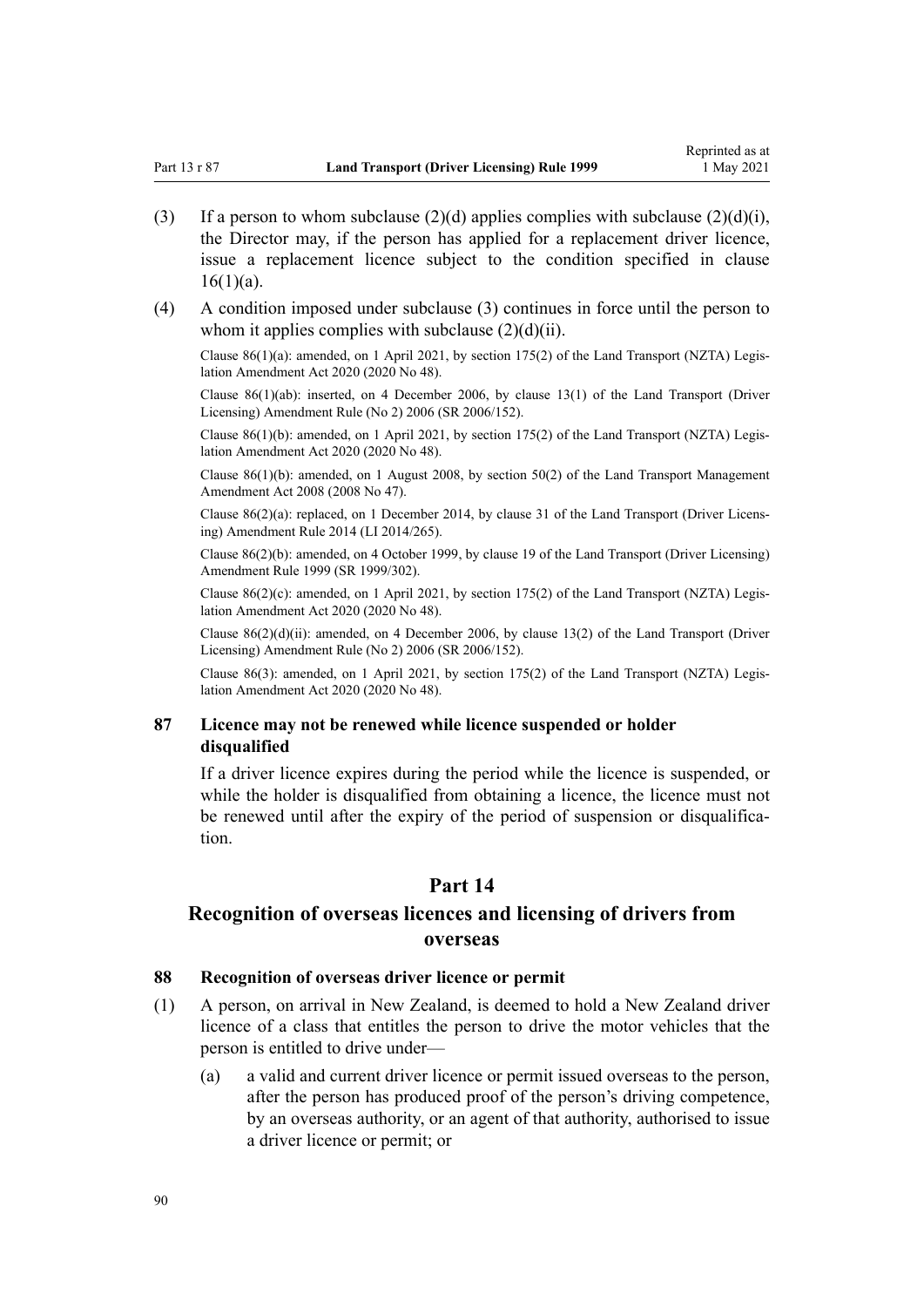- (b) an international driving permit.
- (2) However,—
	- (a) subclause  $(1)(a)$  does not apply unless—
		- (i) the overseas driver licence or permit is written in English; or
		- (ii) the person who holds the overseas driver licence or permit also carries an accurate English translation of the licence or permit:
	- (b) subclause  $(1)(b)$  does not apply unless the person who holds the international driving permit also carries the overseas driver licence on which the permit is based.
- (3) A person who is deemed by subclause (1) to hold a New Zealand driver licence may continue to drive under that driver licence until the first of the following situations occurs:
	- (a) the person has remained in New Zealand for a continuous period of 12 months; or
	- (b) the document that enabled that person to be deemed to hold a New Zealand driver licence under subclause (1) expires, is suspended, or is revoked; or
	- (c) an order is made disqualifying the person from holding or obtaining a driver licence, either in New Zealand or in the jurisdiction that granted the overseas driver licence or permit; or
	- (d) the person obtains or renews a New Zealand driver licence.
- (4) In this clause, **international driving permit** means a valid and current inter‐ national driving permit as specified in Annex 10 of the United Nations Convention on Road Traffic signed at Geneva on 19 September 1949 or Annex 7 of the United Nations Convention on Road Traffic signed at Vienna on 8 November 1968 and issued overseas in accordance with the provisions of the appropriate convention.
- (5) If this subclause applies to a person, that person may drive under the New Zea‐ land driver licence that they were deemed by subclause (1) to hold on their arrival in New Zealand during the temporary extended period specified in sub‐ clause (7).
- (6) Subclause (5) applies—
	- (a) to any person who—
		- (i) arrived in New Zealand after 1 January 2019 and before 18 December 2020 and has remained continuously in New Zealand since the date of their arrival; and
		- (ii) on arrival was deemed by subclause (1) to hold a New Zealand driver licence; but
	- (b) only if none of the situations specified in subclause  $(3)(b)$  to  $(d)$  occurred after the person's arrival in New Zealand and before 18 December 2020.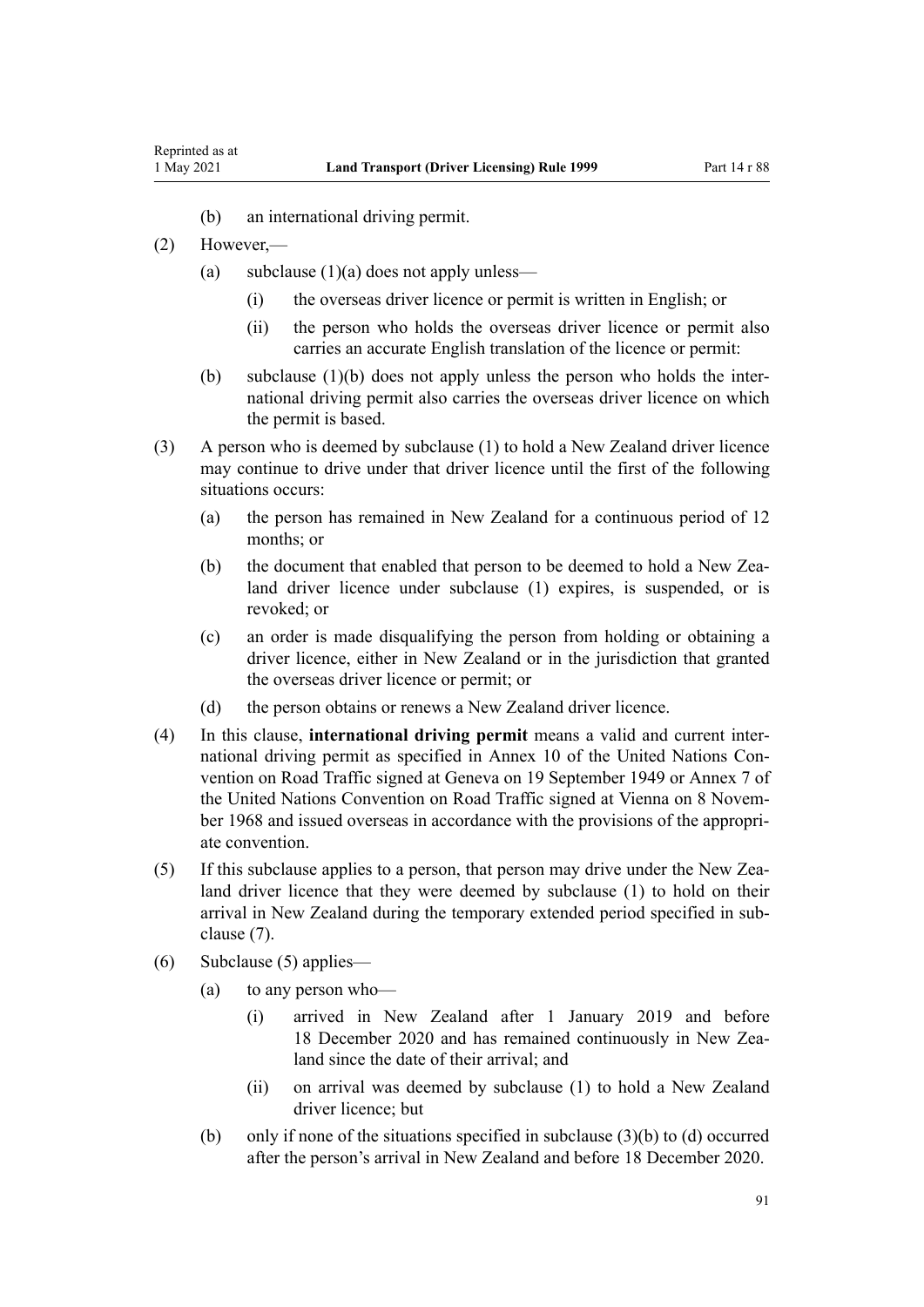- (7) The temporary extended period begins on 18 December 2020 and ends on the earliest of the following dates:
	- (a) the date that is 24 months after the date of the person's arrival in New Zealand:
	- (b) the date on which a situation specified in subclause  $(3)(b)$  or (c) occurs:
	- (c) the date on which the person completes the appropriate practical driving test or tests under [clauses 48](#page-57-0) or [49](#page-57-0) to obtain a full New Zealand licence of the relevant class:
	- (d) 31 March 2022.
- (8) Subclause (5) overrides subclause  $(3)(a)$ .
- (9) This subclause and subclauses (5) to (8) are revoked on 31 March 2022.

Clause 88: substituted, on 1 October 2011, by [clause 36](http://legislation.govt.nz/pdflink.aspx?id=DLM3956741) of the Land Transport (Driver Licensing) Amendment Rule 2011 (SR 2011/306).

Clause 88(5): inserted, on 18 December 2020, by [clause 6](http://legislation.govt.nz/pdflink.aspx?id=LMS436148) of the Land Transport (Driver Licensing) (COVID-19—Temporary Extension of Deemed Licences) Amendment Rule 2020 (LI 2020/322).

Clause 88(6): inserted, on 18 December 2020, by [clause 6](http://legislation.govt.nz/pdflink.aspx?id=LMS436148) of the Land Transport (Driver Licensing) (COVID-19—Temporary Extension of Deemed Licences) Amendment Rule 2020 (LI 2020/322).

Clause 88(7): inserted, on 18 December 2020, by [clause 6](http://legislation.govt.nz/pdflink.aspx?id=LMS436148) of the Land Transport (Driver Licensing) (COVID-19—Temporary Extension of Deemed Licences) Amendment Rule 2020 (LI 2020/322).

Clause 88(8): inserted, on 18 December 2020, by [clause 6](http://legislation.govt.nz/pdflink.aspx?id=LMS436148) of the Land Transport (Driver Licensing) (COVID-19—Temporary Extension of Deemed Licences) Amendment Rule 2020 (LI 2020/322).

Clause 88(9): inserted, on 18 December 2020, by [clause 6](http://legislation.govt.nz/pdflink.aspx?id=LMS436148) of the Land Transport (Driver Licensing) (COVID-19—Temporary Extension of Deemed Licences) Amendment Rule 2020 (LI 2020/322).

#### **88A Recognition of overseas agricultural motor vehicle licence or permit**

- (1) Subclause (2) applies—
	- (a) to a person who is entitled to drive an agricultural motor vehicle or vehicles (but no other vehicles) under a valid and current driver licence or permit issued overseas to the person; and
	- (b) where there is no New Zealand equivalent to that class or type of licence or permit.
- (2) A person, on arrival in New Zealand, is deemed to hold a New Zealand class 1 driver licence that entitles the person to drive an agricultural motor vehicle or vehicles equivalent to the vehicle or vehicles referred to in subclause  $(1)(a)$ (but no other vehicles) in New Zealand.
- (3) However, subclause (2) does not apply unless—
	- (a) the overseas driver licence or permit is written in English; or
	- (b) the person who holds the overseas driver licence or permit also carries an accurate English translation of the licence or permit.
- (4) A person who is deemed by subclause (2) to hold a New Zealand class 1 driver licence may continue to drive under that deemed driver licence until the first of the following situations occurs: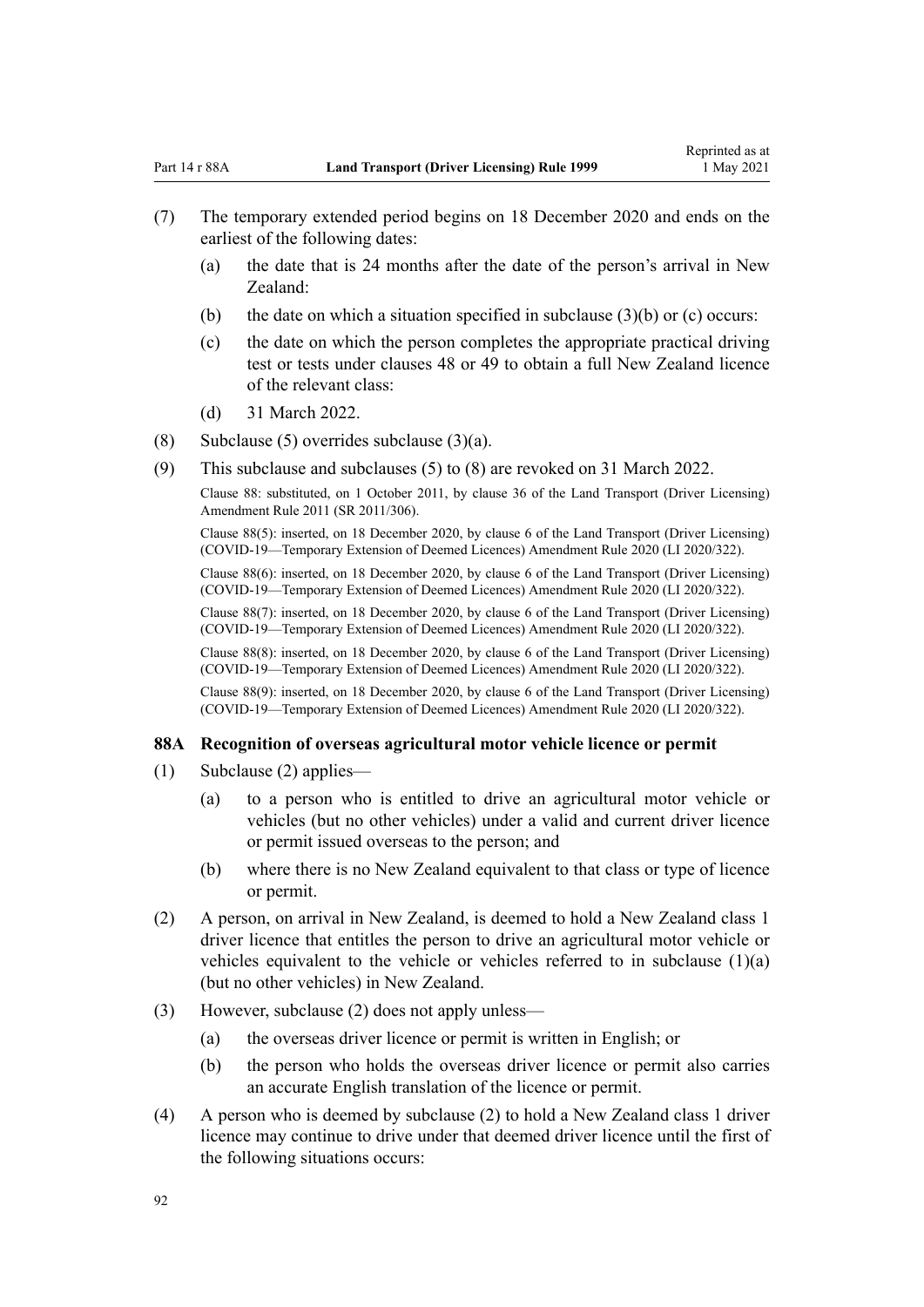- (a) the person has remained in New Zealand for a continuous period of 12 months:
- (b) the document that enabled the person to be deemed to hold a New Zealand class 1 driver licence under subclause (2) expires, is suspended, or is revoked:
- (c) an order is made disqualifying the person from holding or obtaining a driver licence or permit, either in New Zealand or in the jurisdiction that granted the overseas driver licence or permit:
- (d) the person obtains or renews a New Zealand driver licence that entitles the person to drive an agricultural motor vehicle or vehicles referred to in subclause (1)(a).
- (5) To avoid doubt, nothing in this clause entitles a person—
	- (a) to drive a vehicle other than an agricultural motor vehicle; or
	- (b) to apply for, or be issued with, a New Zealand driver licence.
- (6) If this subclause applies to a person, that person may drive under the New Zea‐ land class 1 driver licence that they were deemed by subclause (2) to hold on their arrival in New Zealand during the temporary extended period specified in subclause (8).
- (7) Subclause (6) applies—
	- (a) to any person who—
		- (i) arrived in New Zealand after 1 January 2019 and before 18 December 2020 and has remained continuously in New Zealand since the date of their arrival; and
		- (ii) on arrival was deemed by subclause (2) to hold a New Zealand class 1 driver licence; but
	- (b) only if none of the situations specified in subclause (4)(b) to (d) occurred after the person's arrival in New Zealand and before 18 December 2020.
- (8) The temporary extended period begins on 18 December 2020 and ends on the earliest of the following dates:
	- (a) the date that is 24 months after the date of the person's arrival in New Zealand:
	- (b) the date on which a situation specified in subclause  $(4)(b)$  or  $(c)$  occurs:
	- (c) the date on which the person completes the appropriate practical driving test or tests under [clauses 48](#page-57-0) or [49](#page-57-0) to obtain a full New Zealand licence of the relevant class:
	- (d) 31 March 2022.
- (9) Subclause (6) overrides subclause (4)(a).
- (10) This subclause and subclauses (6) to (9) are revoked on 31 March 2022.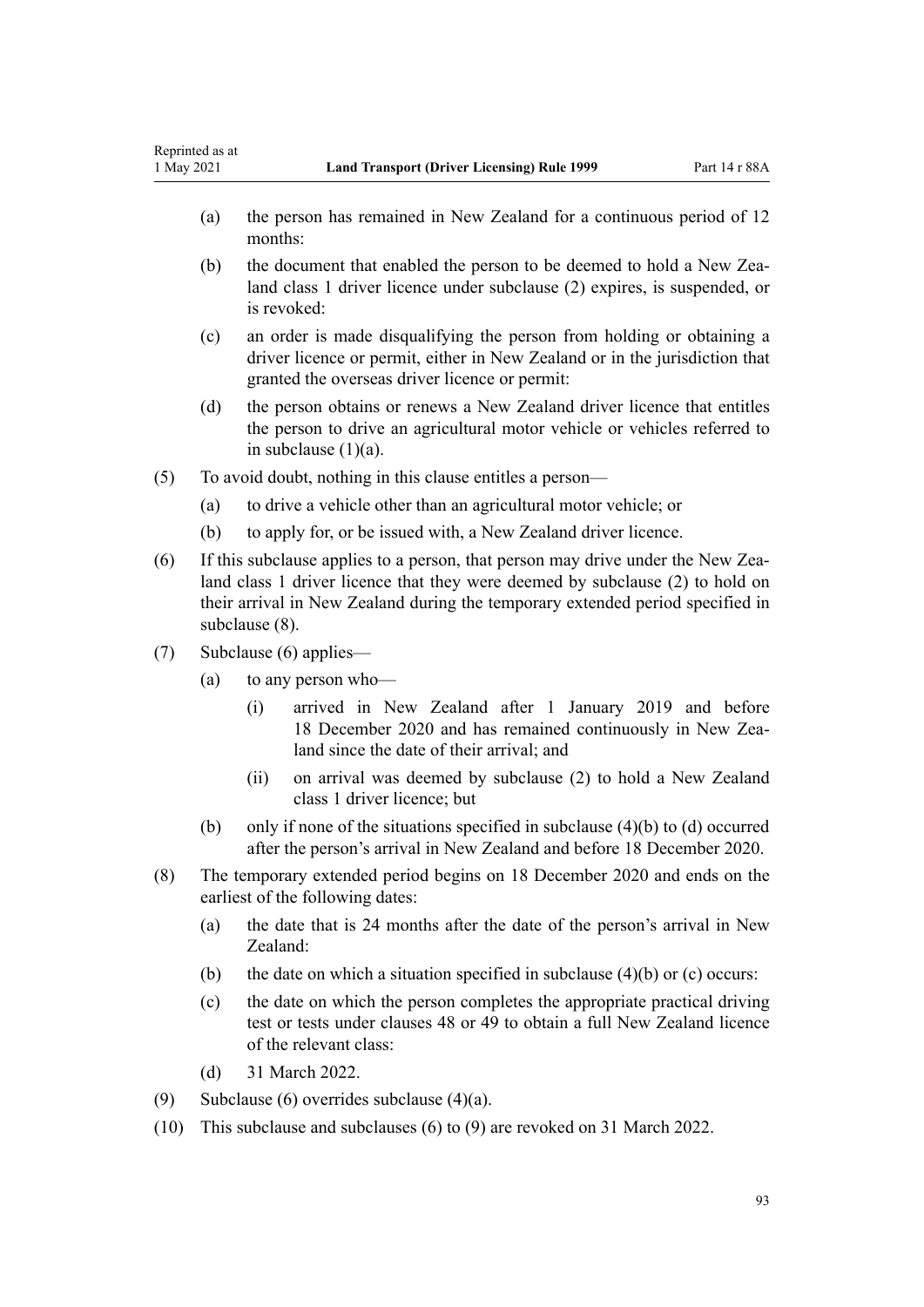<span id="page-93-0"></span>Clause 88A: inserted, on 1 June 2013, by [clause 8](http://legislation.govt.nz/pdflink.aspx?id=DLM5102244) of the Land Transport (Driver Licensing) Amend‐ ment Rule 2013 (SR 2013/100).

Clause 88A(6): inserted, on 18 December 2020, by [clause 7](http://legislation.govt.nz/pdflink.aspx?id=LMS436149) of the Land Transport (Driver Licensing) (COVID-19—Temporary Extension of Deemed Licences) Amendment Rule 2020 (LI 2020/322).

Clause 88A(7): inserted, on 18 December 2020, by [clause 7](http://legislation.govt.nz/pdflink.aspx?id=LMS436149) of the Land Transport (Driver Licensing) (COVID-19—Temporary Extension of Deemed Licences) Amendment Rule 2020 (LI 2020/322).

Clause 88A(8): inserted, on 18 December 2020, by [clause 7](http://legislation.govt.nz/pdflink.aspx?id=LMS436149) of the Land Transport (Driver Licensing) (COVID-19—Temporary Extension of Deemed Licences) Amendment Rule 2020 (LI 2020/322).

Clause 88A(9): inserted, on 18 December 2020, by [clause 7](http://legislation.govt.nz/pdflink.aspx?id=LMS436149) of the Land Transport (Driver Licensing) (COVID-19—Temporary Extension of Deemed Licences) Amendment Rule 2020 (LI 2020/322).

Clause 88A(10): inserted, on 18 December 2020, by [clause 7](http://legislation.govt.nz/pdflink.aspx?id=LMS436149) of the Land Transport (Driver Licens‐ ing) (COVID-19—Temporary Extension of Deemed Licences) Amendment Rule 2020 (LI 2020/322).

## *Overseas driver licence conversion*

Heading: inserted, on 1 June 2006, by [clause 35](http://legislation.govt.nz/pdflink.aspx?id=DLM376131) of the Land Transport (Driver Licensing) Amendment Rule 2006 (SR 2006/84).

#### **89 Obtaining New Zealand driver licence**

- (1) A person is entitled to apply for, and be issued with, a New Zealand driver licence to drive the same class or classes of vehicle if that person holds an overseas driver licence or permit of a type specified in clause  $88(1)(a)$ , even if that licence has expired within the 12 months immediately preceding the date of application.
- (2) Before a New Zealand driver licence may be issued under subclause (1), the person must—
	- (a) apply for a driver licence in accordance with [Part 3;](#page-21-0) and
	- (b) unless [clause 89A\(3\)](#page-94-0) applies, pass the appropriate theory test under [clause 45](#page-56-0) for the class of driver licence that the person is applying for; and
	- (c) unless [clause 89A\(4\)](#page-94-0) applies, pass the appropriate practical driving test in accordance with [clauses 48,](#page-57-0) [51,](#page-58-0) and [53](#page-59-0); and
	- (d) produce his or her overseas driver licence or permit, as specified in clause  $88(1)(a)$ , and, if the overseas driver licence or permit is not in English, an accurate English translation of the overseas driver licence or permit; and
	- (e) sign a statement that—
		- (i) the person's overseas driver licence or permit is not suspended or revoked; and
		- (ii) the person is not disqualified from holding or obtaining a driver licence or permit in the country where the overseas driver licence or permit was issued; and
	- (f) produce a medical certificate issued in New Zealand in accordance with [clause 44](#page-54-0), in the case of—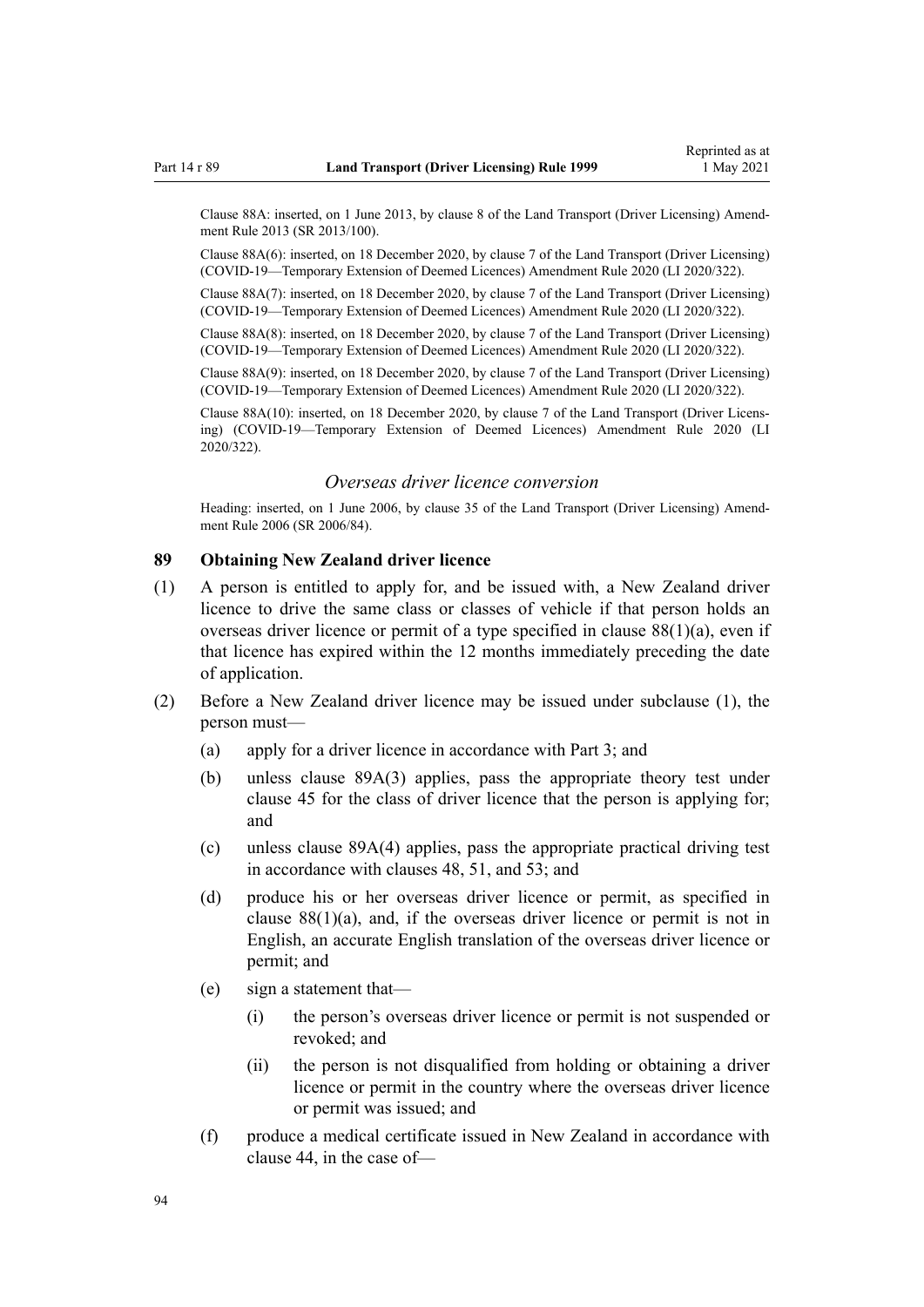- <span id="page-94-0"></span>(i) a person applying under this clause for a New Zealand driver licence of Classes 2 to 5; or
- (ii) a person 75 years of age or over applying under this clause for a New Zealand driver licence of any class; and
- $(g)$  surrender his or her overseas driver licence or permit if that is a requirement of a licence recognition arrangement between the jurisdiction that issued the driver licence or permit and New Zealand.
- (3) A person is entitled to be issued with a licence under subclause (4) if—
	- (a) subclause (1) applies to that person; and
	- (b) clause 89A(3) applies to that person or he or she complies with sub‐ clause  $(2)(b)$ ; and
	- (c) clause 89A(4) does not apply to that person.
- (4) A person who satisfies the requirements of subclause (3) is entitled to be issued, as appropriate, with either—
	- (a) a driver licence issued subject to the condition specified in [clause](#page-27-0)  $16(1)(a)$ ; or
	- (b) a Class 6 learner licence.
- (5) A condition imposed under subclause (4)(a) continues in force until the person to whom it applies passes the appropriate practical driving test required by sub‐ clause  $(2)(c)$ .

Clause 89: substituted, on 1 June 2006, by [clause 36](http://legislation.govt.nz/pdflink.aspx?id=DLM376133) of the Land Transport (Driver Licensing) Amendment Rule 2006 (SR 2006/84).

Clause 89(2)(a): replaced, on 1 December 2014, by [clause 32](http://legislation.govt.nz/pdflink.aspx?id=DLM6216946) of the Land Transport (Driver Licens‐ ing) Amendment Rule 2014 (LI 2014/265).

Clause 89(2)(b): amended, on 1 September 2008, by [clause 13\(1\)](http://legislation.govt.nz/pdflink.aspx?id=DLM1317919) of the Land Transport (Driver Licensing) Amendment Rule 2008 (SR 2008/119).

Clause 89(2)(c): amended, on 1 September 2008, by [clause 13\(2\)](http://legislation.govt.nz/pdflink.aspx?id=DLM1317919) of the Land Transport (Driver Licensing) Amendment Rule 2008 (SR 2008/119).

Clause 89(2)(c): amended, on 4 December 2006, by [clause 14](http://legislation.govt.nz/pdflink.aspx?id=DLM386155) of the Land Transport (Driver Licens‐ ing) Amendment Rule (No 2) 2006 (SR 2006/152).

Clause 89(2)(f)(ii): amended, on 1 October 2011, by [clause 37](http://legislation.govt.nz/pdflink.aspx?id=DLM3956744) of the Land Transport (Driver Licens‐ ing) Amendment Rule 2011 (SR 2011/306).

Clause  $89(2)(g)$ : added, on 1 October 2011, by [clause 37](http://legislation.govt.nz/pdflink.aspx?id=DLM3956744) of the Land Transport (Driver Licensing) Amendment Rule 2011 (SR 2011/306).

Clause 89(3)(b): amended, on 1 September 2008, by [clause 13\(3\)](http://legislation.govt.nz/pdflink.aspx?id=DLM1317919) of the Land Transport (Driver Licensing) Amendment Rule 2008 (SR 2008/119).

Clause  $89(3)(c)$ : amended, on 1 September 2008, by [clause 13\(4\)](http://legislation.govt.nz/pdflink.aspx?id=DLM1317919) of the Land Transport (Driver Licensing) Amendment Rule 2008 (SR 2008/119).

#### **89A Requirements not applying to overseas drivers**

(1) This clause applies to a person who applies for a New Zealand driver licence under [clause 89](#page-93-0).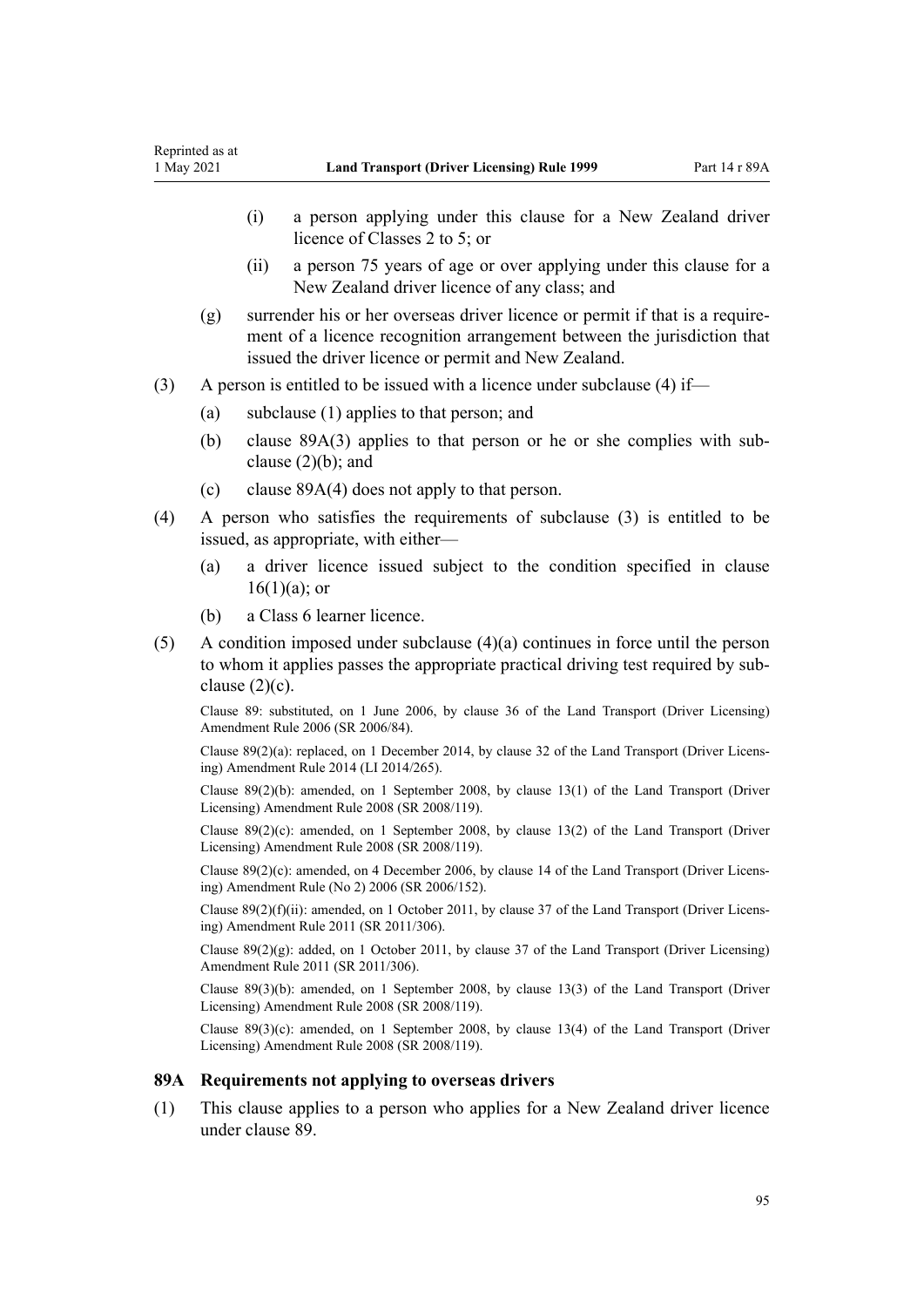- (2) A person to whom this clause applies is not required to comply with the min‐ imum time requirements prescribed in the tables to [clauses 15,](#page-26-0) [17](#page-28-0), and [19.](#page-30-0)
- (2A) However, a driver licence may not be issued to a person who applies for a driver licence under [clause 89](#page-93-0) for a class of vehicle if the effect of doing so would allow the person to obtain the driver licence at an age earlier than the minimum age for a person who complies with the requirements set out in [clauses 15,](#page-26-0) [17](#page-28-0), and [19](#page-30-0) for that class of vehicle.
- (3) A person to whom this clause applies is not required to sit the appropriate theory test required by [clause 89\(2\)\(b\)](#page-93-0) if—
	- (a) the appropriate theory test is in respect of a Class 1 or Class 6 licence; and
	- (b) that person has held a valid overseas driver licence or permit issued in a country specified in [Schedule 7A.](#page-119-0)
- (4) A person to whom this clause applies is not required to sit the appropriate prac‐ tical driving test required by clause  $89(2)(c)$  if—
	- (a) that person has, for at least 2 years, held a valid overseas driver licence or permit issued in a country specified in [Part 1](#page-120-0) of Schedule 8; or
	- (b) that person has, for at least 2 years, held a valid overseas driver licence or permit issued in a country specified in [Part 2](#page-121-0) of Schedule 8 and that person's application is for a Class 1 or Class 6 driver licence.

Clause 89A: substituted, on 1 September 2008, by [clause 14](http://legislation.govt.nz/pdflink.aspx?id=DLM1317920) of the Land Transport (Driver Licensing) Amendment Rule 2008 (SR 2008/119).

Clause 89A(2A): inserted, on 1 August 2011, by [section 100\(4\)](http://legislation.govt.nz/pdflink.aspx?id=DLM3231293) of the Land Transport (Road Safety and Other Matters) Amendment Act 2011 (2011 No 13).

Clause 89A(4): replaced, on 1 July 2013, by [clause 7](http://legislation.govt.nz/pdflink.aspx?id=DLM5159812) of the Land Transport (Driver Licensing) Amendment Rule (No 2) 2013 (SR 2013/131).

# **90 New Zealand driver licence may be subject to learner or restricted conditions**

If the driver licence or permit referred to in paragraph (a) or (b) of clause  $88(1)$ is subject to any condition or is the equivalent of a learner or restricted licence, the person's New Zealand driver licence must be issued either with similar conditions or as a learner or restricted licence, as appropriate.

#### **91 Requirements for diplomatic and consular personnel**

- (1) This clause applies to a person who is in New Zealand by reason of—
	- (a) the person's employment as a member of the staff of a diplomatic mis‐ sion or a consular post in New Zealand; or
	- (b) the person's employment as a member of the private staff of a person referred to in paragraph (a); or
	- (c) the person's relationship as a member of the family, or as a spouse or partner, of the person referred to in paragraph (a) or (b).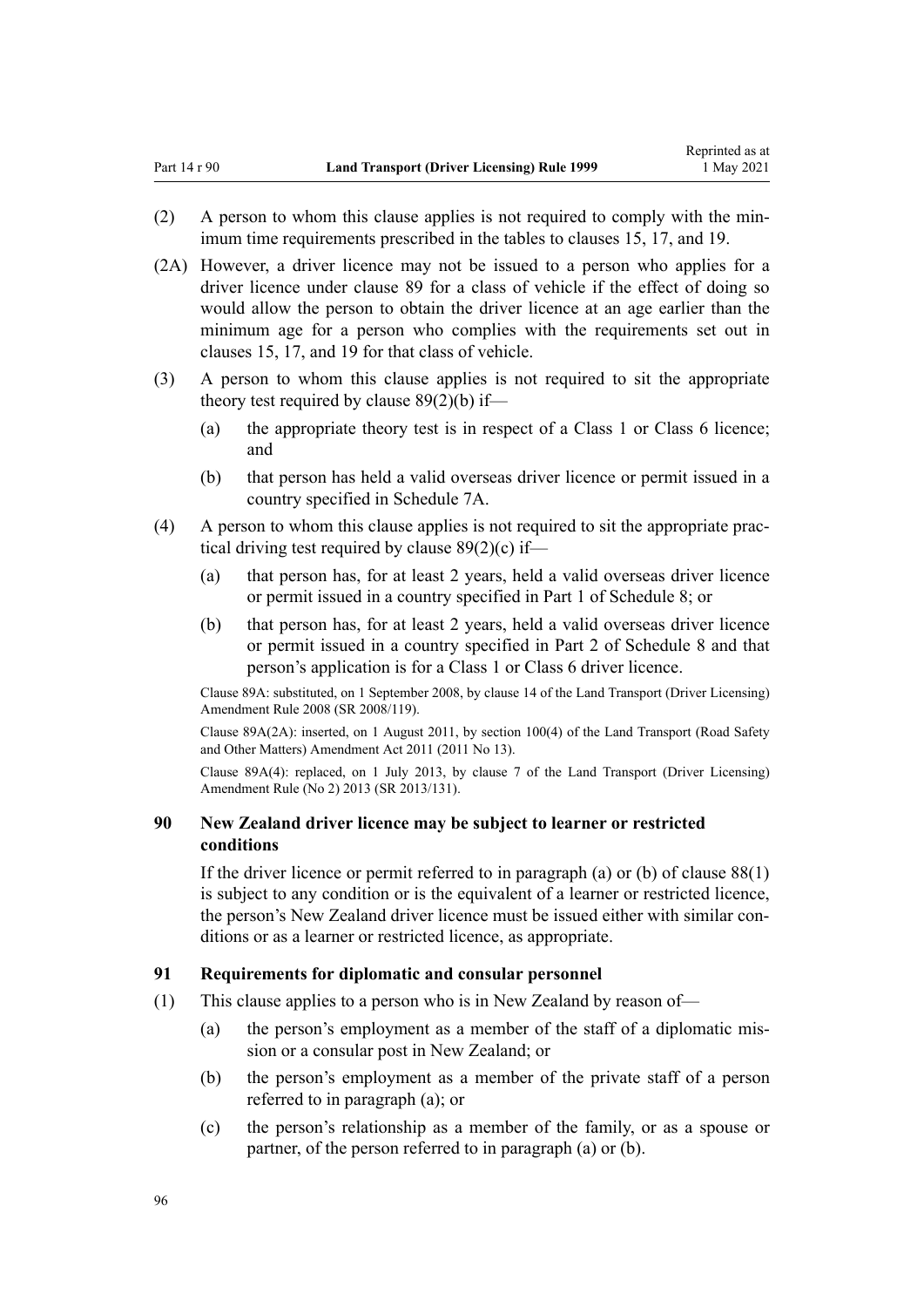- (2) A person to whom this clause applies may, on application to the Secretary of Foreign Affairs and Trade, be issued by the Director with a driver licence if that person holds 1 or more of the licences or permits referred to in paragraphs (a) and (b) of clause  $88(1)$ .
- (3) A driver licence issued under this clause—
	- (a) must authorise the person to drive the same types of motor vehicle as the licences or permits referred to in [clause 88\(1\)](#page-89-0); and
	- (b) may be subject to conditions specified by the Director; and
	- (c) expires when the first of the following situations occurs:
		- (i) the holder no longer meets the requirements of subclause (1) under which the holder was issued with a New Zealand driver licence; or
		- (ii) the relevant mission or consular post is notified, through the Secretary of Foreign Affairs and Trade, that the driver licence has been revoked; or
		- (iii) an order is made disqualifying the person from holding or obtain‐ ing a driver licence; or
		- (iv) 4 years have elapsed since the date of issue of the driver licence.

Clause 91(1)(b): amended, on 1 October 2011, by [clause 38](http://legislation.govt.nz/pdflink.aspx?id=DLM3956745) of the Land Transport (Driver Licensing) Amendment Rule 2011 (SR 2011/306).

Clause 91(1)(c): added, on 1 October 2011, by [clause 38](http://legislation.govt.nz/pdflink.aspx?id=DLM3956745) of the Land Transport (Driver Licensing) Amendment Rule 2011 (SR 2011/306).

Clause 91(2): amended, on 1 April 2021, by [section 175\(2\)](http://legislation.govt.nz/pdflink.aspx?id=LMS286883) of the Land Transport (NZTA) Legislation Amendment Act 2020 (2020 No 48).

Clause 91(3)(b): amended, on 1 April 2021, by [section 175\(2\)](http://legislation.govt.nz/pdflink.aspx?id=LMS286883) of the Land Transport (NZTA) Legis‐ lation Amendment Act 2020 (2020 No 48).

## **92 Obtaining International Driving Permit**

A person who holds a current full New Zealand driver licence issued or having effect under this rule may apply to an organisation approved for that purpose by the Director to be issued with an International Driving Permit in accordance with the United Nations Convention on Road Traffic signed at Geneva on 19 September 1949.

Clause 92: amended, on 1 April 2021, by [section 175\(2\)](http://legislation.govt.nz/pdflink.aspx?id=LMS286883) of the Land Transport (NZTA) Legislation Amendment Act 2020 (2020 No 48).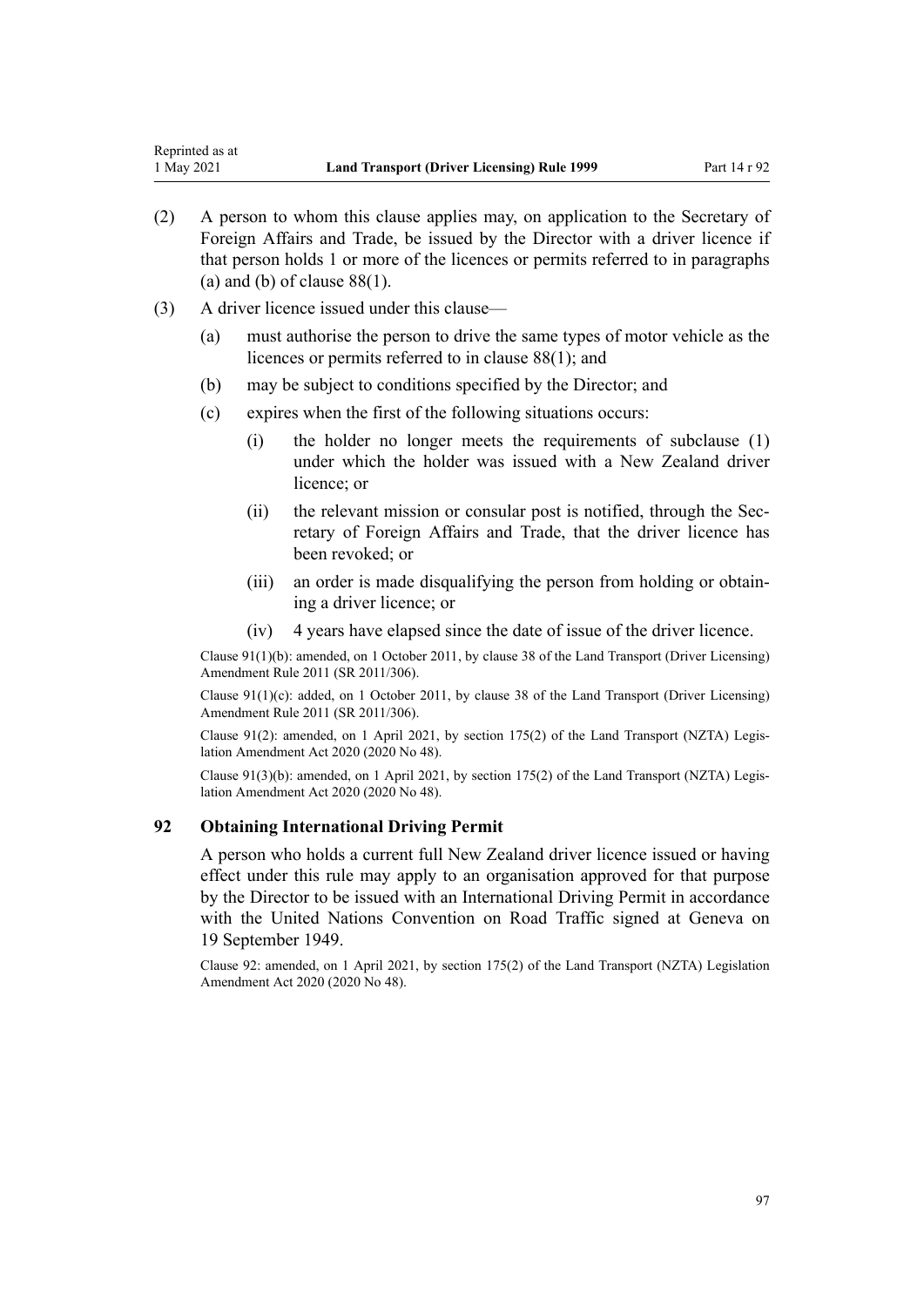# **Part 15**

# **Approval of courses and course providers**

## *Approval of courses*

#### <span id="page-97-0"></span>**93 Director may approve courses**

The Director may approve the following courses:

- (a) courses teaching advanced driving skills, to reduce the period of time for which a person must hold a Class 1R licence before being allowed to apply for a Class 1 full licence:
- (b) courses teaching specialist knowledge and skills required to obtain—
	- (i) *[Revoked]*
	- (ii) a vehicle recovery endorsement; or
	- (iii) a dangerous goods endorsement; or
	- (iv) a driving instructor endorsement; or
	- (v) a forklift endorsement; or
	- (vi) a roller endorsement; or
	- (vii) a tracks endorsement; or
	- (viii) a wheels endorsement:
- (c) courses teaching and assessing the driving knowledge and skills of the holder of a Class 2L, 3L, 4L, or 5L licence for the purpose of waiving the requirement for that person to hold the licence for 6 months and to pass a full licence test:
- (d) courses teaching and assessing the riding competency of the holder of a Class 6L licence for the purpose of waiving the requirement for that per‐ son to hold the licence for 6 months and to pass a restricted licence test:
- (e) courses teaching and assessing the riding competency of the holder of a Class 6R licence for the purpose of reducing the period that the person must hold a Class 6R licence and to pass a full licence test:
- (f) driving improvement courses for the purposes of [section 92\(1\)](http://legislation.govt.nz/pdflink.aspx?id=DLM435016) of the Act:
- (g) dangerous goods courses for the purposes of [section 92\(2\)](http://legislation.govt.nz/pdflink.aspx?id=DLM435016) of the Act:
- (h) courses assessing the driving experience, knowledge, and skills of a per‐ son 25 years of age or over and holding a Class 2, 3, or 4 driver licence, for the purpose of waiving the requirement for that person to hold the licence for at least 3 months:
- (i) work time and fatigue management courses for the purposes of [Part 4B](http://legislation.govt.nz/pdflink.aspx?id=DLM434620) of the Act: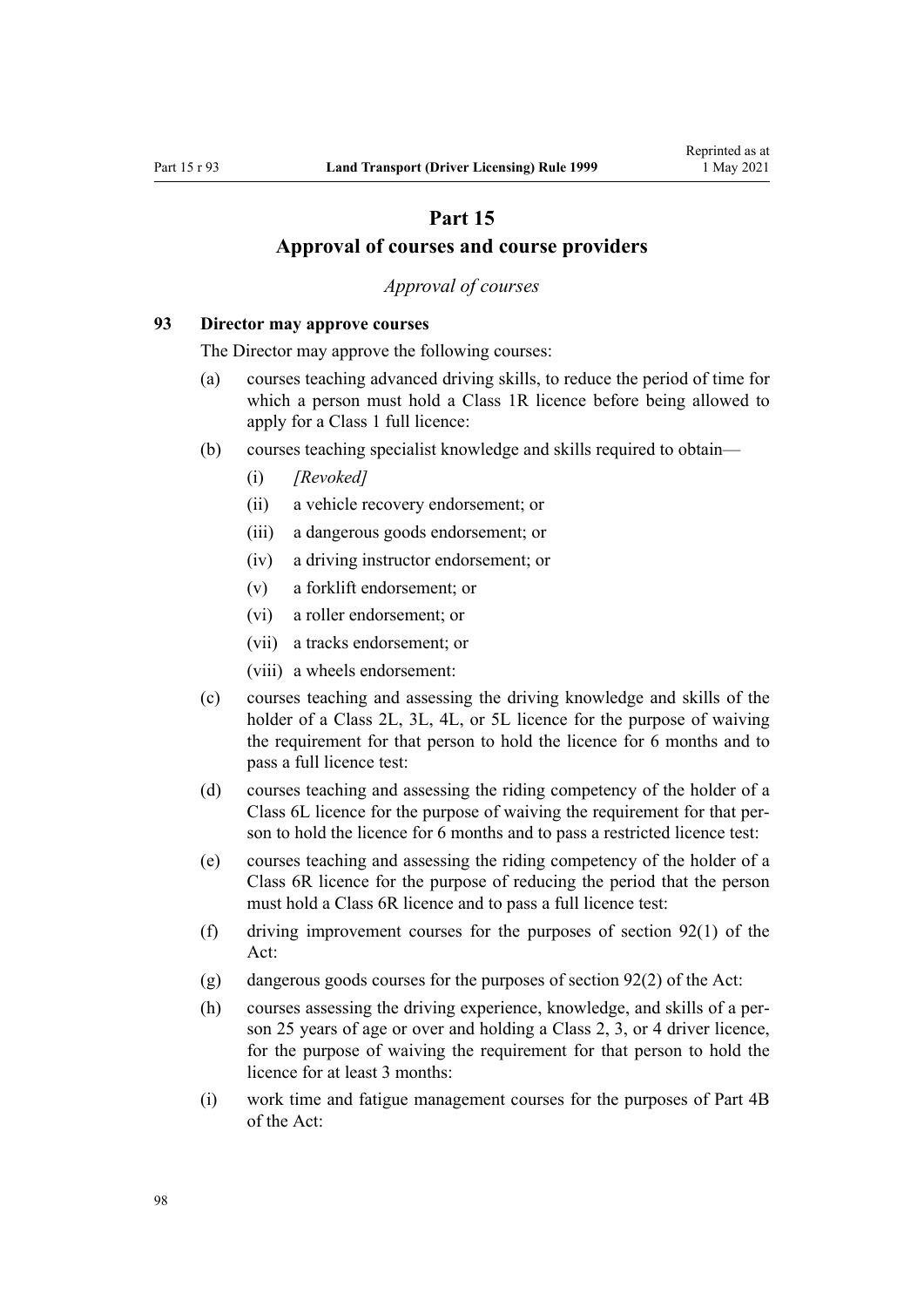- <span id="page-98-0"></span>(j) courses assessing the driving experience, knowledge, and skills of the holder of a Class 2 licence for the purpose of an approval to drive a vehicle for which a Class 4 or Class 5 licence is required under the conditions specified in [clause 19H](#page-36-0):
- (k) courses assessing advanced driving skills for the purpose of enabling a person to apply for a Class 4 or Class 5 licence on completion of the accelerated licensing process set out in [Part 4A](#page-33-0).

Clause 93: substituted, on 1 October 2011, by [clause 39](http://legislation.govt.nz/pdflink.aspx?id=DLM3956519) of the Land Transport (Driver Licensing) Amendment Rule 2011 (SR 2011/306).

Clause 93 heading: amended, on 1 April 2021, by [section 175\(2\)](http://legislation.govt.nz/pdflink.aspx?id=LMS286883) of the Land Transport (NZTA) Legislation Amendment Act 2020 (2020 No 48).

Clause 93: amended, on 1 April 2021, by [section 175\(2\)](http://legislation.govt.nz/pdflink.aspx?id=LMS286883) of the Land Transport (NZTA) Legislation Amendment Act 2020 (2020 No 48).

Clause  $93(b)(i)$ : revoked, on 1 October 2017, by [section 110\(8\)](http://legislation.govt.nz/pdflink.aspx?id=DLM6960929) of the Land Transport Amendment Act 2017 (2017 No 34).

Clause 93(d), (e), (j), and (k): brought into force, on 1 October 2012, by clause  $2(1)(j)$  of the Land Transport (Driver Licensing) Amendment Rule 2011 (SR 2011/306).

## **94 Requirements for approval of course**

- (1) To be approved, a course for a purpose specified in clause  $93(a)$  or clause  $93(f)$ must be designed so that a person who has completed the course will be able to demonstrate the following skills and attributes:
	- (a) an understanding of the techniques of safe driving, beyond the ability to manipulate the controls of a motor vehicle; and
	- (b) the ability to practice the necessary self-management skills needed for driving, including decision-making and managing risks; and
	- (c) the ability to assess the person's own performance against the criteria that define a safe driver; and
	- (d) an understanding of risks and the consequences of risk taking while driving; and
	- (e) the ability to develop appropriate methods of monitoring the person's performance as a driver so that the person's driving skills do not deterio‐ rate over time.
- (2) To be approved, a course for a purpose specified in either of [clause 93\(b\)\(i\) or](#page-97-0) [\(ii\)](#page-97-0) must be designed so that a person who has completed the course will be able to demonstrate knowledge of the theoretical requirements to legally and safely drive a motor vehicle for the activity that requires the endorsement.
- (3) To be approved, a course for a purpose specified in [clause 93\(b\)\(iii\)](#page-97-0) or clause  $93(g)$ , must be designed so that a person who has completed the course will be able to demonstrate knowledge of the procedures for transporting dangerous goods safely and in accordance with the relevant legal requirements.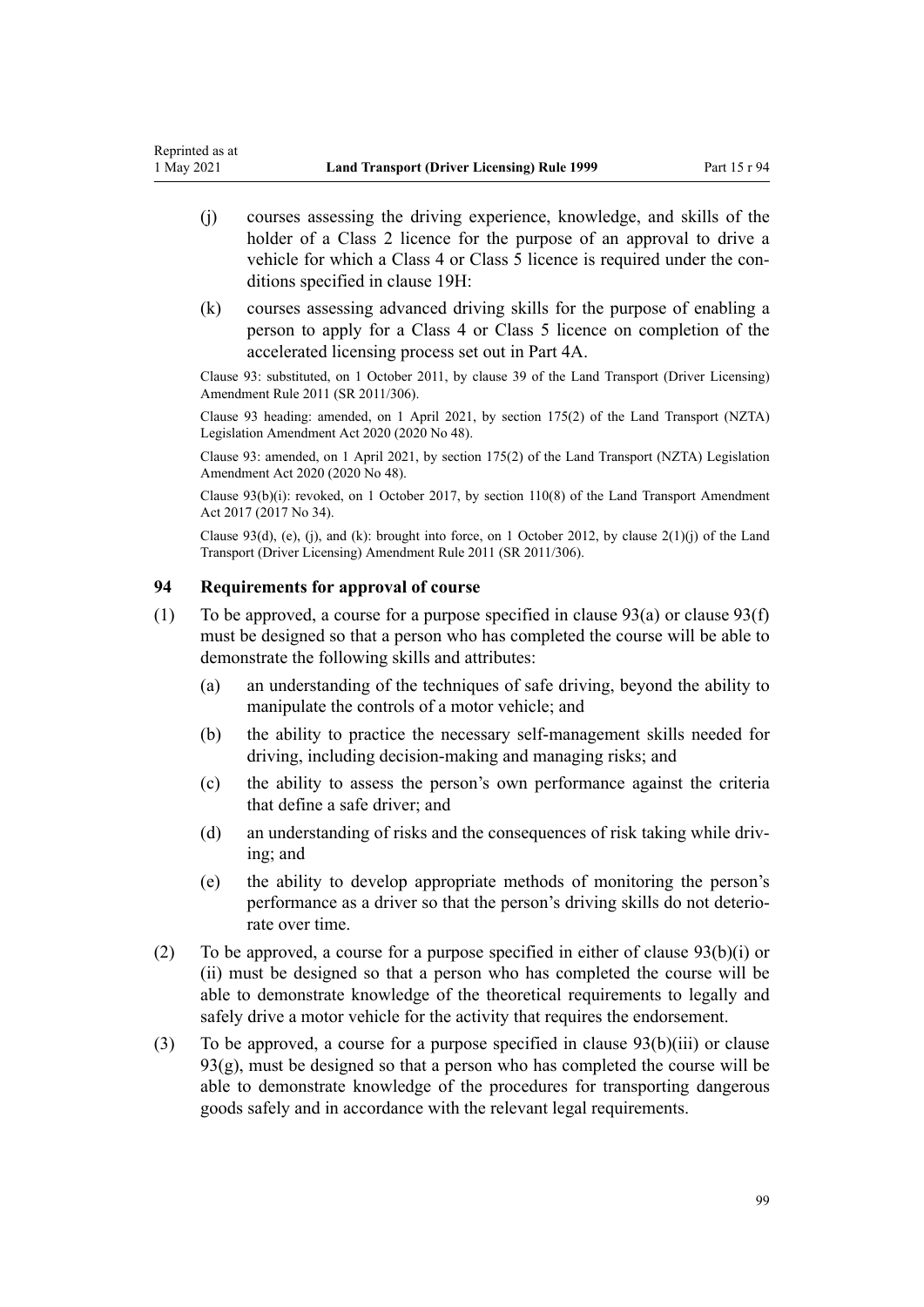- <span id="page-99-0"></span>(4) To be approved, a course for a purpose specified in clause  $93(b)(iv)$  must be designed so that a person who has completed the course will be able to demonstrate—
	- (a) an understanding of the content of the curriculum; and
	- (b) the ability to teach the manipulative and perceptive skills required to safely drive a motor vehicle.
- (5) To be approved, a course for a purpose specified in clause  $93(b)(v)$  to (viii), (c), [\(d\), \(e\), or \(h\)](#page-97-0) must be designed so that a person who has completed the course will have demonstrated the experience, knowledge, and skills to operate safely and proficiently the motor vehicle to which that class of licence or type of endorsement relates.
- (6) To be approved, a course for a purpose specified in [clause 93\(i\)](#page-97-0) must be designed so that a person who has completed the course will be able to demonstrate knowledge of work time and logbook requirements, and to describe causes and symptoms of fatigue and its effect on driving performance.
- (7) To be approved, a course for a purpose specified in clause  $93(i)$  or (k) must be designed so that a person who has completed the course will have demonstrated the experience, knowledge, and skills to operate safely and proficiently a vehicle for which a Class 4 or Class 5 licence is required under the accelerated licensing process set out in [Part 4A](#page-33-0).

Clause 94(1): amended, on 1 October 2011, by [clause 40\(1\)](http://legislation.govt.nz/pdflink.aspx?id=DLM3956521) of the Land Transport (Driver Licensing) Amendment Rule 2011 (SR 2011/306).

Clause 94(2): amended, on 1 October 2011, by [clause 40\(2\)](http://legislation.govt.nz/pdflink.aspx?id=DLM3956521) of the Land Transport (Driver Licensing) Amendment Rule 2011 (SR 2011/306).

Clause 94(3): amended, on 1 October 2011, by [clause 40\(3\)](http://legislation.govt.nz/pdflink.aspx?id=DLM3956521) of the Land Transport (Driver Licensing) Amendment Rule 2011 (SR 2011/306).

Clause 94(5): substituted, on 1 June 2006, by [clause 38](http://legislation.govt.nz/pdflink.aspx?id=DLM376137) of the Land Transport (Driver Licensing) Amendment Rule 2006 (SR 2006/84).

Clause 94(5): amended, on 1 October 2011, by [clause 40\(4\)](http://legislation.govt.nz/pdflink.aspx?id=DLM3956521) of the Land Transport (Driver Licensing) Amendment Rule 2011 (SR 2011/306).

Clause 94(6): added, on 1 October 2011, by [clause 40\(5\)](http://legislation.govt.nz/pdflink.aspx?id=DLM3956521) of the Land Transport (Driver Licensing) Amendment Rule 2011 (SR 2011/306).

Clause 94(7): added, on 1 October 2011, by [clause 40\(5\)](http://legislation.govt.nz/pdflink.aspx?id=DLM3956521) of the Land Transport (Driver Licensing) Amendment Rule 2011 (SR 2011/306).

#### **95 Application for approval of course**

- (1) An individual or organisation may apply to have a course approved.
- (2) The applicant must—
	- (a) complete an application in a form approved by the Director; and
	- (b) pay the appropriate fee or fees (if any) specified or assessed in accordance with regulations made under the Act; and
	- (c) produce—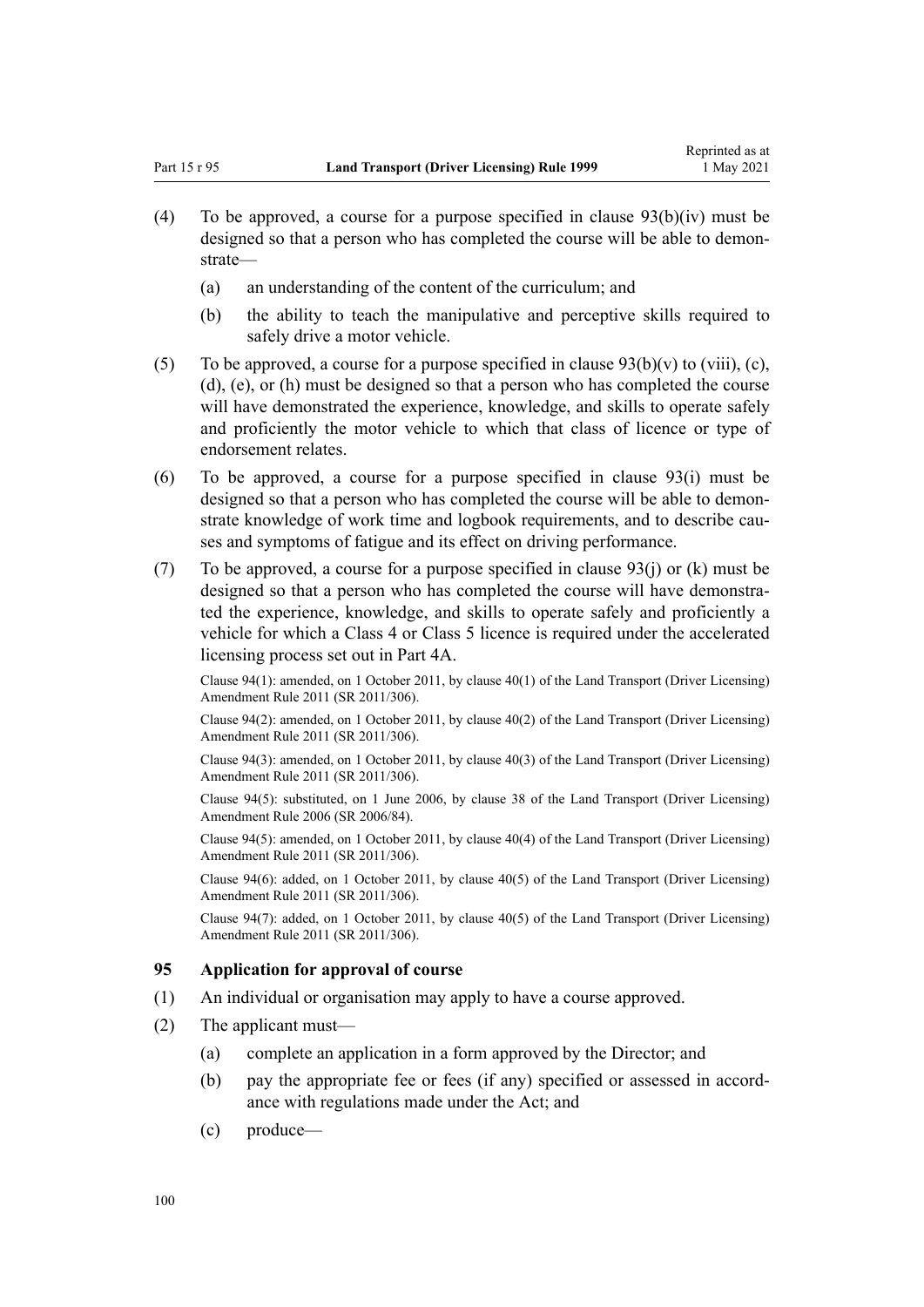- <span id="page-100-0"></span>(i) a copy of the intended syllabus, including a description of what is required to successfully complete the course; and
- (ii) a description of how the syllabus will satisfy the requirements of [clause 94](#page-98-0); and
- (d) produce a sample of the certificate that is to be presented to a person who has successfully completed the course.

Clause 95(2)(a): amended, on 1 April 2021, by [section 175\(2\)](http://legislation.govt.nz/pdflink.aspx?id=LMS286883) of the Land Transport (NZTA) Legis‐ lation Amendment Act 2020 (2020 No 48).

#### **96 Approval of course**

- (1) The Director may approve a course if the applicant has complied with [clause](#page-99-0) [95](#page-99-0) and the Director is satisfied that the course will meet the requirements spe‐ cified in relation to the particular type of course in [clause 94.](#page-98-0)
- (2) When approving a course, the Director may impose conditions under which the course must be conducted.
- (3) Without limiting subclause (2), when approving a course, the Director may allow the course to be conducted using an appropriately configured or loaded vehicle of a class other than the class to which the course relates.

Clause 96(1): amended, on 1 April 2021, by [section 175\(2\)](http://legislation.govt.nz/pdflink.aspx?id=LMS286883) of the Land Transport (NZTA) Legis‐ lation Amendment Act 2020 (2020 No 48).

Clause 96(2): amended, on 1 April 2021, by [section 175\(2\)](http://legislation.govt.nz/pdflink.aspx?id=LMS286883) of the Land Transport (NZTA) Legis‐ lation Amendment Act 2020 (2020 No 48).

Clause 96(3): added, on 4 October 1999, by [clause 20](http://legislation.govt.nz/pdflink.aspx?id=DLM293689) of the Land Transport (Driver Licensing) Amendment Rule 1999 (SR 1999/302).

Clause 96(3): amended, on 1 April 2021, by [section 175\(2\)](http://legislation.govt.nz/pdflink.aspx?id=LMS286883) of the Land Transport (NZTA) Legis‐ lation Amendment Act 2020 (2020 No 48).

#### **97 Director may consent to modification of course**

- (1) The Director may from time to time,—
	- (a) on the application of the individual or organisation that applied to have the course approved or of an approved course provider, give consent to the modification of an approved course; or
	- (b) on the Agency's own motion, require that a course be modified,—

if the Director is satisfied that the modification is necessary or desirable in order for the approved course to continue to meet the requirements specified in relation to the particular type of course in [clause 94](#page-98-0), or to meet those requirements in an improved way.

(2) If the Director consents to a course being modified or requires a course to be modified under subclause (1), the Director must give reasonable notice in writing of the modification to any course provider who is providing the course.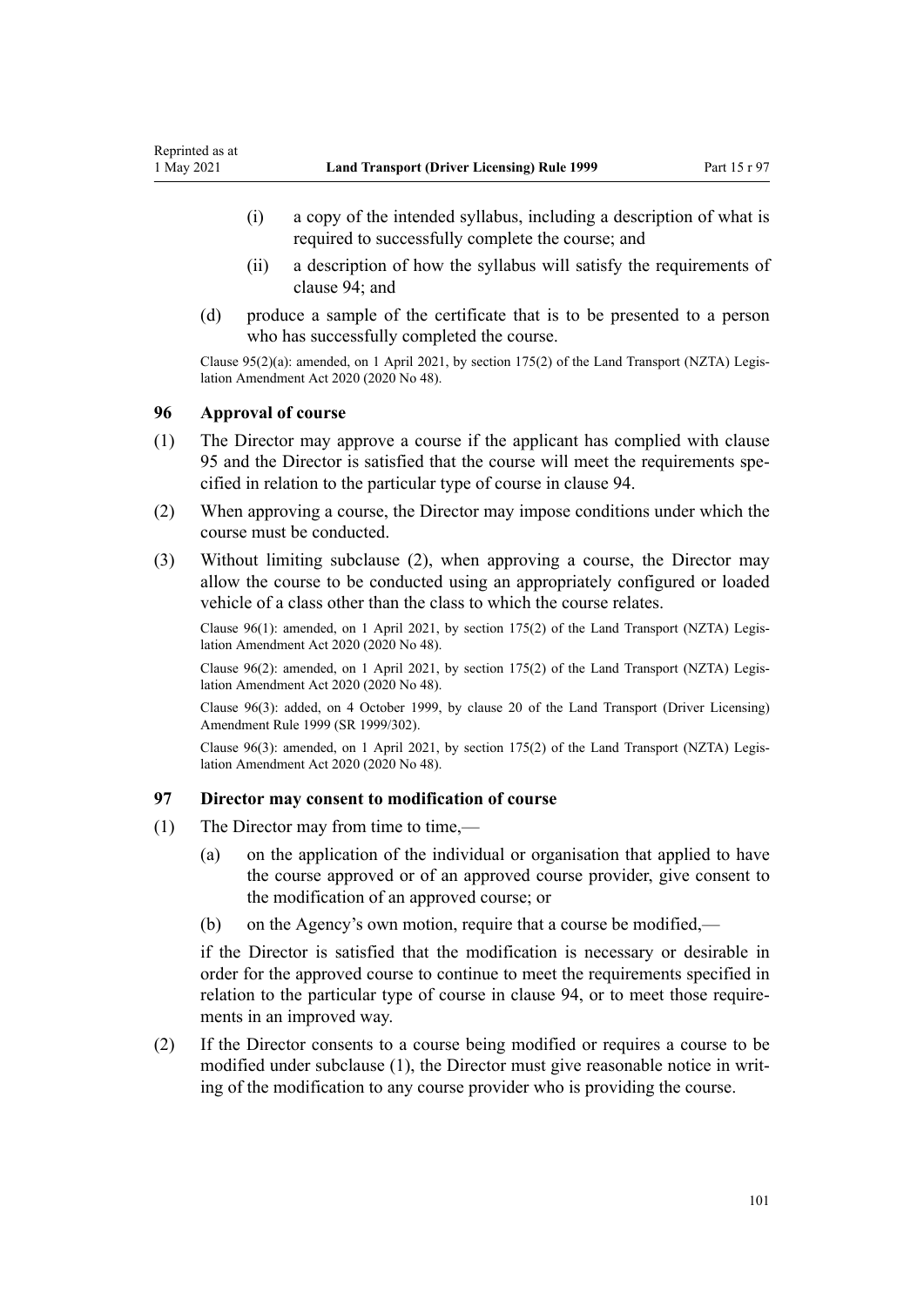<span id="page-101-0"></span>Clause 97 heading: amended, on 1 April 2021, by [section 175\(2\)](http://legislation.govt.nz/pdflink.aspx?id=LMS286883) of the Land Transport (NZTA) Legislation Amendment Act 2020 (2020 No 48).

Clause 97(1): amended, on 1 April 2021, by [section 175\(2\)](http://legislation.govt.nz/pdflink.aspx?id=LMS286883) of the Land Transport (NZTA) Legis‐ lation Amendment Act 2020 (2020 No 48).

Clause 97(1)(b): amended, on 1 August 2008, by [section 50\(2\)](http://legislation.govt.nz/pdflink.aspx?id=DLM1313622) of the Land Transport Management Amendment Act 2008 (2008 No 47).

Clause 97(2): amended, on 1 April 2021, by [section 175\(2\)](http://legislation.govt.nz/pdflink.aspx?id=LMS286883) of the Land Transport (NZTA) Legis‐ lation Amendment Act 2020 (2020 No 48).

#### **98 Director may revoke course approval**

- (1) The Director may, by notice in writing, revoke the approval of a course granted under [clause 96](#page-100-0) if the holder of the course approval does not comply with conditions imposed under [clause 96\(2\)](#page-100-0) or a requirement imposed under [clause](#page-100-0) [97\(1\)](#page-100-0).
- (2) A notice of revocation must—
	- (a) state the date and time from which the course approval is revoked, which must not be earlier than the date and time at which the notice is given to the course provider and, except in exceptional circumstances where pub‐ lic safety is at immediate risk, must not be less than 14 days after the day on which the notice is given; and
	- (b) state the reason for the course approval being revoked; and
	- (c) outline the rights of appeal given by [section 106](http://legislation.govt.nz/pdflink.aspx?id=DLM435083) of the Act.

Clause 98 heading: amended, on 1 April 2021, by [section 175\(2\)](http://legislation.govt.nz/pdflink.aspx?id=LMS286883) of the Land Transport (NZTA) Legislation Amendment Act 2020 (2020 No 48).

Clause 98(1): amended, on 1 April 2021, by [section 175\(2\)](http://legislation.govt.nz/pdflink.aspx?id=LMS286883) of the Land Transport (NZTA) Legis‐ lation Amendment Act 2020 (2020 No 48).

## *Approval of course providers*

# **99 Director may approve course providers**

The Director may approve specific individuals or organisations to provide courses referred to in [clause 93.](#page-97-0)

Clause 99 heading: amended, on 1 April 2021, by [section 175\(2\)](http://legislation.govt.nz/pdflink.aspx?id=LMS286883) of the Land Transport (NZTA) Legislation Amendment Act 2020 (2020 No 48).

Clause 99: amended, on 1 April 2021, by [section 175\(2\)](http://legislation.govt.nz/pdflink.aspx?id=LMS286883) of the Land Transport (NZTA) Legislation Amendment Act 2020 (2020 No 48).

#### **100 Requirements for approval as course provider**

To be approved, a course provider must—

- (a) possess the appropriate skills, training, and experience to conduct the approved course; and
- (b) if the course provider is an organisation, have a recorded organisational structure in which accountability is clearly identified.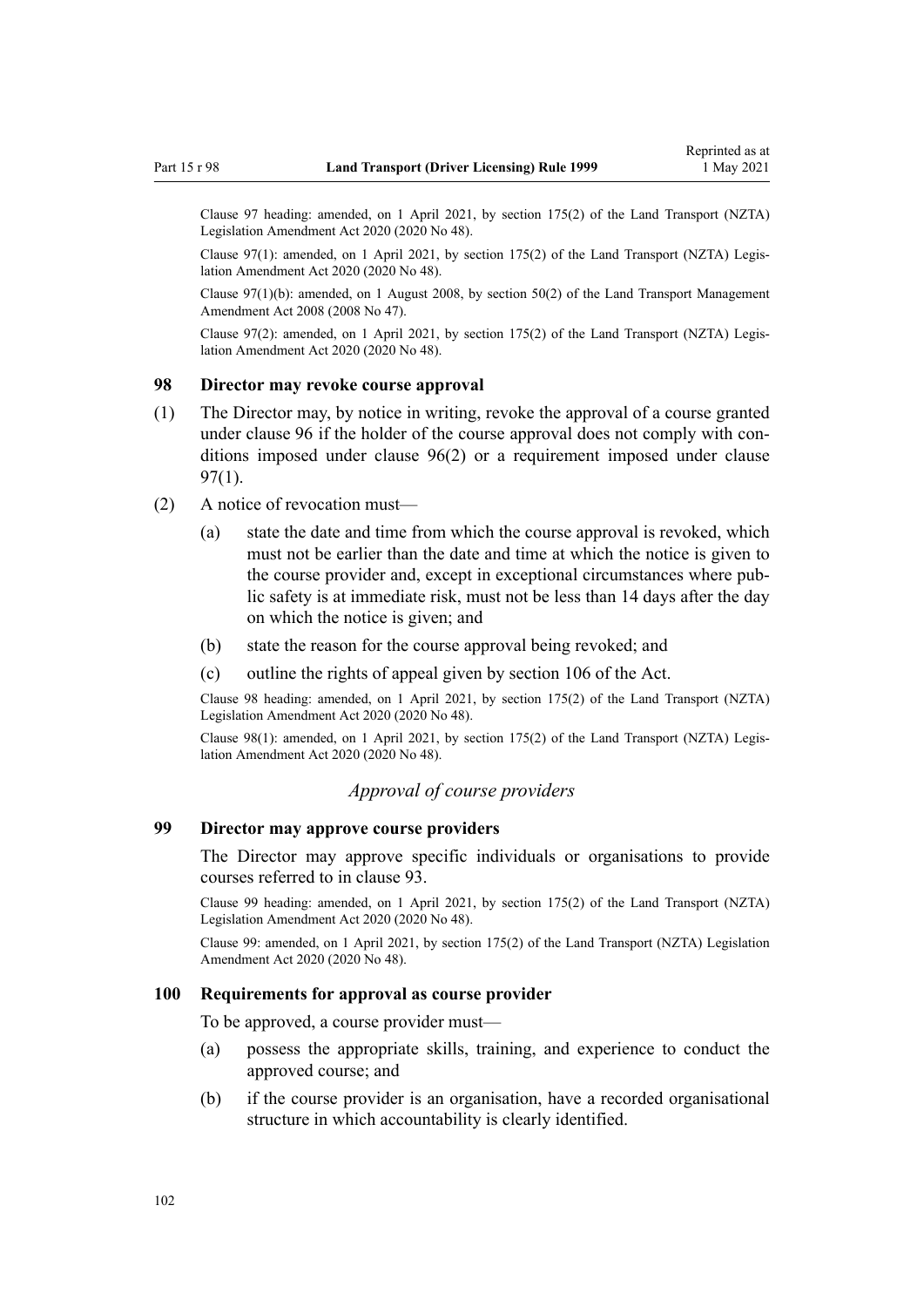# **101 Application for approval as course provider**

<span id="page-102-0"></span>Reprinted as at

An applicant for approval as a course provider must—

- (a) complete an application in a form approved by the Director; and
- (b) pay the appropriate fee or fees (if any) specified or assessed in accord‐ ance with regulations made under the Act; and
- (c) specify the approved course or courses that the applicant intends to pro‐ vide; and
- (d) produce details of the procedures that will be used to maintain a register of—
	- (i) instructors; and
	- (ii) students; and
	- (iii) certificates issued; and
	- (iv) courses conducted; and
	- (v) course assessments and results.

Clause 101(a): amended, on 1 April 2021, by [section 175\(2\)](http://legislation.govt.nz/pdflink.aspx?id=LMS286883) of the Land Transport (NZTA) Legis‐ lation Amendment Act 2020 (2020 No 48).

#### **102 Approval as course provider**

- (1) The Director may approve a course provider if the applicant has complied with clause 101 and the Director is satisfied that the course provider will meet the requirements specified in [clause 100](#page-101-0).
- (2) When approving a course provider, the Director may impose conditions under which the course provider must conduct courses.
- (3) The Director must issue a certificate to the approved course provider, specify‐ ing—
	- (a) the name of the course provider; and
	- (b) the name of the approved course or courses that the course provider is approved to provide.
- (4) It is a condition of approval as a course provider that—
	- (a) the course provider must only credit a person with completing an approved course if that person has successfully completed the course in accordance with the course syllabus; and
	- (b) the course provider must retain for at least 12 months after an approved course has been conducted a record of the matters specified in subpara‐ graphs (i), (ii), (iv), and (v) of clauses  $101(d)$  in relation to that course; and
	- (c) the course provider must comply with any requirements made in writing by the Director to the course provider arising out of any audit under sec[tion 198](http://legislation.govt.nz/pdflink.aspx?id=DLM435602) of the Act.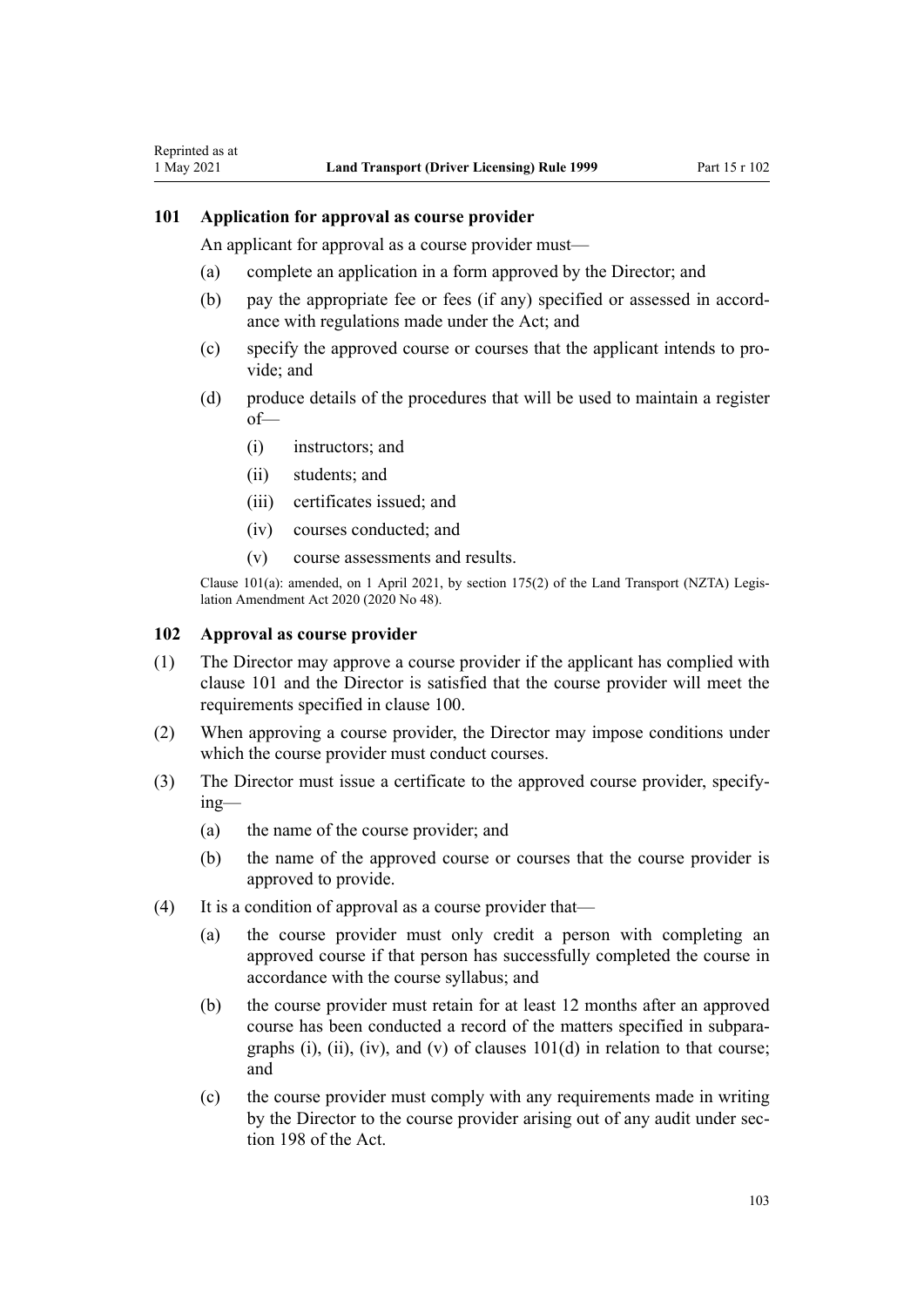Clause 102(1): amended, on 1 April 2021, by [section 175\(2\)](http://legislation.govt.nz/pdflink.aspx?id=LMS286883) of the Land Transport (NZTA) Legis‐ lation Amendment Act 2020 (2020 No 48).

Clause 102(2): amended, on 1 April 2021, by [section 175\(2\)](http://legislation.govt.nz/pdflink.aspx?id=LMS286883) of the Land Transport (NZTA) Legis‐ lation Amendment Act 2020 (2020 No 48).

Clause 102(3): amended, on 1 April 2021, by [section 175\(2\)](http://legislation.govt.nz/pdflink.aspx?id=LMS286883) of the Land Transport (NZTA) Legis‐ lation Amendment Act 2020 (2020 No 48).

Clause  $102(4)(c)$ : amended, on 1 April 2021, by [section 175\(2\)](http://legislation.govt.nz/pdflink.aspx?id=LMS286883) of the Land Transport (NZTA) Legislation Amendment Act 2020 (2020 No 48).

#### **103 Director may revoke or suspend approval of course provider**

- (1) The Director may, by notice in writing, revoke or suspend (in whole or in part) the approval of a course provider granted under [clause 102](#page-102-0) if—
	- (a) the course provider fails to comply with any instruction given under sec[tion 198](http://legislation.govt.nz/pdflink.aspx?id=DLM435602) of the Act; or
	- (b) the course provider fails to comply with a requirement made in writing by the Director to the course provider arising out of an audit under sec[tion 198](http://legislation.govt.nz/pdflink.aspx?id=DLM435602) of the Act; or
	- (c) the course provider ceases to meet the requirements described in para‐ graphs (a) and (b) of [clause 100](#page-101-0).
- (2) The notice of revocation or suspension must—
	- (a) state the date and time from which the approval is revoked or suspended, which must not be earlier than the date and time at which the notice is given to the course provider and, except in exceptional circumstances where public safety is at immediate risk, must not be less than 14 days after the date on which the notice is given; and
	- (b) state the reason for the revocation or suspension; and
	- (c) outline the rights of appeal given by [section 106](http://legislation.govt.nz/pdflink.aspx?id=DLM435083) of the Act.

Clause 103 heading: amended, on 1 April 2021, by [section 175\(2\)](http://legislation.govt.nz/pdflink.aspx?id=LMS286883) of the Land Transport (NZTA) Legislation Amendment Act 2020 (2020 No 48).

Clause 103 heading: amended, on 1 October 2011, by [clause 41\(1\)](http://legislation.govt.nz/pdflink.aspx?id=DLM3956747) of the Land Transport (Driver Licensing) Amendment Rule 2011 (SR 2011/306).

Clause 103(1): amended, on 1 April 2021, by [section 175\(2\)](http://legislation.govt.nz/pdflink.aspx?id=LMS286883) of the Land Transport (NZTA) Legis‐ lation Amendment Act 2020 (2020 No 48).

Clause 103(1): amended, on 1 October 2011, by [clause 41\(2\)](http://legislation.govt.nz/pdflink.aspx?id=DLM3956747) of the Land Transport (Driver Licens‐ ing) Amendment Rule 2011 (SR 2011/306).

Clause 103(1)(b): amended, on 1 April 2021, by [section 175\(2\)](http://legislation.govt.nz/pdflink.aspx?id=LMS286883) of the Land Transport (NZTA) Legis‐ lation Amendment Act 2020 (2020 No 48).

Clause 103(2): amended, on 1 October 2011, by [clause 41\(3\)](http://legislation.govt.nz/pdflink.aspx?id=DLM3956747) of the Land Transport (Driver Licens‐ ing) Amendment Rule 2011 (SR 2011/306).

Clause 103(2)(a): amended, on 1 October 2011, by [clause 41\(4\)](http://legislation.govt.nz/pdflink.aspx?id=DLM3956747) of the Land Transport (Driver Licensing) Amendment Rule 2011 (SR 2011/306).

Clause 103(2)(b): amended, on 1 October 2011, by [clause 41\(5\)](http://legislation.govt.nz/pdflink.aspx?id=DLM3956747) of the Land Transport (Driver Licensing) Amendment Rule 2011 (SR 2011/306).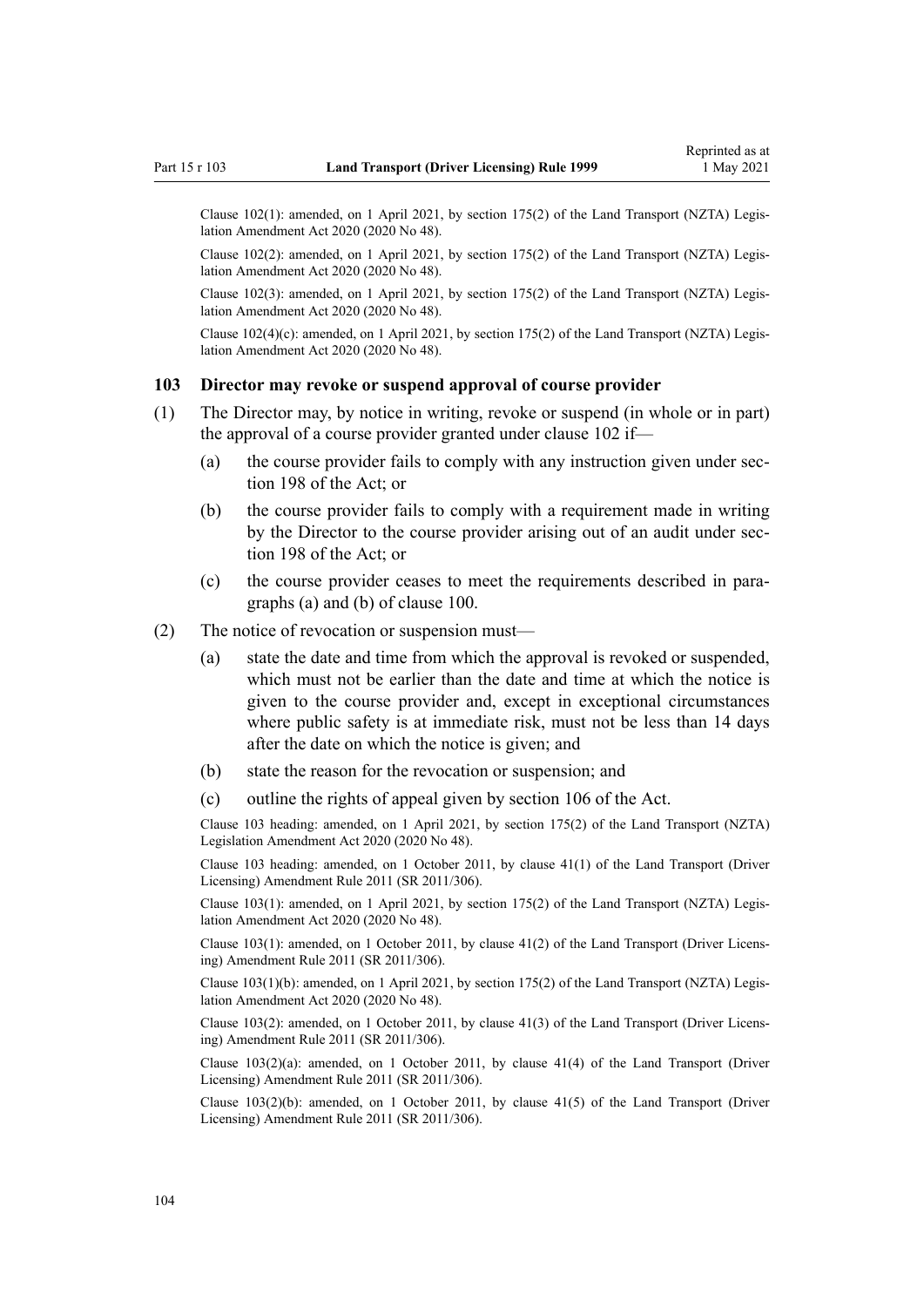# **Part 16**

## **Miscellaneous provisions relating to responsibilities of drivers**

## **104 Prohibition on display of** "**L**" **plate except in appropriate circumstances**

A person must not drive, on a road, a motor vehicle that displays an "L" plate as specified in [clause 66](#page-69-0) unless that person—

- (a) holds a learner licence of the class that relates to that vehicle in accord‐ ance with [Schedule 3](#page-115-0); or
- (b) immediately prior to driving has been, or is about to be, accompanying the person in paragraph (a) in accordance with clause  $16(1)(a)$ ; or
- (c) holds a driving instructor or testing officer endorsement and is driving a vehicle used for purposes connected with that endorsement.

#### **105 Prohibition on defacing, etc, driver licence or driver identification card**

A person must not deface, alter, or tamper with the characteristics or features of, or information displayed on, a driver licence or driver identification card.

# **Part 17**

# **Transitional provisions**

*Driver licences continued in force by section 23(4) of Act*

## **106 Equivalent class or type of driver licences and endorsements**

A person who was the holder of a licence of a class described in column 1 of the table to this clause that was in force immediately before 3 May 1999 is deemed to hold a licence or endorsement of the class described in column 2 of the table in relation to that licence on and from 3 May 1999 until it expires in accordance with [clause 112.](#page-106-0)

Table to clause 106

<span id="page-104-0"></span>Reprinted as at

| <b>Existing licence held</b>                          | <b>Equivalent licence</b>           |
|-------------------------------------------------------|-------------------------------------|
| Class AM or Class AML                                 | Class 1L                            |
| Class A                                               | Class 6                             |
| Class AL                                              | Class 6L                            |
| Class AR                                              | Class 6R                            |
| Class B                                               | Class 1                             |
| Class BL                                              | Class 1L                            |
| Class BR                                              | Class 1R                            |
| Class C                                               | Class 1 and a passenger endorsement |
| Class D                                               | Class 4 and a passenger endorsement |
| Class DL and Class B                                  | Class 2L                            |
| Class E and any other licence except<br>G, H, I, or J | Passenger endorsement               |
| Class FL                                              | Class 1L                            |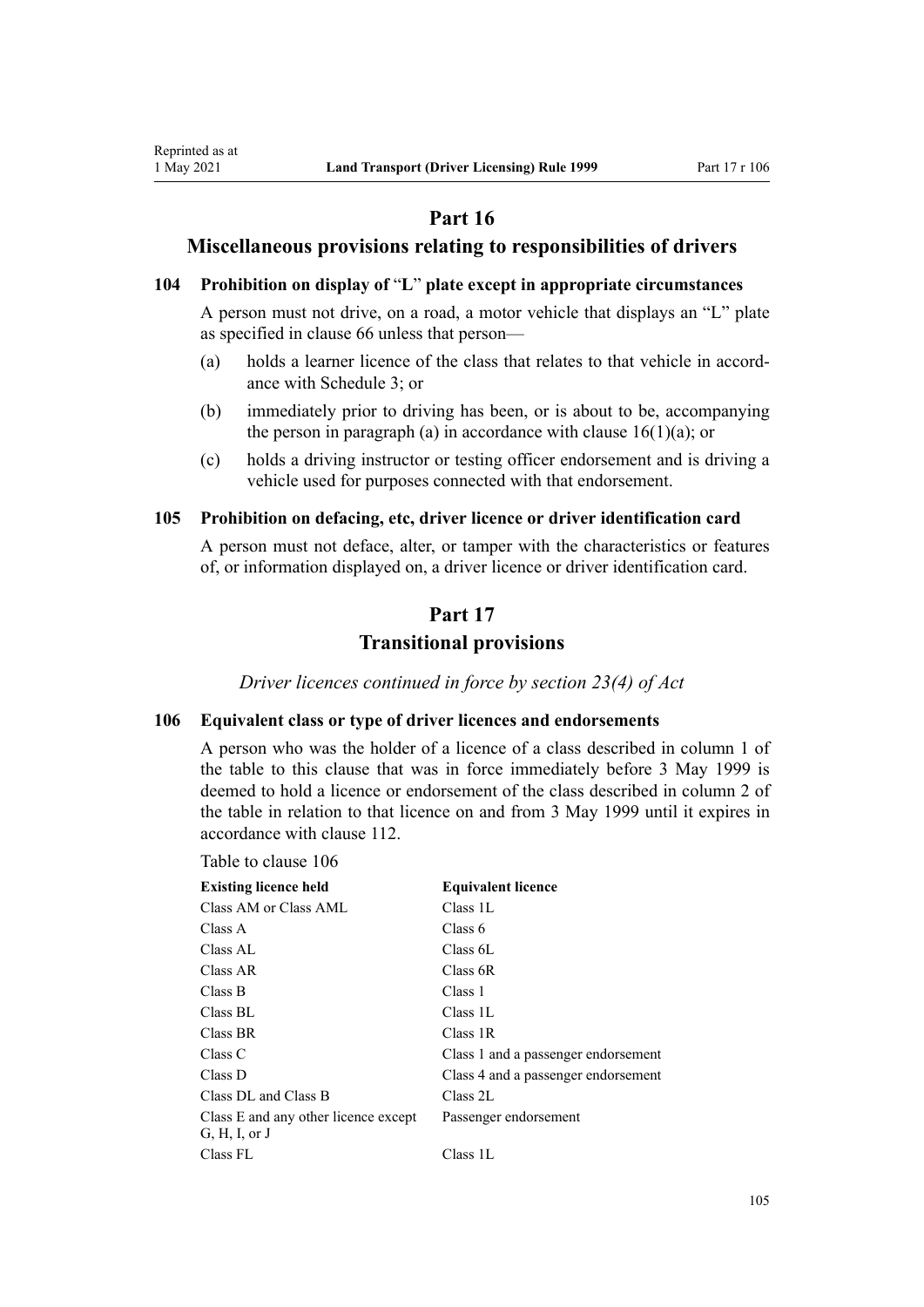<span id="page-105-0"></span>

| <b>Existing licence held</b>                             | <b>Equivalent licence</b>                                                                        |
|----------------------------------------------------------|--------------------------------------------------------------------------------------------------|
| Class FL and Class B                                     | Class 2L                                                                                         |
| Class FR or Class F                                      | Class 4                                                                                          |
| Class G or Class I, plus any of<br>Classes B, C, D, or F | Forklift, roller, or wheels endorsement, or any<br>combination of those endorsements             |
| Class H or J, plus any of Classes B,<br>C, D, or F       | Tracks or forklift endorsement, or both                                                          |
| Class I, plus either Class B or Class<br>C               | Class 4 and forklift, roller, or wheels endorsement, or<br>any combination of those endorsements |
| Class J, plus either Class B or Class<br>C               | Class 4 and tracks or forklift endorsement, or both<br>endorsements                              |
| Class L plus any of Classes D, FR,<br>or F               | Class 5                                                                                          |
| Class LL, plus any of Classes F, FR,<br>D, I, or J       | Class 5L                                                                                         |
| Class N                                                  | Vehicle recovery endorsement                                                                     |

Clause 106 table: amended, on 4 October 1999, by [clause 21](http://legislation.govt.nz/pdflink.aspx?id=DLM293690) of the Land Transport (Driver Licens‐ ing) Amendment Rule 1999 (SR 1999/302).

## **107 Holder of certificate of approval or provisional certificate of approval as driving instructor**

A person who was the holder of a certificate of approval or a provisional certif‐ icate of approval as a driving instructor issued under the Transport (Drivers Licensing) Regulations 1987 that was in force immediately before 3 May 1999 is deemed to hold a driving instructor endorsement on and from 3 May 1999 until it expires in accordance with [clause 112.](#page-106-0)

#### **108 Holder of approval as testing officer**

A person who immediately before 3 May 1999 was appointed by the Agency as a testing officer is deemed to hold a testing officer endorsement on and from 3 May 1999 until it expires in accordance with [clause 112](#page-106-0).

Clause 108: amended, on 1 August 2008, by [section 50\(2\)](http://legislation.govt.nz/pdflink.aspx?id=DLM1313622) of the Land Transport Management Amendment Act 2008 (2008 No 47).

#### **109 Holder of hazardous substances endorsement**

A person who was the holder of a hazardous substances endorsement issued under the Transport (Drivers Licensing) Regulations 1987 that was in force immediately before 3 May 1999 is deemed to hold a dangerous goods endorsement on and from 3 May 1999 until it expires in accordance with [clause 112](#page-106-0).

#### **110 Forklift drivers**

- (1) A person is deemed to hold a forklift endorsement on and from 3 May 1999 until it expires in accordance with [clause 112](#page-106-0) if, at the close of 2 May 1999, the person—
	- (a) held any current full driver licence of any class other than Class A; and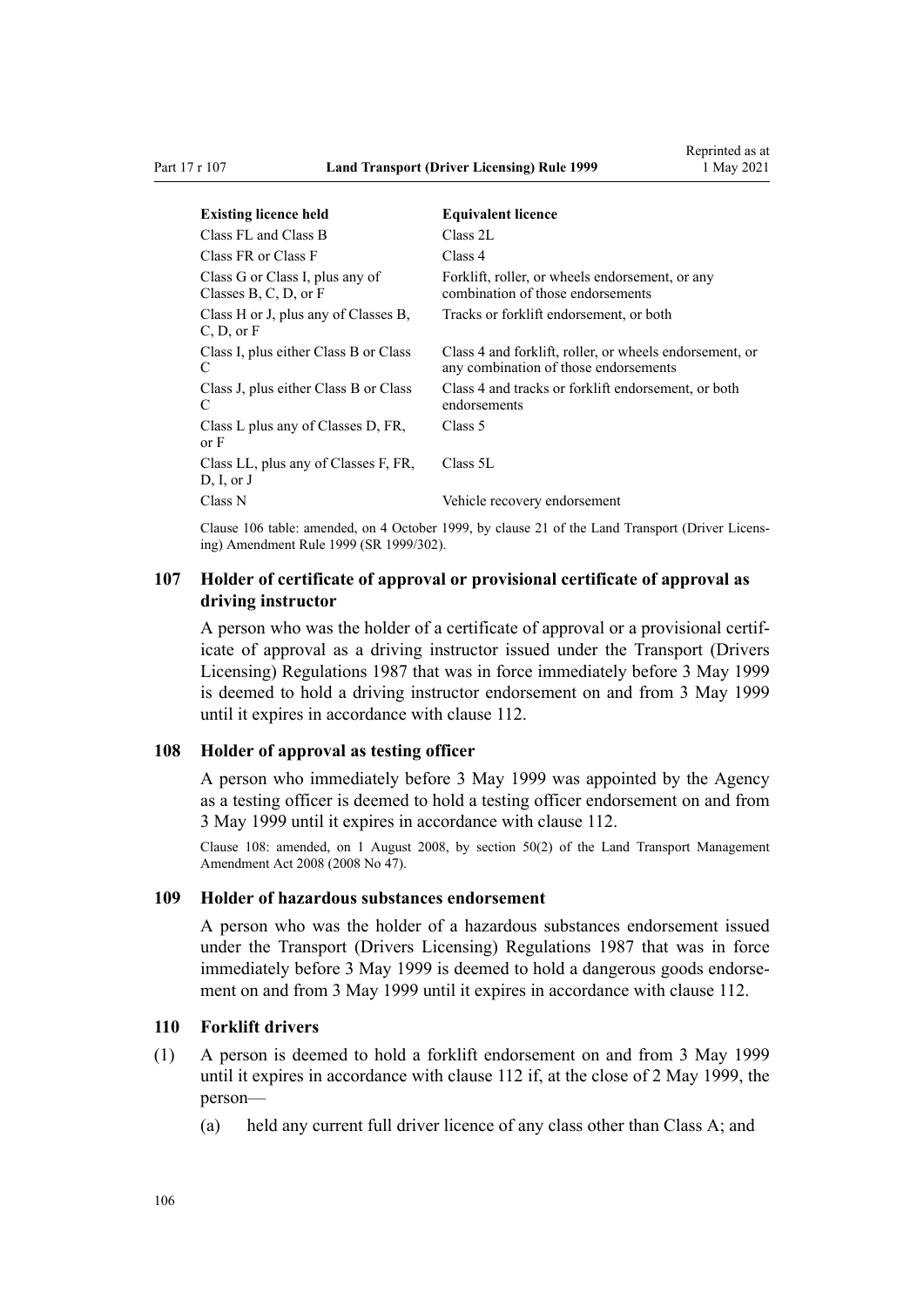- (b) had successfully completed a course or held a statement referred to in subclause (2).
- (2) The person must—

<span id="page-106-0"></span>Reprinted as at

- (a) have successfully completed a forklift course approved by the Occupa‐ tional Safety and Health Service of the Department of Labour; or
- (b) if an employee, have held a signed statement issued by his or her employer, certifying that that employee had been trained in the use of a forklift to standards in the Approved Code of Practice for Training Oper‐ ators and Instructors of Powered Industrial Lift Trucks (Forklifts) 1995 (issued by the Secretary of Labour under the [Health and Safety in](http://legislation.govt.nz/pdflink.aspx?id=DLM278828) [Employment Act 1992\)](http://legislation.govt.nz/pdflink.aspx?id=DLM278828); or
- (c) if an independent contractor, have held a signed statement by the appli‐ cant—
	- (i) stating that the applicant had been trained in the use of a forklift to standards in the Approved Code of Practice for Training Oper‐ ators and Instructors of Powered Industrial Lift Trucks (Forklifts) 1995 (issued by the Secretary of Labour under the [Health and](http://legislation.govt.nz/pdflink.aspx?id=DLM278828) [Safety in Employment Act 1992](http://legislation.govt.nz/pdflink.aspx?id=DLM278828)); and
	- (ii) specifying where the training was held.

Clause 110: substituted, on 4 October 1999, by [clause 22](http://legislation.govt.nz/pdflink.aspx?id=DLM293692) of the Land Transport (Driver Licensing) Amendment Rule 1999 (SR 1999/302).

## **111 Conditions continue in force**

Any condition or restriction that, immediately before 3 May 1999, applied to any licence continued in force by [section 23\(4\)](http://legislation.govt.nz/pdflink.aspx?id=DLM434552) of the Act continues to apply until the licence expires in accordance with clause 112.

## **112 Expiry of driver licences, etc**

- (1) A driver licence continued in force by [section 23\(4\)](http://legislation.govt.nz/pdflink.aspx?id=DLM434552) of the Act, and any endorsement held in accordance with [clauses 107 to 110](#page-105-0), expires when the first of the following occurs:
	- (a) 60 days has elapsed after the date of the first birthday of the licence holder to occur on or after 3 May 1999; or
	- (b) the holder is issued with a temporary licence or a photographic driver licence under these rules; or
	- (c) if the person holds a driver identification card issued before 3 May 1999, when that identification card expires.
- (2) If the holder of a driver licence referred to in subclause (1) is absent from New Zealand on the date that the licence would (but for this subclause) expire under subclause (1), that driver licence expires on the earlier of—
	- (a) the expiry date specified on the licence: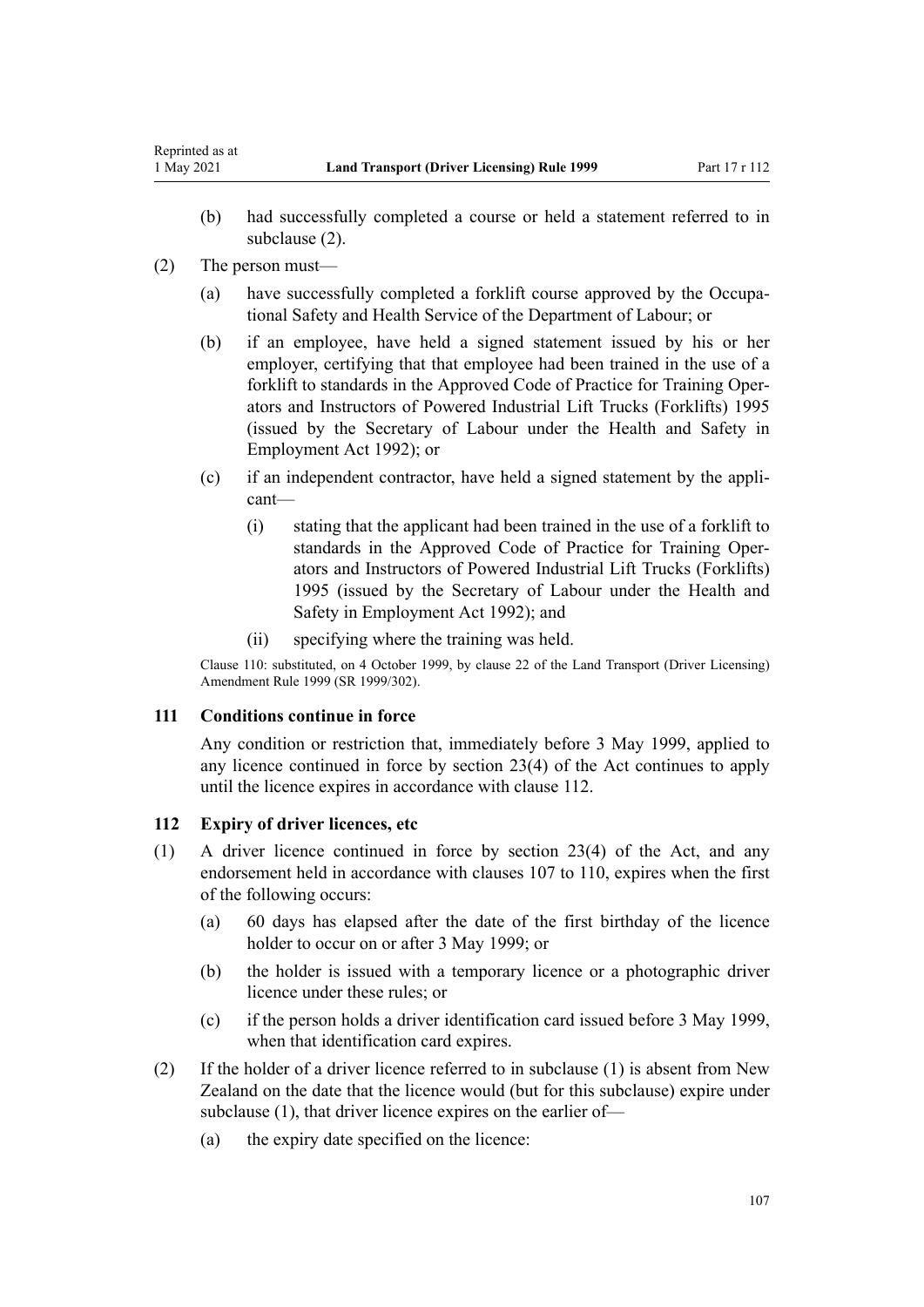#### (b) 1 October 2011.

Clause 112(2): substituted, on 1 October 2011, by [clause 42](http://legislation.govt.nz/pdflink.aspx?id=DLM3956748) of the Land Transport (Driver Licensing) Amendment Rule 2011 (SR 2011/306).

#### **113 Obtaining new driver licence**

- (1) A person who is the holder of a licence or endorsement referred to in [clause](#page-106-0) [112](#page-106-0) may apply for the issue of the equivalent new photographic driver licence and, if applicable, an endorsement or endorsements specified in the table to [clause 106](#page-104-0).
- (2) A person referred to in subclause (1) is entitled to be issued with a driver licence and, if applicable, an endorsement or endorsements specified in the table to [clause 106](#page-104-0) if the person—
	- (a) makes an application in accordance with [clause 67;](#page-70-0) and
	- (b) *[Revoked]*
	- (ba) *[Revoked]*
	- (c) produces the person's driver licence issued before 3 May 1999, if the person still has it; and
	- (d) if the person's driver licence has been lost, stolen, or destroyed, or is defaced or mutilated or has become illegible, produces a statement signed by the person that the person no longer has the driver licence because it has been lost, stolen, or destroyed, or that it is defaced or mutilated or has become illegible; and
	- (e) satisfies the applicable requirements of clauses 114 and [115.](#page-108-0)

Clause 113(2): amended, on 1 June 2006, by [clause 39](http://legislation.govt.nz/pdflink.aspx?id=DLM376138) of the Land Transport (Driver Licensing) Amendment Rule 2006 (SR 2006/84).

Clause  $113(2)(a)$ : replaced, on 1 December 2014, by [clause 33\(1\)](http://legislation.govt.nz/pdflink.aspx?id=DLM6216947) of the Land Transport (Driver Licensing) Amendment Rule 2014 (LI 2014/265).

Clause  $113(2)(b)$ : revoked, on 1 December 2014, by [clause 33\(2\)](http://legislation.govt.nz/pdflink.aspx?id=DLM6216947) of the Land Transport (Driver Licensing) Amendment Rule 2014 (LI 2014/265).

Clause 113(2)(ba): revoked, on 1 December 2014, by [clause 33\(2\)](http://legislation.govt.nz/pdflink.aspx?id=DLM6216947) of the Land Transport (Driver Licensing) Amendment Rule 2014 (LI 2014/265).

#### **114 Additional requirements relating to issue of passenger endorsements**

- (1) A person who, immediately before 3 May 1999, held a Class C or Class D licence and who applies under clause 113 for the issue of a passenger endorsement must—
	- (a) consent to the carrying out of checks as to whether or not the person is a fit and proper person to be the holder of a passenger endorsement, and consent to the carrying out of those checks from time to time during the period of validity of the endorsement; and
	- (b) be a person who the Director is satisfied in accordance with [clause 35\(1\)](#page-48-0) is a fit and proper person to be the holder of a passenger endorsement; and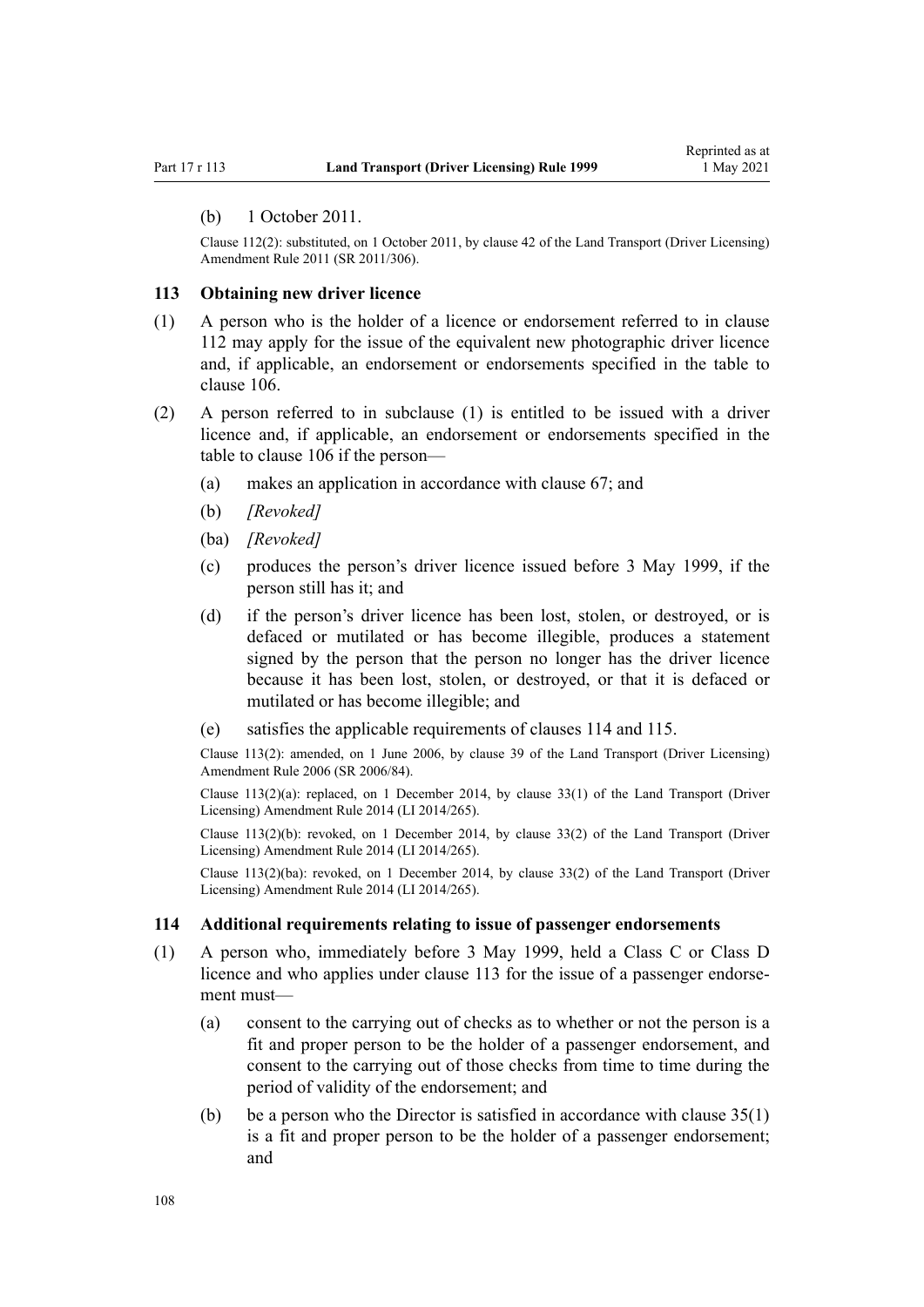- (c) if, in the 12 months immediately preceding the application the person has not successfully undergone a medical examination in accordance with regulation 26J and regulation 8(2)(a) of the Transport (Drivers Licensing) Regulations 1987, produce a medical certificate in accord‐ ance with [clause 44.](#page-54-0)
- (2) *[Revoked]*

Reprinted as at

Clause 114(1): amended, on 1 October 2011, by [clause 43\(1\)](http://legislation.govt.nz/pdflink.aspx?id=DLM3956749) of the Land Transport (Driver Licens‐ ing) Amendment Rule 2011 (SR 2011/306).

Clause 114(1)(a): amended, on 4 October 1999, by [clause 24](http://legislation.govt.nz/pdflink.aspx?id=DLM293695) of the Land Transport (Driver Licens‐ ing) Amendment Rule 1999 (SR 1999/302).

Clause 114(1)(b): amended, on 1 April 2021, by [section 175\(2\)](http://legislation.govt.nz/pdflink.aspx?id=LMS286883) of the Land Transport (NZTA) Legis‐ lation Amendment Act 2020 (2020 No 48).

Clause 114(2): revoked, on 1 October 2011, by [clause 43\(2\)](http://legislation.govt.nz/pdflink.aspx?id=DLM3956749) of the Land Transport (Driver Licensing) Amendment Rule 2011 (SR 2011/306).

#### **115 Additional requirements relating to issue of vehicle recovery endorsement**

A person who, immediately before 3 May 1999, held a Class N licence and who applies under [clause 113](#page-107-0) to obtain a vehicle recovery endorsement must—

- (a) consent to the carrying out of checks as to whether or not the person is a fit and proper person to be the holder of a vehicle recovery endorsement, and consent to the carrying out of those checks from time to time during the period of validity of the endorsement; and
- (b) be a person who the Director is satisfied in accordance with clause  $35(1)$ is a fit and proper person to be the holder of a vehicle recovery endorsement; and
- (c) if, in the 12 months immediately preceding the application, the person has not successfully undergone a medical examination in accordance with regulation 26J and regulation 8(2)(a) of the Transport (Drivers Licensing) Regulations 1987, produce a medical certificate in accord‐ ance with [clause 44.](#page-54-0)

Clause 115(a): amended, on 4 October 1999, by [clause 25](http://legislation.govt.nz/pdflink.aspx?id=DLM293696) of the Land Transport (Driver Licensing) Amendment Rule 1999 (SR 1999/302).

Clause 115(b): amended, on 1 April 2021, by [section 175\(2\)](http://legislation.govt.nz/pdflink.aspx?id=LMS286883) of the Land Transport (NZTA) Legis‐ lation Amendment Act 2020 (2020 No 48).

#### **116 Person holding more than 1 class of licence**

- (1) A person who, immediately before 3 May 1999, held more than 1 class of driver licence (not including any Class AL, Class AR, or Class A licence), is entitled to be issued with the highest class of driver licence to which any of the person's licences issued before 3 May 1999 are equivalent in accordance with the table to [clause 106](#page-104-0).
- (2) Despite subclause (1), a person who, on 3 May 1999, held a Class AL, Class AR, or Class A licence in addition to any other class of driver licence is entitled to become the holder of, respectively, a Class 6L, 6R or Class 6 licence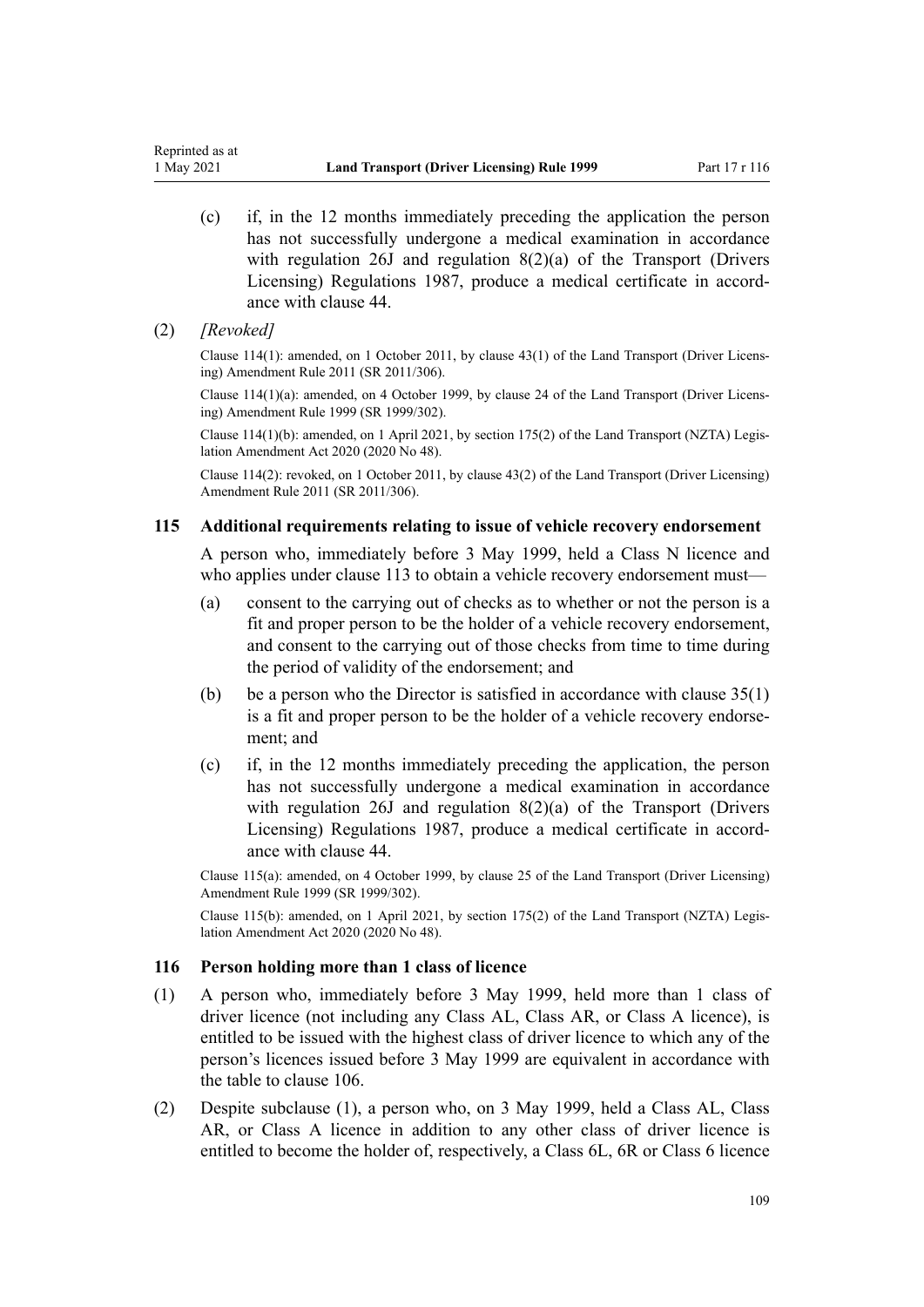in addition to any other class of driver licence to which any of the person's licences issued before 3 May 1999 are equivalent in accordance with the table to [clause 106.](#page-104-0)

#### **117 Person issued with learner or restricted licence**

A person who is issued with a learner or restricted licence in accordance with [clause 113](#page-107-0) must comply with the applicable requirements of [Part 4](#page-26-0) in order to obtain a full licence.

#### **118 Provision relating to time for which licence held**

For the purposes of periods specified in [Parts 4](#page-26-0) and [5](#page-40-0), a person is deemed to have held a driver licence of a class existing on or after 3 May 1999 for the same length of time that they held the corresponding class of driver licence (in accordance with the table to [clause 106\)](#page-104-0) that existed immediately before 3 May 1999.

*Period of validity of licences and endorsements issued under this Part*

#### **119 Period of validity of licences issued under this Part**

#### *[Revoked]*

Clause 119: revoked, on 1 December 2014, by [clause 34](http://legislation.govt.nz/pdflink.aspx?id=DLM6216948) of the Land Transport (Driver Licensing) Amendment Rule 2014 (LI 2014/265).

#### **120 Period of validity of endorsements issued under this Part**

- (1) A dangerous goods endorsement issued under [clause 113](#page-107-0) expires on the date that the holder's hazardous substances endorsement issued under the Transport (Drivers Licensing) Regulations 1987 would have expired.
- (2) A passenger endorsement issued to a person who, immediately before 3 May 1999 was the holder of a Class D licence, expires 12 months after its date of issue.
- (3) A special-type vehicle endorsement issued under [clause 113](#page-107-0) expires in accord‐ ance with [clause 61.](#page-64-0)
- (4) An endorsement issued under [clause 113](#page-107-0), other than an endorsement referred to in subclauses (1) to (3), may be issued for a period of 1 year or a period of 5 years.

Clause 120(3): replaced, on 1 December 2014, by [clause 35](http://legislation.govt.nz/pdflink.aspx?id=DLM6216949) of the Land Transport (Driver Licensing) Amendment Rule 2014 (LI 2014/265).

Clause 120(4): substituted, on 4 October 1999, by [clause 26](http://legislation.govt.nz/pdflink.aspx?id=DLM293697) of the Land Transport (Driver Licensing) Amendment Rule 1999 (SR 1999/302).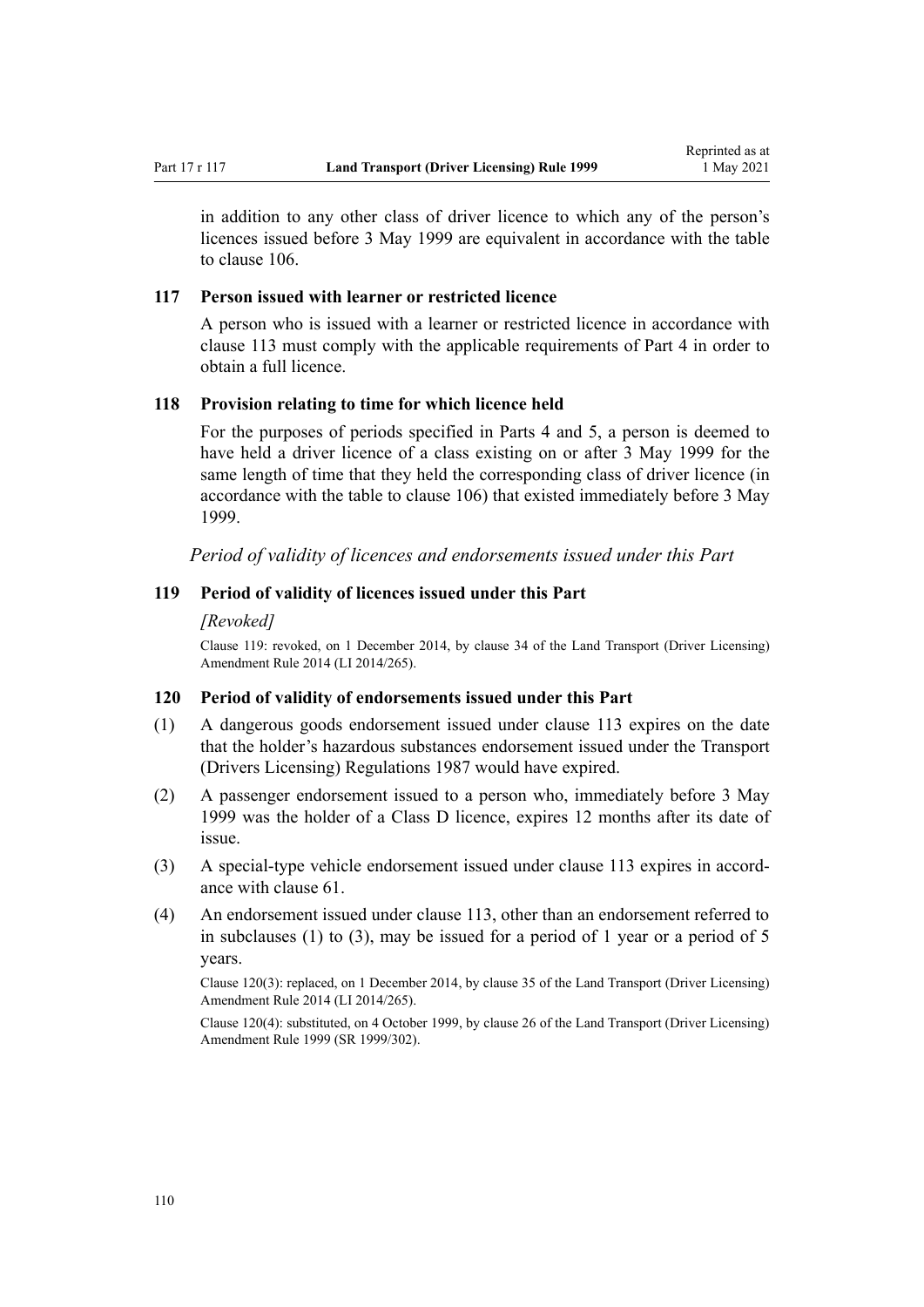*Transitional provision relating to driver licences expired, suspended, etc, when rule comes into force*

### **121 Person disqualified or holding expired or suspended driver licence not required to have held learner or restricted licence**

- (1) Subject to this clause, a person specified in subclause (1A) who applies for the issue of a driver licence under this rule must pass—
	- (a) the appropriate theory test or tests under [clause 45](#page-56-0) for the particular class of licence sought; and
	- (b) the appropriate practical driving test or tests under [clauses 48](#page-57-0) or [49](#page-57-0) for the particular class of licence sought.
- (1A) The specified persons are persons who, at the close of 2 May 1999,—
	- (a) were disqualified from holding or obtaining a driver licence; or
	- (b) were holders of driver licences issued under the [Transport \(Vehicle and](http://legislation.govt.nz/pdflink.aspx?id=DLM90414) [Driver Registration and Licensing\) Act 1986](http://legislation.govt.nz/pdflink.aspx?id=DLM90414), or any former enactment, that were suspended, expired, or revoked; or
	- (c) were 71 years of age or more and held any expired driver licence.
- (2) If the person referred to in subclause (1) was the holder of a learner licence, all the requirements of [clause 17](#page-28-0) and [clause 19](#page-30-0) apply.
- (3) If the person referred to in subclause (1) was the holder of a restricted licence all the requirements of [clause 19](#page-30-0) apply.

Clause 121(1): substituted, on 4 October 1999, by [clause 27](http://legislation.govt.nz/pdflink.aspx?id=DLM293698) of the Land Transport (Driver Licensing) Amendment Rule 1999 (SR 1999/302).

Clause 121(1A): inserted, on 4 October 1999, by [clause 27](http://legislation.govt.nz/pdflink.aspx?id=DLM293698) of the Land Transport (Driver Licensing) Amendment Rule 1999 (SR 1999/302).

*Transitional provision relating to renewal of P, I, O, and V endorsement*

Heading: added, on 4 October 1999, by [clause 28](http://legislation.govt.nz/pdflink.aspx?id=DLM293699) of the Land Transport (Driver Licensing) Amend‐ ment Rule 1999 (SR 1999/302).

### **122 P, I, O, and V endorsements may be re-issued for 12 months**

- (1) A person who, on 4 October 1999, holds a current P, I, O, or V licence endorse‐ ment that was issued for 5 years may surrender the person's endorsement to the Agency and apply for a new endorsement of the type surrendered.
- (2) If the applicant complies with [clauses 9 to 11](#page-21-0) and [14](#page-25-0), the Agency must issue the endorsement for 12 months beginning on its date of issue.

Clause 122: added, on 4 October 1999, by [clause 28](http://legislation.govt.nz/pdflink.aspx?id=DLM293699) of the Land Transport (Driver Licensing) Amendment Rule 1999 (SR 1999/302).

Clause 122(1): amended, on 1 August 2008, by [section 50\(2\)](http://legislation.govt.nz/pdflink.aspx?id=DLM1313622) of the Land Transport Management Amendment Act 2008 (2008 No 47).

Clause 122(2): amended, on 1 August 2008, by [section 50\(2\)](http://legislation.govt.nz/pdflink.aspx?id=DLM1313622) of the Land Transport Management Amendment Act 2008 (2008 No 47).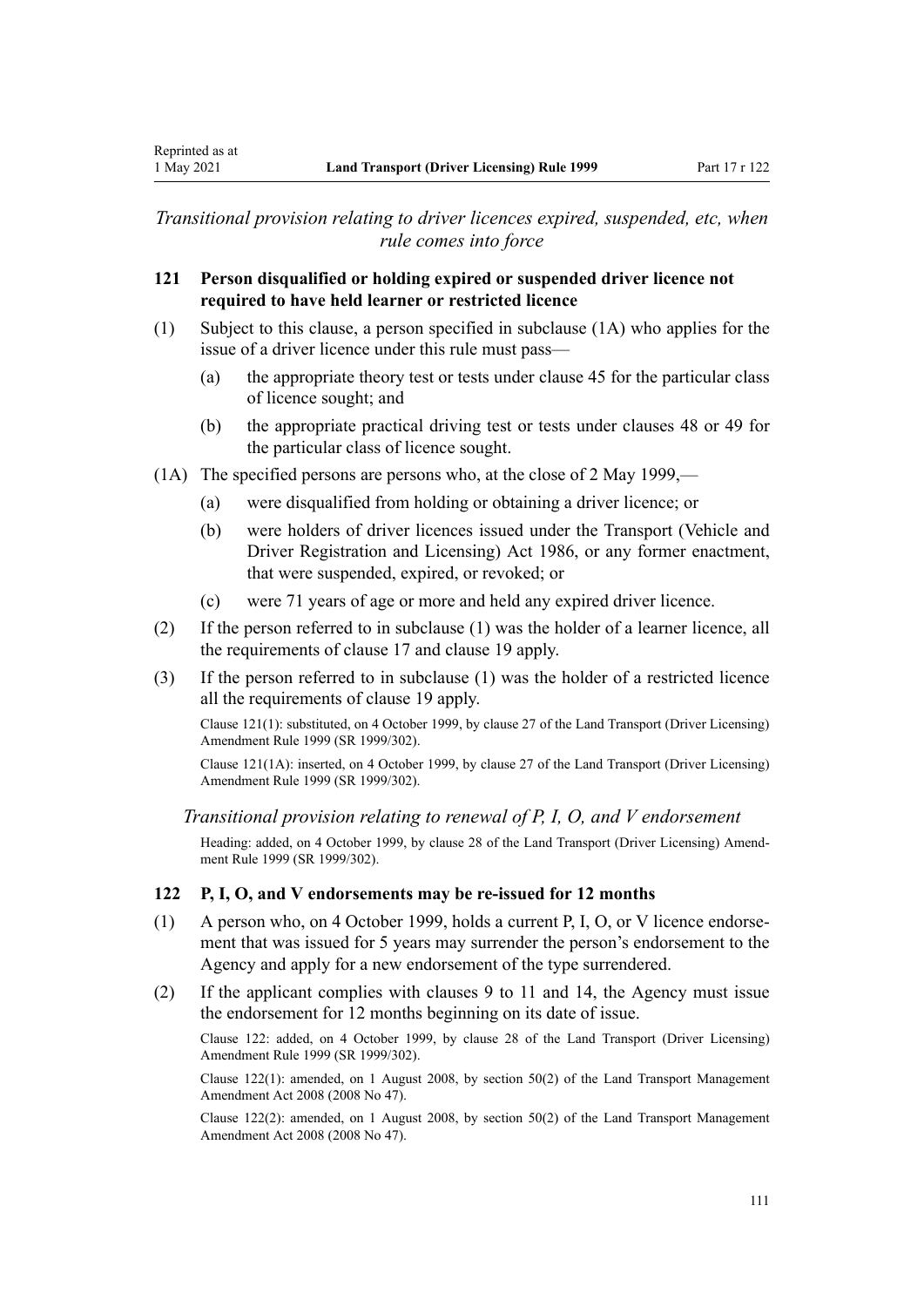# **Schedule 1 Objective of the rule**

[cl 3](#page-18-0)

This rule specifies the requirements for obtaining and renewing a driver licence in New Zealand. It sets out the requirements for the holder of a driver licence to obtain or renew a licence endorsement that will enable the endorsement holder to use a motor vehicle for specified activities. The rule also specifies the requirements for those who provide services related to the licensing of drivers.

The overarching objective of the rule is to make significant gains in land transport safety through the implementation of an improved system for driver licensing. Changes in the new system affect young and novice drivers, disqualified and unlicensed drivers, older drivers, commercial drivers, and overseas visitors and immigrants who wish to drive in New Zealand. These changes are aimed, in particular, at reducing the exposure of young drivers (between the ages of 15 and 24 years) to road crashes; reducing the crash risk of other novice drivers; reducing the numbers of driv‐ ers who drive while unlicensed or disqualified; having better-prepared and better-skilled drivers; improving enforcement and deterrence; improving driver attitudes; and developing a more positive road safety culture.

Major policy changes to the driver licensing system were authorised by the [Land](http://legislation.govt.nz/pdflink.aspx?id=DLM433612) [Transport Act 1998.](http://legislation.govt.nz/pdflink.aspx?id=DLM433612) These included the requirement to have photographs on driver licences, and the mandatory carriage of driver licences.

Within the framework of the major driver licensing policy changes, the rule gives effect to a new graduated classification system of licensing drivers so they have the necessary skills and experience to drive different types of vehicle. There are new testing requirements for obtaining a licence that emphasise skills, such as hazard perception, that are equally as important as vehicle-control skills for safe driving. The rule introduces ten-yearly licence renewal and relaxes the renewal regime for older drivers. It sets out a new system of driver licence endorsements and rationalises and updates the requirements for the medical and "fit and proper person" checking of drivers who drive for a living and drivers of specific classes or types of vehicles. The rule also introduces new requirements governing driver licensing course providers, driving instructors, and testing officers.

Many features of the previous driver licensing system are still relevant and these have been retained. In some cases, notably the Graduated Driver Licensing System, those features have been modified to improve them.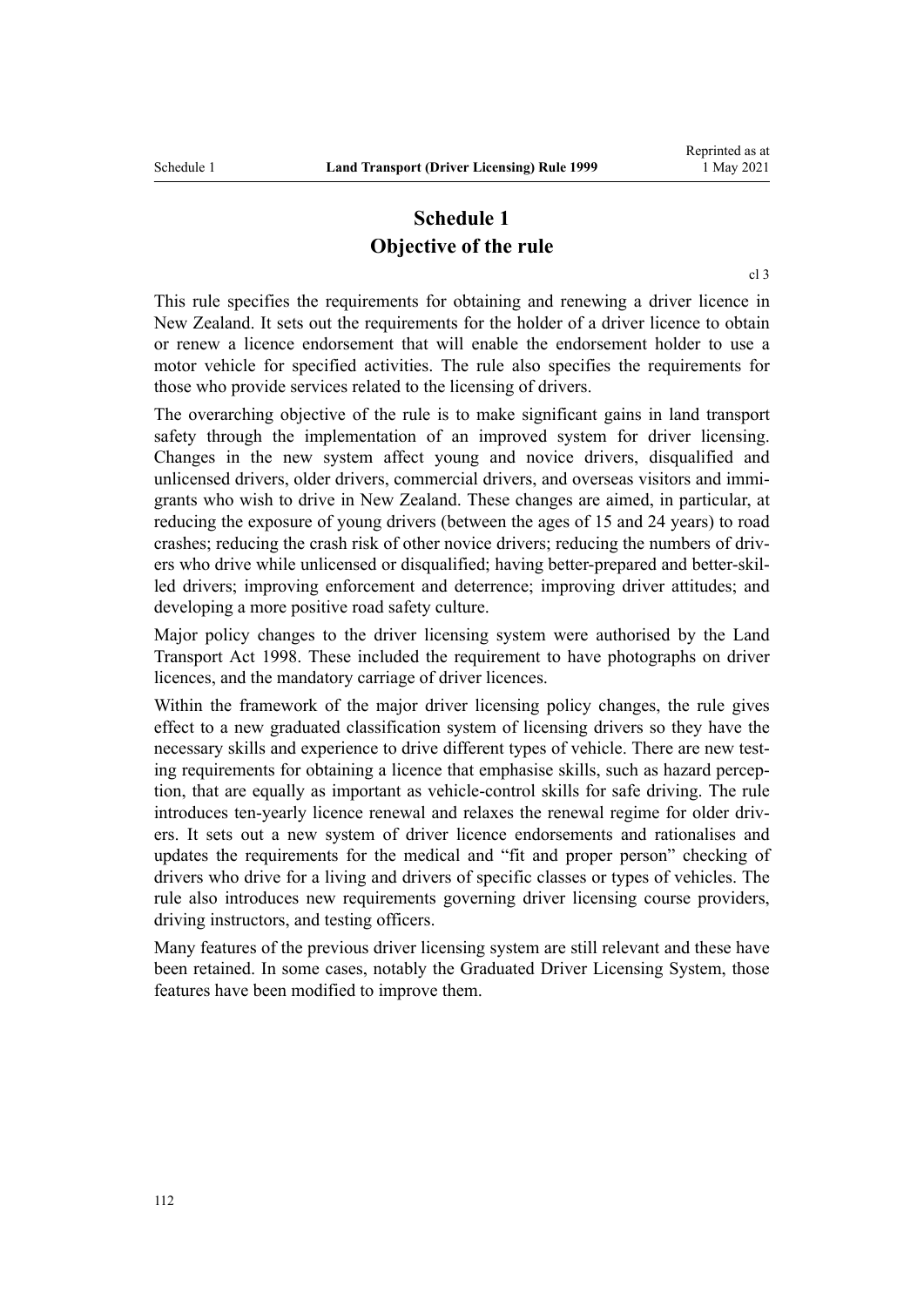### **Schedule 2 Consultation carried out under section 161(2) of the Act**

[cl 4](#page-19-0)

In 1994, the Land Transport Authority (**LTSA**) began a major review of the system for licensing drivers in New Zealand, which has involved widespread public consultation. This has included the release in 1996 of 9 discussion papers outlining policy options for public comment. Five hundred and thirty-five formal submissions were received on the discussion papers. In response to a nationwide newspaper question– naire, 41 000 members of the public expressed their views on the broad options for changes to the driver licensing system.

In March 1997, the LTSA released, for consideration by interested groups, government agencies, and the public, its proposed policies for changes to the driver licensing system. The proposed policy document was issued, in place of the usual first (red) draft of a proposed rule, in recognition of the widespread public interest in driver licensing and in order to seek comments and receive feedback from interested parties on the proposed changes. More than 4 000 copies of the document were issued and 554 submissions were received.

The submissions received on the proposed policy document, along with others received in the course of the review, were considered and decisions arrived at on proposed changes to the driver licensing system. These formed the policy framework for the first legal draft (yellow draft) of the Driver Licensing Rule.

The yellow draft rule was released for public consultation in November 1997. The draft rule was publicised in metropolitan and regional newspapers throughout New Zealand, in the *New Zealand Gazette*, and in other relevant publications. It was sent to libraries and transport authorities overseas and was made available on the Internet. Copies were also sent to individuals and organisations that had expressed an interest in the rule or who had commented on the proposed policy document. The LTSA received 85 written submissions on the yellow draft.

At the same time as the LTSA released the yellow draft of the rule, Parliament's Transport and Environment Select Committee sought public submissions on the Land Transport Bill, which authorised the major policy changes for the new driver licens‐ ing system. Submissions on the Bill closed on 28 February 1998 and the Select Committee held hearings in March/April 1998 to consider the submissions. The [Land](http://legislation.govt.nz/pdflink.aspx?id=DLM433612) [Transport Act 1998](http://legislation.govt.nz/pdflink.aspx?id=DLM433612) was passed by Parliament on 3 December 1998.

The green draft rule was released for selected industry consultation, focussing on changes since the yellow draft rule on 4 December 1998. Meetings to discuss the green draft were held with industry representatives in Auckland, Christchurch, and Wellington. The LTSA received 41 written submissions on the green draft. Approval was given for the policy positions adopted in this rule by Cabinet in February 1999.

Overseas best practice and New Zealand's international obligations have been taken into account in developing the rule, and the rule has been subjected to overseas peer review. Privacy, civil liberty, and human rights have also been addressed and both pri‐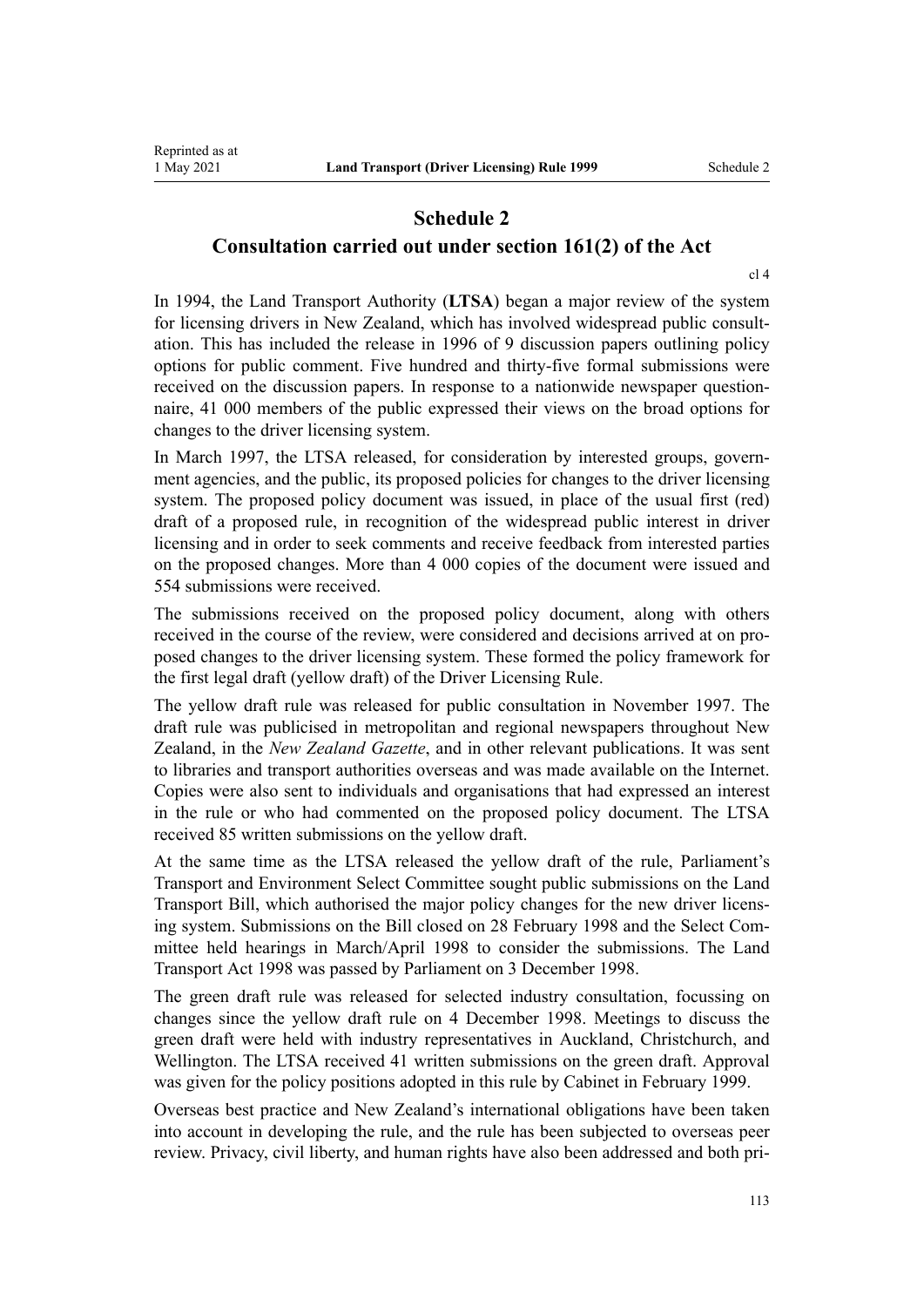vacy and human rights impact assessments have been prepared and made available to the public.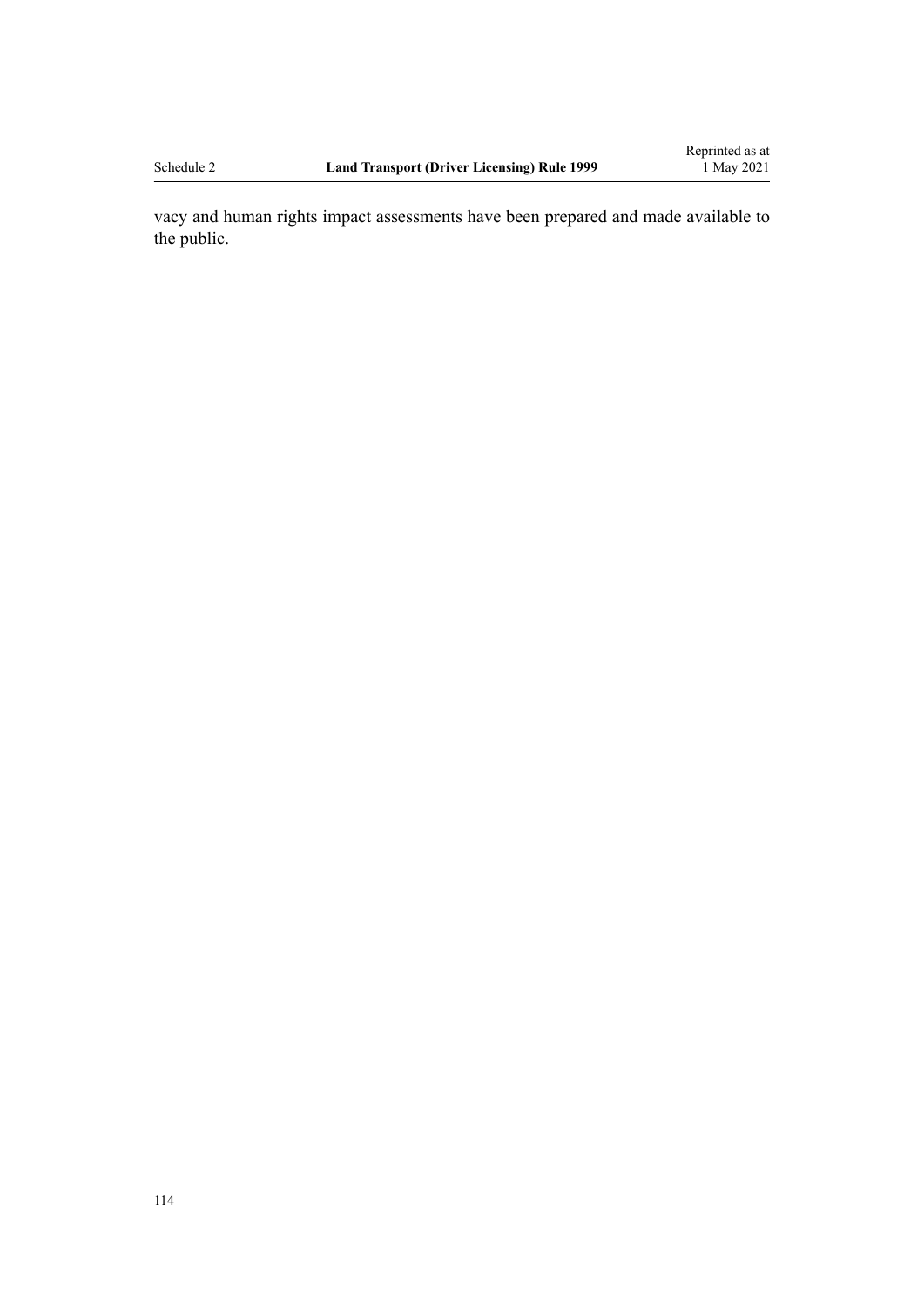# **Schedule 2A Transitional, savings, and related provisions**

[cl 5A](#page-20-0)

Schedule 2A: inserted, on 1 December 2014, by [clause 36](http://legislation.govt.nz/pdflink.aspx?id=DLM6216950) of the Land Transport (Driver Licensing) Amendment Rule 2014 (LI 2014/265).

### *Provision relating to Land Transport (Driver Licensing) Amendment Rule 2014*

### **Transitional provision in relation to existing licences of Class 1L, Class 1R, Class 6L, or Class 6R**

This rule, as amended by the [Land Transport \(Driver Licensing\) Amendment](http://legislation.govt.nz/pdflink.aspx?id=DLM6216900) [Rule 2014,](http://legislation.govt.nz/pdflink.aspx?id=DLM6216900) applies to a licence of Class 1L, Class 1R, Class 6L, or Class 6R that was issued before the date on which the Land Transport (Driver Licensing) Amendment Rule 2014 came into force, except that—

- (a) nothing in [clause 60](#page-62-0) (as amended by the [Land Transport \(Driver Licens‐](http://legislation.govt.nz/pdflink.aspx?id=DLM6216900) [ing\) Amendment Rule 2014](http://legislation.govt.nz/pdflink.aspx?id=DLM6216900)) has the effect of changing the expiry date as expressed on the licence; and
- (b) clause  $67(1A)(a)(i)$  and  $(2B)$  does not apply in respect of the first renewal of the licence to occur after the date on which the [Land Trans‐](http://legislation.govt.nz/pdflink.aspx?id=DLM6216900) [port \(Driver Licensing\) Amendment Rule 2014](http://legislation.govt.nz/pdflink.aspx?id=DLM6216900) came into force; and
- (c) for the purpose of any reinstatement of any such licence under [clauses](#page-72-0) [67A](#page-72-0), [67B,](#page-74-0) or [67C](#page-74-0),—
	- (i) [clause 67A\(8\)](#page-72-0) must be read as if it requires that the person comply with [clause 67](#page-70-0) if the licence has expired or will expire within the following 12 months; and
	- (ii) [clause 67B\(5\)](#page-74-0) must be read as if it requires that the person comply with [clause 67](#page-70-0) if the licence has expired or will expire within the following 12 months; and
	- (iii) clause  $67C(5)$  must be read as if it requires that the person comply with [clause 67](#page-70-0) if the licence has expired or will expire within the following 12 months.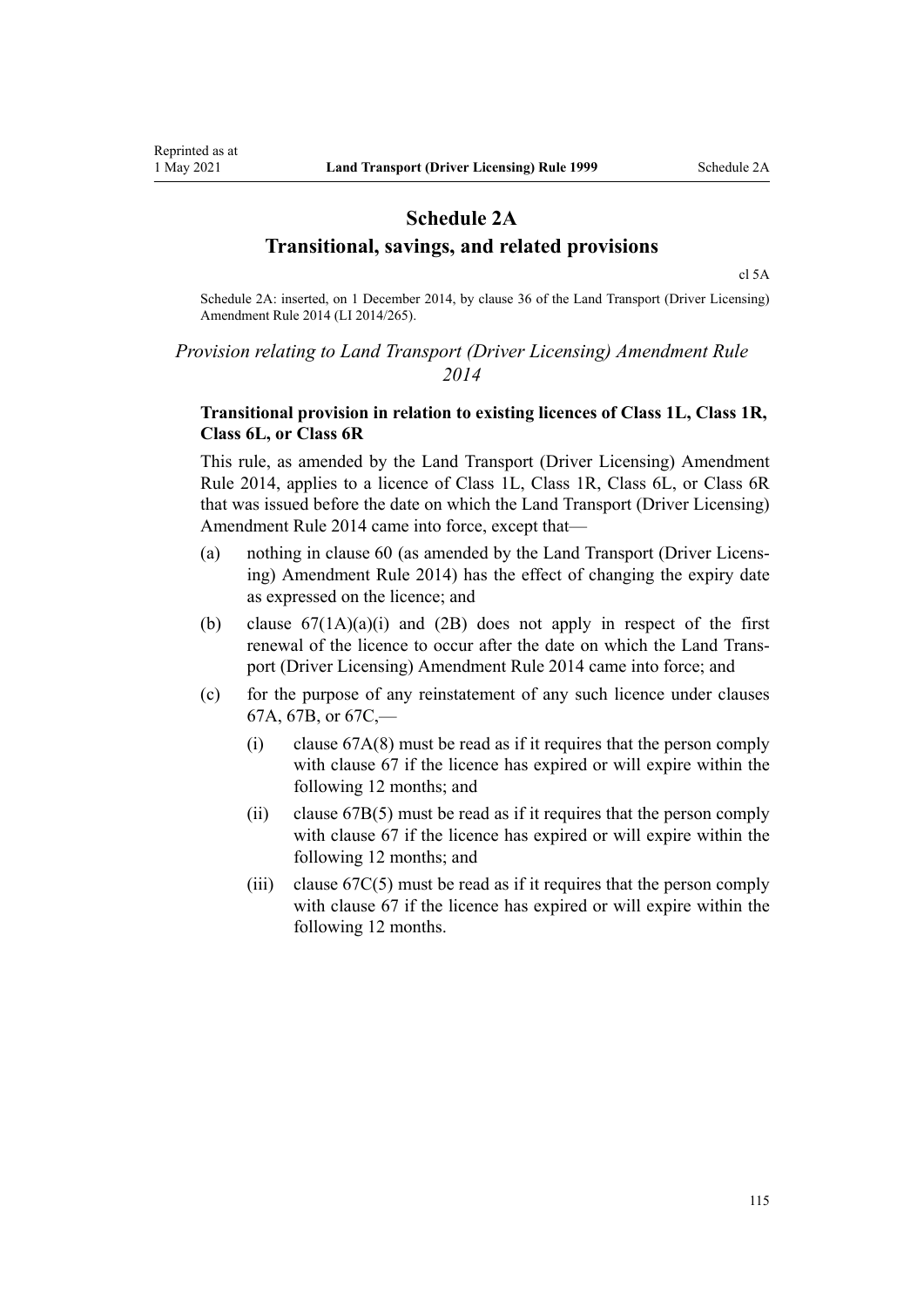# **Schedule 3 Classes of driver licence**

[cl 7](#page-20-0)

Schedule 3: replaced, on 1 April 2012, by [clause 44](http://legislation.govt.nz/pdflink.aspx?id=DLM3956523) of the Land Transport (Driver Licensing) Amendment Rule 2011 (SR 2011/306).

| <b>Licence classes</b> |          |                                                                                                                                                                                                                                                                                                                                |     | Motor vehicle to which licence relates                                                                                                                                                                                 |  |
|------------------------|----------|--------------------------------------------------------------------------------------------------------------------------------------------------------------------------------------------------------------------------------------------------------------------------------------------------------------------------------|-----|------------------------------------------------------------------------------------------------------------------------------------------------------------------------------------------------------------------------|--|
| Classes 1L and 1R      | (a)      |                                                                                                                                                                                                                                                                                                                                |     | a motor vehicle (including a tractor but excluding a<br>motorcycle) that has a gross laden weight of not more than<br>4 500 kg, or a combination vehicle that has a gross combined<br>weight of not more than 4 500 kg |  |
|                        | (b)      |                                                                                                                                                                                                                                                                                                                                |     | a motorised mobile home or self-propelled caravan that has a<br>gross laden weight of not more than 6 000 kg, provided its on-<br>road weight does not exceed 4 500 kg                                                 |  |
|                        | (c)      | a tradeperson's vehicle that has a gross laden weight of not<br>more than 6 000 kg, provided its on-road weight does not<br>exceed 4 500 kg                                                                                                                                                                                    |     |                                                                                                                                                                                                                        |  |
| Class 1R               | $40$ kph | an agricultural tractor that has a gross laden weight of not more than<br>18 000 kg, or a combination vehicle (consisting of an agricultural<br>tractor and agricultural trailer) that has a gross combined weight of not<br>more than 25 000 kg, if driven (in either case) at a speed not exceeding                          |     |                                                                                                                                                                                                                        |  |
| Class 1                | (a)      | a special-type vehicle that is a forklift or runs on rollers or<br>self-laying tracks and has a gross laden weight of not more<br>than $18000 kg$                                                                                                                                                                              |     |                                                                                                                                                                                                                        |  |
|                        | (b)      | a special-type vehicle that runs on wheels and has a gross<br>laden weight of-                                                                                                                                                                                                                                                 |     |                                                                                                                                                                                                                        |  |
|                        |          | (i)                                                                                                                                                                                                                                                                                                                            |     | not more than 6 000 kg; or                                                                                                                                                                                             |  |
|                        |          | (ii)                                                                                                                                                                                                                                                                                                                           |     | more than 6 000 kg but not more than 18 000 kg, if<br>driven at a speed not exceeding-                                                                                                                                 |  |
|                        |          |                                                                                                                                                                                                                                                                                                                                | (A) | 40 kph, in the case of a special-type vehicle<br>that is an agricultural motor vehicle; or                                                                                                                             |  |
|                        |          |                                                                                                                                                                                                                                                                                                                                | (B) | 30 kph, in the case of any other special-type<br>vehicle                                                                                                                                                               |  |
|                        | (c)      | any tractor with a gross laden weight of not more than 6 000<br>kg                                                                                                                                                                                                                                                             |     |                                                                                                                                                                                                                        |  |
|                        | (d)      | a tractor (other than an agricultural tractor) with a gross laden<br>weight of more than 6 000 kg but not more that 18 000 kg, if<br>driven at a speed not exceeding 30 kph                                                                                                                                                    |     |                                                                                                                                                                                                                        |  |
|                        | (e)      | a combination vehicle, consisting of a tractor (other than an<br>agricultural tractor) towing a trailer, with a gross combined<br>weight of not more than 25 000 kg, if it is being used in non-<br>agricultural land management operations and is driven at a<br>speed not exceeding 30 kph                                   |     |                                                                                                                                                                                                                        |  |
|                        | (ea)     | an agricultural tractor with a gross laden weight of more than<br>6 000 kg but not more than 18 000 kg, or a combination<br>vehicle (consisting of an agricultural tractor and agricultural<br>trailer) with a gross combined weight of not more than 25 000<br>kg, if (in either case) driven at a speed not exceeding 40 kph |     |                                                                                                                                                                                                                        |  |
|                        | (eb)     | an agricultural tractor with a gross laden weight of more than<br>6 000 kg but not more than 18 000 kg, or a combination                                                                                                                                                                                                       |     |                                                                                                                                                                                                                        |  |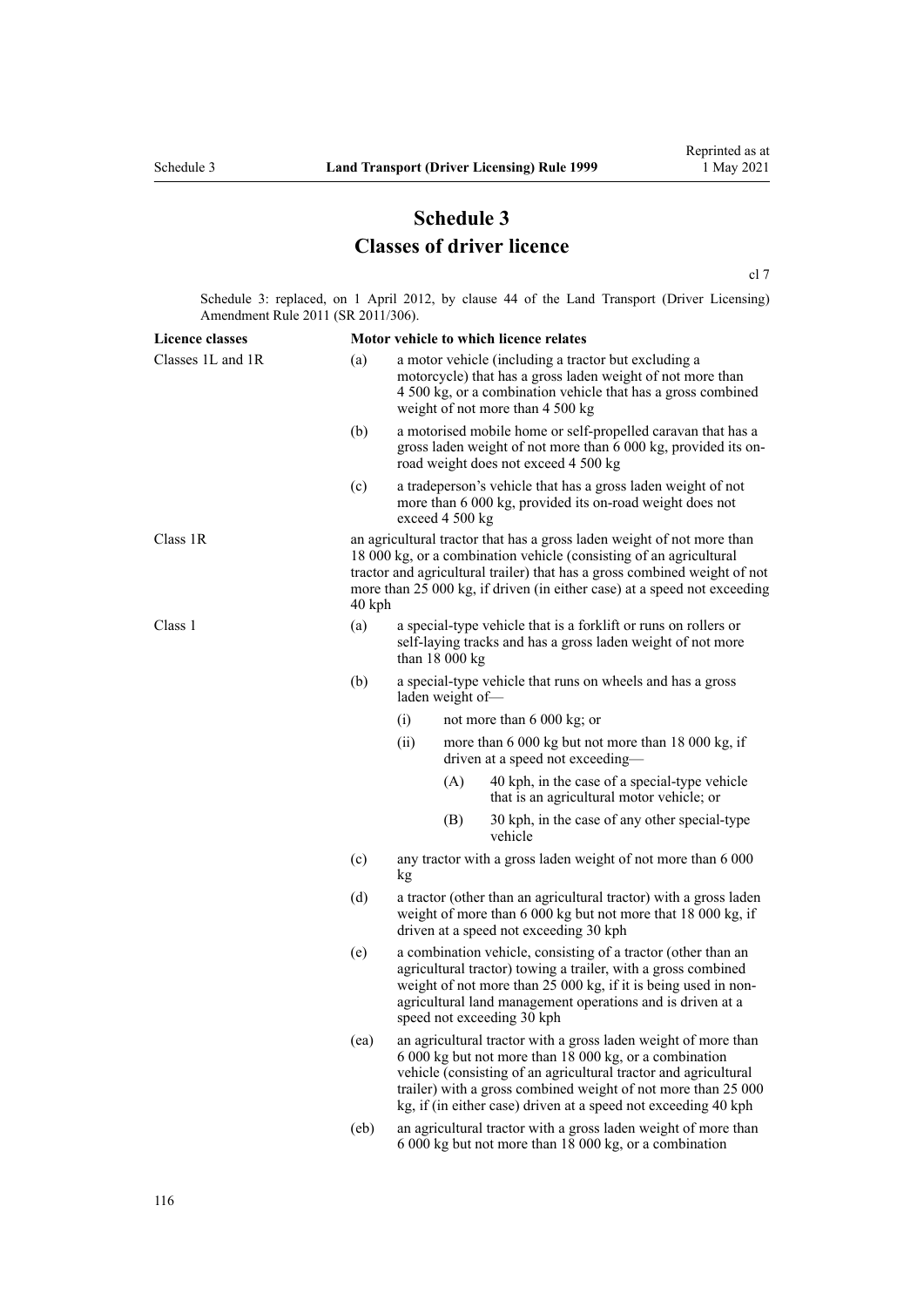| 1 May 2021                |     | <b>Land Transport (Driver Licensing) Rule 1999</b>                                                                                                                                                                                                                                                | Schedule 3 |
|---------------------------|-----|---------------------------------------------------------------------------------------------------------------------------------------------------------------------------------------------------------------------------------------------------------------------------------------------------|------------|
| <b>Licence classes</b>    |     | Motor vehicle to which licence relates                                                                                                                                                                                                                                                            |            |
|                           |     | vehicle (consisting of an agricultural tractor and agricultural<br>trailer) with a gross combined weight of not more than 25 000<br>kg, if (in either case) the driver holds a special-type vehicle<br>endorsement                                                                                |            |
|                           | (f) | a rigid vehicle with a gross laden weight of not more than<br>6 000 kg                                                                                                                                                                                                                            |            |
|                           | (g) | a combination vehicle (other than a combination vehicle that<br>comes within paragraph (e), (ea), or (eb) of this definition)<br>with a gross combined weight of not more than 6 000 kg                                                                                                           |            |
| Classes 2 and 2L          | (a) | a rigid vehicle with a gross laden weight of more than<br>6 000 kg but not more than 18 000 kg                                                                                                                                                                                                    |            |
|                           | (b) | a combination vehicle (other than a combination vehicle that<br>comes within paragraph (d) of the definition of Class 1<br>licence) that has a gross combined weight of more than<br>6 000 kg but not more than 12 000 kg                                                                         |            |
|                           | (c) | a combination vehicle (other than a combination vehicle that<br>comes within paragraphs (d) or (f) of the definition of Class 1<br>licence or paragraph (b) of this definition) consisting of a rigid<br>vehicle (with a gross laden weight of not more than 18 000 kg)<br>towing a light trailer |            |
|                           | (d) | a rigid vehicle with a gross laden weight of more than<br>18 000 kg with not more than 2 axles                                                                                                                                                                                                    |            |
|                           | (e) | a tractor with a gross laden weight of more than 6 000 kg but<br>not more than 18 000 kg, if driven at a speed exceeding 30 kph                                                                                                                                                                   |            |
| Class 2                   | (a) | a special-type vehicle that is a forklift or runs on rollers or<br>self-laying tracks and has a gross laden weight of more than<br>18 000 kg                                                                                                                                                      |            |
|                           | (b) | a special-type vehicle that runs on wheels and has a gross<br>laden weight of more than 6 000 kg but not more than<br>18 000 kg, if driven at a speed exceeding 30 kph                                                                                                                            |            |
|                           | (c) | a special-type vehicle that runs on wheels and has a gross<br>laden weight of more than 18 000 kg, if driven at a speed not<br>exceeding 30 kph                                                                                                                                                   |            |
|                           | (d) | a special-type vehicle that is an agricultural motor vehicle that<br>runs on wheels and has a gross laden weight of more than 6<br>000 kg but not more than 18 000 kg, if driven (whether or not<br>the driver holds a special-type vehicle endorsement) at a speed<br>not exceeding 40 kph       |            |
| Classes 3 and 3L          |     | a combination vehicle that has a gross combined weight of more than<br>12 000 kg but not more than $25\,000$ kg                                                                                                                                                                                   |            |
| Classes 4 and 4L          | (a) | a rigid vehicle (including a tractor) with a gross laden weight<br>of more than 18 000 kg                                                                                                                                                                                                         |            |
|                           | (b) | a combination vehicle consisting of a rigid vehicle (with a<br>gross laden weight of more than 18 000 kg) towing a light<br>trailer                                                                                                                                                               |            |
| Class 4                   |     | a special-type vehicle that runs on wheels and has a gross laden weight<br>of more than 18 000 kg, if driven at a speed exceeding 30 kph                                                                                                                                                          |            |
| Classes 5 and 5L          |     | a combination vehicle with a gross combined weight of more than<br>25 000 kg                                                                                                                                                                                                                      |            |
| Classes $6, 6L,$ and $6R$ |     | a motorcycle, moped, or all-terrain vehicle                                                                                                                                                                                                                                                       |            |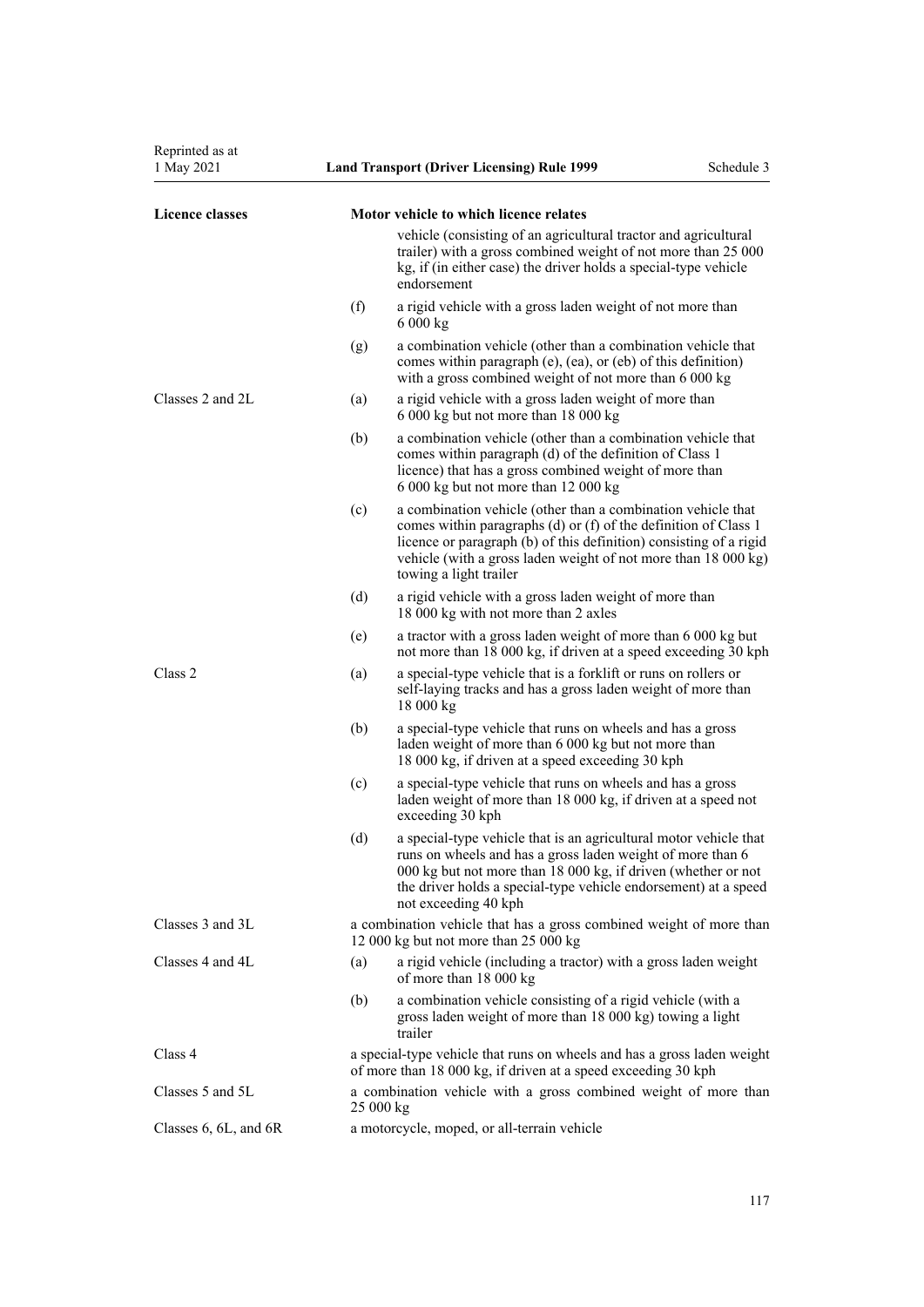Schedule 3: amended, on 1 June 2013, by [clause 9\(1\)](http://legislation.govt.nz/pdflink.aspx?id=DLM5102246) of the Land Transport (Driver Licensing) Amendment Rule 2013 (SR 2013/100).

Schedule 3: amended, on 1 June 2013, by [clause 9\(2\)\(a\)](http://legislation.govt.nz/pdflink.aspx?id=DLM5102246) of the Land Transport (Driver Licensing) Amendment Rule 2013 (SR 2013/100).

Schedule 3: amended, on 1 June 2013, by [clause 9\(2\)\(b\)](http://legislation.govt.nz/pdflink.aspx?id=DLM5102246) of the Land Transport (Driver Licensing) Amendment Rule 2013 (SR 2013/100).

Schedule 3: amended, on 1 June 2013, by clause  $9(2)(c)$  of the Land Transport (Driver Licensing) Amendment Rule 2013 (SR 2013/100).

Schedule 3: amended, on 1 June 2013, by [clause 9\(3\)](http://legislation.govt.nz/pdflink.aspx?id=DLM5102246) of the Land Transport (Driver Licensing) Amendment Rule 2013 (SR 2013/100).

Schedule 3: amended, on 1 June 2013, by [clause 9\(4\)](http://legislation.govt.nz/pdflink.aspx?id=DLM5102246) of the Land Transport (Driver Licensing) Amendment Rule 2013 (SR 2013/100).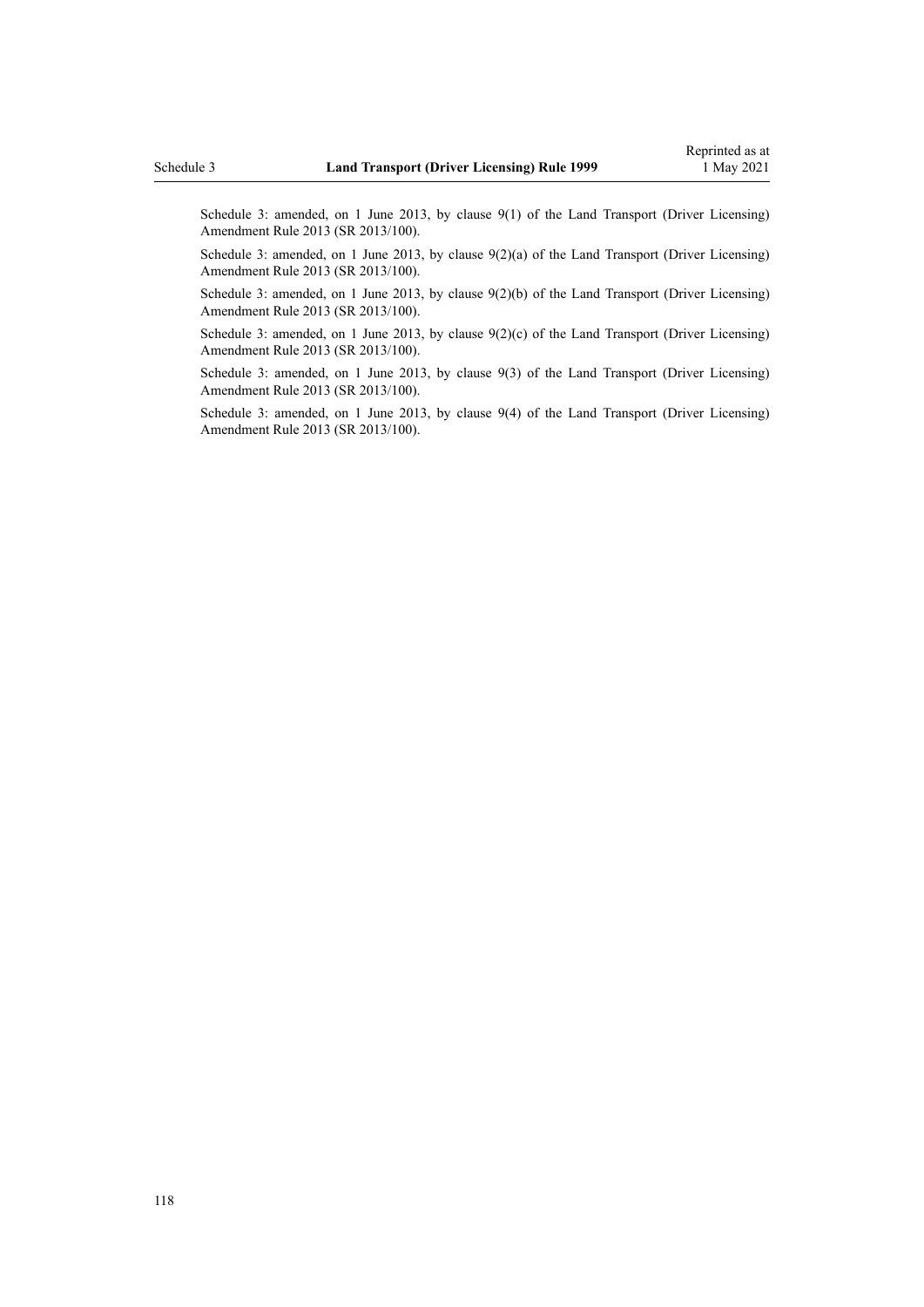# **Schedule 4 Types of licence endorsement**

[cl 8](#page-20-0)

| <b>Identifying letter</b> | <b>Endorsement</b>                                                                                |
|---------------------------|---------------------------------------------------------------------------------------------------|
| D                         | Dangerous goods endorsement                                                                       |
| Ι                         | Driving instructor endorsement                                                                    |
| O                         | Testing officer endorsement                                                                       |
| P                         | Passenger endorsement                                                                             |
| F                         | Forklift endorsement for use with special-type vehicles that are forklifts                        |
| R                         | Roller endorsement for use with special-type vehicles that run on rollers                         |
| T                         | Tracks endorsement for use with special-type vehicles that run on self-<br>laying tracks          |
| W                         | Wheels endorsement for use with special-type vehicles that run on wheels<br>and are not forklifts |
| V                         | Vehicle recovery endorsement                                                                      |

# **Schedule 5 Theory tests**

*[Revoked]*

[cl 45](#page-56-0)

Schedule 5: revoked, on 16 January 2006, by [section 95\(12\)](http://legislation.govt.nz/pdflink.aspx?id=DLM353501) of the Land Transport Amendment Act 2005 (2005 No 77).

# **Schedule 6 Practical driving tests**

*[Revoked]*

[cl 48](#page-57-0)

Schedule 6: revoked, on 1 August 2011, by [section 100\(4\)](http://legislation.govt.nz/pdflink.aspx?id=DLM3231293) of the Land Transport (Road Safety and Other Matters) Amendment Act 2011 (2011 No 13).

### **Schedule 7**

### **Certification test for testing officer**

*[Revoked]*

[cl 54](#page-60-0)

Schedule 7: revoked, on 1 August 2011, by [section 100\(4\)](http://legislation.govt.nz/pdflink.aspx?id=DLM3231293) of the Land Transport (Road Safety and Other Matters) Amendment Act 2011 (2011 No 13).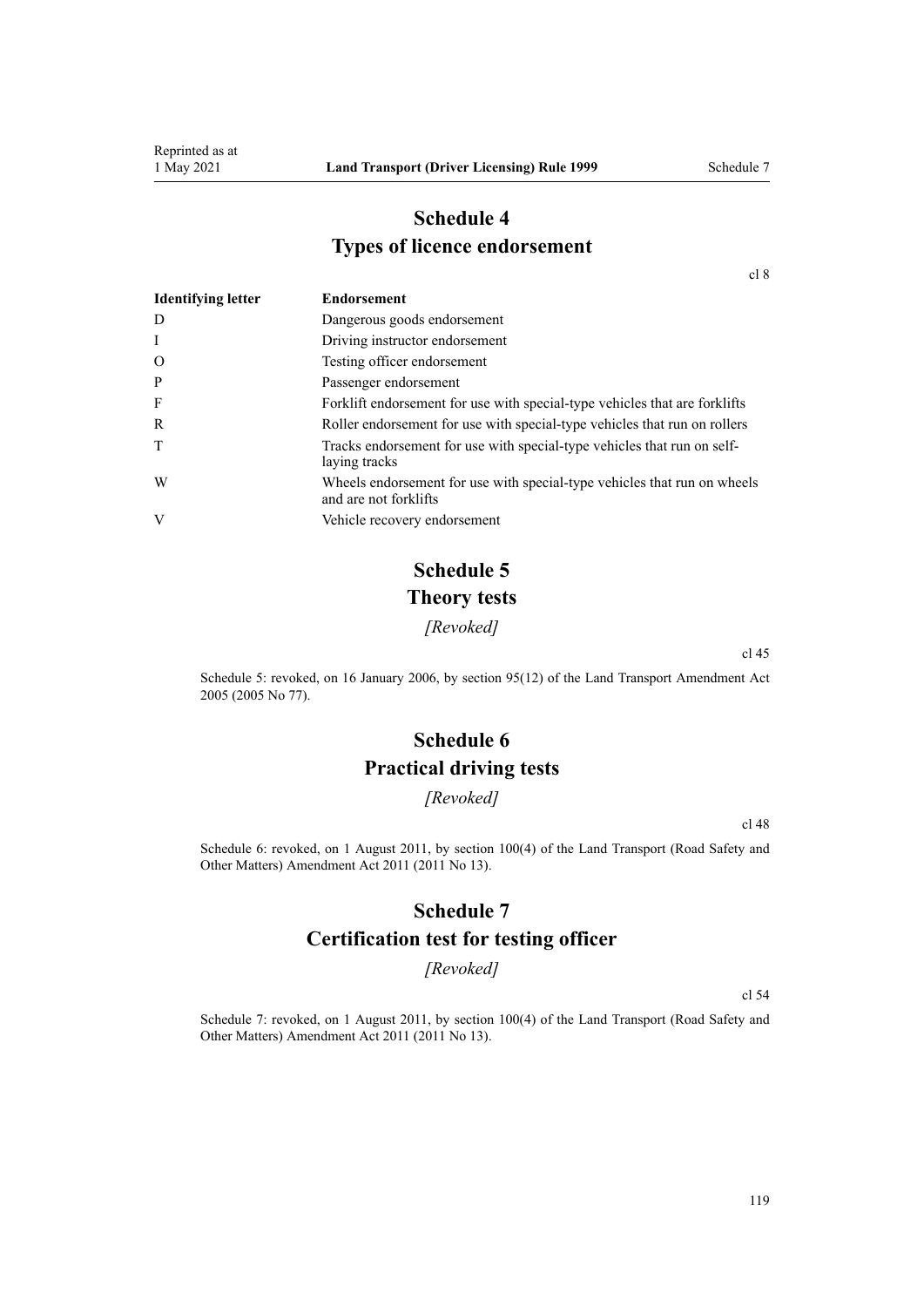### **Schedule 7A**

# **Countries from which holders of driver licence or permit not required to sit theory test for Class 1 or 6 licence**

[cl 89A\(3\)](#page-94-0)

Schedule 7A: inserted, on 1 September 2008, by [clause 15](http://legislation.govt.nz/pdflink.aspx?id=DLM1317922) of the Land Transport (Driver Licensing) Amendment Rule 2008 (SR 2008/119).

Australia

Austria

Belgium

Canada

Denmark

Finland

France

Germany

**Greece** 

Hong Kong Special Administrative Region of the People's Republic of China

Ireland

Italy

Japan

Luxembourg

Norway

Portugal

Republic of Korea

South Africa

Spain

Sweden

Switzerland

The Netherlands

United Kingdom

United States of America

Schedule 7A: amended, on 1 July 2013, by [clause 8](http://legislation.govt.nz/pdflink.aspx?id=DLM5159813) of the Land Transport (Driver Licensing) Amendment Rule (No 2) 2013 (SR 2013/131).

Schedule 7A: amended, on 1 April 2009, by [clause 7](http://legislation.govt.nz/pdflink.aspx?id=DLM1783613) of the Land Transport (Driver Licensing) Amendment Rule (No 2) 2008 (SR 2009/1).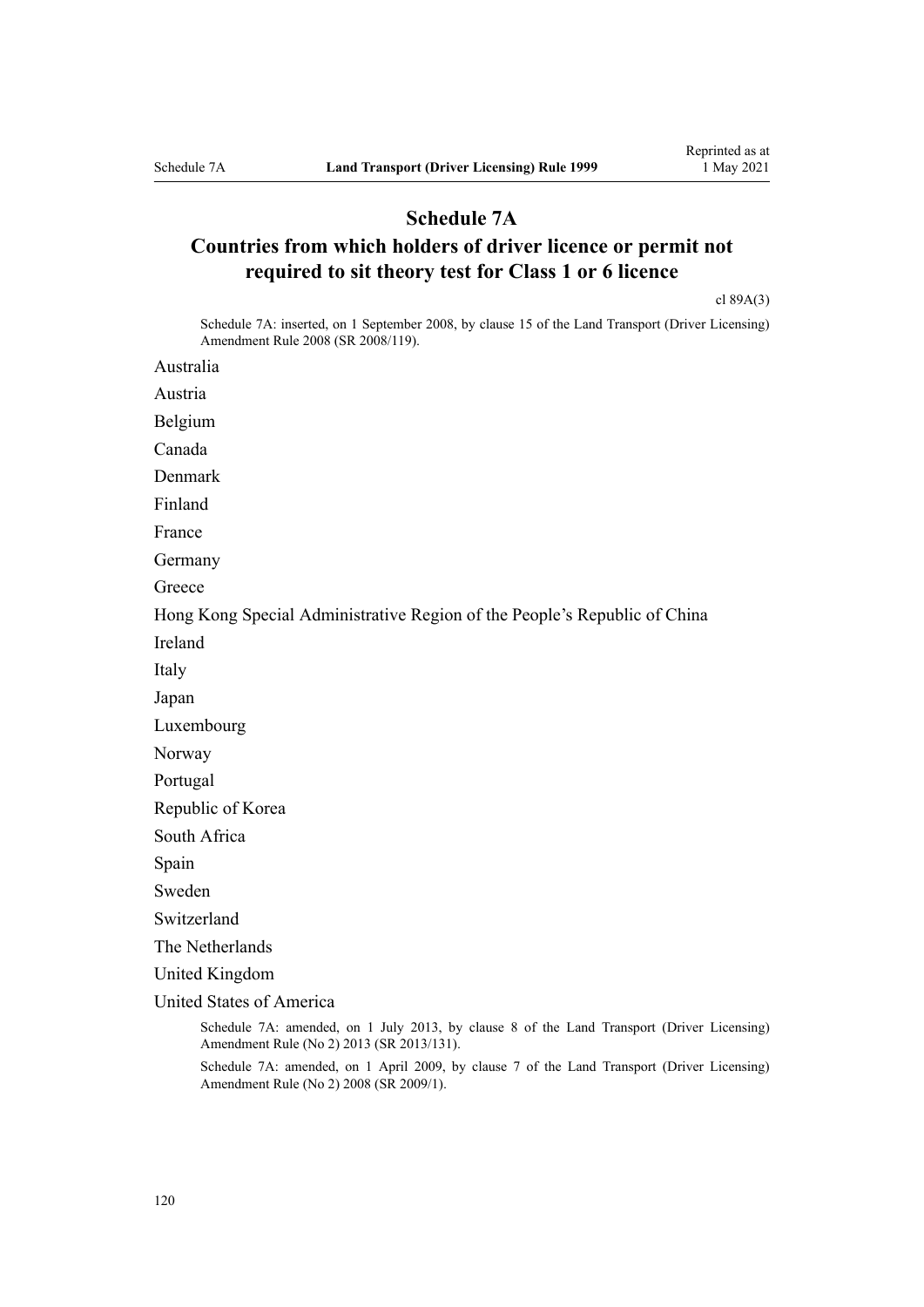## **Schedule 8**

### **Countries from which holders of driver licence or permit not required to sit practical driving test**

[cl 89A\(4\)](#page-94-0)

Schedule 8: added, on 1 June 2006, by [clause 43](http://legislation.govt.nz/pdflink.aspx?id=DLM376146) of the Land Transport (Driver Licensing) Amend‐ ment Rule 2006 (SR 2006/84).

Schedule 8 heading: amended, on 1 September 2008, by [clause 16](http://legislation.govt.nz/pdflink.aspx?id=DLM1317923) of the Land Transport (Driver Licensing) Amendment Rule 2008 (SR 2008/119).

### **Part 1**

### **Holders may apply for any equivalent class of driver licence**

Schedule 8 Part 1 heading: inserted, on 1 July 2013, by [clause 9\(1\)](http://legislation.govt.nz/pdflink.aspx?id=DLM5159814) of the Land Transport (Driver Licensing) Amendment Rule (No 2) 2013 (SR 2013/131).

Australia

Austria

Belgium

Canada

Denmark

Finland

France

Germany

**Greece** 

Ireland

Italy

Japan

Luxembourg

Norway

Portugal

South Africa

Spain

Sweden

Switzerland

The Netherlands

United Kingdom

United States of America

Schedule 8 Part 1: amended, on 1 April 2009, by [clause 8](http://legislation.govt.nz/pdflink.aspx?id=DLM1783614) of the Land Transport (Driver Licensing) Amendment Rule (No 2) 2008 (SR 2009/1).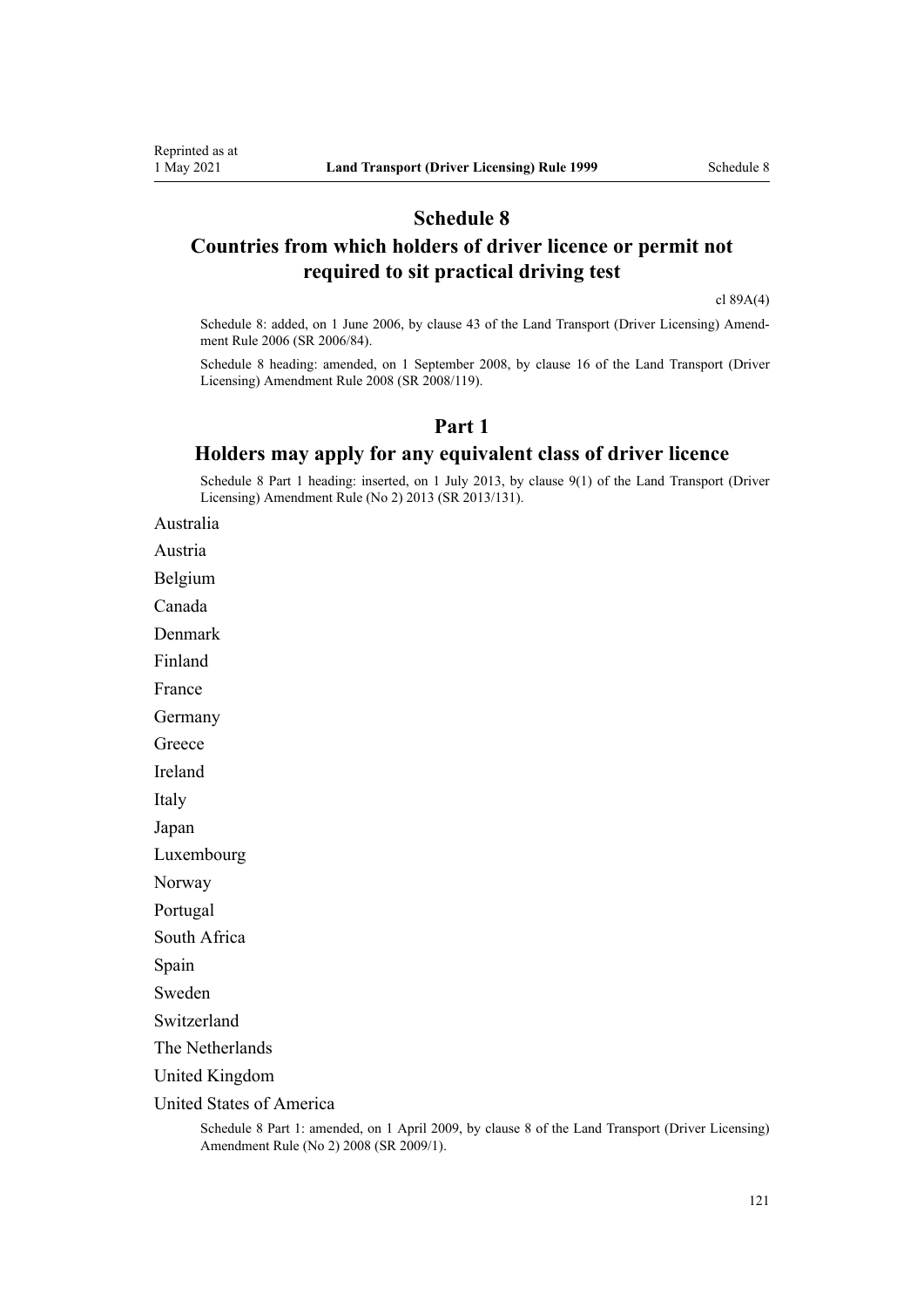# **Part 2 Holders may apply for equivalent Class 1 or Class 6 driver licence only**

Schedule 8 Part 2: inserted, on 1 July 2013, by [clause 9\(2\)](http://legislation.govt.nz/pdflink.aspx?id=DLM5159814) of the Land Transport (Driver Licensing) Amendment Rule (No 2) 2013 (SR 2013/131).

Hong Kong Special Administrative Region of the People's Republic of China Republic of Korea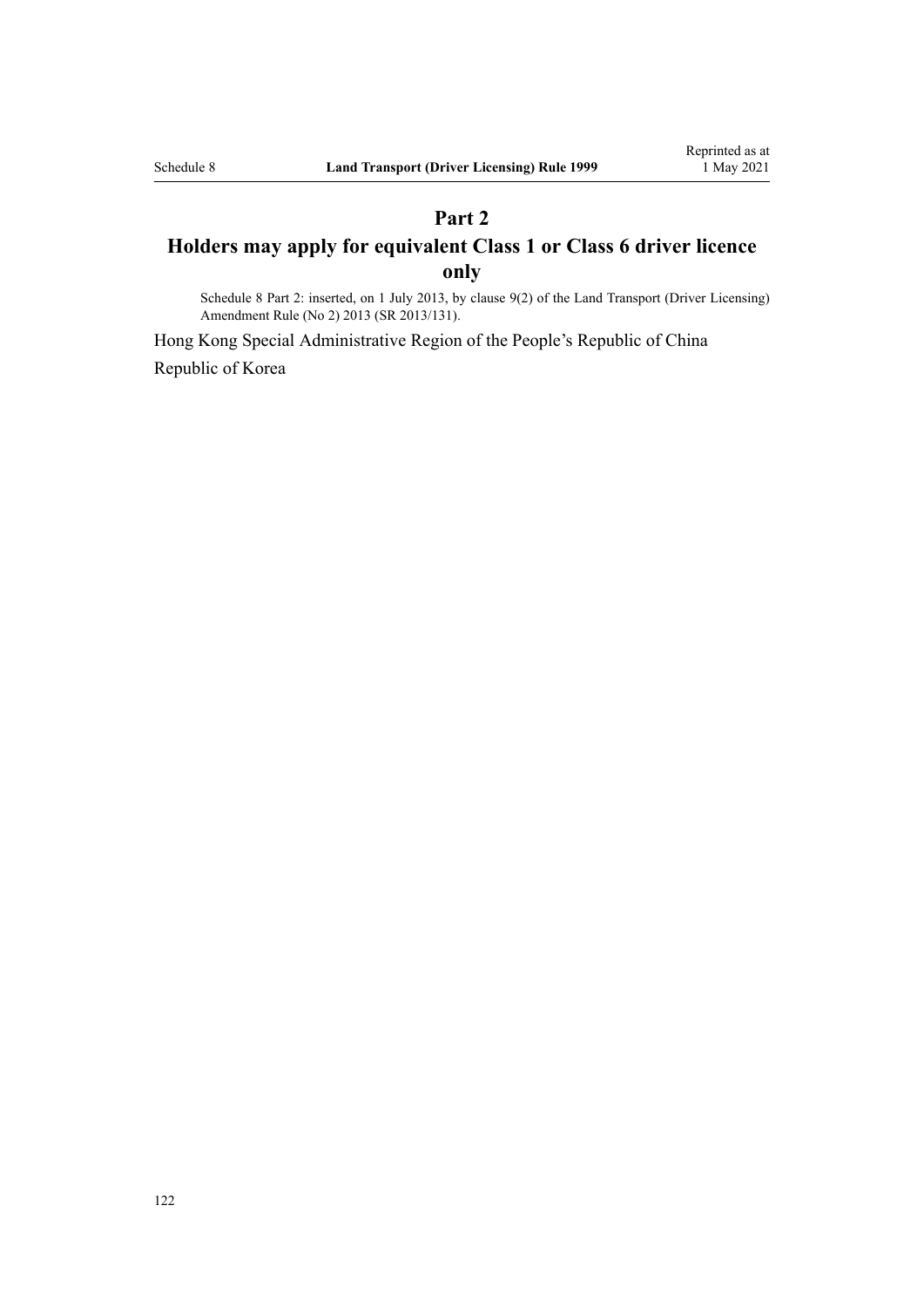## **Schedule 9 Evidence of identity**

[cl 11](#page-22-0)

Schedule 9: inserted, on 1 December 2014, by [clause 37](http://legislation.govt.nz/pdflink.aspx?id=DLM6216951) of the Land Transport (Driver Licensing) Amendment Rule 2014 (LI 2014/265).

# **Part 1 Primary evidence of identity documents**

#### **Evidence of identity type Issuing agency** New Zealand passport Department of Internal Affairs (identity services) Overseas passport (may include New Zealand immigration visa or permit issued by Department of Labour) Overseas authority New Zealand emergency travel document Department of Internal Affairs (identity services) New Zealand refugee travel document Department of Internal Affairs (identity services) New Zealand certificate of identity (issued under the [Passports Act 1992](http://legislation.govt.nz/pdflink.aspx?id=DLM277432) to non-New Zealand citizens who cannot obtain a passport from their country of origin) Department of Internal Affairs (identity services) New Zealand certificate of identity (issued under the [Immigration Act 1987](http://legislation.govt.nz/pdflink.aspx?id=DLM108017) issued to people who have refugee status) Department of Labour (Immigration) New Zealand firearms licence New Zealand Police New Zealand full birth certificate issued on or after 1 January 1998 carrying a unique identification number Department of Internal Affairs (identity services) New Zealand citizenship certificate Department of Internal Affairs (identity services)

### **Part 2 Supporting evidence of identity documents**

| <b>Evidence of identity type</b>                                                     | <b>Issuing agency</b>                                     |
|--------------------------------------------------------------------------------------|-----------------------------------------------------------|
| $18 + \text{card}$                                                                   | Hospitality New Zealand Incorporated                      |
| Community services card                                                              | Ministry of Social Development                            |
| SuperGold Card                                                                       | Ministry of Social Development                            |
| Veteran SuperGold Card                                                               | Ministry of Social Development                            |
| New Zealand student photo identification card                                        | New Zealand educational institution                       |
| New Zealand employee photo identification card                                       | Employer                                                  |
| New Zealand electoral roll record                                                    | Electoral Enrolment Centre of New Zealand Post<br>Limited |
| Inland Revenue number                                                                | Inland Revenue Department                                 |
| New Zealand issued utility bill, issued not more<br>than 6 months before application |                                                           |
|                                                                                      |                                                           |

Overseas driver licence Overseas licensing authority Steps to freedom form Department of Corrections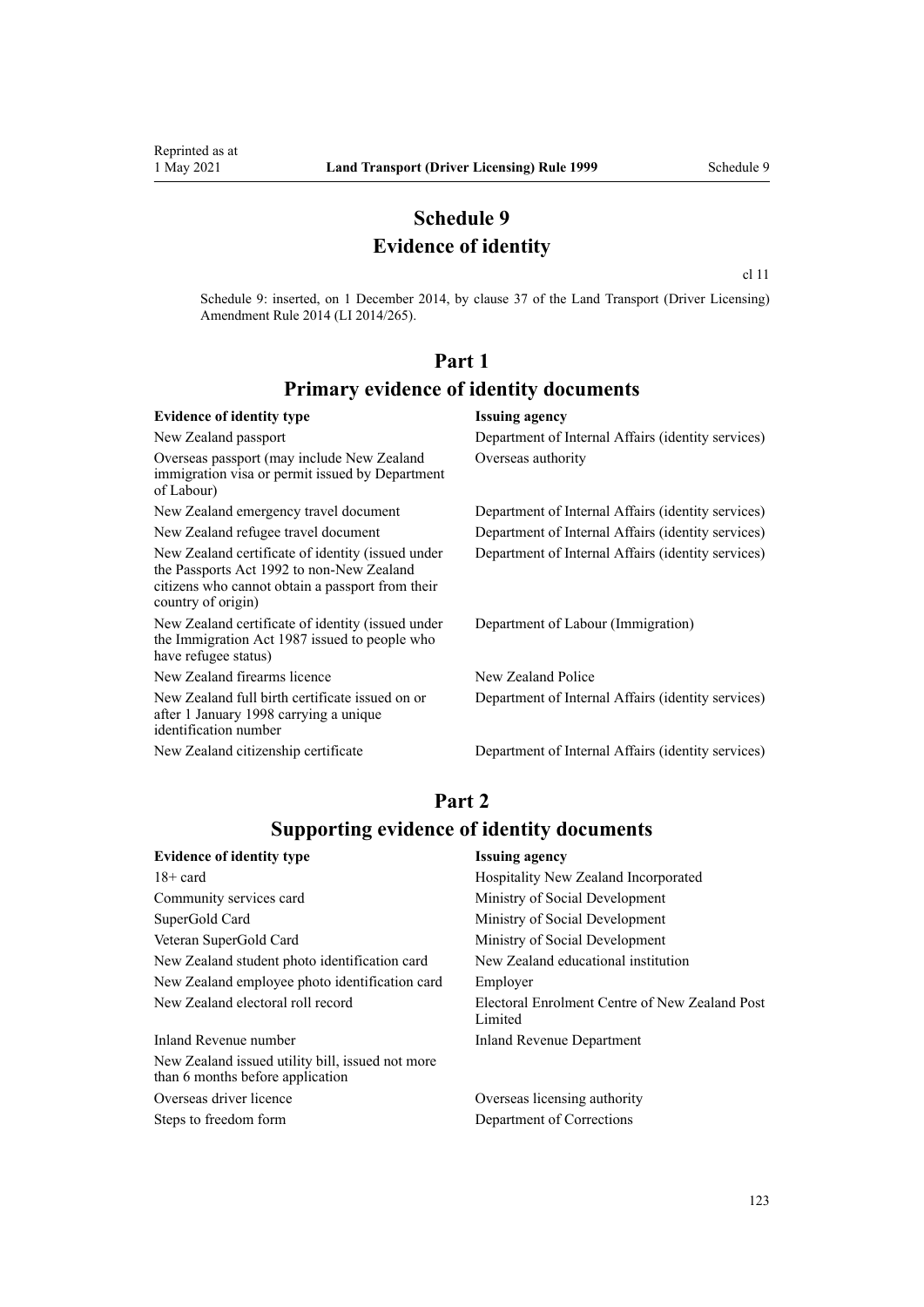# **Part 3 Documents to support name change**

| Document or record                                                                       | Issuing agency or organisation                     |
|------------------------------------------------------------------------------------------|----------------------------------------------------|
| New Zealand birth certificate (issued for the<br>purpose)                                | Department of Internal Affairs (identity services) |
| Change of name by statutory declaration                                                  | Department of Internal Affairs (identity services) |
| Change of name by deed poll                                                              | Department of Internal Affairs (identity services) |
| New Zealand name change certificate                                                      | Department of Internal Affairs (identity services) |
| New Zealand marriage certificate                                                         | Department of Internal Affairs (identity services) |
| New Zealand civil union certificate                                                      | Department of Internal Affairs (identity services) |
| Copy of particulars of civil union (in the form<br>required by the Civil Union Act 2004) | Department of Internal Affairs (identity services) |
| Copy of particulars of marriage (in the form<br>required by the Marriage Act 1955)       | Department of Internal Affairs (identity services) |
| New Zealand dissolution of marriage or civil<br>union papers                             | Ministry of Justice                                |
| Certificate of annulment                                                                 | Ministry of Justice                                |

Schedule 9 Part 3: amended, on 1 May 2021, by [clause 7](http://legislation.govt.nz/pdflink.aspx?id=LMS453279) of the Land Transport (Driver Licensing) Amendment Rule 2021 (LI 2021/92).

Dated at Wellington this 31st day of March 1999.

Maurice Williamson, Minister of Transport.

Issued under the authority of the [Legislation Act 2012](http://legislation.govt.nz/pdflink.aspx?id=DLM2997643). Date of notification in *Gazette*: 1 April 1999.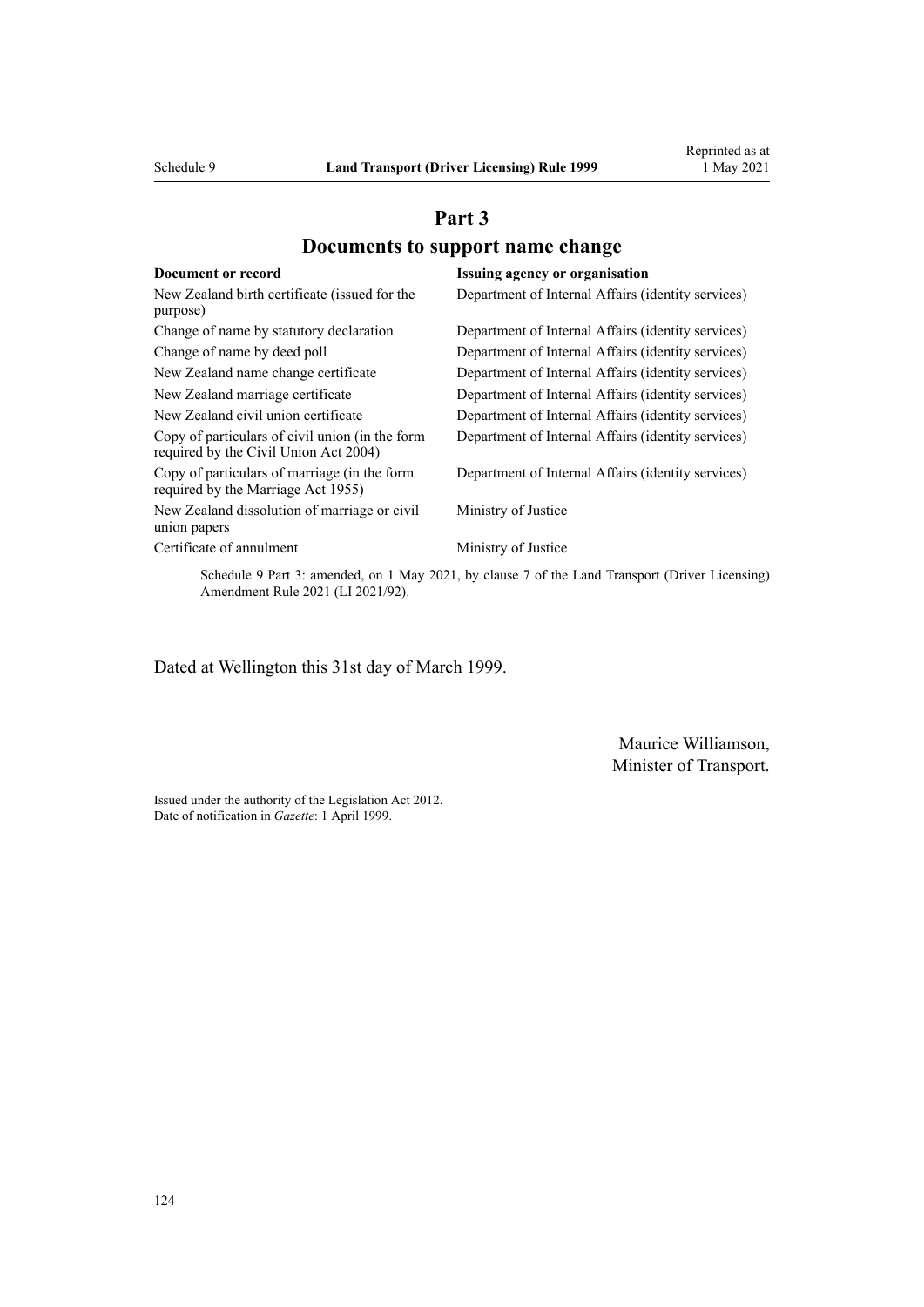# **Land Transport (Driver Licensing) Amendment Rule 2011**

(SR 2011/306)

Pursuant to the Land Transport Act 1998, the Minister of Transport makes the follow‐ ing ordinary rule.

### **Rule**

### **1 Title**

This rule is the [Land Transport \(Driver Licensing\) Amendment Rule 2011](http://legislation.govt.nz/pdflink.aspx?id=DLM3956573).

### **2 Commencement**

- (1) The following clauses come into force on 1 October 2012:
	- (a) clause 6(3) as far as it relates to the definition of approved motorcycle:
	- (b) *[Revoked]*
	- (c) clause 11:
	- (d) *[Revoked]*
	- (e) clause 13:
	- (f) clause 14:
	- (g) clause 16:
	- (h) clause 26:
	- (i) clause 27:
	- (j) clauses 39 and 40 as far as they relate to clause  $93(d)$ , (e), (j), and (k) of the principal rule (as amended by this rule).
- (2) Clause 44 comes into force on 1 April 2012.
- (3) The rest of this rule comes into force on 1 October 2011.

Clause 2(1)(b): revoked, on 7 October 2011, by [clause 7](http://legislation.govt.nz/pdflink.aspx?id=DLM4067013) of the Land Transport (Driver Licensing) Amendment Rule (No 2) 2011 (SR 2011/346).

Clause 2(1)(d): revoked, on 7 October 2011, by [clause 7](http://legislation.govt.nz/pdflink.aspx?id=DLM4067013) of the Land Transport (Driver Licensing) Amendment Rule (No 2) 2011 (SR 2011/346).

### **45 Transitional provision**

A photographic driver licence issued by the Agency before the commencement of clause 28 of this rule remains valid until the licence is renewed even if that format of the licence does not comply with the requirements of clause 63 of the principal rule (as amended by this rule).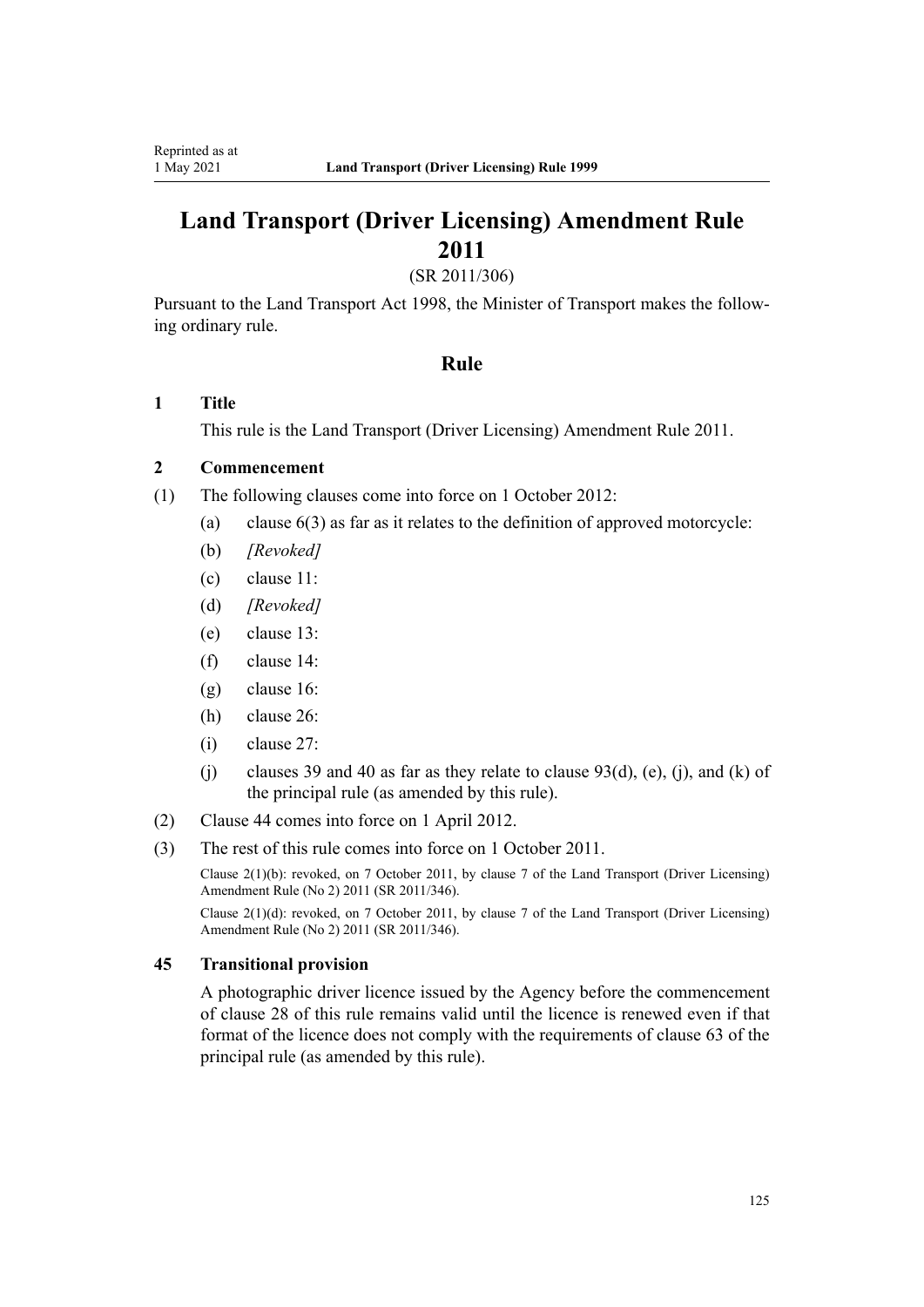Dated at Wellington this 26th day of August 2011.

Steven Joyce, Minister of Transport.

Date of notification in *Gazette*: 1 September 2011.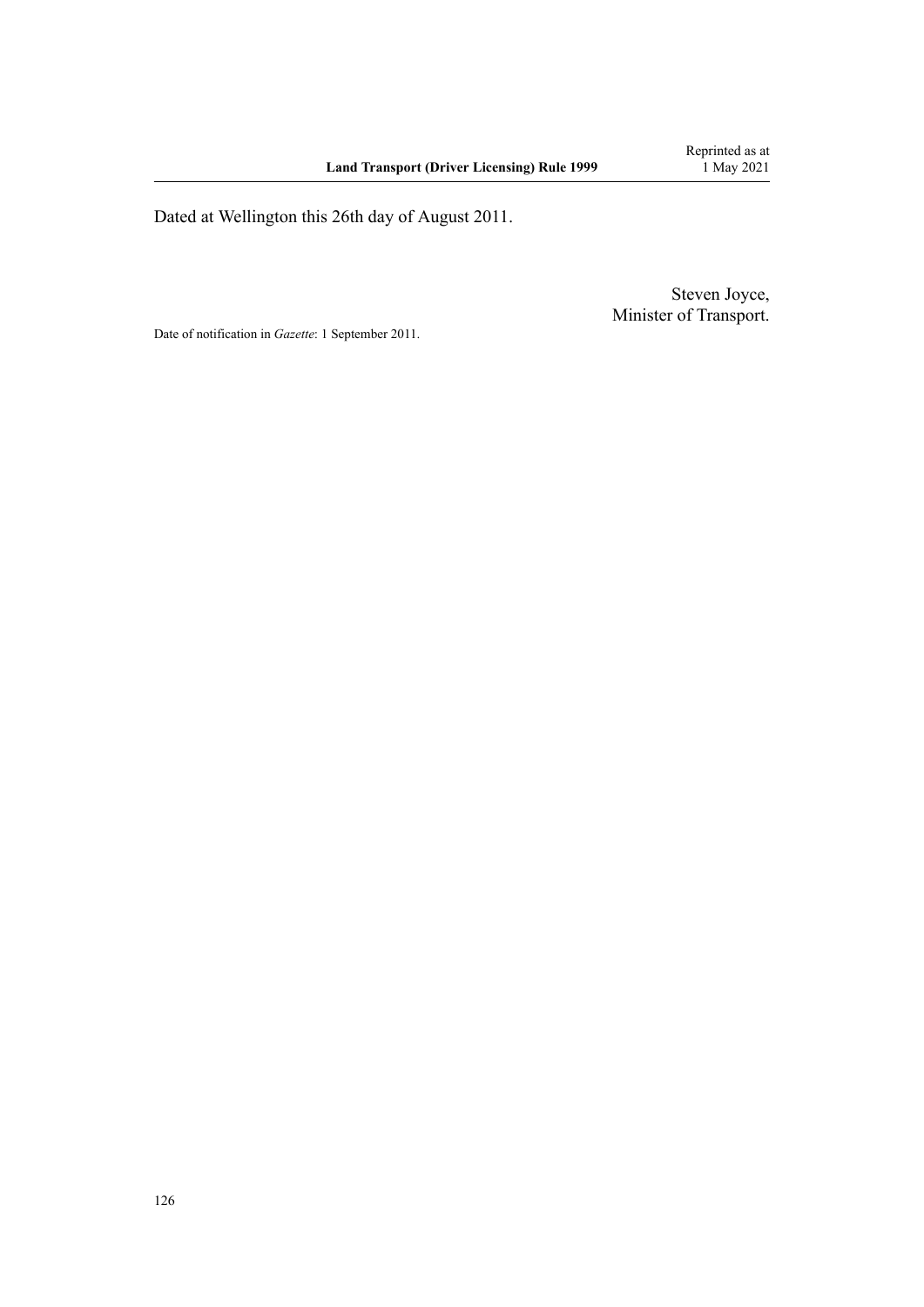# **Land Transport (Driver Licensing) Amendment Rule (No 2) 2013**

(SR 2013/131)

Pursuant to sections 152, 154, and 158 of the Land Transport Act 1998, and after having had regard to the criteria specified in section 164(2) of that Act, the Associate Minister of Transport makes the following ordinary rule.

### **Rule**

### **1 Title**

This rule is the [Land Transport \(Driver Licensing\) Amendment Rule \(No 2\)](http://legislation.govt.nz/pdflink.aspx?id=DLM5159800) [2013](http://legislation.govt.nz/pdflink.aspx?id=DLM5159800).

### **2 Commencement**

This rule comes into force on 1 July 2013.

### **3 Principal rule**

This rule amends the Land Transport (Driver Licensing) Rule 1999 (the **princi‐ pal rule**).

### **10 Transitional provision for applicants holding licences issued in Hong Kong or Republic of Korea**

- (1) This clause applies to a person—
	- (a) who is the holder of a valid driver licence or permit issued in the Hong Kong Special Administrative Region of the People's Republic of China or in the Republic of Korea; and
	- (b) who, before the commencement of this clause, applied under clause 89 of the principal rule for a Class 1 or Class 6 driver licence, but had not passed all of the appropriate tests.
- (2) If, before the commencement of this clause, a person to whom this clause applies—
	- (a) passed the appropriate theory test under clause 45 of the principal rule and had not sat the appropriate practical driving test, that person is not required to sit the practical driving test:
	- (b) failed the appropriate theory test under clause 45 of the principal rule and had not sat the appropriate practical driving test, that person must pass that theory test but is not required to sit the appropriate practical driving test:
	- (c) failed the appropriate practical driving test, that person must pass that practical driving test.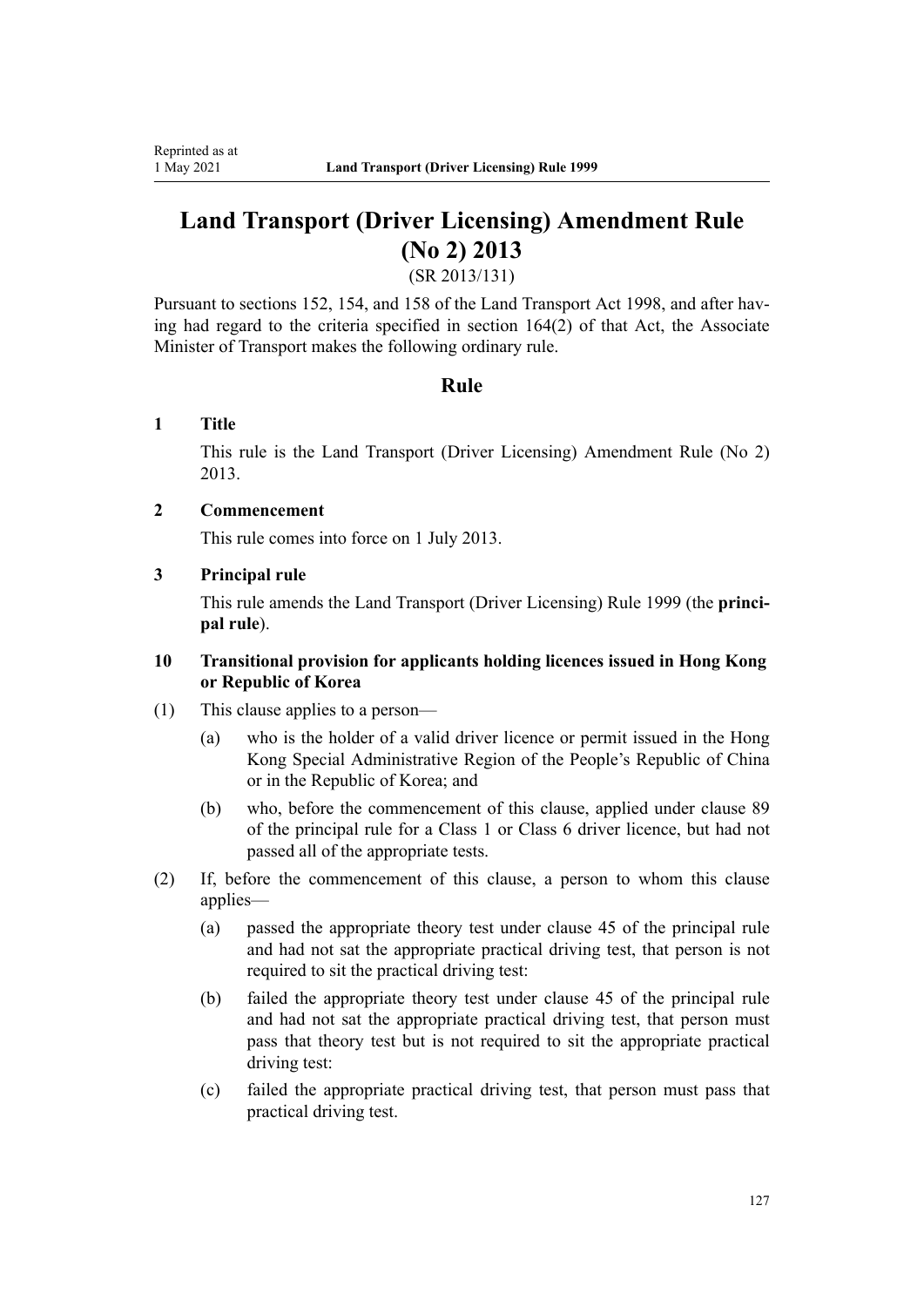Dated at Wellington this 30th day of April 2013.

Michael Woodhouse, Associate Minister of Transport.

Date of notification in *Gazette*: 9 May 2013.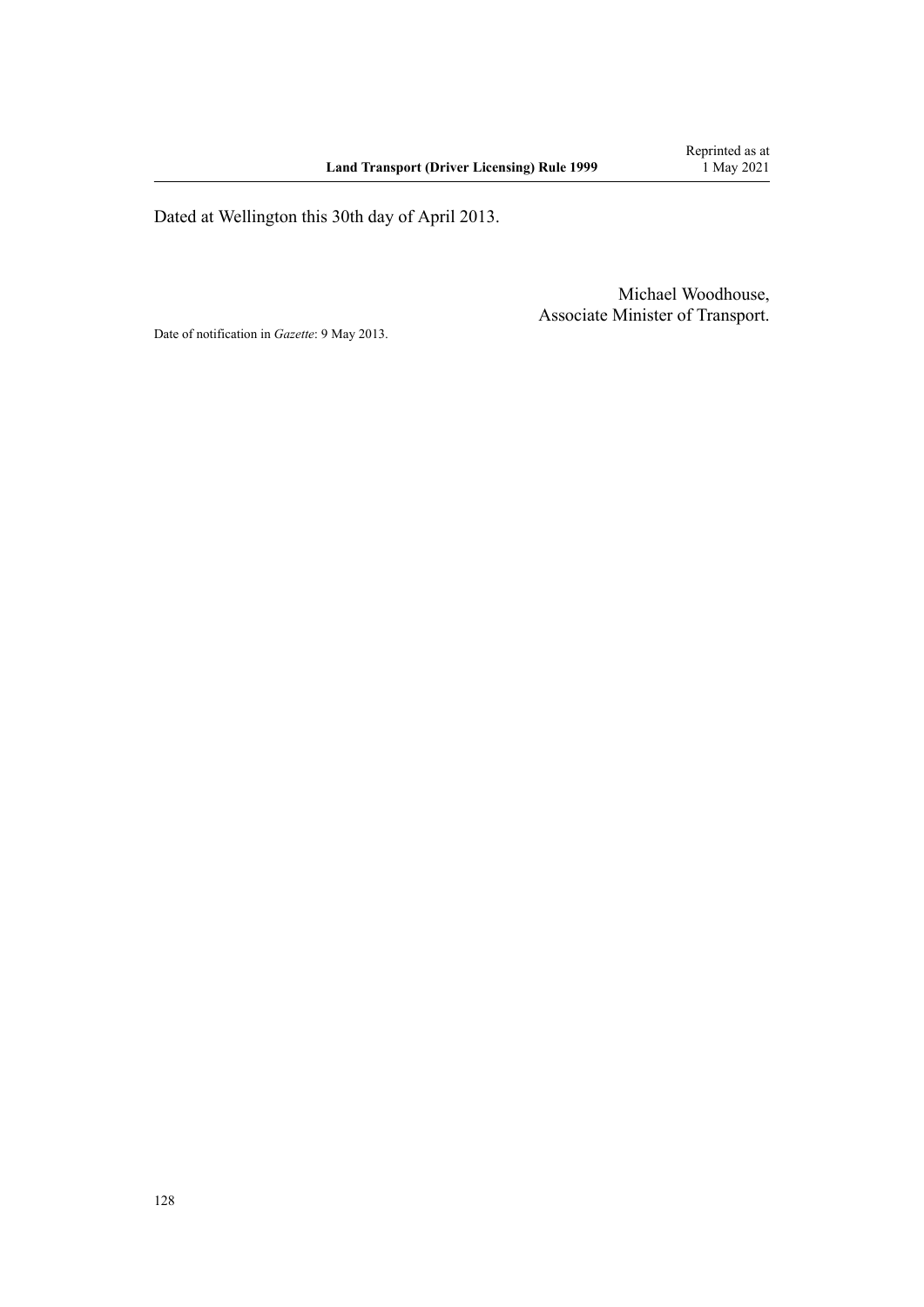#### **Reprints notes**

#### *1 General*

This is a reprint of the Land Transport (Driver Licensing) Rule 1999 that incorporates all the amendments to that rule as at the date of the last amendment to it.

#### *2 Legal status*

Reprints are presumed to correctly state, as at the date of the reprint, the law enacted by the principal enactment and by any amendments to that enactment. [Section 18](http://legislation.govt.nz/pdflink.aspx?id=DLM2998516) of the Legislation Act 2012 provides that this reprint, published in electronic form, has the status of an official version under [section 17](http://legislation.govt.nz/pdflink.aspx?id=DLM2998515) of that Act. A printed version of the reprint produced directly from this official electronic version also has official status.

#### *3 Editorial and format changes*

Editorial and format changes to reprints are made using the powers under sec[tions 24 to 26](http://legislation.govt.nz/pdflink.aspx?id=DLM2998532) of the Legislation Act 2012. See also [http://www.pco.parlia‐](http://www.pco.parliament.govt.nz/editorial-conventions/) [ment.govt.nz/editorial-conventions/](http://www.pco.parliament.govt.nz/editorial-conventions/).

#### *4 Amendments incorporated in this reprint*

[Land Transport \(Driver Licensing\) Amendment Rule 2021](http://legislation.govt.nz/pdflink.aspx?id=LMS453263) (LI 2021/92) [Land Transport \(Driver Licensing\) \(COVID-19—Temporary Extension of Deemed Licences\)](http://legislation.govt.nz/pdflink.aspx?id=LMS436139) [Amendment Rule 2020](http://legislation.govt.nz/pdflink.aspx?id=LMS436139) (LI 2020/322) Land Transport (NZTA) Legislation Amendment Act 2020 (2020 No 48): [section 175\(2\)](http://legislation.govt.nz/pdflink.aspx?id=LMS286883) [Land Transport \(Driver Licensing\) Amendment Rule \(No 2\) 2019](http://legislation.govt.nz/pdflink.aspx?id=LMS264750) (LI 2019/259) [Land Transport \(Driver Licensing\) Amendment Rule 2019](http://legislation.govt.nz/pdflink.aspx?id=LMS135998) (LI 2019/82) Social Security Act 2018 (2018 No 32): [section 459](http://legislation.govt.nz/pdflink.aspx?id=DLM6784038) [Land Transport \(Driver Licensing\) Amendment Rule 2017](http://legislation.govt.nz/pdflink.aspx?id=DLM7420922) (LI 2017/265) Land Transport Amendment Act 2017 (2017 No 34): [section 110\(8\)](http://legislation.govt.nz/pdflink.aspx?id=DLM6960929) Children, Young Persons, and Their Families (Oranga Tamariki) Legislation Act 2017 (2017 No 31): [section 149](http://legislation.govt.nz/pdflink.aspx?id=DLM7287401) Land Transport Amendment Act 2016 (2016 No 77): [section 21](http://legislation.govt.nz/pdflink.aspx?id=DLM6984133) [Land Transport \(Driver Licensing\) Amendment Rule 2014](http://legislation.govt.nz/pdflink.aspx?id=DLM6216900) (LI 2014/265) [Land Transport \(Driver Licensing\) Amendment Rule \(No 2\) 2013](http://legislation.govt.nz/pdflink.aspx?id=DLM5159800) (SR 2013/131) [Land Transport \(Driver Licensing\) Amendment Rule 2013](http://legislation.govt.nz/pdflink.aspx?id=DLM5102226) (SR 2013/100) [Land Transport \(Driver Licensing\) Amendment Rule 2012](http://legislation.govt.nz/pdflink.aspx?id=DLM4773428) (SR 2012/302) [Land Transport \(Driver Licensing\) Amendment Rule \(No 2\) 2011](http://legislation.govt.nz/pdflink.aspx?id=DLM4067006) (SR 2011/346) [Land Transport \(Driver Licensing\) Amendment Rule 2011](http://legislation.govt.nz/pdflink.aspx?id=DLM3956573) (SR 2011/306) Land Transport (Road Safety and Other Matters) Amendment Act 2011 (2011 No 13): [section 100\(2\),](http://legislation.govt.nz/pdflink.aspx?id=DLM3231293)  $(3), (4)$ Private Security Personnel and Private Investigators Act 2010 (2010 No 115): [section 121\(2\)](http://legislation.govt.nz/pdflink.aspx?id=DLM1594656) [Land Transport \(Driver Licensing\) Amendment Rule 2010](http://legislation.govt.nz/pdflink.aspx?id=DLM2740170) (SR 2010/51)